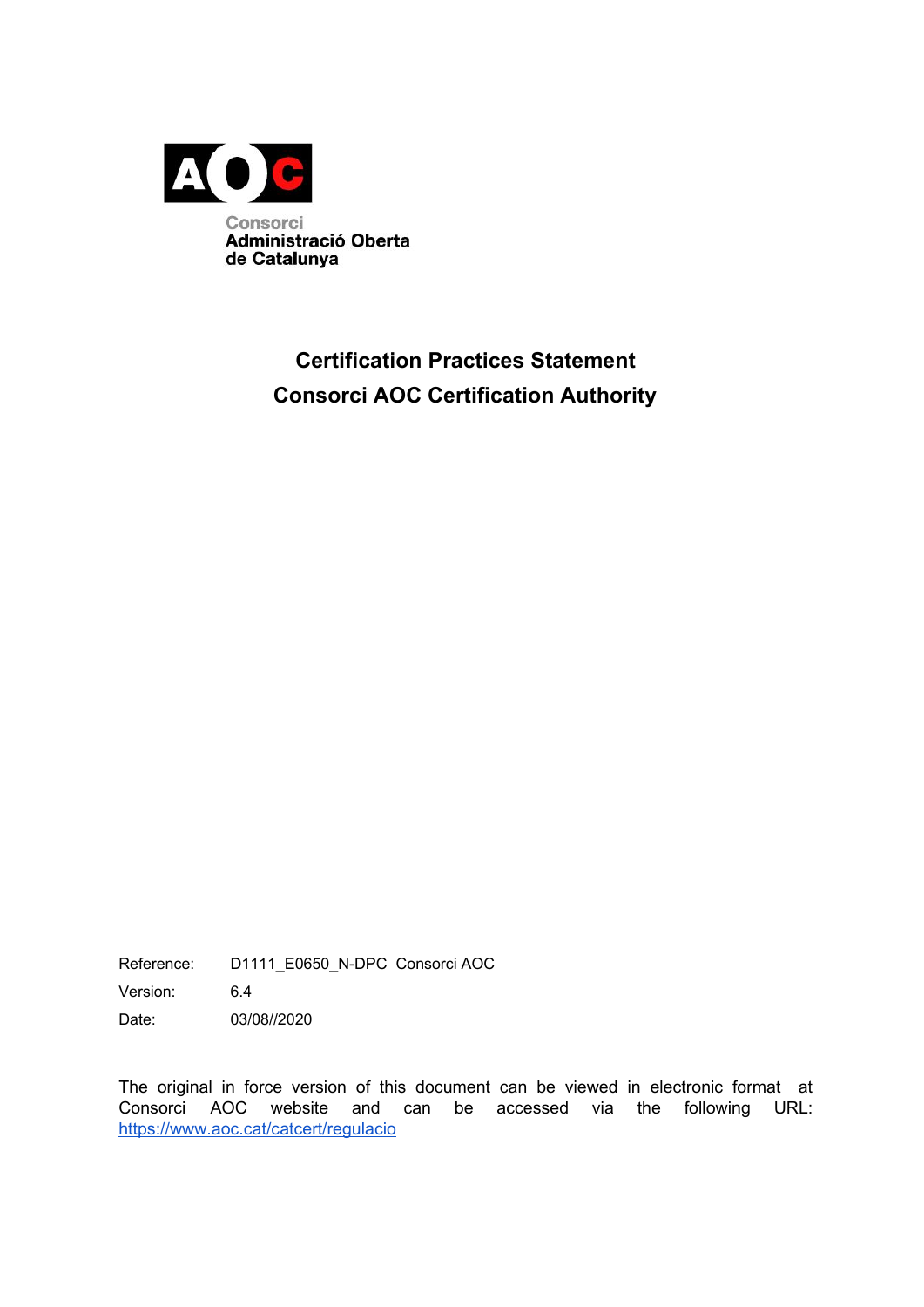## **Version history**

| <b>Version</b>                                                                                                                                                                                                                                                | <b>Summary of changes</b>                                                                                                                                                                                                                                                                                                                                                                                                                                                                                                                                                                                                                                                                                                                                                                                                                                                                                                                                                                                                             |            |
|---------------------------------------------------------------------------------------------------------------------------------------------------------------------------------------------------------------------------------------------------------------|---------------------------------------------------------------------------------------------------------------------------------------------------------------------------------------------------------------------------------------------------------------------------------------------------------------------------------------------------------------------------------------------------------------------------------------------------------------------------------------------------------------------------------------------------------------------------------------------------------------------------------------------------------------------------------------------------------------------------------------------------------------------------------------------------------------------------------------------------------------------------------------------------------------------------------------------------------------------------------------------------------------------------------------|------------|
| 5.0                                                                                                                                                                                                                                                           | <b>Adaptation to EIDAS</b>                                                                                                                                                                                                                                                                                                                                                                                                                                                                                                                                                                                                                                                                                                                                                                                                                                                                                                                                                                                                            |            |
| 6.0                                                                                                                                                                                                                                                           | Creation of a new unified certification practices statement. It is<br>numbered version 6.0 for the purpose of document management.                                                                                                                                                                                                                                                                                                                                                                                                                                                                                                                                                                                                                                                                                                                                                                                                                                                                                                    |            |
| 6.1                                                                                                                                                                                                                                                           | Annual review of the documentation, post audit eIDAS.<br>Aligned document with RFC 3647.<br>"1.1. Presentation": indicated prevalence of the CA / Browser<br>Forum guidelines on the CPD itself.<br>"1.5.5. Review frequency": created section.<br>"4.4.3. Publication of the certificate": indicated possibility of<br>publication of certificates if express consent is available.<br>"4.10.7. Frequency of the Certificate Revocation List (CRL)<br>$\bullet$<br>publication": added frequency of publication of the CRL.<br>"5.2.2. Number of persons per task": specified the<br>$\bullet$<br>redundancy of roles for certain tasks.<br>"6.5.3. Frequency of revision of the configurations of<br>$\bullet$<br>trustworthy systems": created section.<br>"9.4. Personal data protection": tight descriptions and<br>updated applicable legislation, including GDPR and the<br>LOPDGDD.<br>"9.12.1. Modification procedures": reformulated section<br>Removed references to code signing.<br>Congruence adjustments to the texts. | 24/07/2019 |
| 6.2                                                                                                                                                                                                                                                           | Adaptation to CAB-Forum requirements: aligned with all<br>$\bullet$<br>sections of RFC 3647<br>31/03/2020<br>Inclusion of 1.6 "Definitions and Acronyms"<br>Inclusion of 7.3: "OCSP Profiles"                                                                                                                                                                                                                                                                                                                                                                                                                                                                                                                                                                                                                                                                                                                                                                                                                                         |            |
| 6.3                                                                                                                                                                                                                                                           | Introduction of identification by videoconference in section<br>3.2.3<br>21/05/2020<br>Other minor changes                                                                                                                                                                                                                                                                                                                                                                                                                                                                                                                                                                                                                                                                                                                                                                                                                                                                                                                            |            |
| Inclusion of authentication and signature certificates of public<br>$\bullet$<br>worker of mid and high level.<br>6.4<br>Procedure for generating the last CRL in the event of a key<br>$\bullet$<br>compromise or termination of the service. Section 4.10.9 |                                                                                                                                                                                                                                                                                                                                                                                                                                                                                                                                                                                                                                                                                                                                                                                                                                                                                                                                                                                                                                       | 03/08/2020 |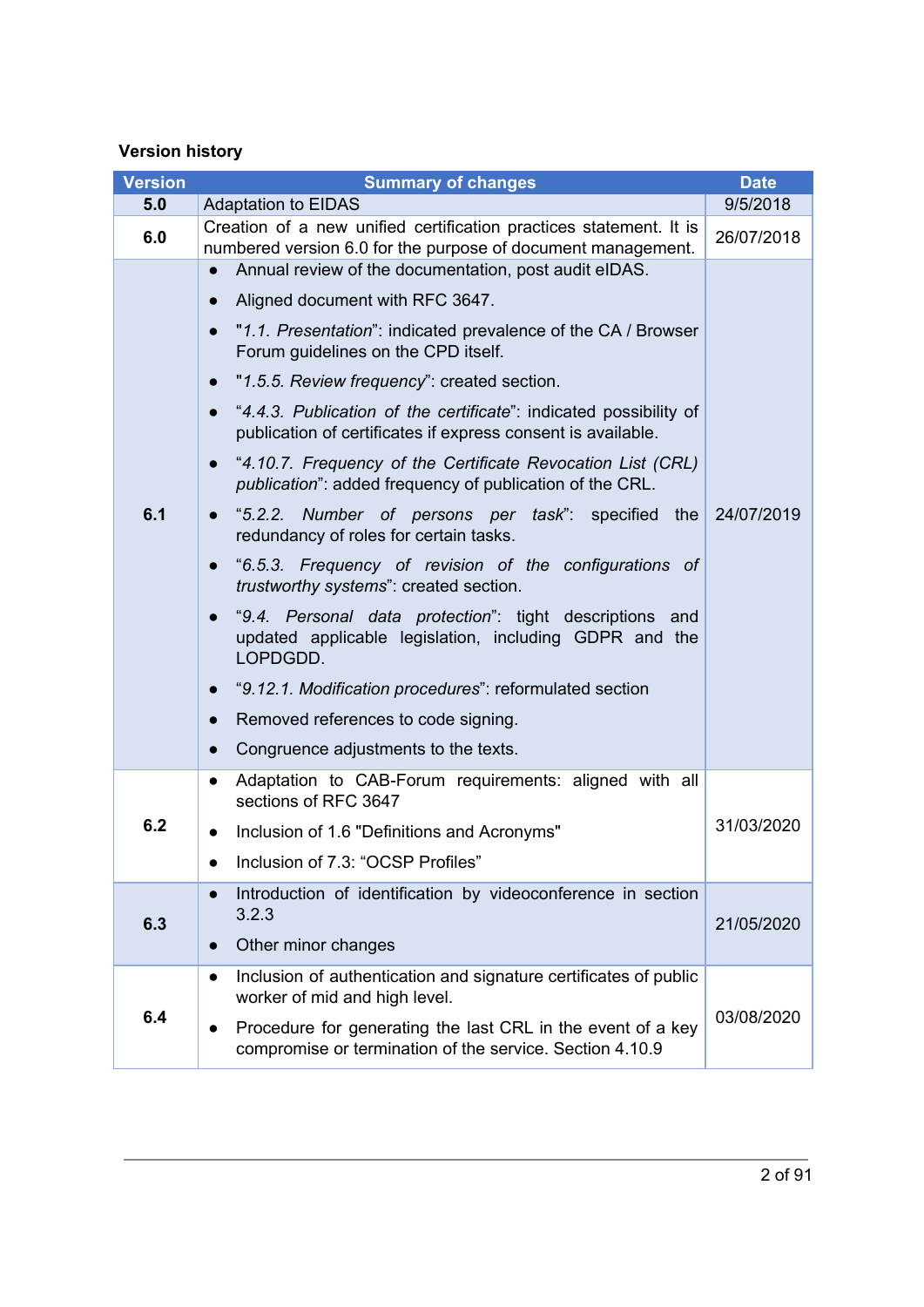# **Index**

| 1. Introduction                                                                                                  | 13 |
|------------------------------------------------------------------------------------------------------------------|----|
| 1.1. Presentation                                                                                                | 13 |
| 1.1.1. Certification types and classes                                                                           | 14 |
| 1.1.1.1. Citizen certificates                                                                                    | 14 |
| 1.1.1.2. Public Sector Personal Certificates                                                                     | 14 |
| 1.1.1.3. Devices and Infrastructure Certificates                                                                 | 16 |
| 1.1.2. Hierarchies                                                                                               | 17 |
| 1.1.3. Test certificates issuance                                                                                | 18 |
| 1.2. Document name and identification                                                                            | 18 |
| 1.2.1. Identification of this document                                                                           | 18 |
| 1.2.2. Identification of certification policies covered by this CPS                                              | 19 |
| 1.3. Participating entities                                                                                      | 20 |
| 1.3.1. Trusted services provider                                                                                 | 20 |
| 1.3.2. Root Certification Authority                                                                              | 20 |
| 1.3.3. Subordinate Certification Authorities                                                                     | 21 |
| 1.3.4. Register Authority                                                                                        | 21 |
| <b>1.3.5. End users</b>                                                                                          | 22 |
| 1.3.5.1. Certificate Applicants                                                                                  | 22 |
| 1.3.5.2. Certificate subscribers                                                                                 | 22 |
| 1.3.5.3. Key holders or signatories                                                                              | 22 |
| 1.3.5.4. Relying parties                                                                                         | 23 |
| 1.4. Usage of Certificates                                                                                       | 23 |
| 1.4.1. Typical usage of certificates                                                                             | 23 |
| 1.4.2. Prohibited uses                                                                                           | 23 |
| 1.5. Practices Statement Management                                                                              | 23 |
| 1.5.1. Responsible Organisation for managing the specification                                                   | 23 |
| 1.5.2. Organisation contact data                                                                                 | 23 |
| 1.5.3. Person who determines the conformity of a Certificate Practices<br><b>Statement (CPS) with the policy</b> | 24 |
| 1.5.4. Approval procedures                                                                                       | 24 |
| 1.5.5. Review frequency                                                                                          | 24 |
|                                                                                                                  |    |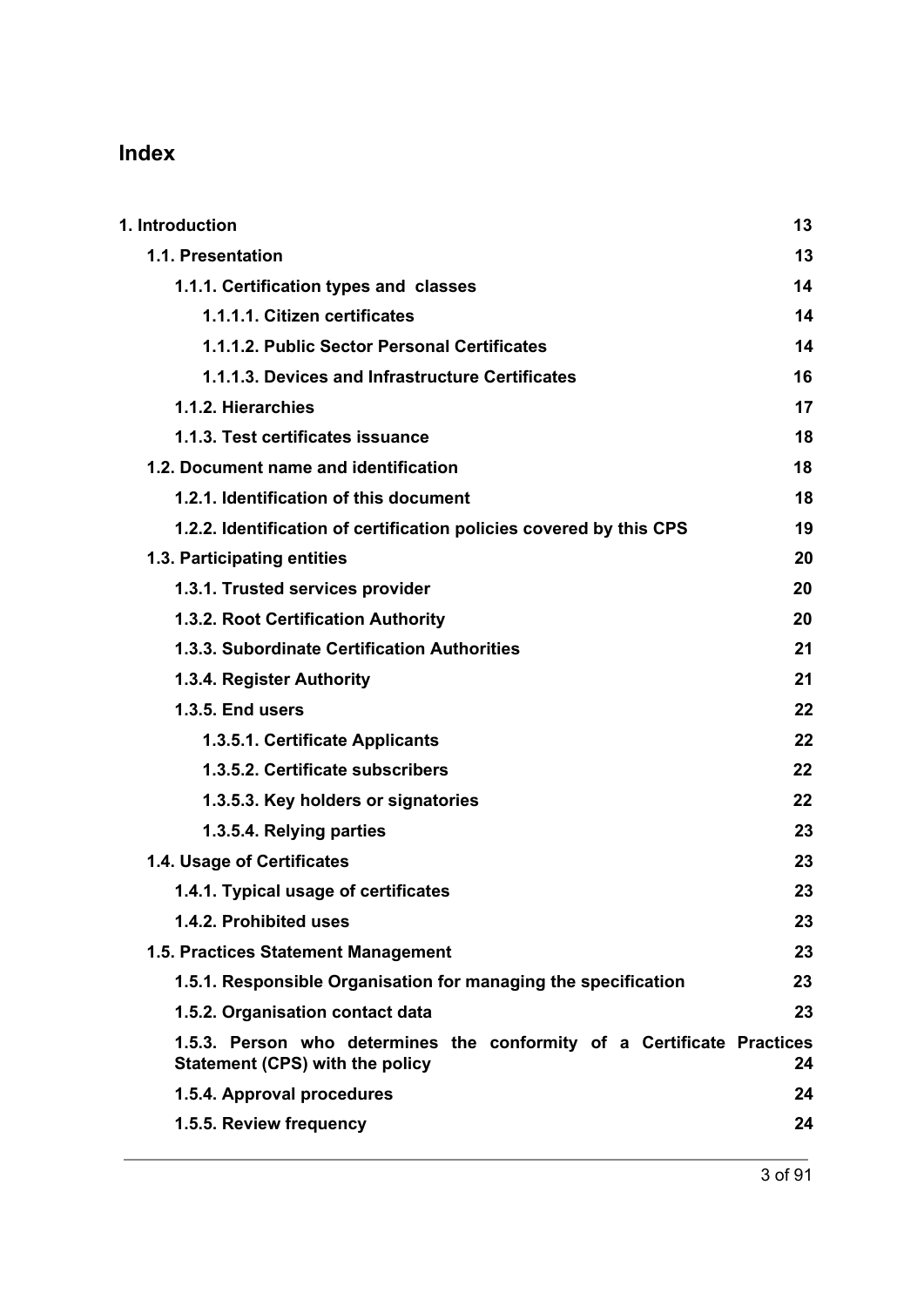| 24                                                                |
|-------------------------------------------------------------------|
|                                                                   |
| 24                                                                |
| 26                                                                |
| 26                                                                |
| 27                                                                |
| 27                                                                |
| 27                                                                |
| 27                                                                |
| 28                                                                |
| 29                                                                |
| 29                                                                |
| 29                                                                |
| 29                                                                |
| 29                                                                |
| 29                                                                |
| 29                                                                |
| 29                                                                |
| 29                                                                |
| 30                                                                |
| 30                                                                |
| 30                                                                |
| 30                                                                |
| 30                                                                |
| 30                                                                |
| 31                                                                |
| 31                                                                |
| 31                                                                |
| 31                                                                |
| 3.2.3.4. Connection between natural person and organisation<br>32 |
| 32                                                                |
| 32                                                                |
| 33                                                                |
| 33                                                                |
|                                                                   |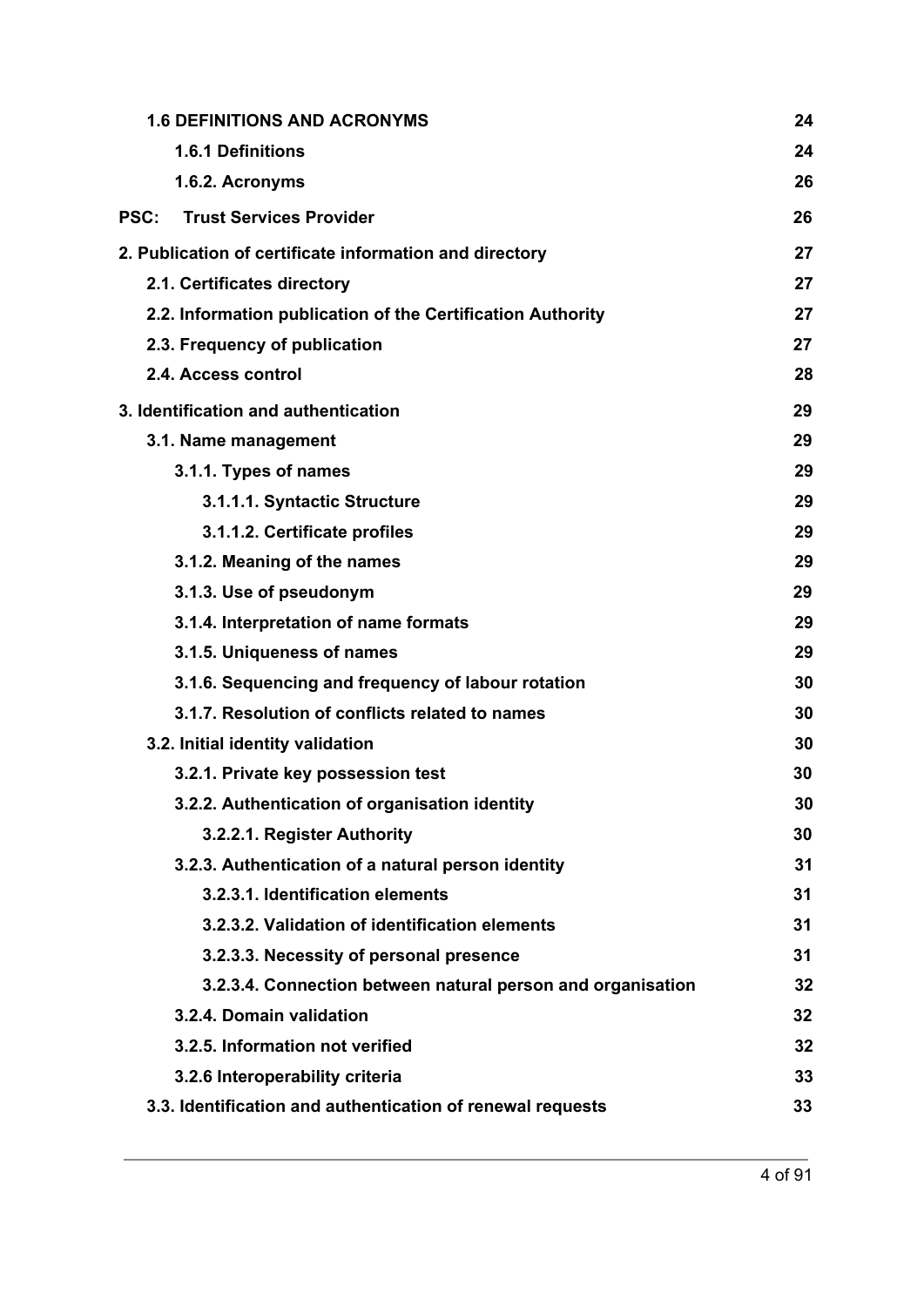| 3.3.1. Validation for certificates renewal                                                | 33 |
|-------------------------------------------------------------------------------------------|----|
| 3.3.2. Validation for certificates renewal after revocation                               | 33 |
| 4. Operational features of certificate life cycle                                         | 34 |
| 4.1. Request for certificate issuance                                                     | 34 |
| 4.1.1. Legitimacy of a request to issue                                                   | 34 |
| 4.1.2. Registration procedure; responsibilities                                           | 34 |
| 4.2. Certification request procedure                                                      | 34 |
| 4.3. Certificate issuance                                                                 | 34 |
| 4.3.1. Certification Authority actions during the issuance process                        | 34 |
| 4.3.2. Communicating the subscriber about the issuance                                    | 35 |
| 4.4. Certificate acceptance                                                               | 35 |
| 4.4.1. Responsibilities of the Trust Service Provider                                     | 35 |
| 4.4.2. Conduct which constitutes the certificate acceptance                               | 35 |
| 4.4.3. Publication of the certificate                                                     | 36 |
| 4.4.4. Notifying the issuance to third parties                                            | 36 |
| 4.5. Use of the key pair and the certificate                                              | 36 |
| 4.5.1. Use for key holders                                                                | 36 |
| 4.5.2. Use for third parties that trust certificates                                      | 36 |
| 4.6. Certificate renewal without keys renewal                                             | 36 |
| 4.7. Certificate renewal with keys renewal                                                | 36 |
| 4.8. Telematic renewal                                                                    | 37 |
| 4.9. Modification of certificates                                                         | 37 |
| 4.10. Revocation and suspension of certificates                                           | 37 |
| 4.10.1. Causes of certificate revocation                                                  | 37 |
| 4.10.2. Legitimacy of requesting a revocation                                             | 39 |
| 4.10.3. Procedures for revocation request                                                 | 39 |
| 4.10.4. Term time for revocation request                                                  | 40 |
| 4.10.5. Maximum term for revocation request process                                       | 40 |
| 4.10.6. Obligation to consult information related to certificate revocation               | 41 |
| 4.10.7. Frequency of the Certificate Revocation List (CRL) publication                    | 41 |
| 4.10.8. Maximum period for CRL publication                                                | 41 |
| 4.10.9. Availability of certificate status check services                                 | 41 |
| 4.10.10. Obligation to consult information regarding certificate status check<br>services | 42 |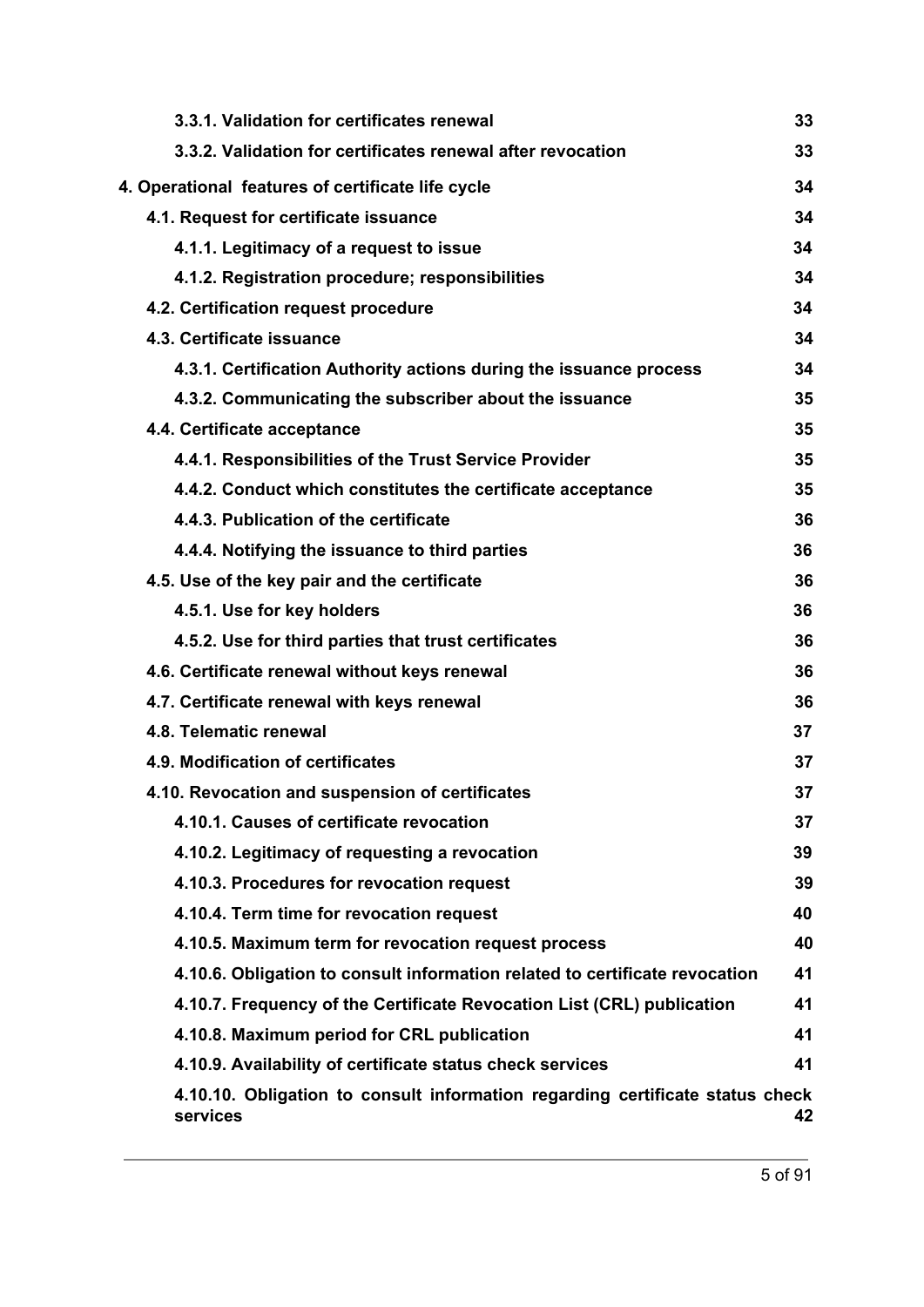| 4.10.11. Other forms of certificate revocation information              | 42 |
|-------------------------------------------------------------------------|----|
| 4.10.12. Special requirement for private key security breach cases      | 42 |
| 4.10.13. Causes of certificate suspension                               | 42 |
| 4.10.14. Effect of certificate suspension                               | 43 |
| 4.10.15. Who can request a suspension                                   | 43 |
| 4.10.16. Procedures of suspension request                               | 43 |
| 4.10.17. Maximum suspension period                                      | 44 |
| 4.10.18. Reactivating a suspended certificate                           | 44 |
| 4.10.19. Validity period of certificates                                | 44 |
| 4.11. Certificate status check services                                 | 45 |
| 4.11.1. Operational features of the services                            | 45 |
| 4.11.2. Availability of the services                                    | 45 |
| 4.11.3. Other functions of the services                                 | 45 |
| 4.12. End of the subscription                                           | 45 |
| 4.13. Key deposit and recovery                                          | 45 |
| 4.13.1. Policy and practices of key deposits and recovery               | 45 |
| 4.13.2. Policy and practices of session keys encapsulation and recovery | 46 |
| 5. Controls of physical, management and operational security            | 47 |
| 5.1. Control of physical security                                       | 47 |
|                                                                         |    |
| 5.1.1. Secure areas                                                     | 47 |
| 5.1.2. Physical security controls                                       | 47 |
| 5.1.3. Facilities location and construction                             | 48 |
| 5.1.4. Physical access                                                  | 48 |
| 5.1.5. Electricity and air conditioning                                 | 48 |
| 5.1.6. Water exposure                                                   | 49 |
| 5.1.7. Fire warning and protection                                      | 49 |
| 5.1.8. Removable data storage                                           | 49 |
| 5.1.9. Waste management                                                 | 49 |
| 5.1.10. Secure offsite copy                                             | 49 |
| 5.2. Control procedures                                                 | 49 |
| 5.2.1. Reliable functions                                               | 50 |
| 5.2.2. Number of persons per task                                       | 50 |
| 5.2.3. Identification and authentication for each function              | 50 |
| 5.2.4. Roles which require task separation                              | 51 |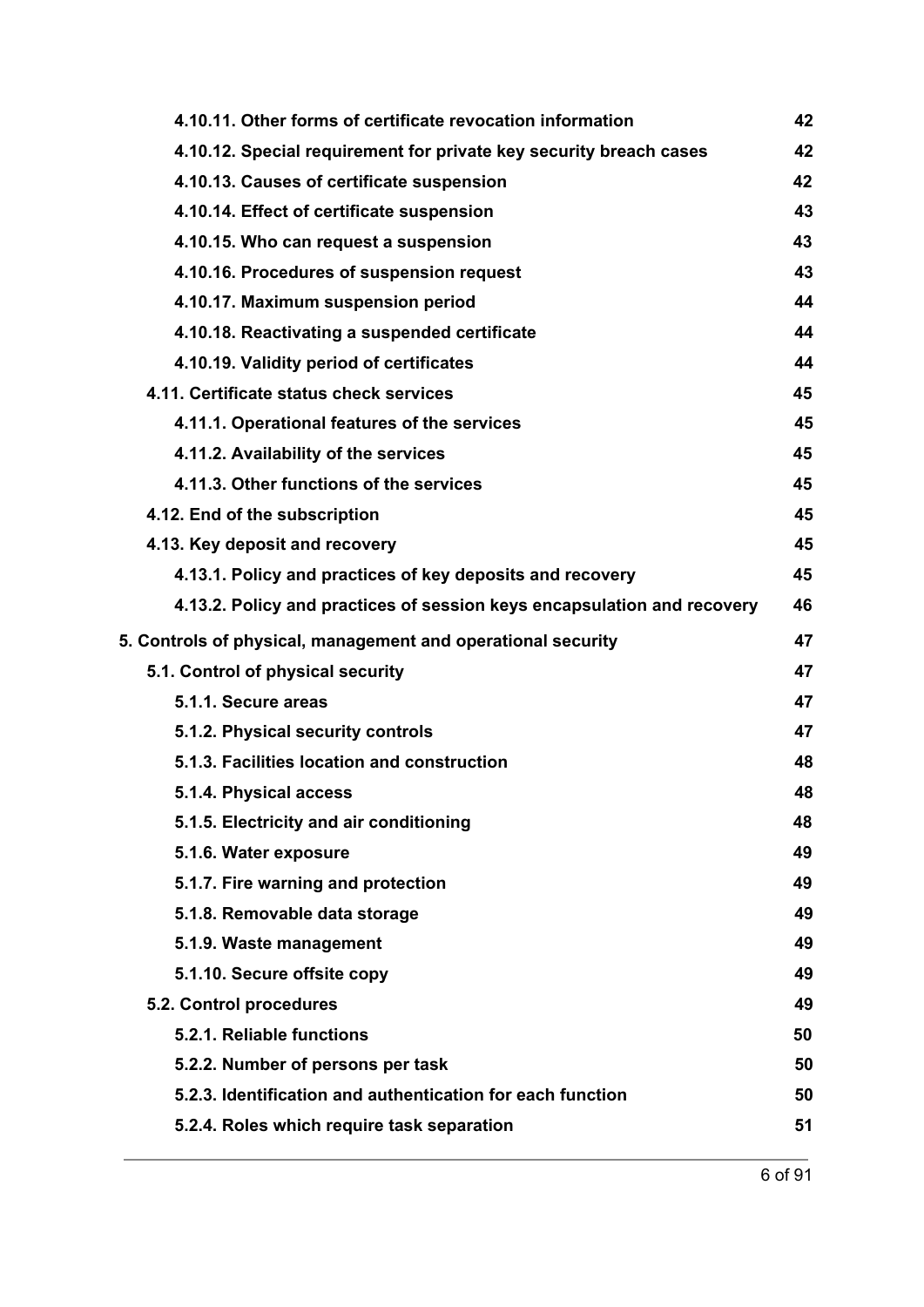| 5.3. Personnel controls                                                 | 51 |
|-------------------------------------------------------------------------|----|
| 5.3.1. Record, qualification, experience and authorisation requirements | 53 |
| 5.3.2. Training requirements                                            | 53 |
| 5.3.3. Requirement for and frequency of training update                 | 53 |
| 5.3.4. Penalties for unauthorised actions                               | 54 |
| 5.3.5. Requirements for hiring personnel                                | 54 |
| 5.3.6. Provision of documentation to personnel                          | 54 |
| 5.4. Procedures for security audit                                      | 54 |
| 5.4.1. Types of registered events                                       | 54 |
| 5.4.2. Treatment frequency of audit registers                           | 55 |
| 5.4.3. Preservation period of audit registers                           | 55 |
| 5.4.4. Protection of audit registers                                    | 55 |
| 5.4.5. Procedures for maintaining secure copies                         | 55 |
| 5.4.6. Location of accumulation systems of audit registers              | 56 |
| 5.4.7. Notification of audit events to the event originator             | 56 |
| 5.4.8. Analysis of secure vulnerabilities                               | 56 |
| 5.5. Archive of information                                             | 56 |
| 5.5.1. Types of registered events                                       | 56 |
| 5.5.2. Register preservation period                                     | 57 |
| 5.5.3. Archive protection                                               | 57 |
| 5.5.4. Support copy procedures                                          | 57 |
| 5.5.5. Requirement for date and hour seal                               | 57 |
| 5.5.6. Location of archive system                                       | 57 |
| 5.5.7. Procedures for obtaining and verifying archive information       | 57 |
| 5.6. Key renewal                                                        | 58 |
| 5.7. Key security breach and disaster recovery                          | 58 |
| 5.7.1. Procedures for incident and security breach management           | 58 |
| 5.7.2. Resources, application or data corruption                        | 58 |
| 5.7.3. Security breach of the Entity private key                        | 58 |
| 5.7.4. Disaster on the facilities                                       | 58 |
| 5.8. Service end                                                        | 59 |
| 5.8.1. The Certification Authority                                      | 59 |
| 5.8.2. Register Authority                                               | 59 |
| <b>6. Technical Security Controls</b>                                   | 60 |
|                                                                         |    |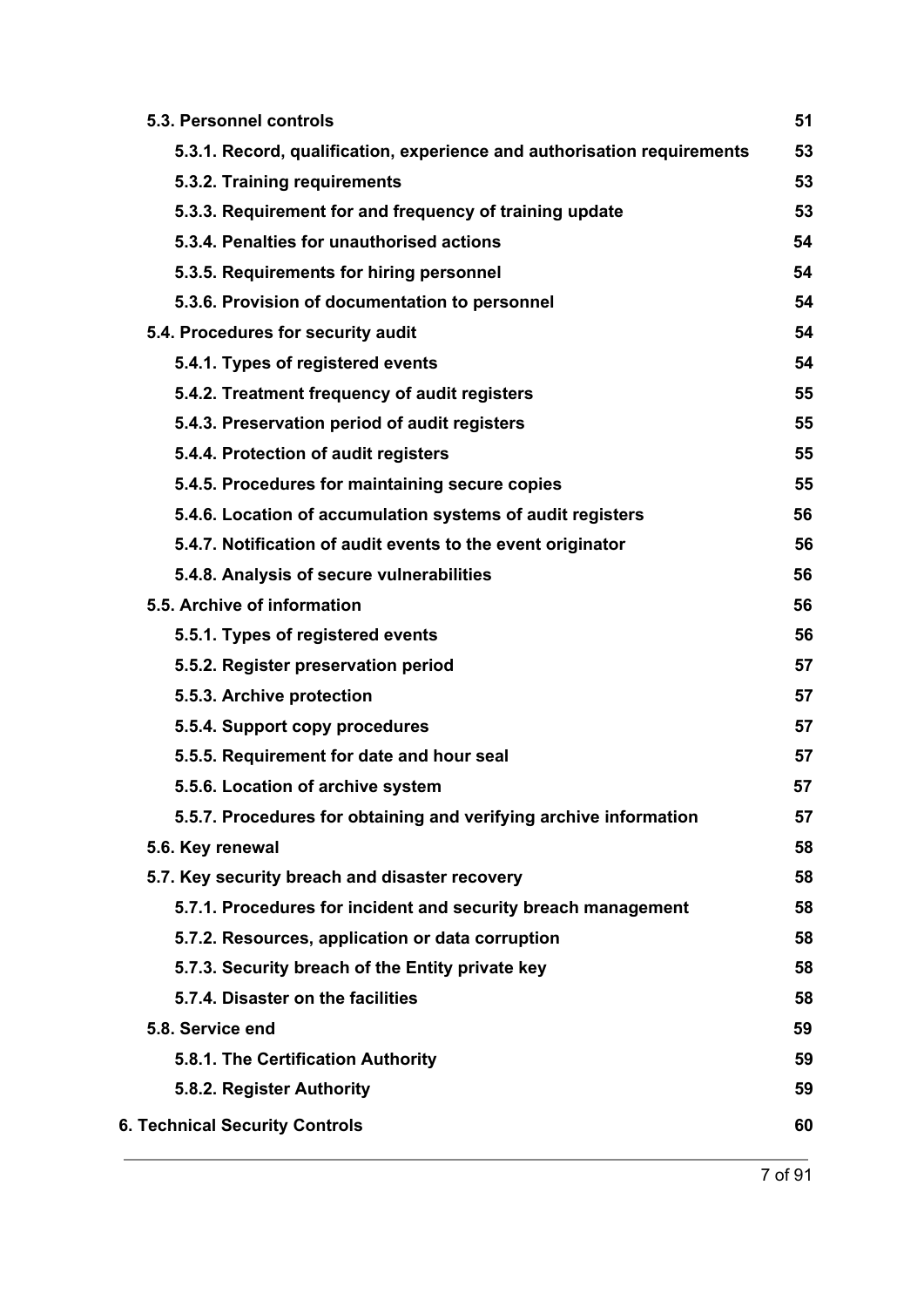| 60 |
|----|
| 60 |
| 60 |
| 60 |
| 60 |
| 60 |
| 61 |
| 61 |
| 61 |
| 61 |
| 61 |
| 62 |
| 62 |
| 62 |
| 62 |
| 62 |
| 63 |
| 63 |
| 63 |
| 63 |
| 63 |
| 63 |
| 64 |
| 64 |
| 64 |
| 64 |
| 64 |
| 65 |
| 65 |
| 65 |
| 65 |
| 65 |
| 65 |
| 65 |
|    |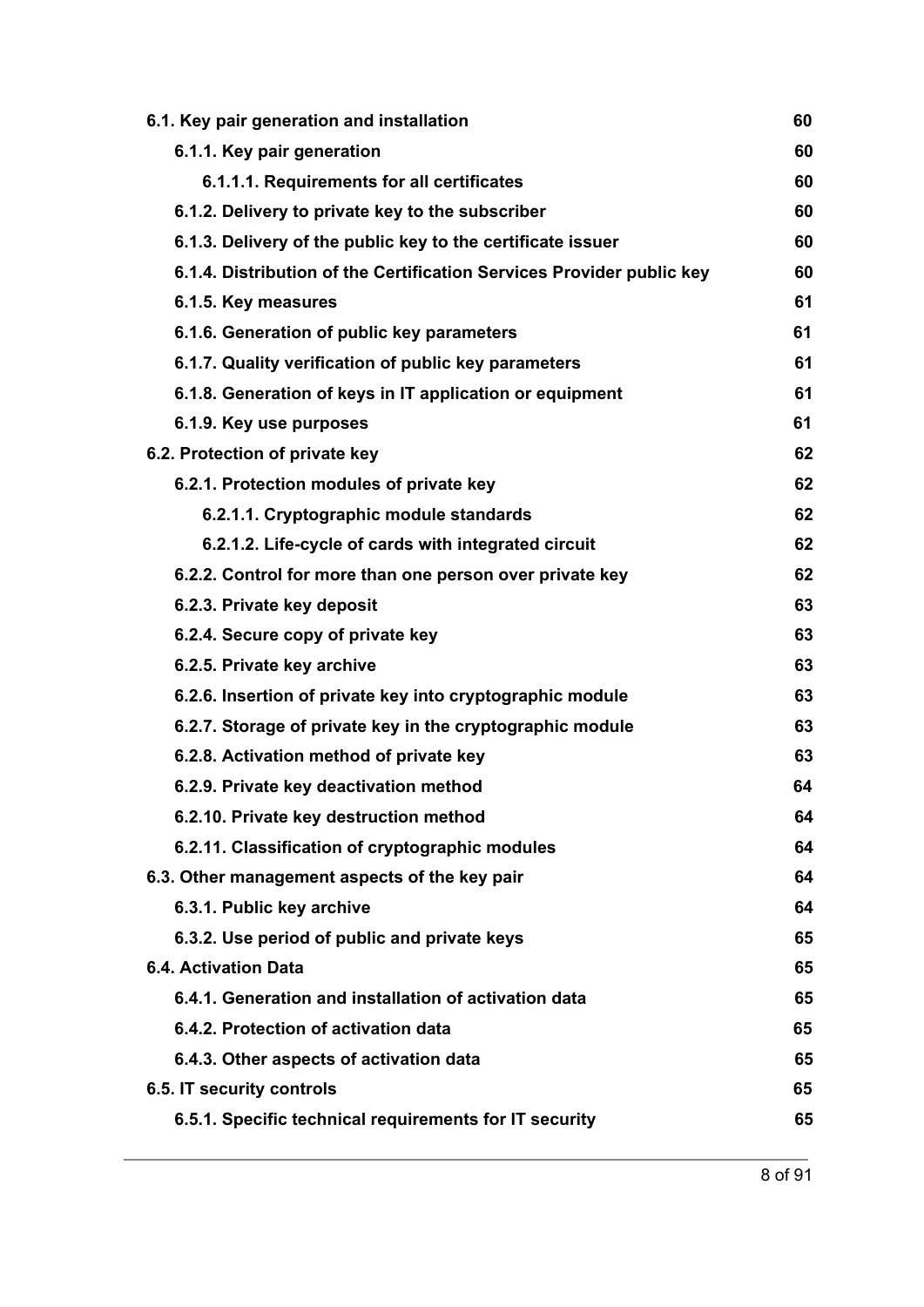| 6.5.2. Evaluation of IT security level                                              | 66 |
|-------------------------------------------------------------------------------------|----|
| 6.5.3. Frequency of revision of the configurations of the trustworthy systems<br>66 |    |
| 6.6. Life-cycle technical controls                                                  | 67 |
| 6.6.1. System development controls                                                  | 67 |
| 6.6.2. Security management controls                                                 | 67 |
| 6.6.3. Evaluation of life-cycle security level                                      | 67 |
| 6.7. Network security controls                                                      | 67 |
| 6.8. Time stamp                                                                     | 67 |
| 7. Certificate profiles and certificate revocation lists                            | 68 |
| 7.1. Certificate profile                                                            | 68 |
| 7.1.1. Version number                                                               | 69 |
| 7.1.2. Certificate extensions                                                       | 69 |
| 7.1.3. Algorithm object identifier                                                  | 69 |
| 7.1.4. Name formats                                                                 | 69 |
| 7.1.5. Name restrictions                                                            | 69 |
| 7.1.6. Certificate policy object identifier                                         | 69 |
| 7.1.7. Policy restrictions extension use                                            | 70 |
| 7.1.8. Syntax and semantics of the policy qualifiers                                | 70 |
| 7.1.9. Semantics of process of certificate policy critical extension                | 70 |
| 7.1.10. Technical specifications for all Certification Authorities                  | 70 |
| 7.2. Certificate revocation list profile                                            | 70 |
| 7.3 OCSP Profile                                                                    | 70 |
| 8. Conformity audit                                                                 | 71 |
| 8.1. Frequency of conformity audit                                                  | 71 |
| 8.2. Identification and qualification of the auditor                                | 71 |
| 8.3. Relation between auditor and audited entity                                    | 72 |
| 8.4. List of elements to be audited                                                 | 72 |
| 8.5. Required actions resulting from lack of conformity                             | 72 |
| 8.6. Treatment of audit reports                                                     | 72 |
| 9. Commercial and legal requirements                                                | 73 |
| <b>9.1. Rates</b>                                                                   | 73 |
| 9.1.1. Certificate issuing and renewal rate                                         | 73 |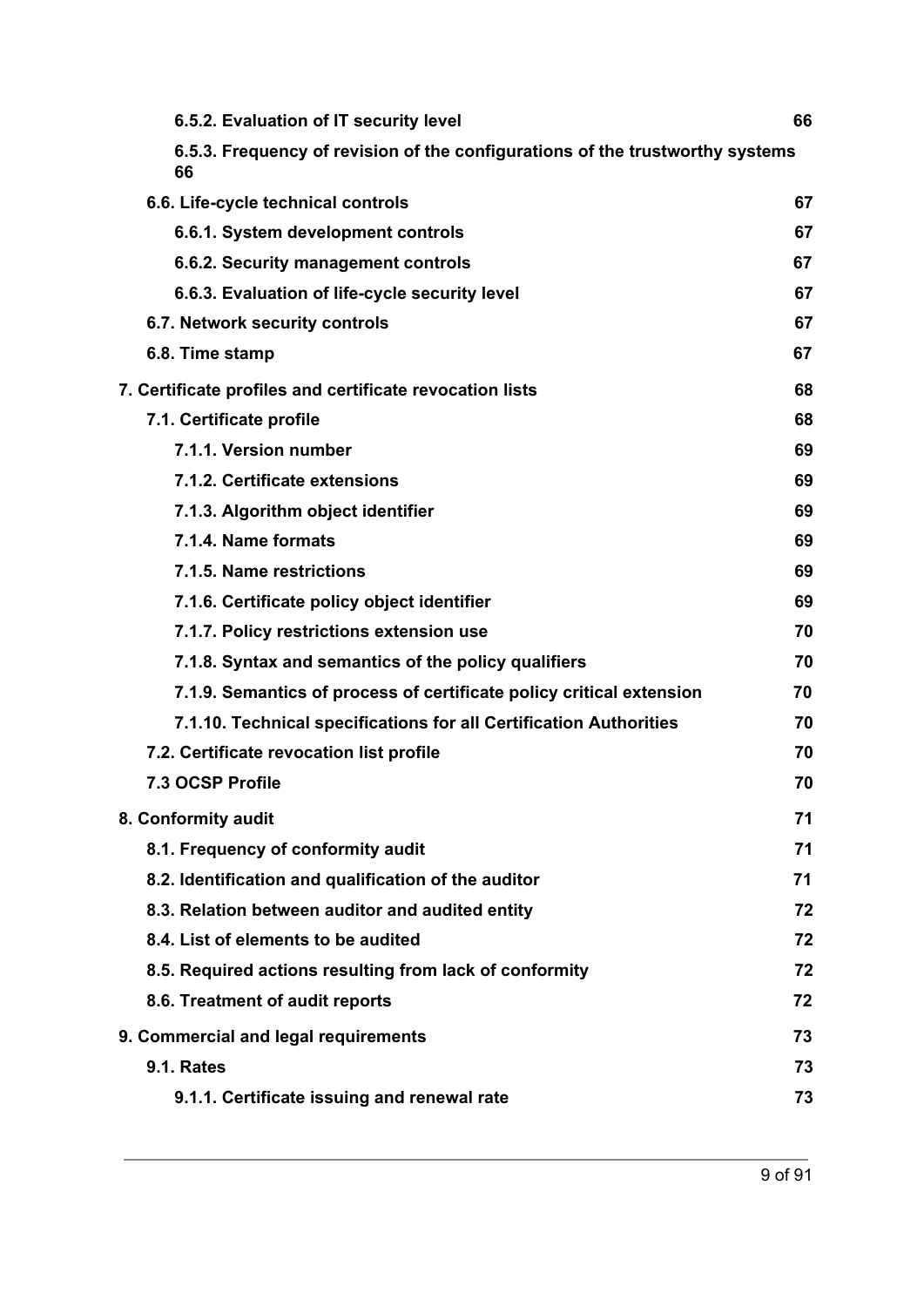| 9.1.2. Certificate access rate                                                        | 73 |
|---------------------------------------------------------------------------------------|----|
| 9.1.3. Certificate status access information rate                                     | 73 |
| 9.1.4. Other services rates                                                           | 73 |
| 9.1.5. Reimbursement policy                                                           | 73 |
| 9.2. Financial capacity                                                               | 73 |
| 9.2.1. Civil liability insurance                                                      | 73 |
| 9.2.2. Other assets                                                                   | 73 |
| 9.2.3. Insurance cover for subscribers and third parties who trust certificates<br>74 |    |
| 9.3. Confidentiality                                                                  | 74 |
| 9.3.1. Confidential information                                                       | 74 |
| 9.3.2. Non confidential information                                                   | 74 |
| 9.3.3. Responsibility for protection of confidential information                      | 74 |
| 9.4. Personal data protection                                                         | 75 |
| 9.4.1. Personal Data Protection Policy                                                | 75 |
| 9.4.2. Personal data not available for third parties                                  | 75 |
| 9.4.3. Personal data available for third parties                                      | 76 |
| 9.4.4. Responsibility corresponding to personal data protection                       | 76 |
| 9.4.5. Incident management related to personal data                                   | 76 |
| 9.4.6. Personal data processing                                                       | 77 |
| 9.4.7. Personal data communication                                                    | 78 |
| 9.5. Property rights                                                                  | 78 |
| 9.5.1. Certificates and revocation information property                               | 78 |
| 9.5.2. Certification Practice Statement and Certification Policy property             | 78 |
| 9.5.3. Property of information related to names                                       | 79 |
| 9.5.4. Keys property                                                                  | 79 |
| 9.6. Obligations and civil liability                                                  | 79 |
| 9.6.1. The Certification Authority                                                    | 79 |
| 9.6.1.1. Obligations and other commitments                                            | 79 |
| 9.6.1.2. Guarantees offered                                                           | 80 |
| 9.6.1.2.1. Guarantees offered to subscribers                                          | 80 |
| 9.6.1.2.2. Guarantees offered to the verifiers                                        | 81 |
| 9.6.2. Register Authorities                                                           | 81 |
| 9.6.2.1. Obligations and other commitments                                            | 81 |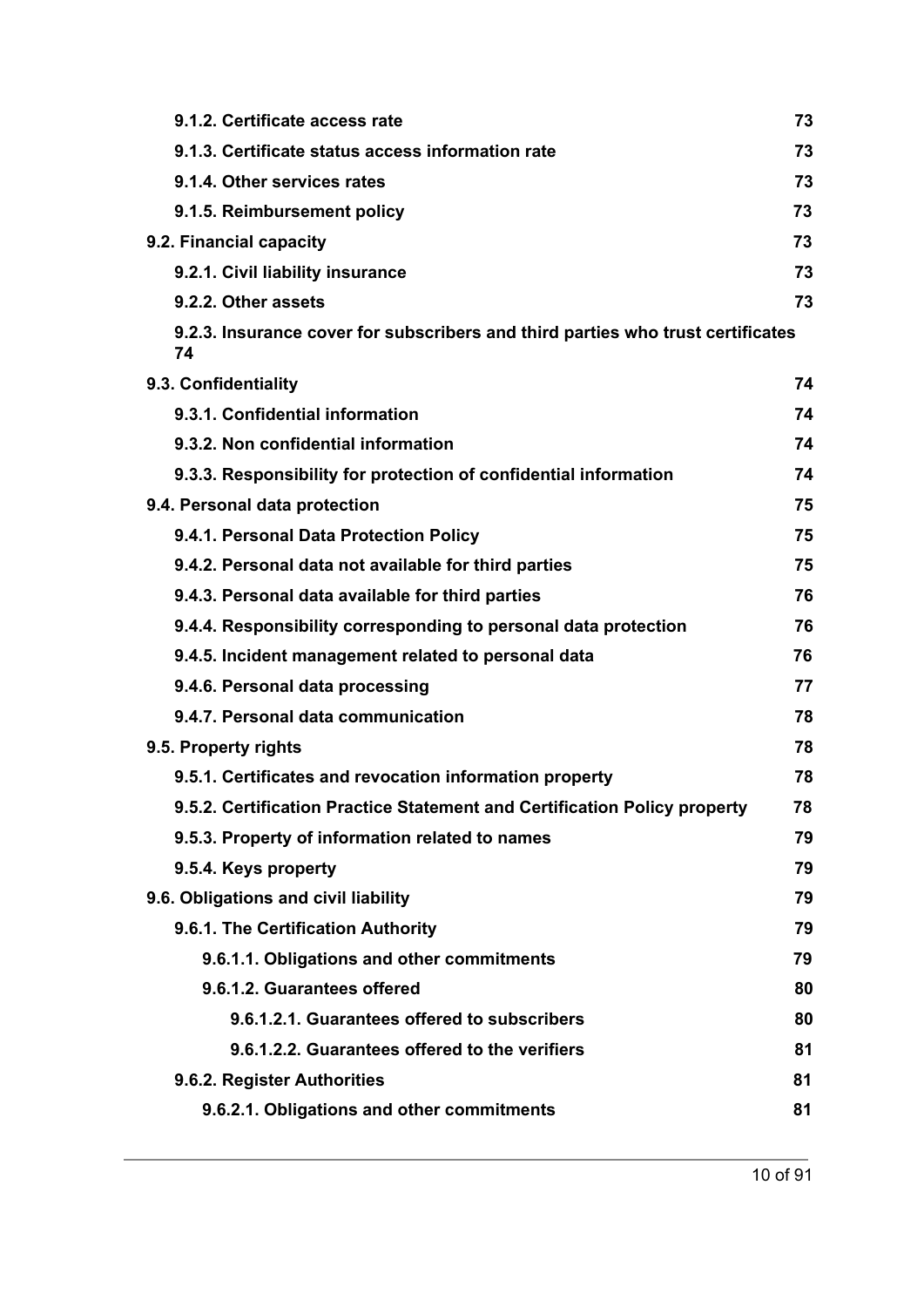| 9.6.2.1.1. Obligations of Internal Register Authorities                            | 81 |
|------------------------------------------------------------------------------------|----|
| 9.6.2.1.2. Virtual Register Authority                                              | 82 |
| 9.6.2.1.3. Collaborator Register Authority                                         | 82 |
| 9.6.2.2. Guarantees offered to subscriber and verifier                             | 83 |
| 9.6.2.2.1. Consorci AOC guarantee for digital certificate services                 | 83 |
| 9.6.2.2.2. Guarantee exclusion                                                     | 83 |
| 9.6.3. Subscribers                                                                 | 84 |
| 9.6.3.1. Obligations and other commitments                                         | 84 |
| 9.6.3.1.1. Requirements for all type of certificates                               | 84 |
| 9.6.3.1.2. Specific requirement for qualified electronic signature<br>certificates | 84 |
| 9.6.3.2. Guarantees offered by the subscriber                                      | 85 |
| 9.6.3.3. Private key protection                                                    | 85 |
| 9.6.4. Verifiers                                                                   | 85 |
| 9.6.4.1. Obligations and other commitments                                         | 85 |
| 9.6.4.2. Guarantees offered by the verifier                                        | 86 |
| 9.6.5. Consorci AOC                                                                | 86 |
| 9.6.5.1. Obligations and commitments                                               | 86 |
| 9.6.5.2. Guarantees offered to subscriber                                          | 86 |
| 9.6.5.3. Guarantees offered to the verifiers                                       | 87 |
| 9.6.5.4. Guarantees exclusion                                                      | 87 |
| 9.6.6. Directory                                                                   | 87 |
| 9.6.6.1. Obligations and commitments                                               | 87 |
| 9.6.6.2. Guarantees                                                                | 87 |
| 9.7. Guarantee disclaimer                                                          | 87 |
| 9.7.1. Rejection of Certification Authority guarantees                             | 87 |
| 9.8. Limitations of responsibility                                                 | 87 |
| 9.8.1. Certification Authority limitations of responsibility                       | 87 |
| 9.8.2. Fortuitous event and force majeure                                          | 88 |
| 9.9. Compensations                                                                 | 88 |
| 9.9.1. Subscriber indemnity clause                                                 | 88 |
| 9.9.2. Verifier indemnity clause                                                   | 88 |
| 9.10. Term and end                                                                 | 88 |
| 9.10.1. Term and end of term                                                       | 88 |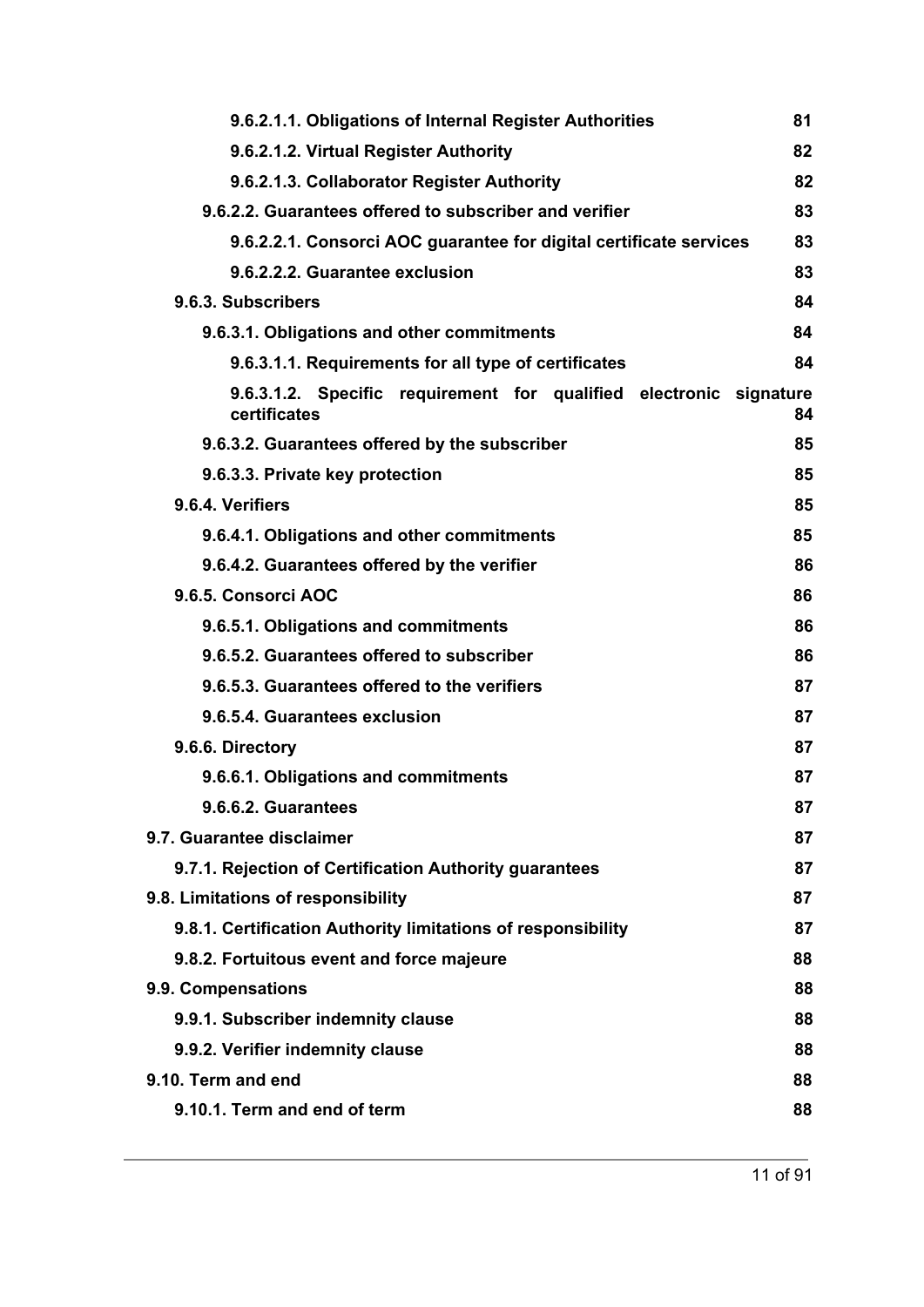| 9.10.2. Survival                              | 88 |
|-----------------------------------------------|----|
| 9.11. Notifications                           | 89 |
| 9.12. Modifications                           | 89 |
| 9.12.1. Modification procedures               | 89 |
| 9.12.2. Term and mechanisms for notifications | 89 |
| 9.13. Conflicts resolution                    | 89 |
| 9.13.1. Conflicts extrajudicial resolution    | 89 |
| 9.13.2. Competent jurisdiction                | 90 |
| 9.14. Applicable law                          | 90 |
| 9.15. Conformity with applicable law          | 90 |
| 9.16. Diverse clauses                         | 90 |
| 9.16.1. Entire agreement                      | 90 |
| 9.16.2. Surrogacy                             | 90 |
| 9.16.3. Divisibility                          | 91 |
| 9.16.4. Applications                          | 91 |
| 9.16.5. Other clauses                         | 91 |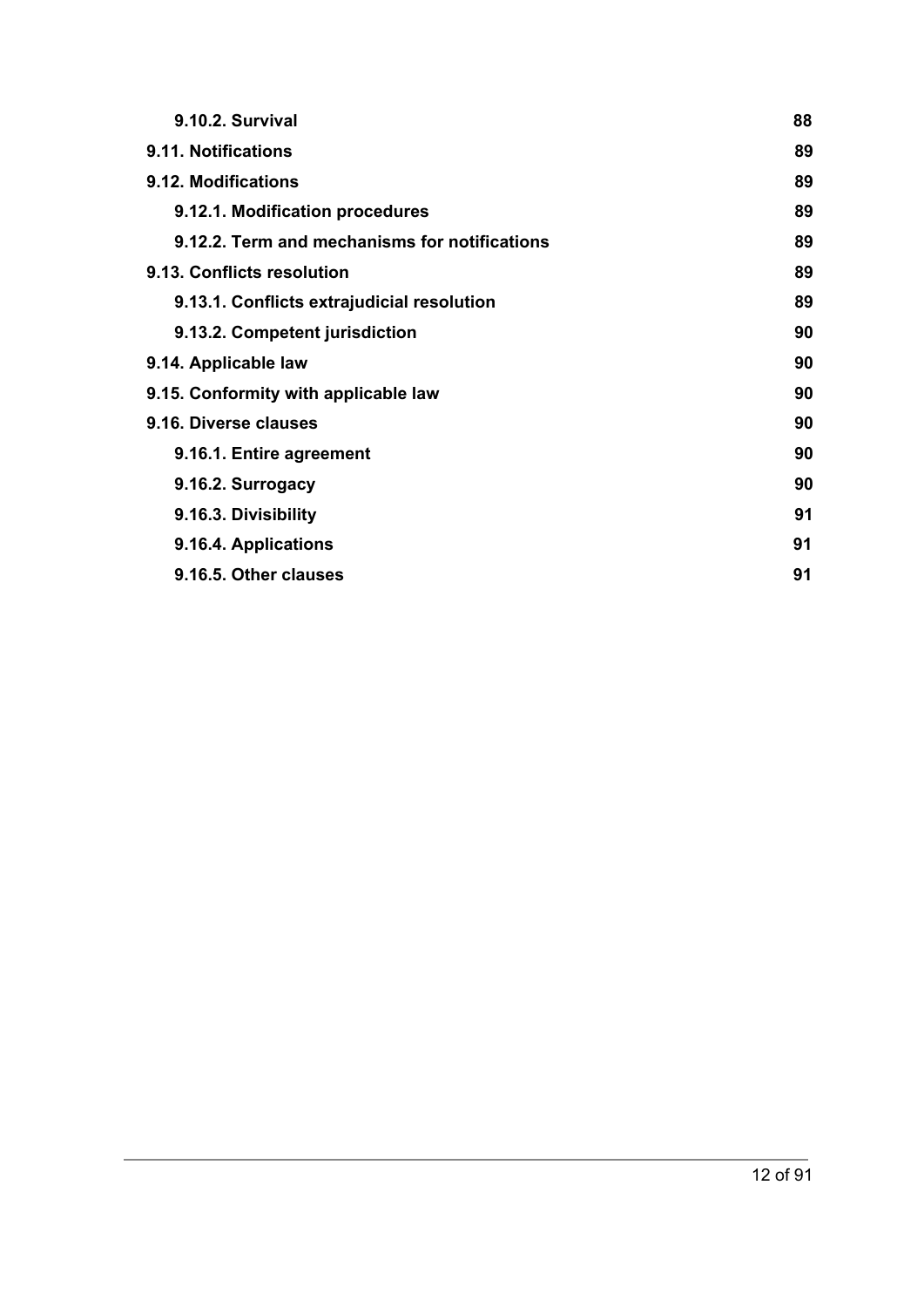# <span id="page-12-0"></span>**1. Introduction**

# <span id="page-12-1"></span>**1.1. Presentation**

This document is the Certification Practices Statement (CPS) of Consorci Administració Oberta de Catalunya (AOC), the Catalonia public trust service provider (TSP) that operates according to Regulations (EU) 910/2014, related to electronic identification and trusted services for electronic transactions within the interior market and repealing the Directive 1999/93/CE.

This CPS details the group of practices adopted by Consorci AOC as Certification Service Provider for digital certificates issuance and trusted services based on the following standards: :

- ETSI EN 319 401 (General Policy Requirements for Trust Service Providers).
- ETSI EN 319 411-1 (Policy and security requirements for Trust Service Providers issuing certificates; Part 1: General requirements)
- ETSI EN 319 411-2 (Policy and security requirements for Trust Service Providers issuing certificates; Part 2: Requirements for trust service providers issuing EU qualified certificates)
- ETSI EN 319 412-1 (Certificate Profiles; Part 1: Overview and common data structures)
- ETSI EN 319 412-2 (Certificate Profiles; Part 2: Certificate profile for certificates issued to natural persons)
- ETSI EN 319 412-3 (Certificate Profiles; Part 3: Certificate profile for certificates issued to legal persons)
- ETSI EN 319 412-4 (Certificate Profiles; Part 4: Certificate profile for web site certificates)
- ETSI EN 319 422 (Certificate profiles for time-stamping protocol and time-stamp token profiles)
- ETSI EN 319 412-5 (Certificate Profiles; Part 5: QCStatements)

The structure of this document is based on the "RFC3647 - Internet X.509 Public Key Infrastructure: Certificate Policy and Certification Practices Framework" standard specification, created by the work group PKIX of IETF.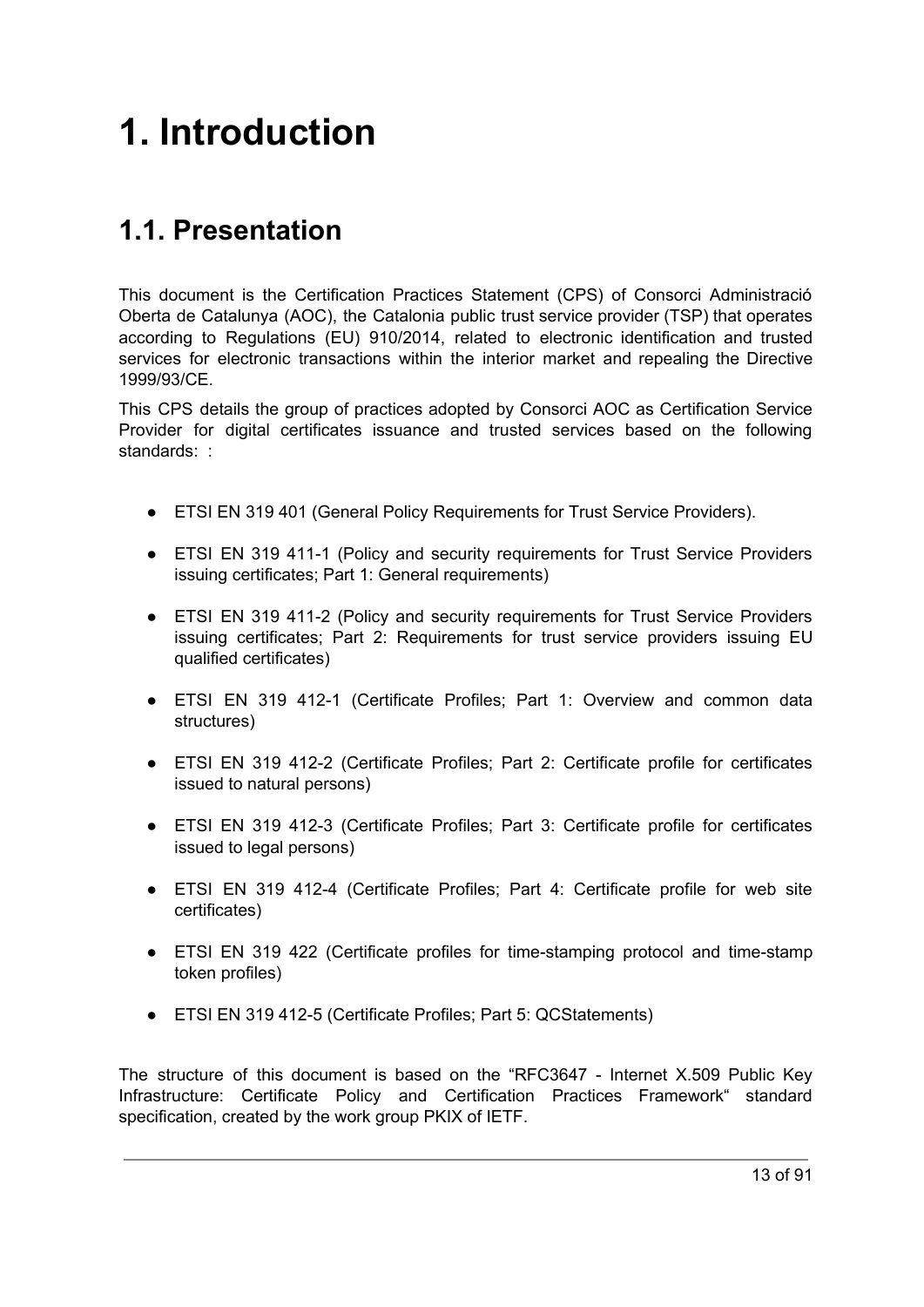The current CPS correlates with the different Certification Policies (CP) developed for each typology of digital certificate issued under the control of Consorci AOC, which are described in section 1.1.1 of the current document. In case of contradiction between the current CPS and certain CP the provisions made within this document shall prevail.

The digital certification service of Consorci AOC complies with the current version of Ca/Browser Forum standard for the issuance and management of extended validation certificates, and with the Baseline Requirements standards of this same organisation for the issuance of server device certificates (in catalan "certificats de dispositiu de servidor" or CDS), published at [http://www.cabforum.org.](http://www.cabforum.org/) The indications of the CA / Browser Forum guides will prevail over the CPS.

# <span id="page-13-0"></span>**1.1.1. Certification types and classes**

Consorci AOC provides its certification services with the purpose of issuing digital certificates for various applications and end users. All certificates issued by Consorci AOC comply with the requirements of Regulation 910/2014 related to electronic identification and trusted services for electronic transaction within the interior market.

#### <span id="page-13-1"></span>**1.1.1.1. Citizen certificates**

● **Qualified citizen certificate (idCAT):** idCAT certificate is a qualified certificate of identification and electronic advanced signature intended for citizens with catalan administrative neighborhood, and for others (collectively referred to as "subscribers") who need to work with Public Administrations and other institutions of Catalonia.

#### <span id="page-13-2"></span>**1.1.1.2. Public Sector Personal Certificates**

- **High-level authentication certificate for public servant (T-CAT autenticació).** Allows the identification of a public servant for the execution of their tasks, as a tool for being able to perform within the electronic environment of a Public Administration, body, public organisation or catalan public law entity according to applicable regulation. T-CAT Authentication certificates and T-CAT signature are issued and stored together in a unique cryptographic device.
- **● High-level qualified certificate of signature for public servant (T-CAT signatura).** Allows the electronic signature of a public servant for the execution of their tasks, as a tool for being able to perform within the electronic environment of a Public Administration, body, public organisation or catalan public law entity according to applicable regulation. T-CAT Authentication certificates and T-CAT signature are issued and stored together in a unique cryptographic device.
- **● Mid-level/Substantial-level qualified certificate of authentication and signature for public servant (T-CATP).** These certificates of authentication and signature are issued to catalan public servants in software format for the execution of their tasks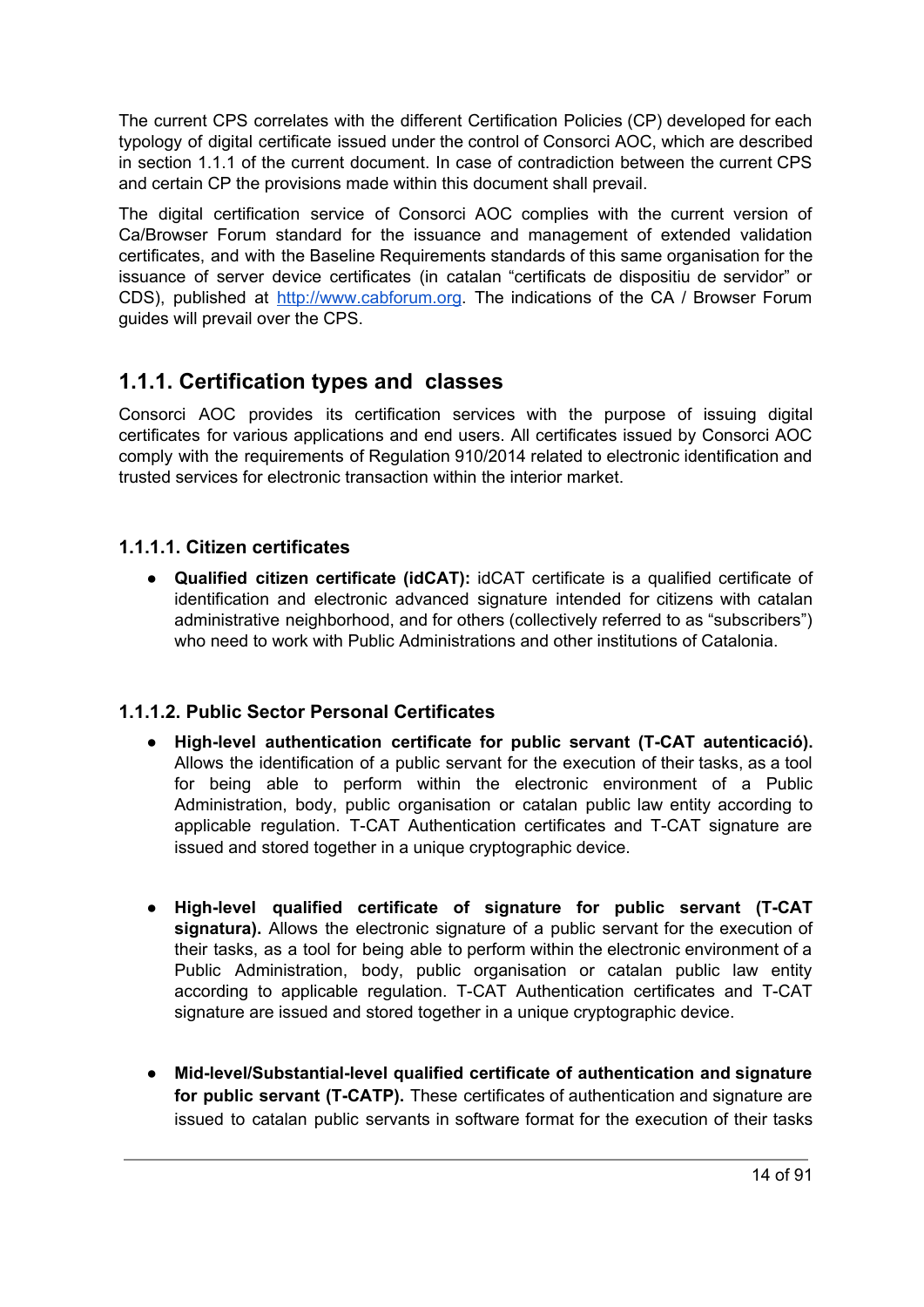for actions that do not require high-level security, according to applicable regulation.

- **High-level authentication certificate for public servant with pseudonym (T-CAT pseudònim autenticació).** These certificates shall be issued under the previous evaluation of pseudonym legal accreditation that must be contained within the request. They will be specifically accepted for justified uses where the holder data can not be revealed, and by people who already have a regulated pseudonym within their organisation, such as prison workers, Mossos d'esquadra, social services, etc. The features of this certificate are the same as for T-CAT Authentication certificate, apart from those that relate to the pseudonym use. T-CAT with Pseudonym Authentication certificates and T-CAT with Pseudonym Signature certificates are issued and stored together in a unique cryptographic device.
- **High-level qualified certificate of signature for public servant with pseudonym (T-CAT pseudònim signatura).** For the issuance of these certificates the same circumstances as T-CAT with Pseudonym Authentication certificates shall be considered. The features of this certificate are the same as for T-CAT Signature certificate, apart from those that relate to the pseudonym use. T-CAT with Pseudonym Authentication certificates and T-CAT with Pseudonym Signature certificates are issued and stored together in a unique cryptographic device.
- **● High-level qualified certificate for affiliate person of authentication and signature (T-CAT persona vinculada):** Personal identification and qualified electronic signature certificate with the option to state position. These certificates are issued and stored in a cryptographic device, and are intended for those persons who have a functional or service relationship with a public institution, but not a labour contract. As for example outsourcing of public services.
- **● Mid-level/Substantial-level qualified certificate for affiliate person of authentication and signature (T-CATP Persona vinculada):** Personal identification and qualified electronic signature certificate with the option to state position. These certificates are issued and stored in software format.
- **Qualified certificate of authentication and signature for representative towards the Public Administration (T-CAT Representant)**: Personal identification and qualified electronic signature certificate with the option to state position. These certificates are issued and stored in a cryptographic device. They are intended for individuals and contain information regarding the holder that allows them and their organisation to be identified. They are provided to public employees of the public sector of Catalonia for use as identifying elements in electronic communications, allowing the signature of electronic format documents that make processes and online consultations possible. These certificates allow the identification as a person who holds a particular position in their organisation.
- **High level qualified certificate of authentication and signature of public worker (T-CAT treballador públic)**. Personal certificate for identification and qualified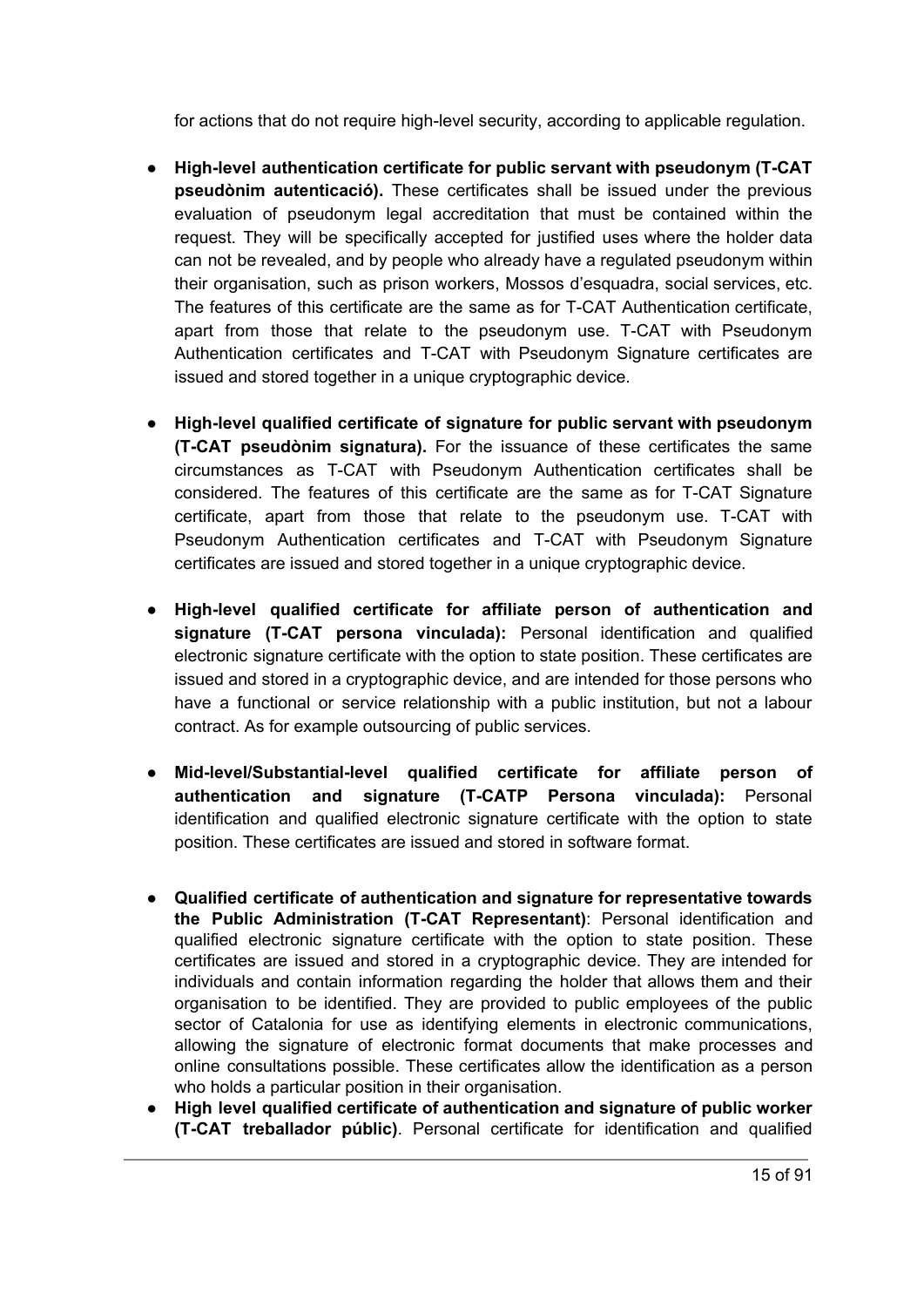electronic signature, issued and stored in a cryptographic device. These certificates are intended for those persons who maintain a labor or senior management relationship in an entity that integrates the public sector of Catalonia.

● **Mid-level/Substantial-level qualified certificate of authentication and signature of public worker (T-CATP treballador públic)**. This type of authentication and signature certificates are issued for use in software by **public workers** in the Catalan public sector in the exercise of their functions in actions that do not require a high level of security, in accordance with the provisions of the applicable regulations.

#### <span id="page-15-0"></span>**1.1.1.3. Devices and Infrastructure Certificates**

- **Application Certificate (Dispositiu aplicació):** This certificate is stored in a server (preferably in a cryptographic device) and is required by an application in order to seal documents, files or messages for the purpose of assure its authenticity and integrity. Juridically it operates as an advanced electronic seal of the body or department of the Public Administration on which behalf it is issued, according to Regulation EU 910/2014, although its use remains limited to data exchange between applications.
- **Advanced Electronic Seal Certificate (Segell nivell mig/substancial)**: It is used for identification and authentication of documents, files or messages in the exercising of its functions for automatic administration for public services provision according to article 37 of Regulation UE 910/2014. This certificate can be used for data exchange (between administrations, administrations and citizens, and administrations and companies), identification and authentication of a system, web service or application, automatic electronic archive, attested copies and electronic copies, amongst others. These certificates are issued and stored in software format.
- **Electronic Office Certificate (Seu-e nivell mig/substancial)**: It is used to identify and guarantee the integrity and authenticity of the electronic office of a body, understanding the definition of electronic office as described in article 38 of Law 40/2015, and the settlement of secure communications.

This certificate can be used for citizen secure connection to official websites, the authentication of a website, the hosting of electronic registers, the consultancy and authorisation of representation registers, etc..

Since 2011, Consorci AOC issues the Electronic Office Certificate following the Standard Extended Validation SSL Certificate, which guarantees the maximum security level of the transactions made in the website.

● **Secure Socket Layer Certificate (Dispositiu SSL):** These certificates guarantee the identity of a domain towards the users who are connecting, confirming that the website is the original and valid, the domain is officially registered that it is not been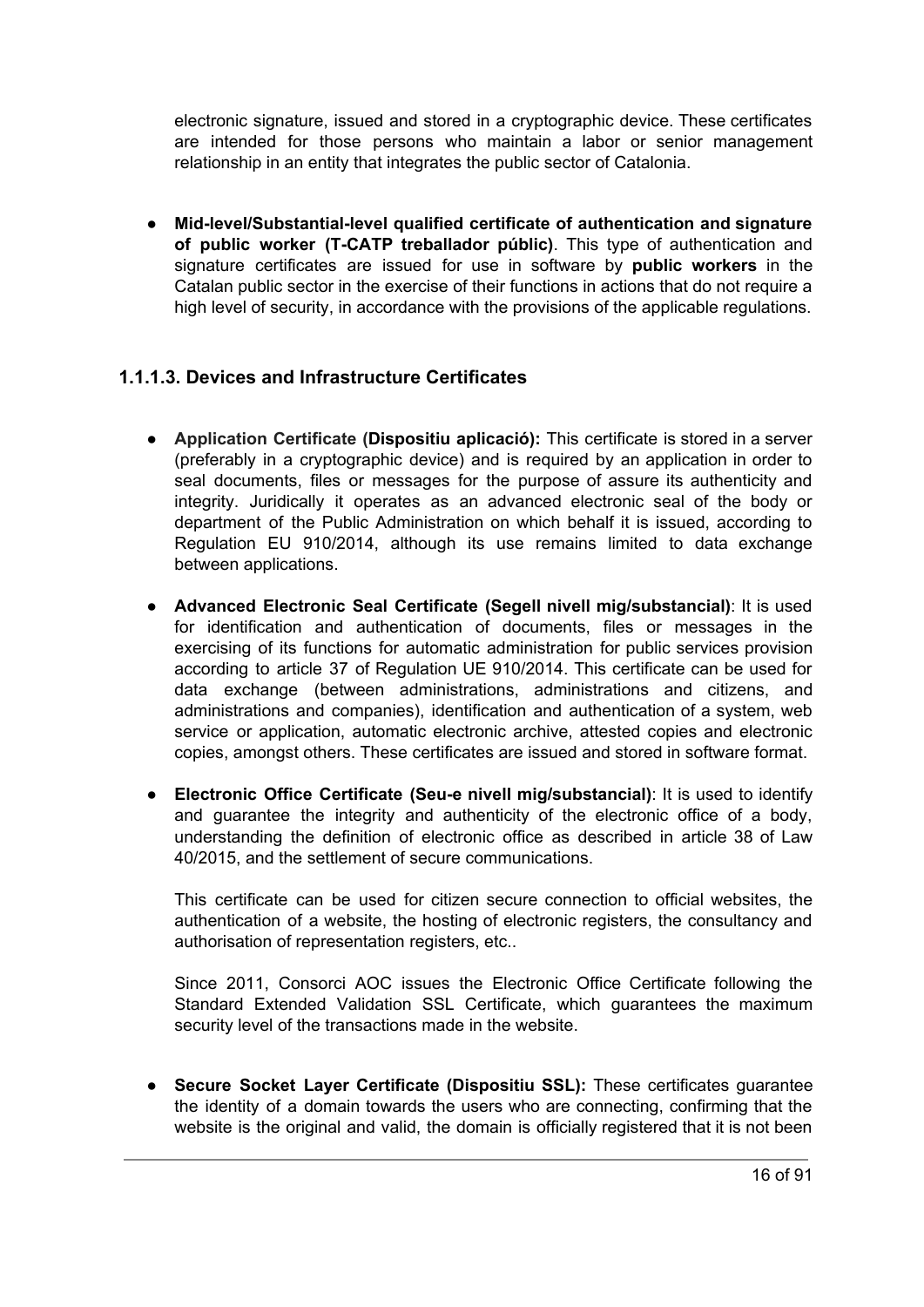replaced, and that no one has changed the published information or manipulated the registered data in the server in an unauthorised manner.

● **Secure Socket Layer Extended Validation Certificate (Dispositiu SSL EV):** SSL EV certificates are no different from SSL certificates regarding structure or function, but they have been issued by Certification Authorities that, like Consorci AOC, have achieved the strict security requirements established within the Standard Extended Validation SSL Certificate.

The main advantage of this is that new browsers will accept them immediately and they will show a security confirmation, that will allow users to quickly identify a secure and trusted site, since they are designed to show unique visual signals indicating EV certificate presence.

● **Qualified Time Stamp Certificate (Segell de temps):** These certificates guarantee the integrity of electronic files and communications at a particular date and time, using a reliable time source. Time Stamp Certificates issued by Consorci AOC comply with the established requirements of article 42 of Regulation EU910/2014.

## <span id="page-16-0"></span>**1.1.2. Hierarchies**

As detailed in the following chart, Consorci AOC current certification hierarchy (since 2015) has been reduced to two Subordinate Certification Authorities (marked in green) and one Root Certification Authority:



**EC-SectorPublic**: sets issuance of certificates for Cataluña Public Sector, replacing the former Authorities EC-SAFP, EC-AL, EC-UR and EC-Parlamento. These Certification Authorities do not issue certificates anymore, although some certificates are still in force

Certificates issued under the former Certification Authorities EC-SAFP, EC-AL, EC-UR and EC-Parlamento are not regulated by this CPS version, but by CPS AL, GENCAT, SAFP, PARLAMENT, UR and URV in their versions 5.0, 2.0, 5.0, 2.0, 7.0, 4.0, corresponding to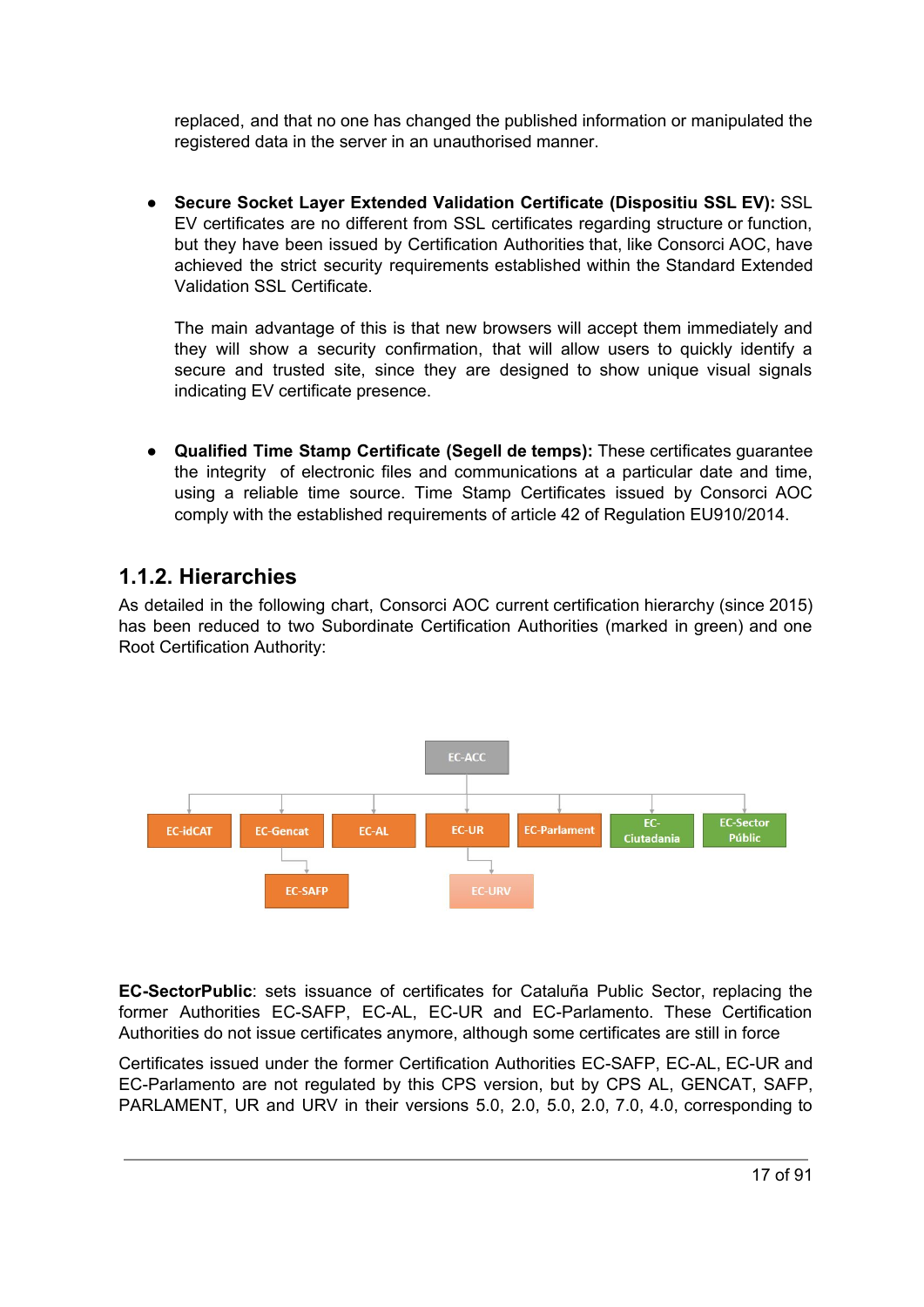last update of each referred document before the cease of certificate issuance under the aforementioned Certification Authorities.

**EC-Ciudadanía**: issues digital certificates to citizens, replacing the former EC-idCAT which has also stopped issuing certificates, despite some certificates still being in force. Certificates issued under the former EC-idCAT Certification Authority are not regulated by this CPS version, but by CPS [idCAT] in its versión [4.0], corresponding to last update of the referred document before the cease of certificate issuance under the aforementioned Certification Authorities.

## <span id="page-17-0"></span>**1.1.3. Test certificates issuance**

Consorci AOC can issue test certificates signed by a real CA but with fictitious content for supervisor organisations, validation entities and application developers to be able to conduct their integration / evaluation processes for their purposes. Consorci AOC adds the following information to these certificates for all users to clearly identify that they are test certificates without responsibility:

| Name of organisation  | Test organisation |
|-----------------------|-------------------|
| NIF of organización   | VATES-Q0000000J   |
| <b>Address</b>        | Barcelona         |
| Zip code              | 08008             |
| <b>Email address</b>  | scd@aoc.cat       |
| <b>First surname</b>  | de la Peça        |
| <b>Second surname</b> | de Proves         |
| <b>DNI/NIE</b>        | 00000000T         |

# <span id="page-17-1"></span>**1.2. Document name and identification**

# <span id="page-17-2"></span>**1.2.1. Identification of this document**

| Name:          | <b>Certification Practices Statement (CPS)</b>    |
|----------------|---------------------------------------------------|
| Version:       | 6.4                                               |
| Description    | Consorci AOC Certification Practices<br>Statement |
| Issuance date: | 03/08/2020                                        |
| OID:           | 1.3.6.1.4.1.15096.1.2.2                           |
| Location:      | https://www.aoc.cat/catcert/regulacio             |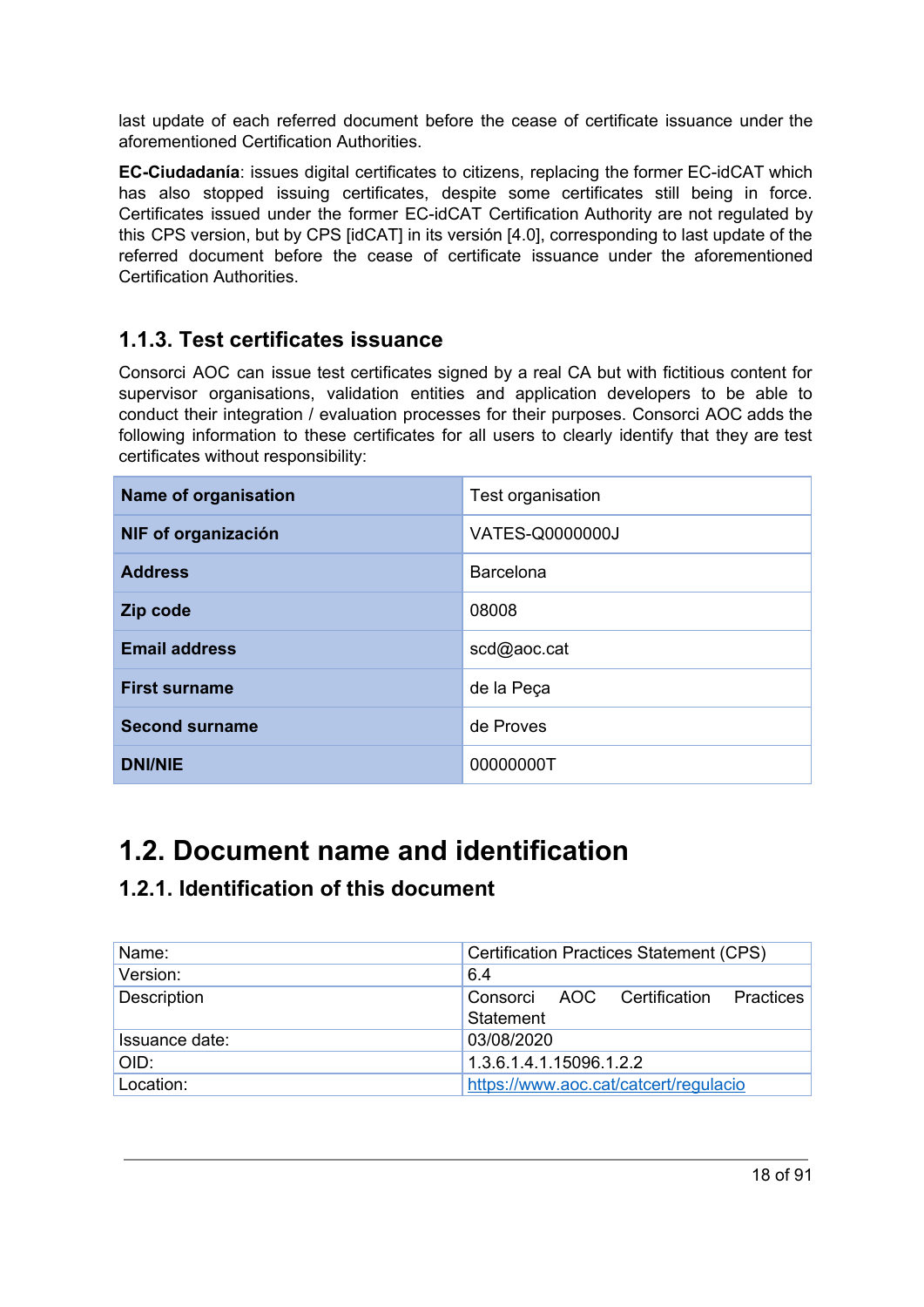# <span id="page-18-0"></span>**1.2.2. Identification of certification policies covered by this CPS**

| <b>Type of certificate</b>                                                                                                                              | <b>OID</b>                                | <b>Policy</b>                                        |
|---------------------------------------------------------------------------------------------------------------------------------------------------------|-------------------------------------------|------------------------------------------------------|
| <b>Citizen certificates</b>                                                                                                                             |                                           |                                                      |
| Citizen certificate (idCAT)                                                                                                                             | 1.3.6.1.4.1.15096.1.3.2.86.2              | Citizen CP                                           |
| Personal certificates for public<br>sector                                                                                                              |                                           |                                                      |
| High-level authentication certificate<br>for<br>public<br>servant<br>(T-CAT<br>autenticació)                                                            | 1.3.6.1.4.1.15096.1.3.2.7.1.2             | <b>Personal Certificates</b><br>for Public Sector CP |
| High-level qualified certificate of 1.3.6.1.4.1.15096.1.3.2.7.1.1<br>signature<br>for<br>public<br>servant<br>(T-CAT signatura)                         |                                           | <b>Personal Certificates</b><br>for Public Sector CP |
| Mid-level/Substantial-level<br>authentication<br>and<br>signature<br>qualified certificate<br>for<br>public<br>servant (T-CATP)                         | 1.3.6.1.4.1.15096.1.3.2.7.3.1             | <b>Personal Certificates</b><br>for Public Sector CP |
| High-level authentication certificate<br>for public servant with pseudonym<br>(T-CAT pseudònim autenticació)                                            | 1.3.6.1.4.1.15096.1.3.2.4.1.2             | <b>Personal Certificates</b><br>for Public Sector CP |
| authentication<br>High-level<br>and<br>signature qualified certificate for<br>public servant with pseudonym<br>(T-CAT pseudònim signatura)              | 1.3.6.1.4.1.15096.1.3.2.4.1.1             | <b>Personal Certificates</b><br>for Public Sector CP |
| High-level<br>authentication<br>and<br>signature qualified certificate for<br>affiliated person<br>(T-CAT persona vinculada)                            | 1.3.6.1.4.1.15096.1.3.2.82.1              | <b>Personal Certificates</b><br>for Public Sector CP |
| Mid-level/Substantial-level<br>authentication<br>and<br>signature<br>qualified certificate for affiliated<br>(T-CATP<br>person<br>persona<br>vinculada) | 1.3.6.1.4.1.15096.1.3.2.86.1              | <b>Personal Certificates</b><br>for Public Sector CP |
| Authentication<br>and<br>certificate<br>qualified<br>for<br>Public<br>representative<br>towards<br>Administration<br>(T-CAT<br>representant)            | signature   1.3.6.1.4.1.15096.1.3.2.8.1.1 | <b>Personal Certificates</b><br>for Public Sector CP |
| High level qualified certificate of<br>authentication and signature of<br>public worker (T-CAT treballador<br>públic)                                   | 1.3.6.1.4.1.15096.1.3.2.82.2              | <b>Personal Certificates</b><br>for Public Sector CP |
| Mid-level/Substantial-level<br>qualified<br>certificate<br>οf<br>authentication and signature<br>of                                                     | 1.3.6.1.4.1.15096.1.3.2.86.3              | <b>Personal Certificates</b><br>for Public Sector CP |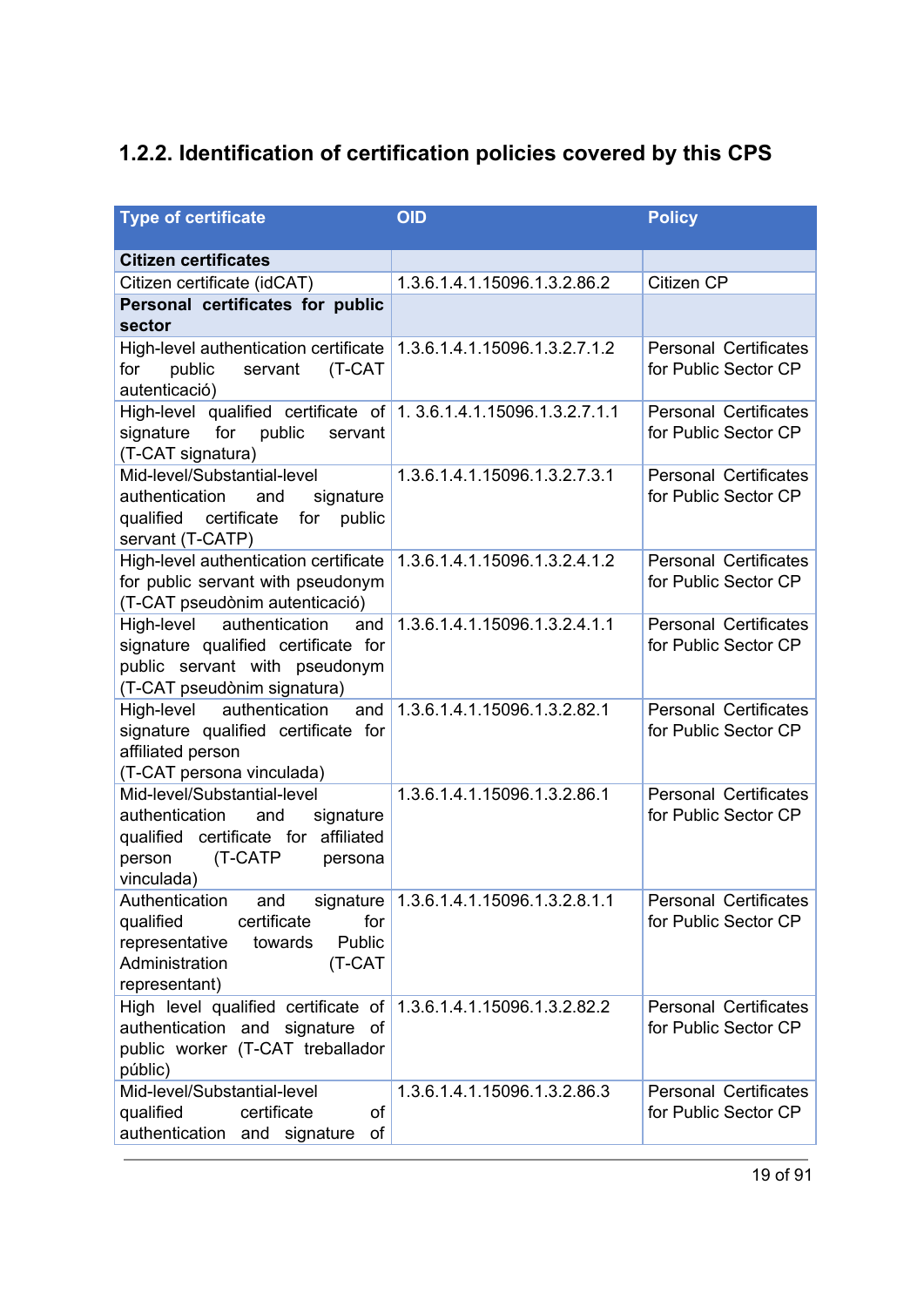| public worker (T-CATP treballador<br>públic)                                           |                                                      |                                             |
|----------------------------------------------------------------------------------------|------------------------------------------------------|---------------------------------------------|
| <b>Infrastructure</b><br><b>Device</b><br>and<br><b>Certificates</b>                   |                                                      |                                             |
| Certificate (Dispositiu<br>Application<br>aplicació)                                   | 1.3.6.1.4.1.15096.1.3.2.91.1                         | Device<br>and<br>Infrastructure CP          |
| Advanced<br>Electronic<br>Seal<br>Certificate<br>nivell<br>(Segell<br>mig/substantial) | 1.3.6.1.4.1.15096.1.3.2.6.2                          | and<br>Device<br>Infrastructure CP          |
| <b>Electronic Office Certificate</b><br>(Seu-e nivell mig/substancial)                 | 1.3.6.1.4.1.15096.1.3.2.5.2                          | Device<br>and<br>Infrastructure CP          |
| Certificate<br>Socket<br>Secure<br>(Dispositiu SSL)                                    | 1.3.6.1.4.1.15096.1.3.2.51.1                         | <b>Devices</b><br>and<br>Infrastructures CP |
| Socket<br>Secure<br>Extended<br>Validation<br>Certificate<br>(Dispositiu<br>SSL EV)    | 1.3.6.1.4.1.15096.1.3.2.51.2                         | Device<br>and<br>Infrastructure CP          |
| Qualified<br>(segell de temps)                                                         | Time Stamp Certificate   1.3.6.1.4.1.15096.1.3.2.111 | Device<br>and<br>Infrastructure CP          |

The document describing these certificate profiles are published in the Consorci AOC website.

# <span id="page-19-0"></span>**1.3. Participating entities**

# <span id="page-19-1"></span>**1.3.1. Trusted services provider**

According to the terminology contained within Regulation 910/2014 related to electronic identification and trusted services for electronic transactions within the interior market, Consorci AOC acts as Trusted Services Provider (TSP) in the context of this CPS, being responsible for the issuance and management of digital certificates generated in the certification hierarchy (PKI) referred previously in this document.

# <span id="page-19-2"></span>**1.3.2. Root Certification Authority**

Root Certification Authority is the entity in the referred certification hierarchy that issues certificates to other certification authorities and for which the public key has been auto signed. Its function is to sign the certificate for other Certification Authorities belonging to the referred certification hierarchy.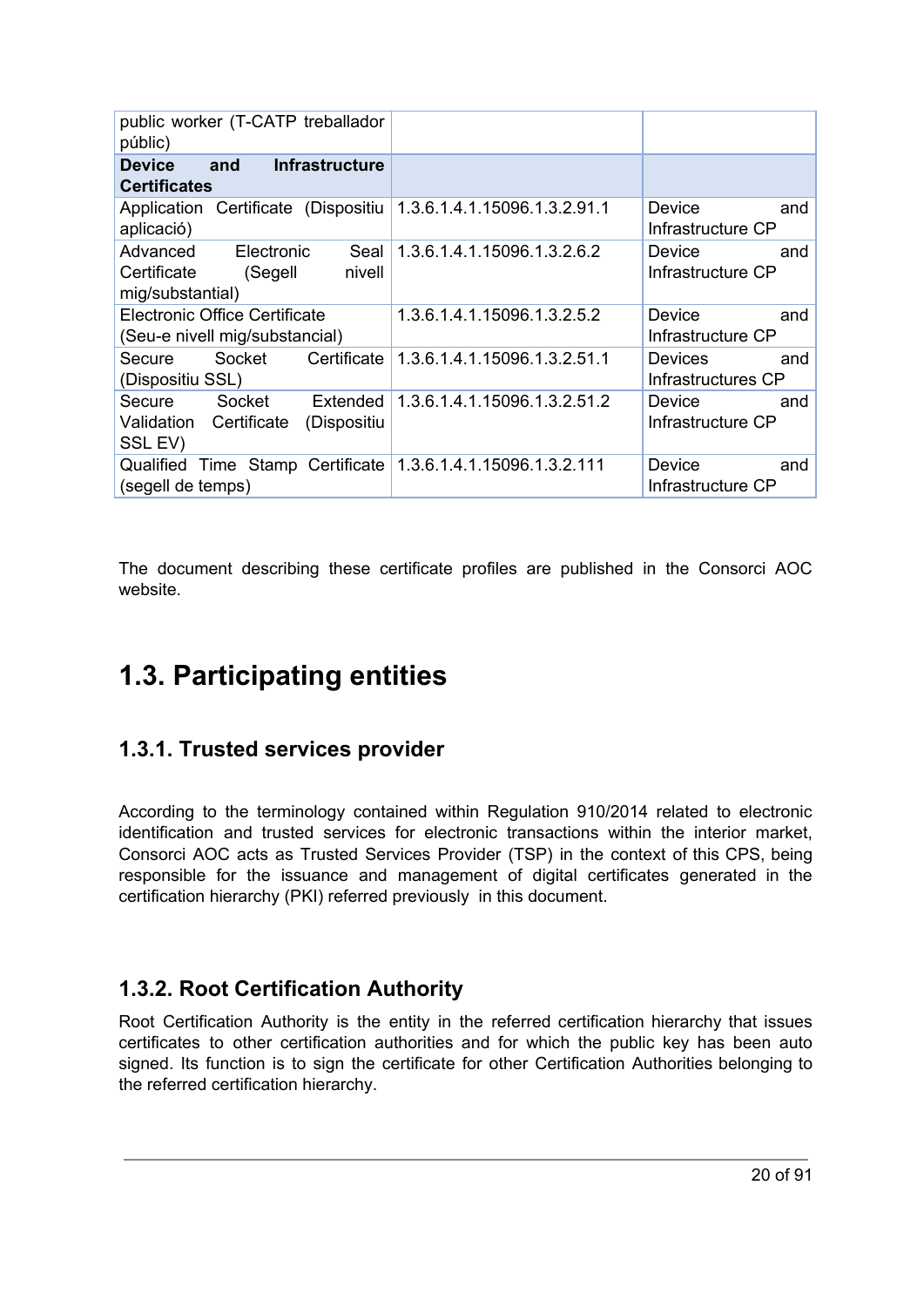The Root Certificate identification details of Consorci AOC certification hierarchy are:

Root CA EC-ACC

| LCN:         | LEC-ACC                                  |
|--------------|------------------------------------------|
| Hash:        | 88:49:7F:01:60:2F:31:54:24:6A:E2:8C:4D:5 |
|              | A:EF:10:F1:D8:7E:BB:76:62:6F:4A:E0:B7:F  |
|              | 9:5B:A7:96:87:99                         |
| Validity:    | 07/01/2031                               |
| Type of Key: | <b>RSA 2048</b>                          |

## <span id="page-20-0"></span>**1.3.3. Subordinate Certification Authorities**

We denominate Delegate or Subordinate Certification Authorities as those which issue end-entity certificates in the certification hierarchy, and whose public key certificates have been digitally signed by the Root Certification Authority.

Subordinate Certification Authorities identification details operated by Consorci AOC under this CPS are:

#### CA EC-CIUTADANIA

| CN:          | EC-Ciutadania                          |
|--------------|----------------------------------------|
| Hash:        | 0F:D9:9A:AE:1F:FC:D5:D9:F0:AD:76:ED:D  |
|              | D:CB:EF:6B:88:4C:C8:5C:16:BF:CF:A4:B5: |
|              | 24:61:55:D6:59:7E:D6                   |
| Validity:    | 18/9/2030                              |
| Type of key: | <b>RSA 2048</b>                        |

#### CA EC-SECTORPUBLIC

| LCN:         | EC-SectorPublic                          |
|--------------|------------------------------------------|
| Hash:        | 35:6A:5F:4D:99:4E:9E:FA:7C:AE:FC:49:17:  |
|              | 68:91:1D:65:EC:25:97:74:65:B6:10:E2:F2:9 |
|              | A:A4:47:26:31:C3                         |
| Validity:    | 18/9/2030                                |
| Type of key: | <b>RSA 2048</b>                          |

## <span id="page-20-1"></span>**1.3.4. Register Authority**

Register Authorities are the natural or legal persons who support Certification Authorities with specific procedures and relationships with certificate applicants and subscribers, particularly in identification processes, registration and authentication of certification subscribers and key holders.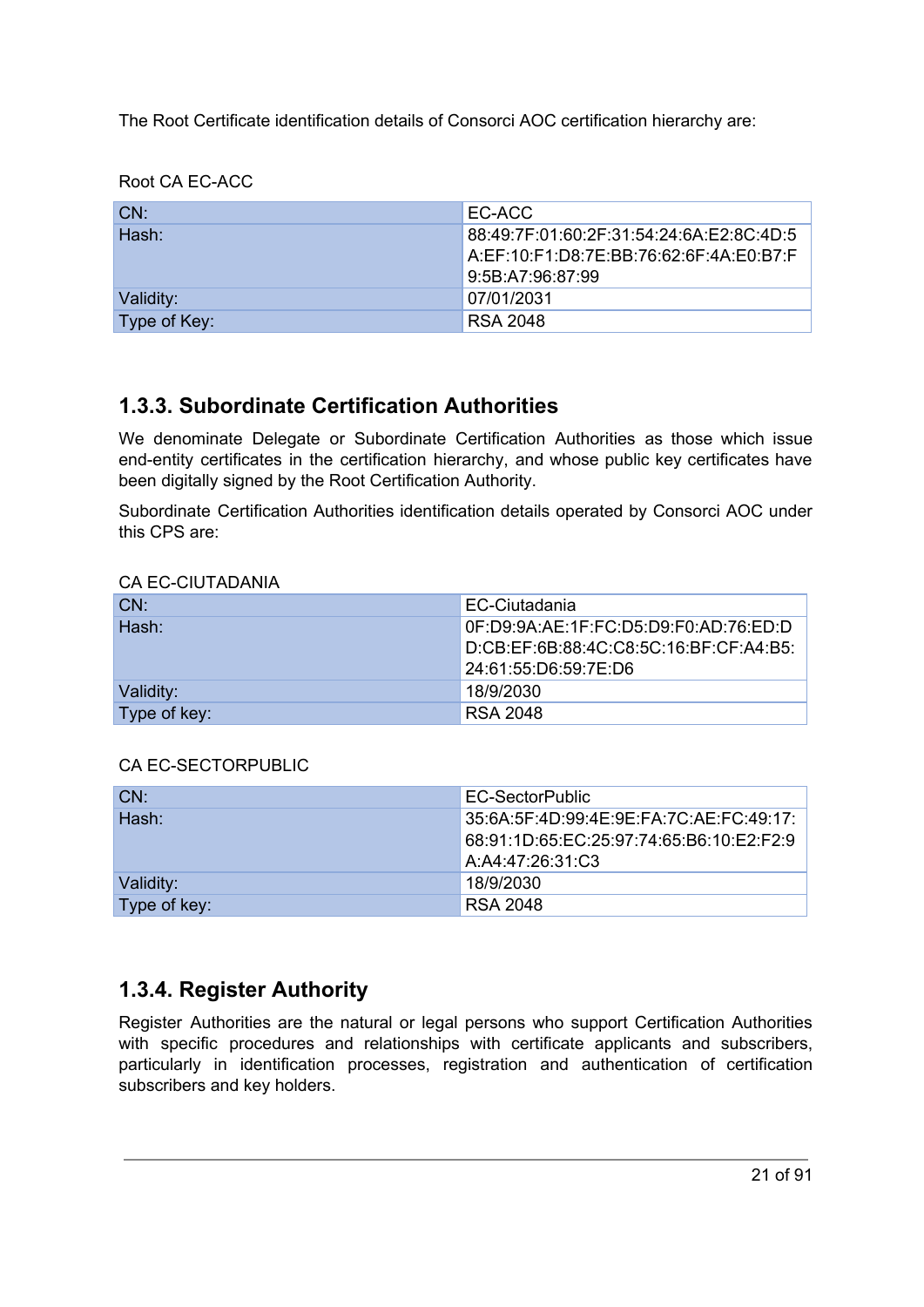## <span id="page-21-0"></span>**1.3.5. End users**

End users are those individuals who obtain and use electronic certificates. We can distinguish them as follows:

- Certificate requesters.
- Certificate subscribers.
- Signatories or key holders.
- Relying parties.

#### <span id="page-21-1"></span>**1.3.5.1. Certificate Applicants**

An applicant is the individual who, on their own behalf or as representative of a relying party, requests the issuance of a digital certificate.

The prerequisite requirements that an applicant must have will depend on the type of the requested certificate, as described in the "Certification Policy" applicable to each type of certificate.

#### <span id="page-21-2"></span>**1.3.5.2. Certificate subscribers**

A subscriber is the natural or legal person who contracts Consorci AOC delivery services.

In some cases the subscriber will be able to act as Point of Verification in Person, assuming part of the registration functions and taking responsibility towards Consorci AOC, its Register Authorities and End Users for:

- Correct identification of certificate applicants and signatories for which the subscriber is acting as Point of Verification in Person.
- Truthfulness and accuracy of the formally required submitted documentation for each type of certificate.
- Attested copy of original documents submission.
- Custody and delivery of referred documentation to Consorci AOC in case of being requested.
- Certificate delivery to signatories or key holders.

#### <span id="page-21-3"></span>**1.3.5.3. Key holders or signatories**

A key holder or signatory is a natural person who exclusively owns certificate electronic signature or authentication keys, either acting on their own behalf, in representation of an organisation or via other type of association.

These persons must be duly identified within the certificate through their name and surname or a pseudonym, likewise their organisation must be uniquely identified.

Custody of creation data associated to the digital certificate will belong to the key holder or signatory.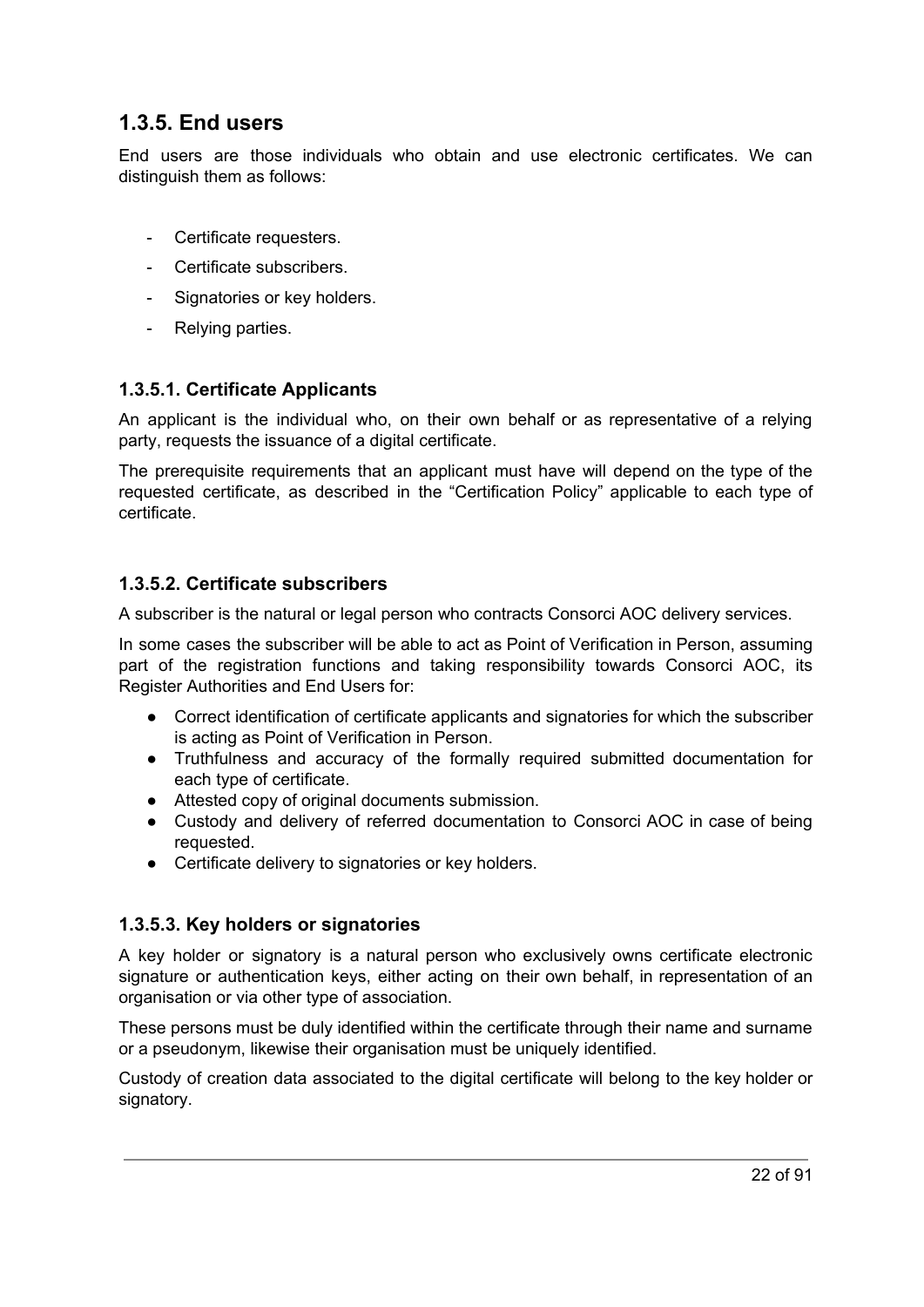#### <span id="page-22-0"></span>**1.3.5.4. Relying parties**

A relying party is a person or organisation that voluntarily trusts in a certificate issued under certain Consorci AOC certification hierarchies

Consorci AOC obligations and responsibilities towards relying parties shall be limited to those described in this CPS, in the Regulation EU 910/2014 and in the general rules that result from application.

Relying parties that trust in these certificates should acknowledge their limitations of use.

# <span id="page-22-1"></span>**1.4. Usage of Certificates**

This section lists the applications for each type of certificate, establishing limitations and prohibiting certain certificates applications.

# <span id="page-22-2"></span>**1.4.1. Typical usage of certificates**

Consorci AOC certificates can be used within the terms of the corresponding Certification **Policies** 

## <span id="page-22-3"></span>**1.4.2. Prohibited uses**

Certificates may only be used within the usage limits specifically described in this CPS and the corresponding Certification Policy. Any other use not described in the referred documents is expressly excluded from the contractual scope and formally prohibited. Certificates must not be used for any illegal purpose.

Certificates have not been designed for, cannot be intended for, and are not authorised for use or resale within control equipment for dangerous situations or for uses that require error test actuations, like nuclear facility functioning, navigator systems or air communications, or gun control, where an error could involve immediate death, personal injury or severe environmental damage.

End user certificates cannot be used for signing any type of public key certificates or certificates revocation lists.

# <span id="page-22-4"></span>**1.5. Practices Statement Management**

## <span id="page-22-5"></span>**1.5.1. Responsible Organisation for managing the specification**

Consorci Administració Oberta de Catalunya – Consorci AOC

# <span id="page-22-6"></span>**1.5.2. Organisation contact data**

Consorci Administració Oberta de Catalunya – Consorci AOC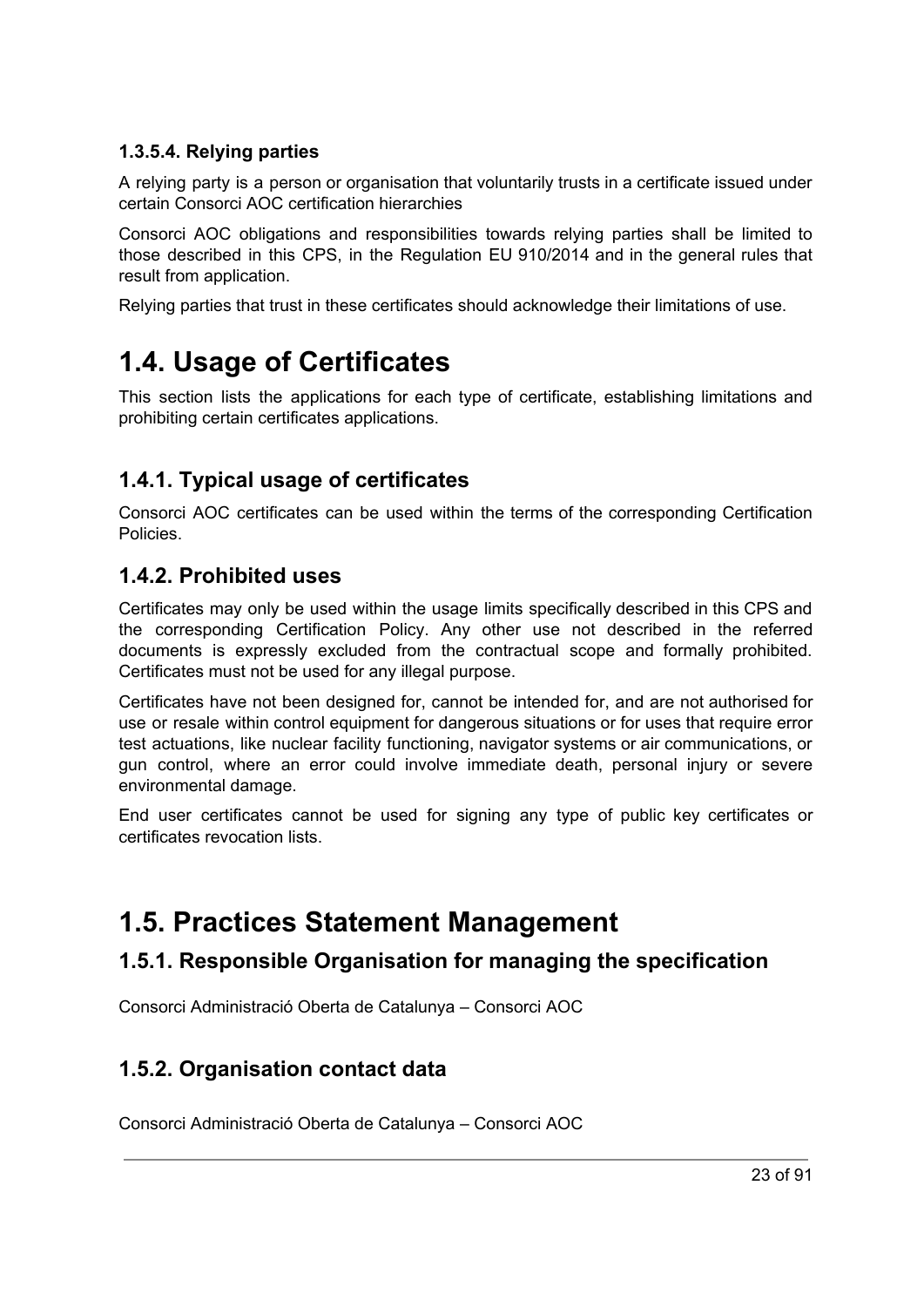Registered Office: Via Laietana, 26 – 08003 Barcelona

Commercial Postal Address: Tànger, 98, planta baixa (22@ Edifici Interface) - 08018 Barcelona

Website of Consorci AOC: [www.aoc.cat](http://www.aoc.cat/)

Website of Consorci AOC digital certification service: [www.aoc.cat/catcert](http://www.aoc.cat/catcert)

User Service Department: 900 90 50 90, or +34 93 272 25 01 for calls from outside the state, open 24/7 to manage certificate suspensions.

## <span id="page-23-0"></span>**1.5.3. Person who determines the conformity of a Certificate Practices Statement (CPS) with the policy**

The person who determines the conformity of a CP with the CPS is the Consorci AOC Digital Certification Service Responsible, based on the results of an audit for this purpose, conducted biannually by a third party.

## <span id="page-23-1"></span>**1.5.4. Approval procedures**

Consorci AOC documentation and organisation system guarantees, through the application of corresponding procedures, the correct maintenance of the Certification Practices Statement and the service specifications publication procedure.

Initial version of this CPS is approved by the Consorci AOC Executive Commission, which is the Consorci AOC executive direction body. The Consorci AOC Managing Director is authorised to approve modifications in this practices statement.

## <span id="page-23-2"></span>**1.5.5. Review frequency**

The CPS, the different policies and the PKI Disclosure Statements (PDS), will be reviewed and, if necessary, updated annually.

# <span id="page-23-4"></span><span id="page-23-3"></span>**1.6 DEFINITIONS AND ACRONYMS**

# **1.6.1 Definitions**

- Certification Services Provider: natural or legal person that issues electronic certificates or provides other services in relation to the electronic signature.
- Trust Services Provider: natural or legal person that provides one or more trust services, either as a qualified provider or as an unqualified provider of trust services.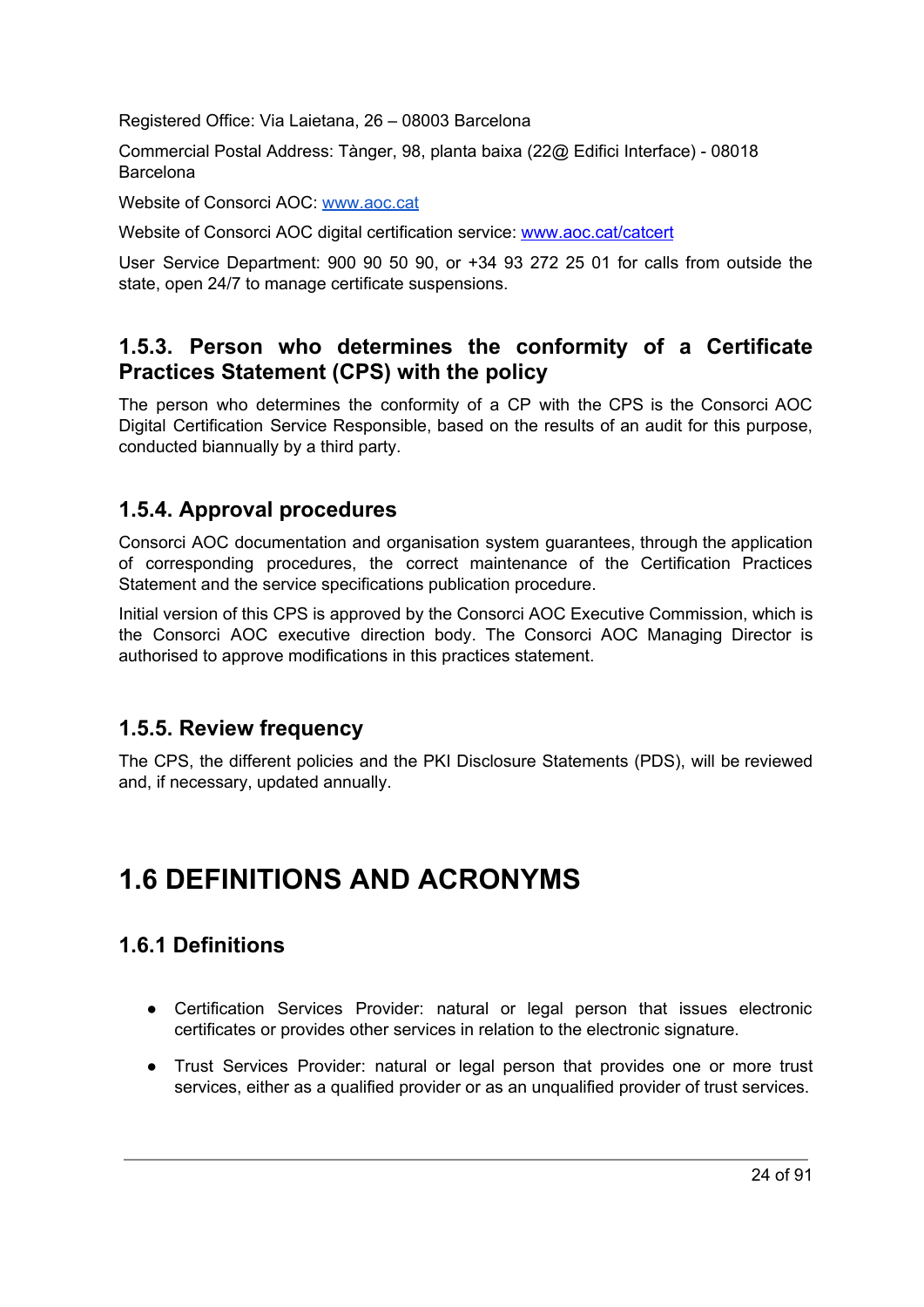- Electronic Certificate: a document electronically signed by a trusted service provider that links the signature verification data to a signer and confirms their identity.
- Recognized Certificate: Certificate issued by a Certification Service Provider that meets the requirements established in the Law regarding the verification of the identity and other circumstances of the applicants and the reliability and guarantees of the trust services they provide, in accordance with the provisions of Chapter II of Title II of Law 59/2003, of December 19, on electronic signatures.
- Qualified Certificate: Certificate issued by a Qualified Trust Services Provider and that meets the requirements established in Annex I of RD EU 910/2014.
- Public Key and Private Key: the asymmetric cryptography on which the PKI is based uses a pair of keys in which what is encrypted with one of them can only be decrypted with the other and vice versa. One of these keys is called public and is included in the electronic certificate, while the other is called private and is only known by the certificate holder.
- Conformity Assessment Body: bodies accredited by member states to be able to issue conformity reports as required by eIDAS.
- Signature Creation Data (Private Key): this is unique data, such as codes or private cryptographic keys, that the signer uses to create the electronic signature.
- Signature Verification Data (Public Key): is the data, such as public cryptographic codes or keys, that are used to verify the electronic signature.
- Secure Signature Creation Device (DSCF): instrument used to apply signature creation data meeting the requirements established in article 24.3 of the Law 59/2003, of December 19, on electronic signatures.
- Qualified Electronic Signature / Stamp Creation Device (DCCF): Electronic signature creation device that meets the requirements listed in Annex II of Regulation (EU) 910/2014 OF THE EUROPEAN PARLIAMENT AND OF THE COUNCIL of July 23, 2014 on to electronic identification and trust services for electronic transactions in the internal market.
- Electronic Signature: data in electronic form which is attached to or logically associated with other data in electronic form and which is used by the signatory to sign, can be used as a means of personal identification.
- Advanced Electronic Signature: electronic signature that allows establishing the personal identity of the signatory with respect to the signed data and verifying the integrity of the same, as it is exclusively linked to both the signatory and the data to which it refers, and for having been created by means that it maintains under its exclusive control.
- Qualified Electronic Signature: It is an advanced electronic signature which is based on a qualified certificate and generated by a secure / qualified signature creation device.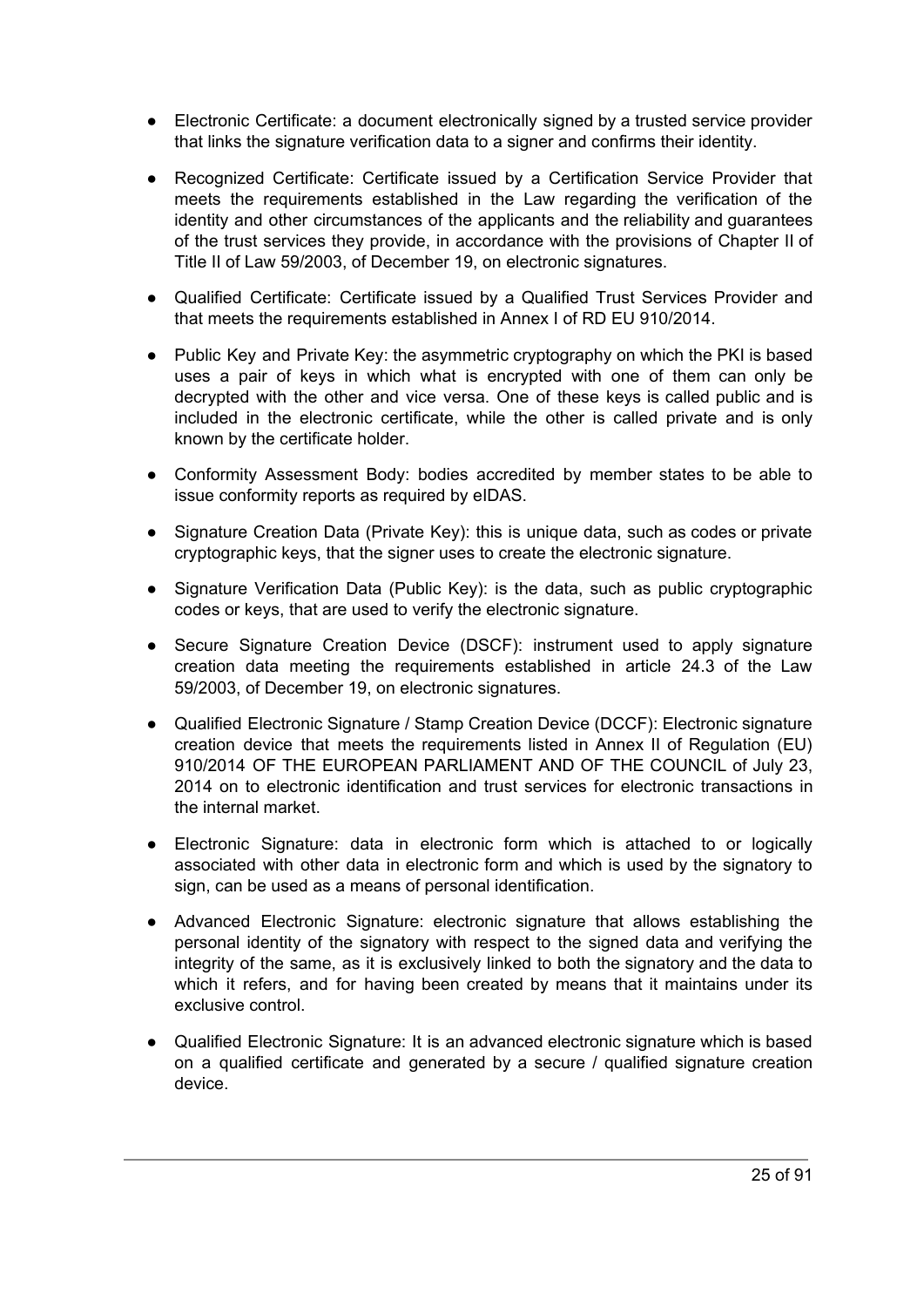- Hash function: it is an operation performed on a data set of any size, so that the result obtained is another fixed-size data set, regardless of the original size, and which has the property of being uniquely associated with the initial data.
- Lists of Revoked Certificates (CRL): list of relationships of revoked or suspended certificates.
- Hardware Cryptographic Module (HSM): hardware module used to perform cryptographic functions and store keys in safe mode.
- Electronic Time Stamp: it is a special type of electronic signature issued by a trusted third party that guarantees the integrity of a document at a specific date and time.
- Qualified Electronic Time Stamp: it is an electronic time stamp that meets the requirements established in article 42 of RD EU 910/2014.
- Time Stamping Authority (TSA): Trusted entity that issues time stamps
- Validation Authority (VA): Trusted entity that provides information on the validity of digital certificates and electronic signatures.

#### <span id="page-25-0"></span>**1.6.2. Acronyms**

<span id="page-25-2"></span><span id="page-25-1"></span>

| AOC:  | Open Administration of Catalonia               |
|-------|------------------------------------------------|
| CA:   | <b>Certification Authority</b>                 |
| CP:   | Certificate Policy                             |
| DPC:  | <b>Certification Practices Statement</b>       |
| ETSI: | European Telecommunications Standard Institute |
| HSM:  | <b>Hardware Security Module</b>                |
| IETF: | Internet Engineering Task Force                |
| LDAP: | Lightweight Directory Access Protocol          |
| LRC:  | Certificate Revocation List                    |
| OCSP: | <b>Online Certificate Status Protocol</b>      |
| OID:  | Object identifier                              |
| PDS:  | <b>PKI Disclosure Statement</b>                |
| PKI:  | Public Key Infrastructure                      |
| PSC:  | <b>Trust Services Provider</b>                 |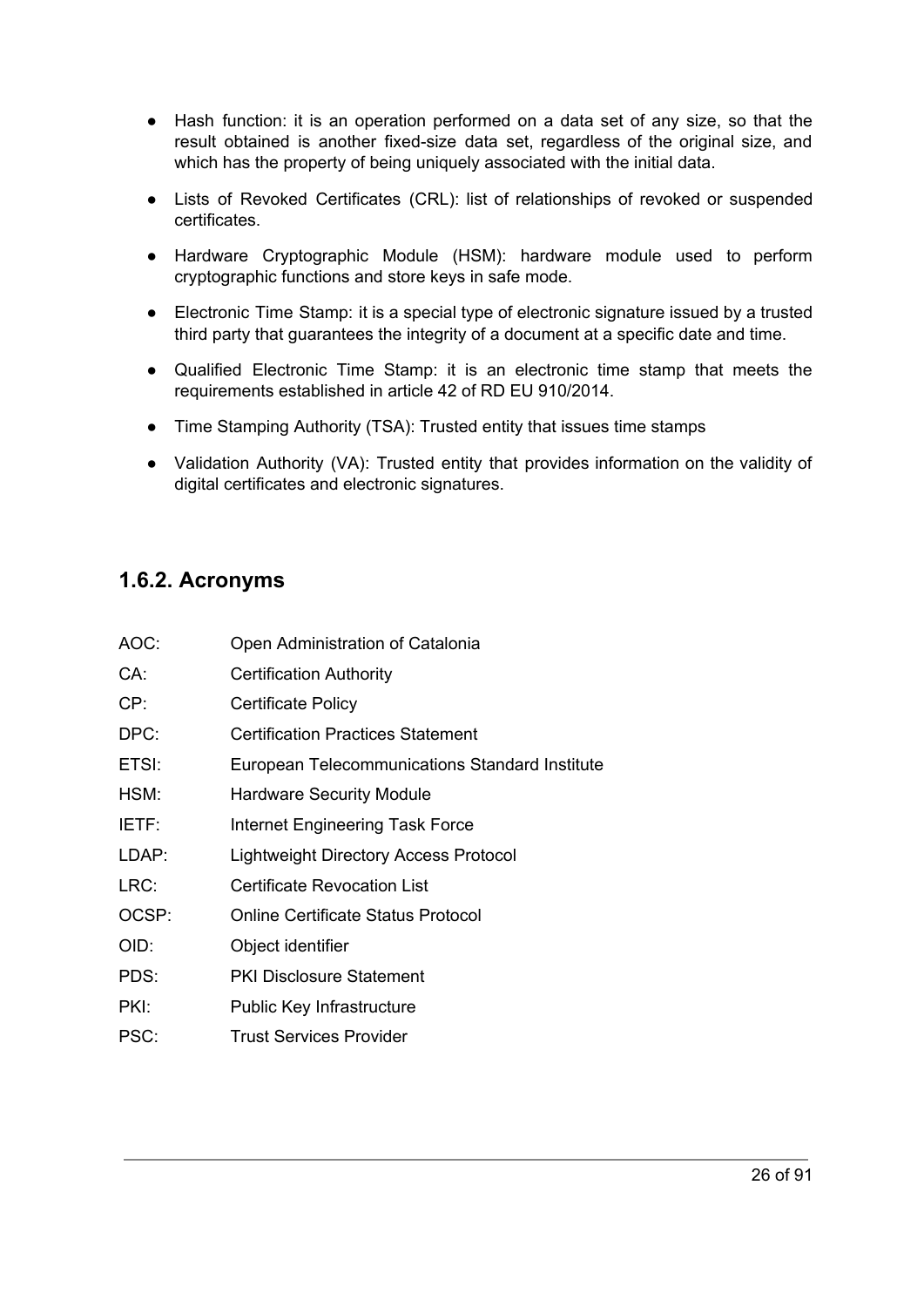# **2. Publication of certificate information and directory**

# <span id="page-26-0"></span>**2.1. Certificates directory**

Certificates directory service is available on a 24x7 basis. In cases of error beyond the control of the Certification Authority, the Authority will work with reasonable efforts to get the service available as soon as possible within the period stipulated in section 5.7.4 of this CPS.

# <span id="page-26-1"></span>**2.2. Information publication of the Certification Authority**

The Certification Authority publishes the following information on its website [\(http://www.aoc.cat/catcert/regulacio\)](http://www.aoc.cat/catcert/regulacio):

- Revocated certificates lists and other certificate revocation status information.
- Certificate and revocation lists profiles.
- The Certification Practices Statement..
- The Certification Policies applicable to each type of certificate.
- The PKI Disclosure Statement (PDS).

Any changes to the specifications or service conditions is notified to the users by the Certification Authority through the directory.

In all cases there will be explicit references made to such changes within the homepage of the service website.

The previous version is maintained but it will be indicated that it has been replaced by a new version.

# <span id="page-26-2"></span>**2.3. Frequency of publication**

Certification Authority information is published as it becomes available, and in particular immediately when updates related to certificate validity are to be issued.

Changes to this document are regulated by the terms stipulated in section 9.12.1.

15 days after the publication of the new version, the reference on the homepage is removed and inserted into the directory.

Former versions of the documentation are kept during a period of 15 (fifteen) years by the Certification Authority. They may be consulted for those who are interested.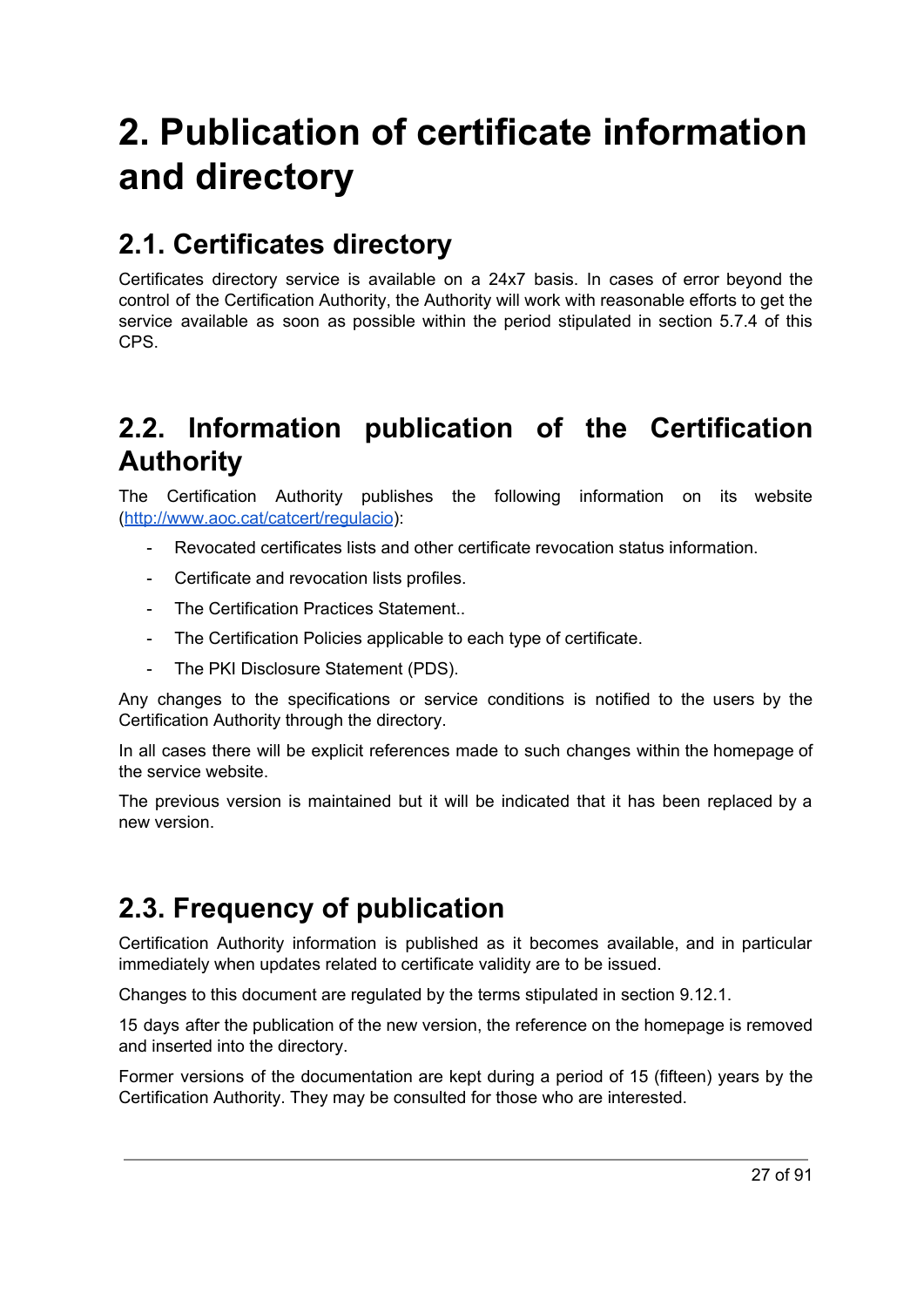Certificates revocation status information is published according to section 4.10.7.

# <span id="page-27-0"></span>**2.4. Access control**

<span id="page-27-1"></span>The CPS, Certificate Policies, PDS (PKI Disclosure Statements), CA Certificates and certificate revocation lists (CRL) are published in public data repositories without access control.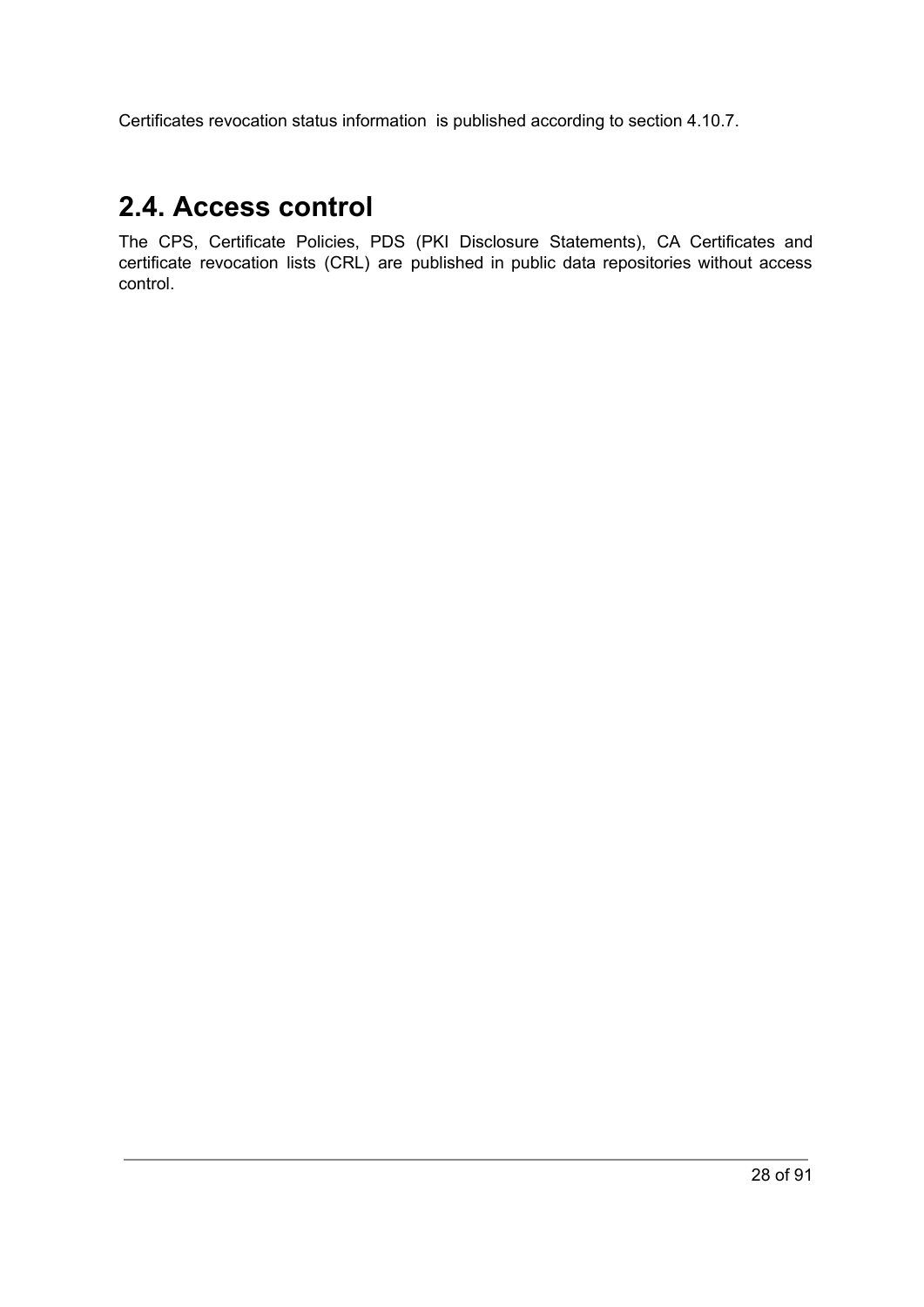# **3. Identification and authentication**

# <span id="page-28-0"></span>**3.1. Name management**

This section outlines requirements used in identification and authentication procedures during the Register Authorities operations, prior to certificate issuance and delivery.

# <span id="page-28-1"></span>**3.1.1. Types of names**

#### <span id="page-28-2"></span>**3.1.1.1. Syntactic Structure**

All certificates contain a unique X.501 name in the field Subject, including a CommonName (CN=) component.

Syntactic structure and each certificate field content, as well as its semantic significance, are described in the document "certificate profiles" that Consorci AOC publishes in its website (<http://www.aoc.cat/catcert/regulacio>).

### <span id="page-28-3"></span>**3.1.1.2. Certificate profiles**

Certificate profiles are published on Consorci AOC website [\(http://www.aoc.cat/catcert/regulacio\)](http://www.aoc.cat/catcert/regulacio).

# <span id="page-28-4"></span>**3.1.2. Meaning of the names**

No additional stipulation required.

# <span id="page-28-5"></span>**3.1.3. Use of pseudonym**

Where pseudonyms are used, this is controlled by the corresponding Certification Policy.

# <span id="page-28-6"></span>**3.1.4. Interpretation of name formats**

No additional stipulation required.

# <span id="page-28-7"></span>**3.1.5. Uniqueness of names**

Certification Authority issues different types of certificates. Certificate subscriber names are unique for every certificate generation service operated by the Certification Authority and for every type of certificate. An individual may only hold one of each different types of certificate issued by the Certification Authority. Values CIF or NIF are used for distinguishing two entities in case of name duplicity problem.

It is not possible to assign a subscriber name that has already been used by another subscriber.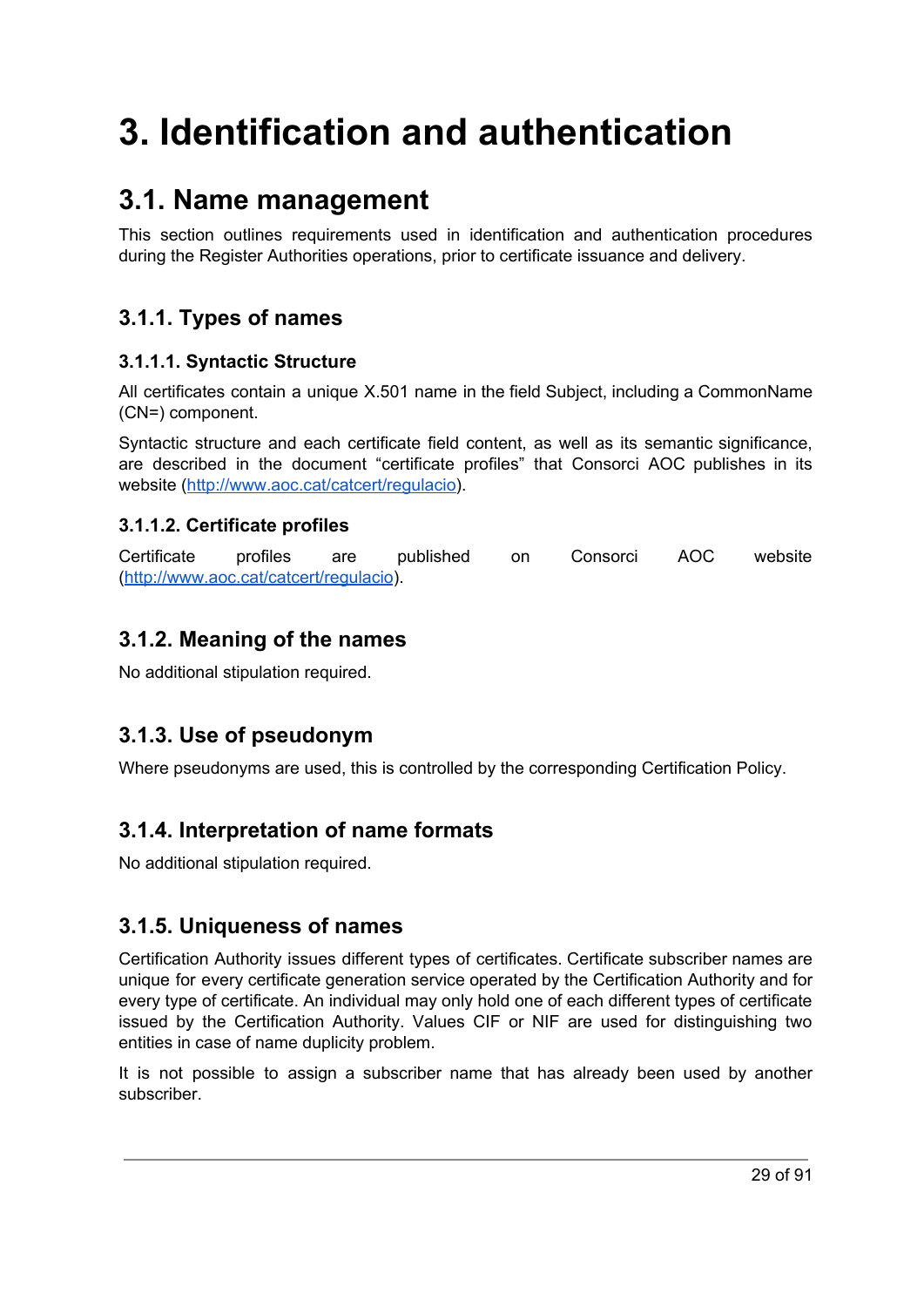All staff associated to the Register Authority have as essential requirement to attend a training course imparted by the Certification Authority.

## <span id="page-29-0"></span>**3.1.6. Sequencing and frequency of labour rotation**

No additional stipulation required.

## <span id="page-29-1"></span>**3.1.7. Resolution of conflicts related to names**

Consorci AOC will not arbitrate in cases of name disputes and will have no responsibility in this respect. Assignment of names will be done based on sequential order.

Regarding the treatment of registered trademarks, please see section 9.5.3.

# <span id="page-29-2"></span>**3.2. Initial identity validation**

#### <span id="page-29-3"></span>**3.2.1. Private key possession test**

When a certificate is issued in a hardware device, the private key is created the moment before certificate generation, via a procedure that guarantees the confidentiality and association with the identity of the applicant.

Every Register Authority is responsible for guaranteeing the device delivery and access for the applicant in a secure way. In other cases, the method of private key possession test by the subscriber will be the delivery of PKCS#10 or an equivalent cryptographic proof, or otherwise via a method approved by Consorci AOC.

# <span id="page-29-4"></span>**3.2.2. Authentication of organisation identity**

Register Authority must verify the following data in order to authenticate the organisation identity:

- Data related to the organisation company name
- Data related to the subscriber constitution and legal personality.
- Data related to the scope and validity of the applicant representative capacity
- Data related to the organisation tax identification code or equivalent.

Consorci AOC reserves the right not to issue the certificate if considers that the submitted documentation is not sufficient or adequate for the verification of this data.

#### <span id="page-29-5"></span>**3.2.2.1. Register Authority**

Certification Authority authenticates for any Register Authority component, prior to a certificate issuance and delivery, Authority and operator identity according to the corresponding section of this CPS.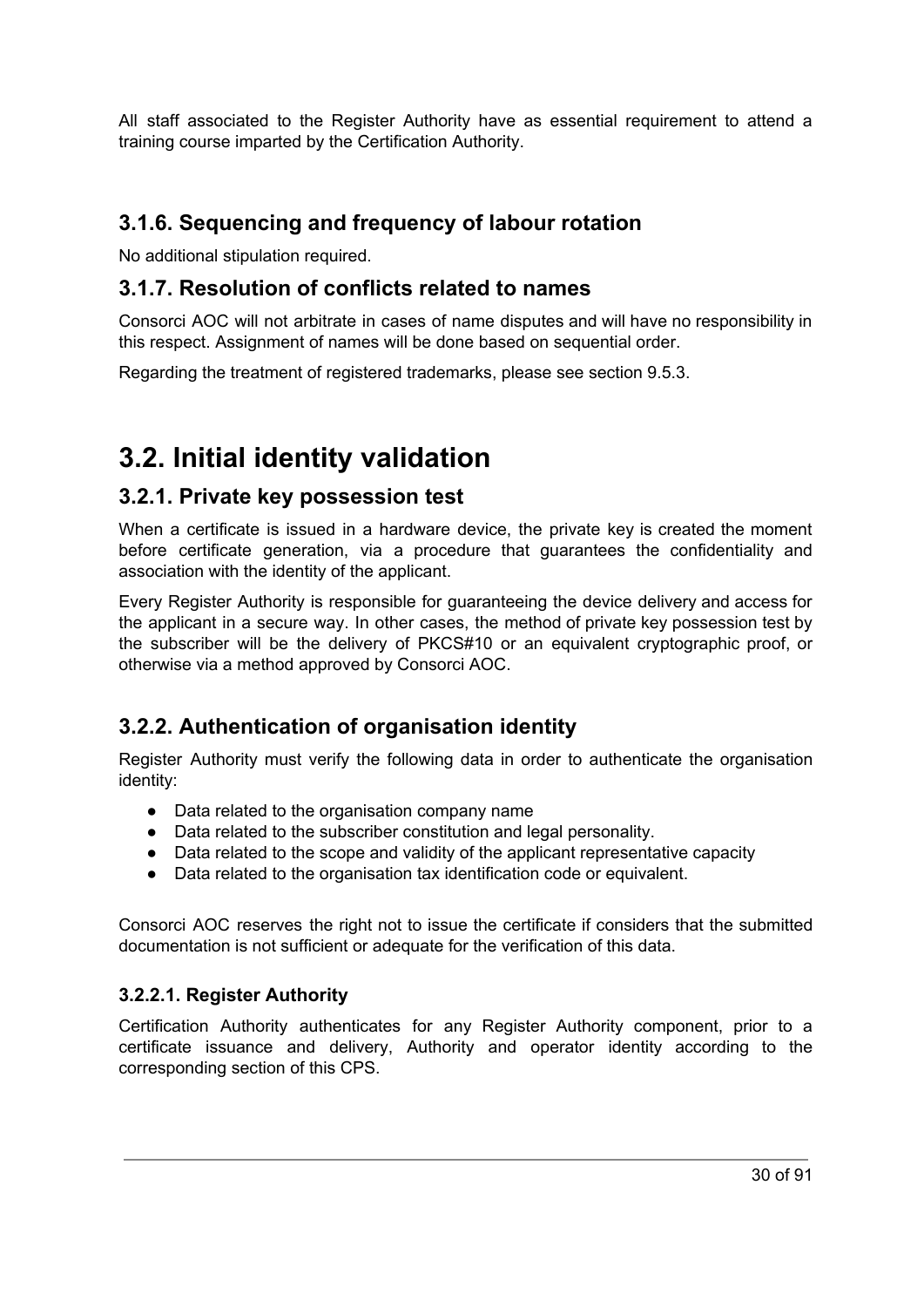# <span id="page-30-0"></span>**3.2.3. Authentication of a natural person identity**

This section contains information for the verification of a natural person identified in a certificate.

#### <span id="page-30-1"></span>**3.2.3.1. Identification elements**

Number and type of necessary documents required to confirm key holder identity are those accepted by Consorci AOC, as described within its regulations.

These identifying documents will contain at least:

- Full name of the person
- Legally acknowledged identity number (National ID Document, VAT number or National ID for foreigners of the Schengen Agreement countries; passport for cases foreigners certificates)
- Date and place of birth.
- Other supporting information that can be useful for differentiating one person from another within the Institution scope (for example: photograph, email address, position, etc.).

#### <span id="page-30-2"></span>**3.2.3.2. Validation of identification elements**

No additional stipulation required.

#### <span id="page-30-3"></span>**3.2.3.3. Necessity of personal presence**

The identification of the natural person who needs a qualified certificate (the key holder), can be confirmed by:

- Their presence in front of those enabled to verify their identity
- The procedure that the administrative regulation establishes, when the appearance is conducted towards Public Administrations.
- The videoconference identification method may be used only in those cases allowed by Spanish legislation, according to article 24.1.d) of Regulation (EU) No 910/2014 of the European Parliament and of the Council, of 23 July 2014, on electronic identification and trust services for electronic transactions in the internal market. The validity of the certificates issued through this identification method and its use will be limited as established by current legislation at all times.

Before the issuance and delivery of a qualified certificate, the Certification Authority - via Register Authority intervention - will need to confirm the identity of the key holder by way of their appearance.

The appearance may differ to the certificate delivery and acceptance moment. Identity of the person to be the private key holder may be validated then during the appearance.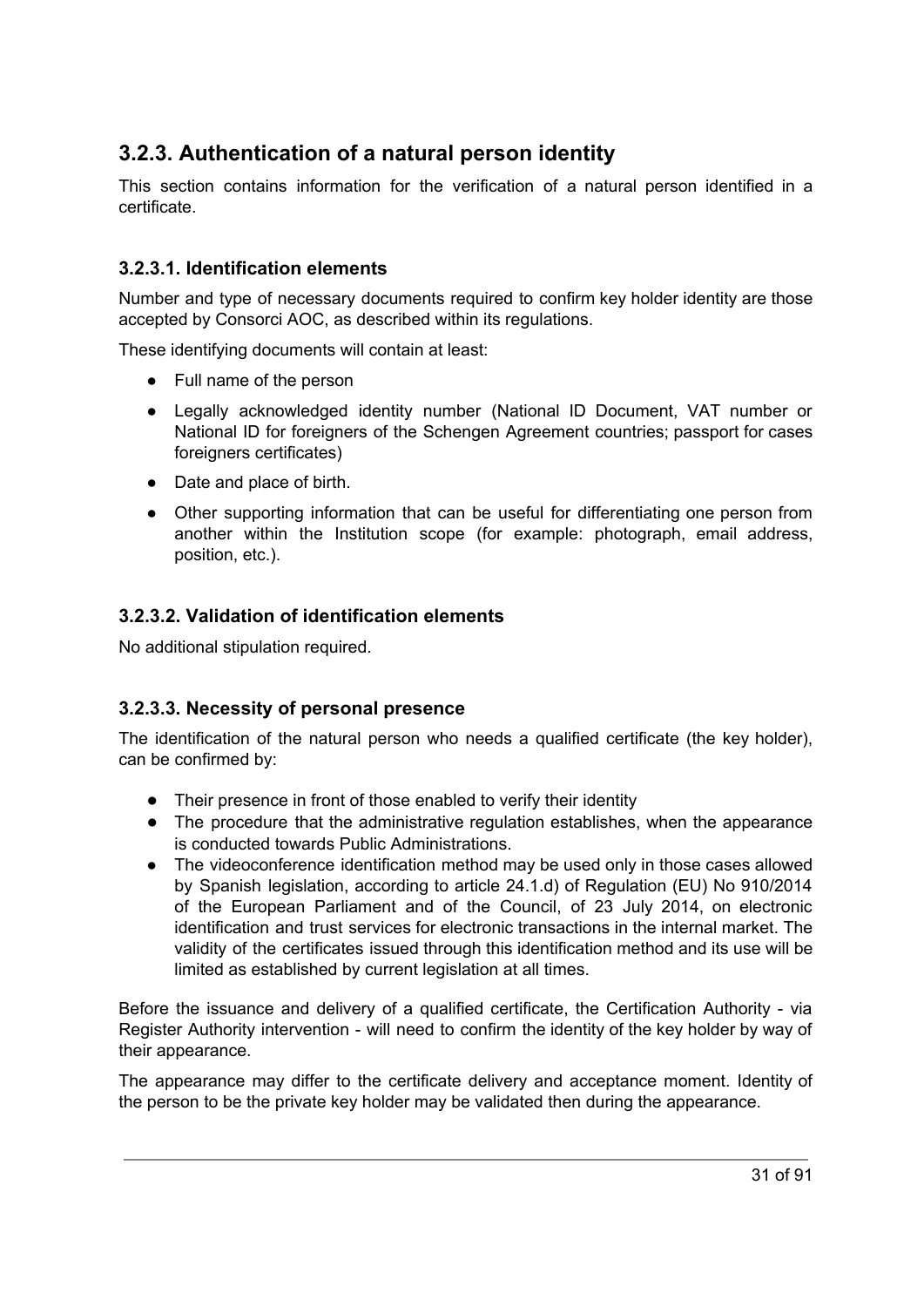The requirement for appearance can be removed if the dispatch request has been authenticated using an electronic certificate of qualified signature classified by Consorci AOC, only when it is in force and the previous validated personal presence is not older than five years.

In the case of certificates for citizenship, personification can be dispensed with if the signature contained in the request to issue a certificate has been notarized and in the cases provided for in article 24 of EU Regulation 910/2014.. But this CPS does not support this mechanism for the lack of existence of an effective procedure on behalf of the notaries.

#### <span id="page-31-0"></span>**3.2.3.4. Connection between natural person and organisation**

Regulated differently in every Certification Policy in force for every type of Certificate.

### <span id="page-31-1"></span>**3.2.4. Domain validation**

To guarantee that an applicant entity has control over the domain (URL) they ask to include in a certificate, the following checks are made:

- **Organisational**: domain name ownership is requested, certified by a legal representative of the organisation, apart from the legal person name for who the certificate is issued, and the register number when it is appropriate, as it is described within the official registers.
- **Technical**: the following whois authenticated services are consulted:
	- o for "\*.es" domains: <https://www.nic.es/sgnd/dominio/publicInformacionDominios.action>
	- o For other domains:

Consult <http://www.iana.org/domains/root/db/> which is the WHOIS server authorised for searching information regarding the domain, depending on the Top-Level Domain (TLD), meaning if the domain ends with .com, .org, .net, ...

● **Domain register validation: a**n email is sent to the domain registrant address and/or to an addresses such as "admin", "administrador", "webmaster", "hostmaster" or "postmaster" followed by @ and the name of the authorisation domain, with a random unique number that must be replied within 30 days.

## <span id="page-31-2"></span>**3.2.5. Information not verified**

The Certificate Authority is responsible for all information included in the certificate request being exact and correct for the certificate purpose, and that it has right for its use (for example, the right to use one name in the email address, or the legitimacy in the use of a web server).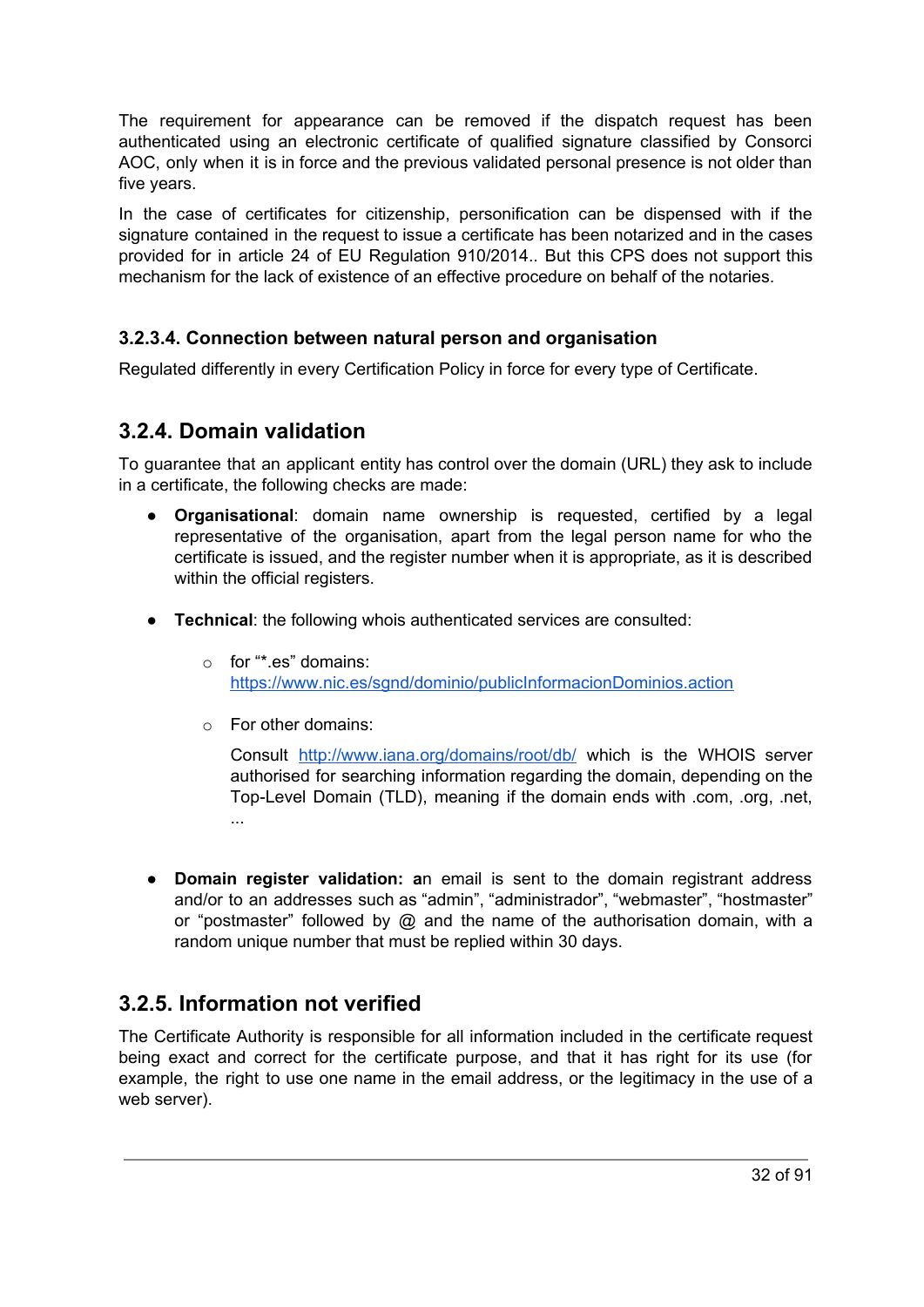However, certificates may include non verified information, for example the email address, provided that end users are notified of this fact within the certificate or the corresponding legal instruments.

## <span id="page-32-0"></span>**3.2.6 Interoperability criteria**

Does not apply.

# <span id="page-32-1"></span>**3.3. Identification and authentication of renewal requests**

### <span id="page-32-2"></span>**3.3.1. Validation for certificates renewal**

Regardless of whether an ordinary renewal or renewal after the revocation of a certificate is being made, the process for will be the same as for new certificates issue: the EC-SECTORPUBLIC will need to check - by means of a Register Entity intervention - that the information used to verify identity, plus the rest of the subscriber data and the key owner information remains valid.

If any information about the subscriber or the key owner has changed, it shall be registered, in accordance with the provisions in section 3.2 Initial identity validation

## <span id="page-32-3"></span>**3.3.2. Validation for certificates renewal after revocation**

<span id="page-32-4"></span>Certificates renewal after revocation is not possible.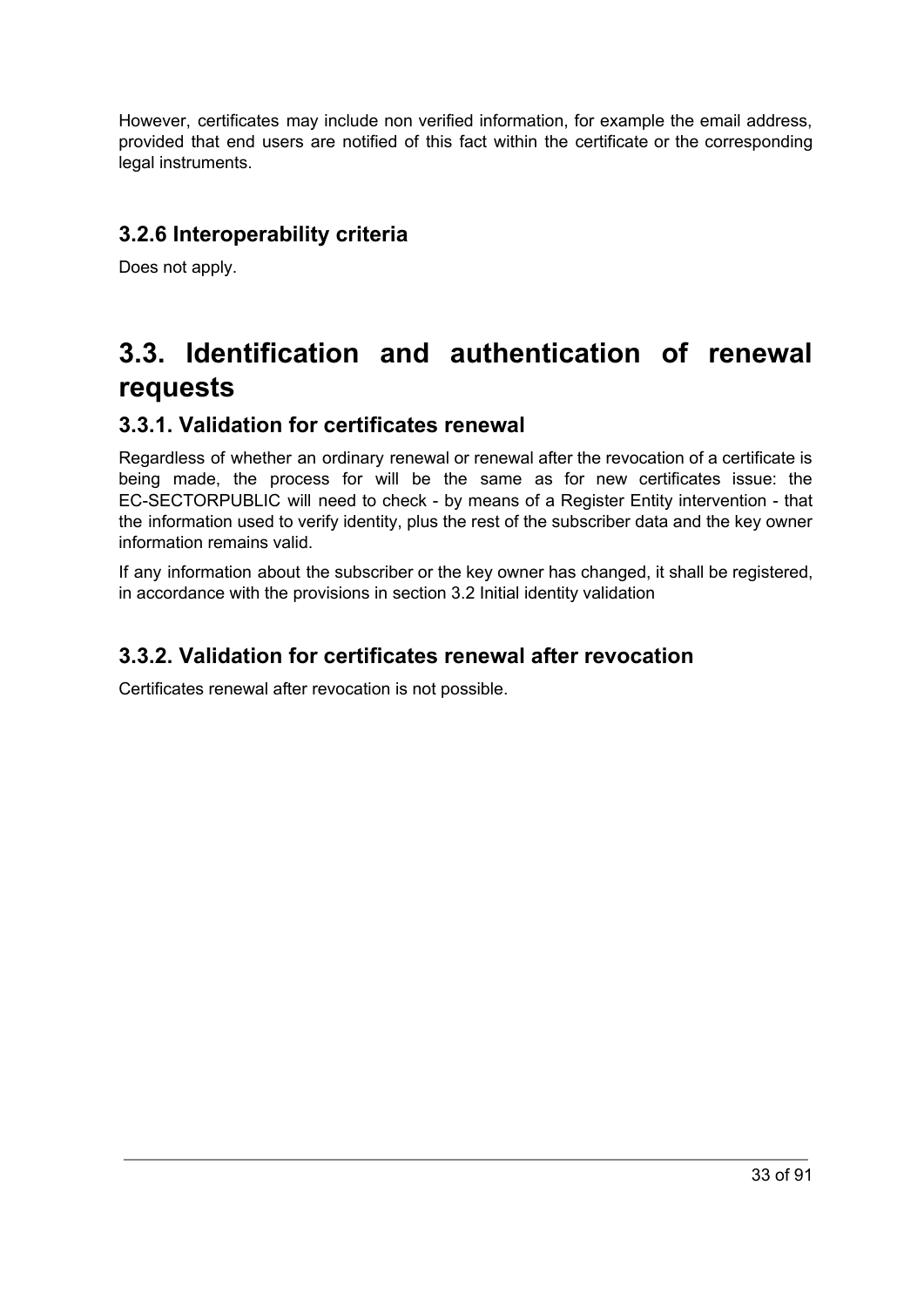# **4. Operational features of certificate life cycle**

# <span id="page-33-0"></span>**4.1. Request for certificate issuance**

## <span id="page-33-1"></span>**4.1.1. Legitimacy of a request to issue**

The requirements that an applicant must fulfill will depend on the type of requested certificate and will be described in the Certification Policy for every type of certificate.

## <span id="page-33-2"></span>**4.1.2. Registration procedure; responsibilities**

The Certification Authority, prior to a certificate issuance, assures that the certificate requests are completed, accurate, and duly authorised.

Before a certificate issuance and delivery, the Certification Authority will inform the subscriber or the key holder about terms and conditions applicable to the certificate. This requirement is met via legal instrument delivery that connects the Certification Authority with the subscriber, or via delivery receipt to the key holder, which will contain the referred information. This information will be communicated on paper or electronically, and in simple language.

# <span id="page-33-3"></span>**4.2. Certification request procedure**

The requirements that a certification request must have will depend on the type of the requested certificate and will be described within the Certification Policy for every type of certificate.

# <span id="page-33-4"></span>**4.3. Certificate issuance**

## <span id="page-33-5"></span>**4.3.1. Certification Authority actions during the issuance process**

For every certificate request processed, the Certification Authority:

- Utilizes a procedure of certificates X.509 v3 generation that associates the certificate with the register information in a secure way, including the certified public key, via digital signature of the Certification Authority.
- Protects the confidentiality and integrity of the register data.
- Includes within the certificates the information established in the applicable legislation described in section 9.15 Conformity with the applicable law.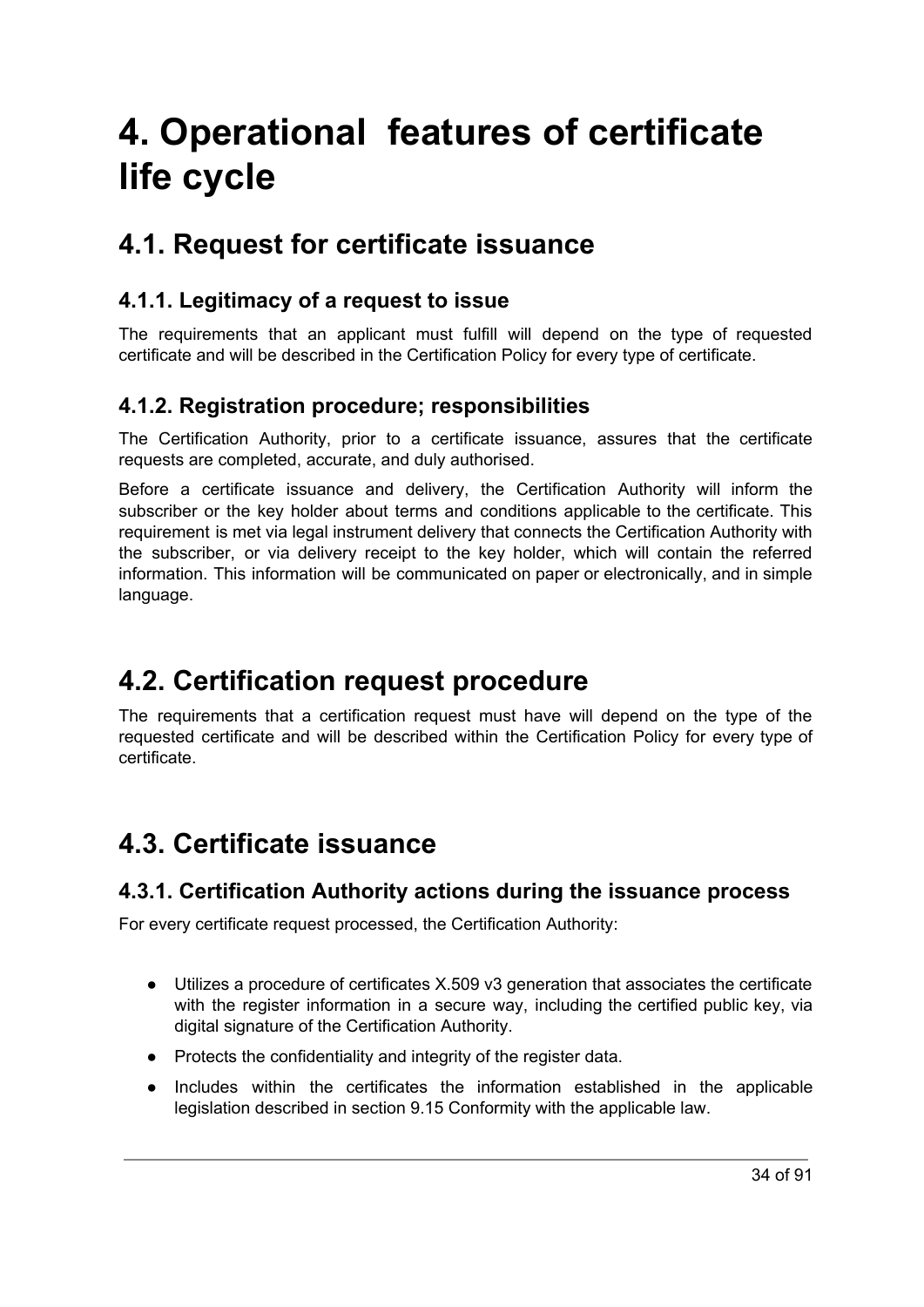- Fulfills the obligations established within the corresponding legislation, in the case of qualified certificates generation.
- Meet the controls established within this CPS.

Note: the procedures established in this section are also applicable for certificate renewals, due to the fact that a renewal implies a new certificate issuance.

# <span id="page-34-0"></span>**4.3.2. Communicating the subscriber about the issuance**

The Certification Authority communicates the subscriber of the certificate issuance, or the corresponding incident. Similarly, it will indicate the availability of the certificate and the form in which it can be obtained.

# <span id="page-34-1"></span>**4.4. Certificate acceptance**

# <span id="page-34-2"></span>**4.4.1. Responsibilities of the Trust Service Provider**

The Certification Authority (or Trust Service Provider):

- If it is not been done before, and when needed, will confirm the subscriber identity if not confirmed before.
- Will provide the subscriber with access to the certificate.
- Will deliver, if required, the signature cryptographic device, signature verification, coded or not.
- Will provide the following information:
	- o Basic information about the policy and the use of the certificate, particularly including information about the Associated Certification Authority and the applicable CPS, as well as its obligations, faculties and responsibilities.
	- o Information about the certificate and the cryptographic device.
	- o Recognition of the holder receiving the certificate, and if need be, the cryptographic device, and the acceptance of both referred elements.
	- o Key holder obligations.
	- o Key holder responsibilities.
	- o Exclusive imputation method to the private key holder and their certificate or cryptographic activation data, according to the corresponding sections in this CPS.
	- o Date of the delivery and acceptance.

## <span id="page-34-3"></span>**4.4.2. Conduct which constitutes the certificate acceptance**

The certificate is accepted via signature of the holder certificate delivery or the key custody responsible.

It can also be accepted via telematic mechanism for certificate activation.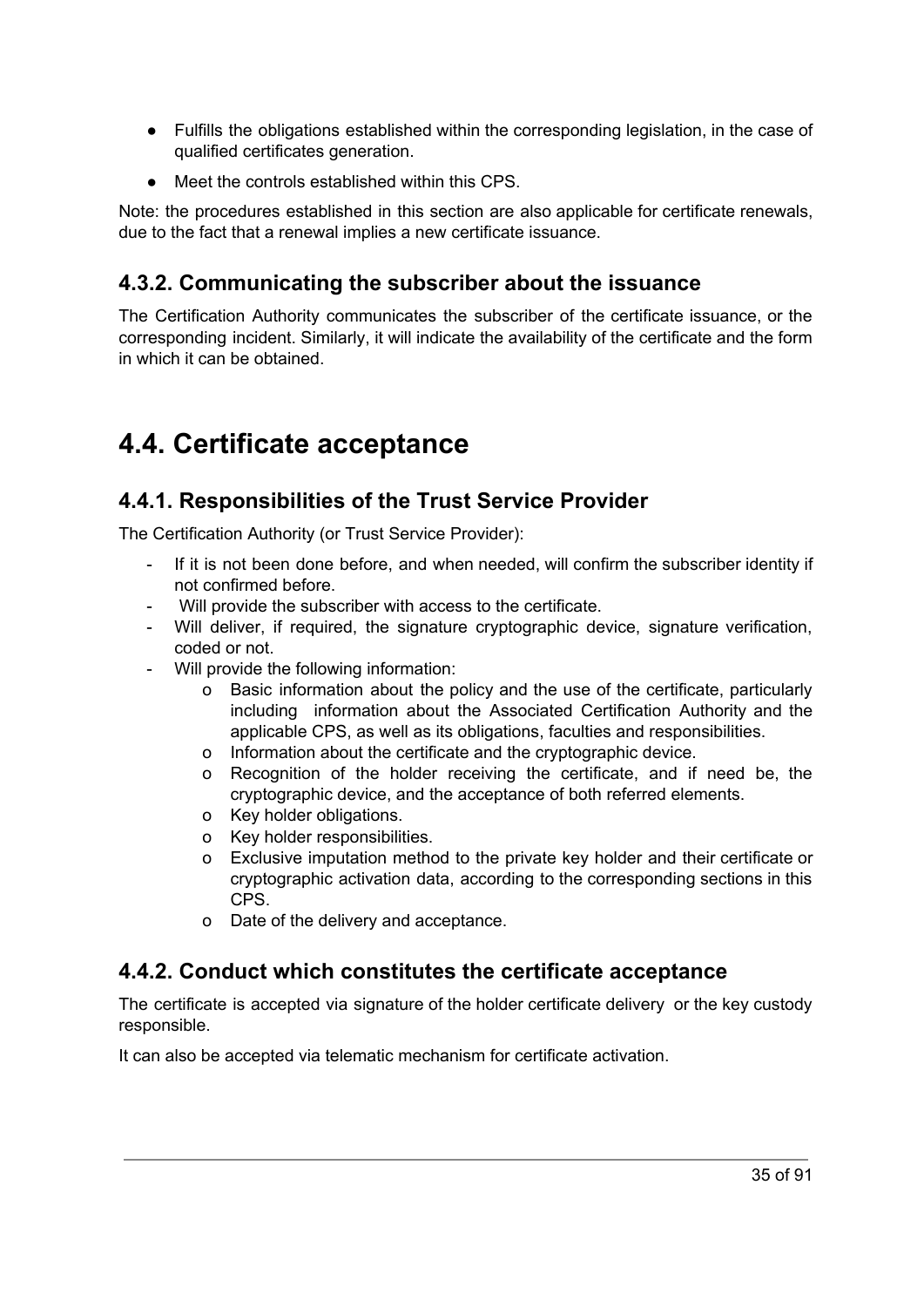# <span id="page-35-0"></span>**4.4.3. Publication of the certificate**

Certificates can be published without previous consent of the key holders.

Certificates may be published if the specific consent of the individuals is available, the data of which are included in the aforementioned certificates.

# <span id="page-35-1"></span>**4.4.4. Notifying the issuance to third parties**

Not applicable.

# <span id="page-35-2"></span>**4.5. Use of the key pair and the certificate**

# <span id="page-35-3"></span>**4.5.1. Use for key holders**

No additional stipulation required.

## <span id="page-35-4"></span>**4.5.2. Use for third parties that trust certificates**

No additional stipulation required.

# <span id="page-35-5"></span>**4.6. Certificate renewal without keys renewal**

Certificate renewal without key renewal is not allowed.

# <span id="page-35-6"></span>**4.7. Certificate renewal with keys renewal**

Certificate renewal starts 2 (two) months before the certificate expiration date, when the subscriber receives an email to inform on required steps to follow to execute the certificate renewal. This email is sent again 30 (thirty) days before the expiration.

The certificate renewal process is same as for new certificate issuance. When a renewal is requested, the Inner Register Authority must verify that the registration data is still the same, and any data that has changed must be verified, evidence of this verification must be kept and the subscriber must agree with the modification, as specified in the corresponding section in this CPS.

However, if it is been more than five years since the subscriber was identified in person in a Register Authority office, they will have to attend in person again to renew.

The Register Authority will inform the key holder of the legal conditions related to the provided service, as is done in the process of issuance of new certificates.

For individual certificates in keychain support, the subscriber will have to present at the Register Authority office, since new keys will be generated in this device.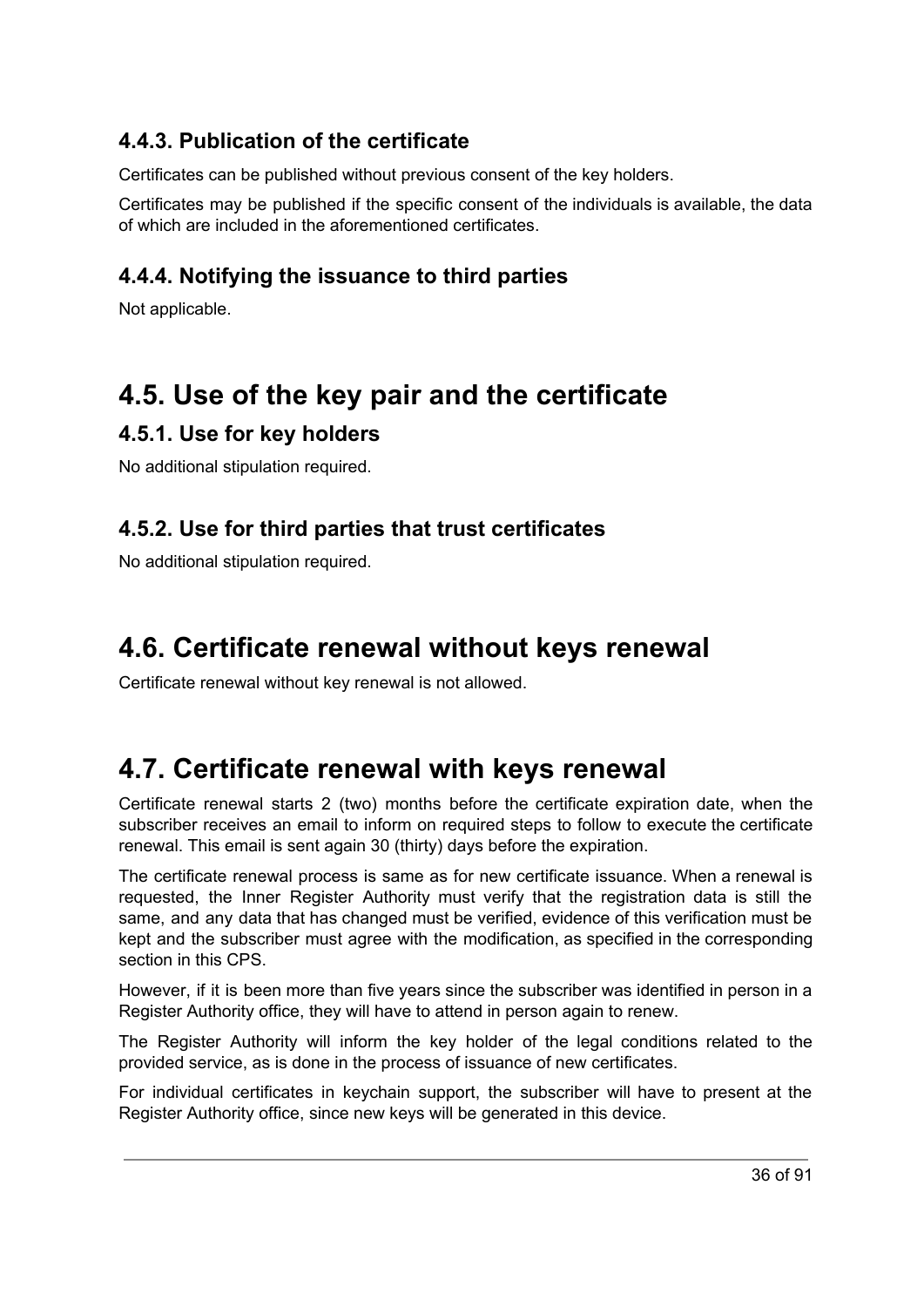# **4.8. Telematic renewal**

The Register Authority allows telematic renewal of digital certificates - based on a secure authentication and the corresponding electronic signature of the delivery form or the new certificate issuance request made with the certificate that needs to be renewed within the last two months of validity - as long as the last time the key holder identified in person in an Register Authority office was not more than five years ago.

# **4.9. Modification of certificates**

Modification of certification data requires revocation and issuance of a new certificate. To all effects, the modification is considered a revocation.

When the subscriber acknowledges changes within the mandatory information or related to position, use limitations or user devices of the certificates (for example IP addresses or server/application data), or requires the modification of other data included in the certificate (email address, etc.) they will be able to manage the renewal of the current valid certificate. In certain cases, depending on the information that needs to be modified, this revocation can be made after a certificate issuance with the updated data.

The Register Authority will require the accreditation of the modification justifying conditions.

# **4.10. Revocation and suspension of certificates**

### **4.10.1. Causes of certificate revocation**

The Certification Authority will be able to revoke a certificate by the concurrence of the following causes:

- 1. Circumstances affecting the information contained in the certificate
	- o Modification of any data contained in the certificate.
	- $\circ$  Discovery of that some data provided in the certificate request is not correct, as well as alteration or modification of the circumstances verified for the certificate issuance.
	- o Discovery of that some data contained in the certificate is not correct.
- 2. Circumstances affecting certificate private key security
	- $\circ$  Breach of the private key, infrastructure or Certification Authority system that issued the certificate, as long as it affects the reliability of the certificates issued since this incident.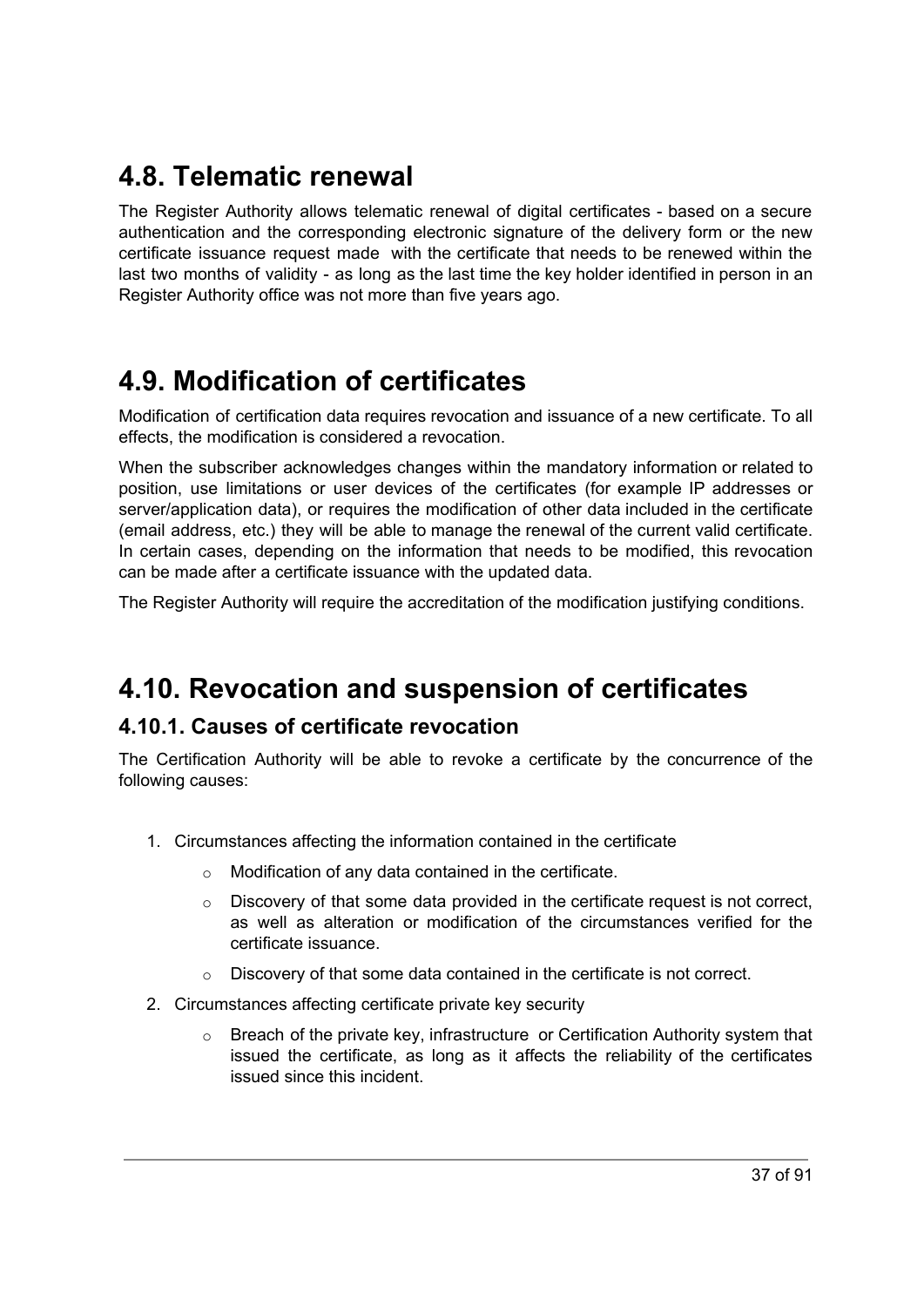- $\circ$  Certification Authority infraction of the requirements described within the management certificates procedures established within the CP of the Certification Authority.
- $\circ$  Breach or suspicion of breach of the key security or the key holder certificate security.
- $\circ$  Non authorised access or use of the private key of the key holder by third parties.
- $\circ$  The certificate irregular use by the key holder, or lack of diligence in the private key custody.
- 3. Circumstances affecting the cryptographic device security
	- o Breach or suspicion of breach of the cryptographic device security.
	- o Loss or deactivation due to cryptographic device damage.
	- $\circ$  Non authorised access by third parties to activation data of the key holder.
- 4. Circumstances affecting the key holder.
	- $\circ$  Finalisation of the relationship between the Certification Authority associated to the key holder.
	- $\circ$  Modification or extinction of the underlying legal relationship or the cause that motivated the key holder to issue a certificate.
	- $\circ$  Certificate applicant infraction of the established requirements for their request..
	- $\circ$  Key holder infraction of their obligation, responsibilities and quarantees, established in the corresponding legal instrument or the CPS of the Associated Certification Authority that issued the certificate or the corresponding CP.
	- o The disability or death of the key holder.
	- $\circ$  In cases of corporate certificates, the extinction of the certificate subscriber legal person, as well as the finalisation of the subscriber authorisation to the key holder, or the finalisation of the relationship between the subscriber and the key holder.
	- $\circ$  Subscriber request of certificate revocation, as established in section 3.4. of this statement.
- 5. Circumstances related to Extended Validation certificates:
	- o Subscriber request of certificate revocation.
	- $\circ$  The Certification Authority obtains reasonable proof that there is a breach in the subscriber private key or the certificate has been stolen by a third party.
	- $\circ$  The Certification Authority is notified from a tribunal or an arbitrator about the revocation of the right to use the domain name that appears in the certificate, or knows of the impossibility of the domain renewal.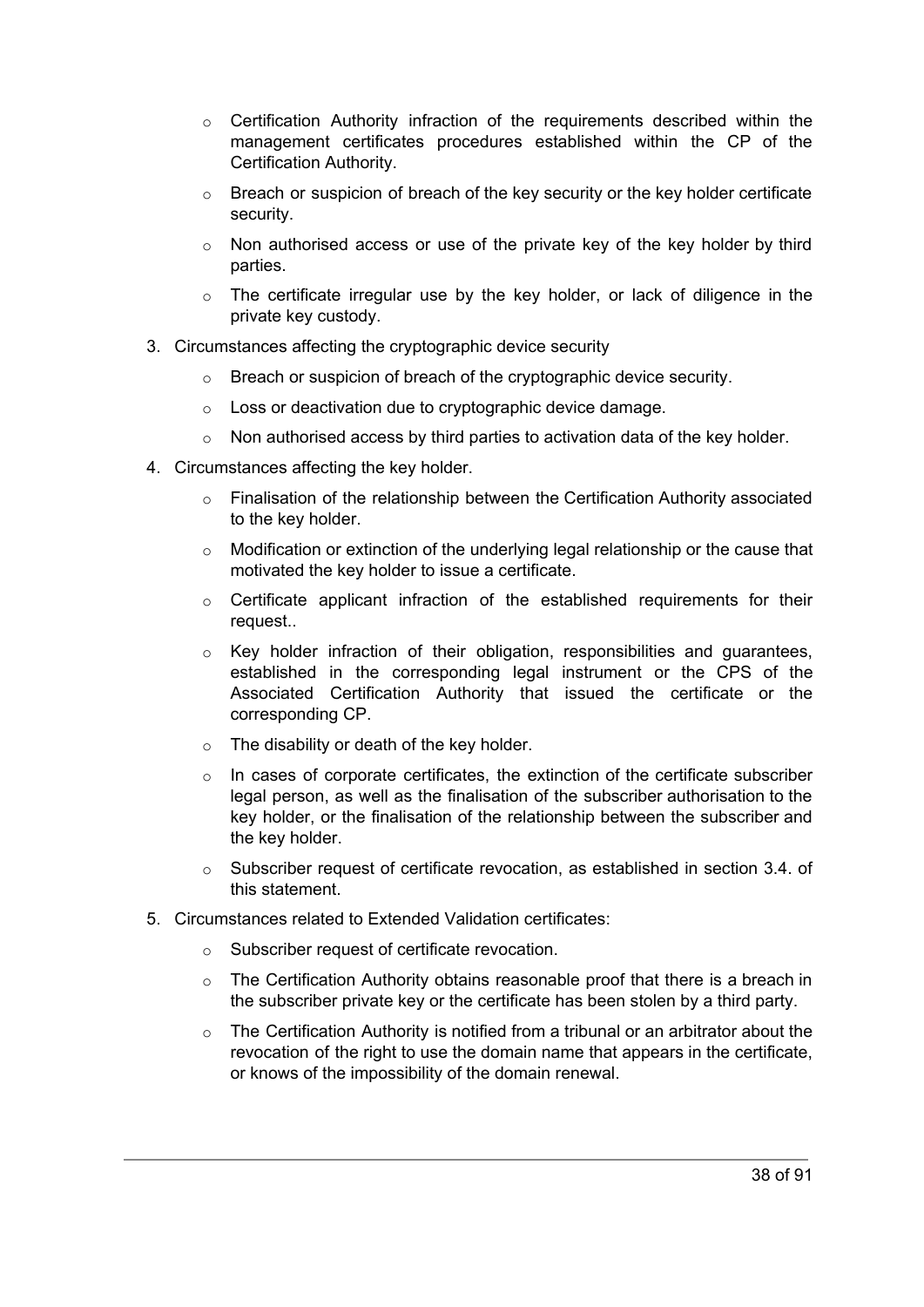- $\circ$  The Certification Authority acknowledges unfulfillment of PKI Disclosure Statement for electronic certificates (PDS) or other specifications established in the operative legal documentation.
- o The Certification Authority ceases support activities for Extended Validation certificate revocation or loses the right to issue Extended Validation certificates. If the Certification Authority may guarantee the maintenance of CRL and OSCP (Online Certificate Status Protocol) validation services, revocation is not necessary.
- $\circ$  Breach or suspicion of breach of any top level hierarchy Certification Authority keys.
- o Revocation of publication of policies related to Extended Validation certificates.
- $\circ$  Notification of the inclusion of a subscriber in the prohibited subscribers list (also blacklists made for victims of phishing or inverse engineering activities.
- 6. Other circumstances:
	- $\circ$  Suspension of a digital certificate for a period of more than 120 days.
	- o The finalisation of the Associated Certification Authority service.
	- $\circ$  The finalisation of the service provision by the Certification Authority.
	- o Legal or administrative resolution that orders the revocation.
	- $\circ$  Compliance with the provisions of the current legal set of provisions.

The legal instrument that connects the Associated Certification Authority to the subscriber will establish that the subscriber must request the certificate revocation in case of acknowledging any prior described circumstances.

If the Associated Certification Authority does not have all the required information to determine a certificate revocation but has indication of its breach, it could decide to suspend.

#### **4.10.2. Legitimacy of requesting a revocation**

They will be able to request a certificate revocation:

- In cases of individual certificates, the subscriber on whose behalf the certificate was issued.
- In cases of corporate certificates, the authorised person for the subscriber entity; on occasion at the request of the key holder.
- The Register Authority that requested the certificate issuance.

#### **4.10.3. Procedures for revocation request**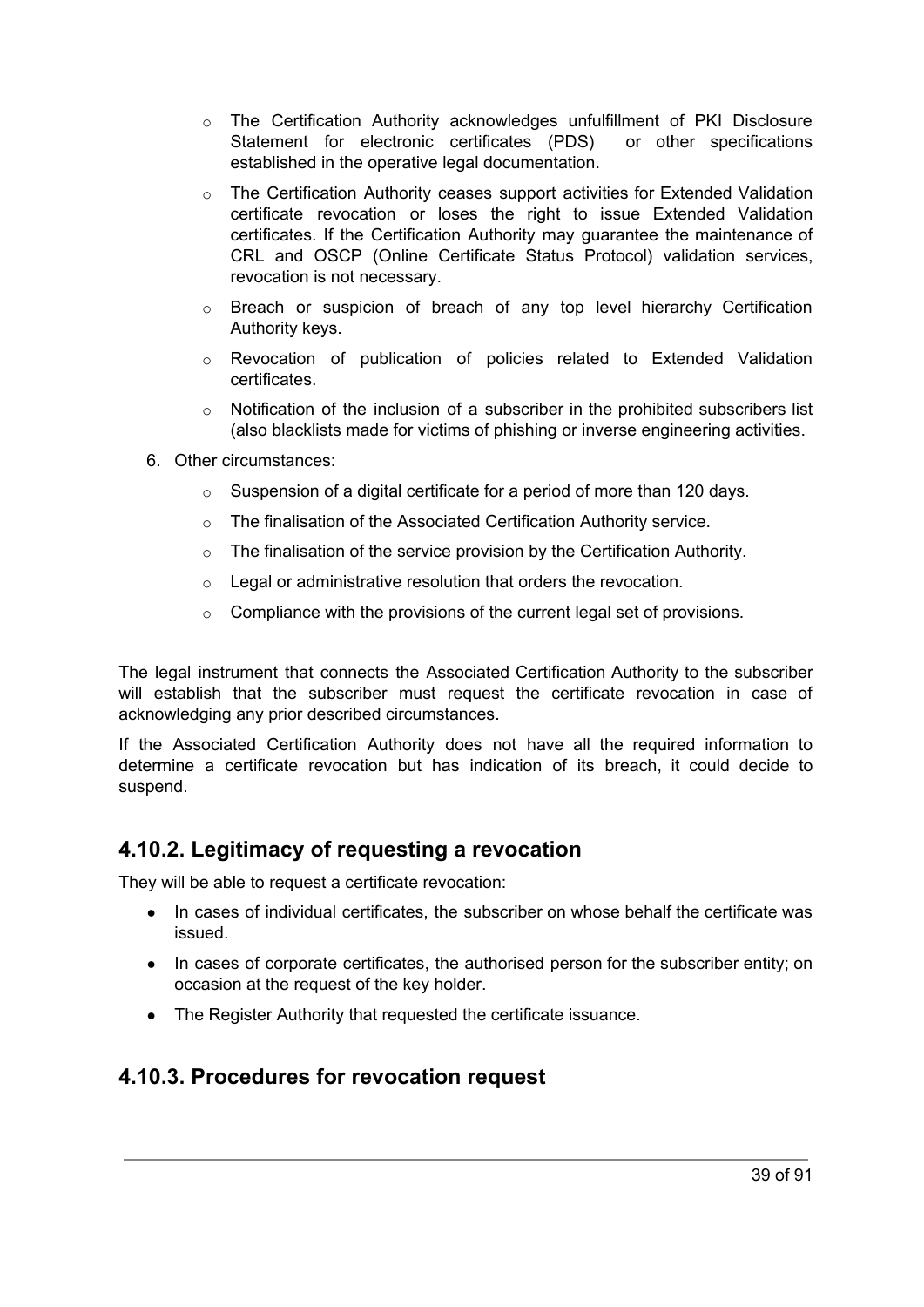The revocation request must be processed through telematic media. It shall be sent via signed email, or via certified postal mail in the exceptional case of unavailability of the telematic channel. It must to contain enough information to reasonably identify - under Certification Authority criteria - the certificate that is requested for revocation, and the authenticity and authority of the applicant. The detailed procedure is available on the Consorci AOC website.

The supplied information needs to contain the detail contacts for the key owner (including National Id Document or equivalent), data regarding the revocation applicant entity, the certificate series number, plus current date and the reason for revocation to be requested.

The Register Entity may be asked for more information in order to complete this procedure.

The Register Entity should collect the necessary information and register the revocation request.

Register Entities should manage the revocation requests within regular office hours. Outside of these hours, when revocation of a certificate is urgent, a precautionary suspension can be requested through phone call to User Service of the Certification Authority, which is available 24x365. The contact details of the User Service Department are described in point "1.5.2. [Organisation](#page-22-0) contact data".

Revocation action is made by one of the operators of the Register Entity, by accessing the web application and authenticating through a digital certificate issued by the Certification Authority.

Once the status change has been registered in the Certification Authority system, a new Certificate Revocation List (LCR or CRL) is published, and the reference to this certificate shall be documented there.

The subscriber, and the key owner if applicable, are informed about the change on the certificate status, according to applicable legislation.

#### **4.10.4. Term time for revocation request**

Revocation requests must be sent as soon as possible once the cause of the revocation is known.

Outside of the Authority Register office hours, the subscriber may request precautionary suspension of the certificate through the User Service Centre of the Certification Authority, according to the procedure defined on the Consorci AOC website.

### **4.10.5. Maximum term for revocation request process**

When a Register Authority or Associated Certification Authority receive a revocation request, it will be processed as soon as possible, within 24 hours of receipt.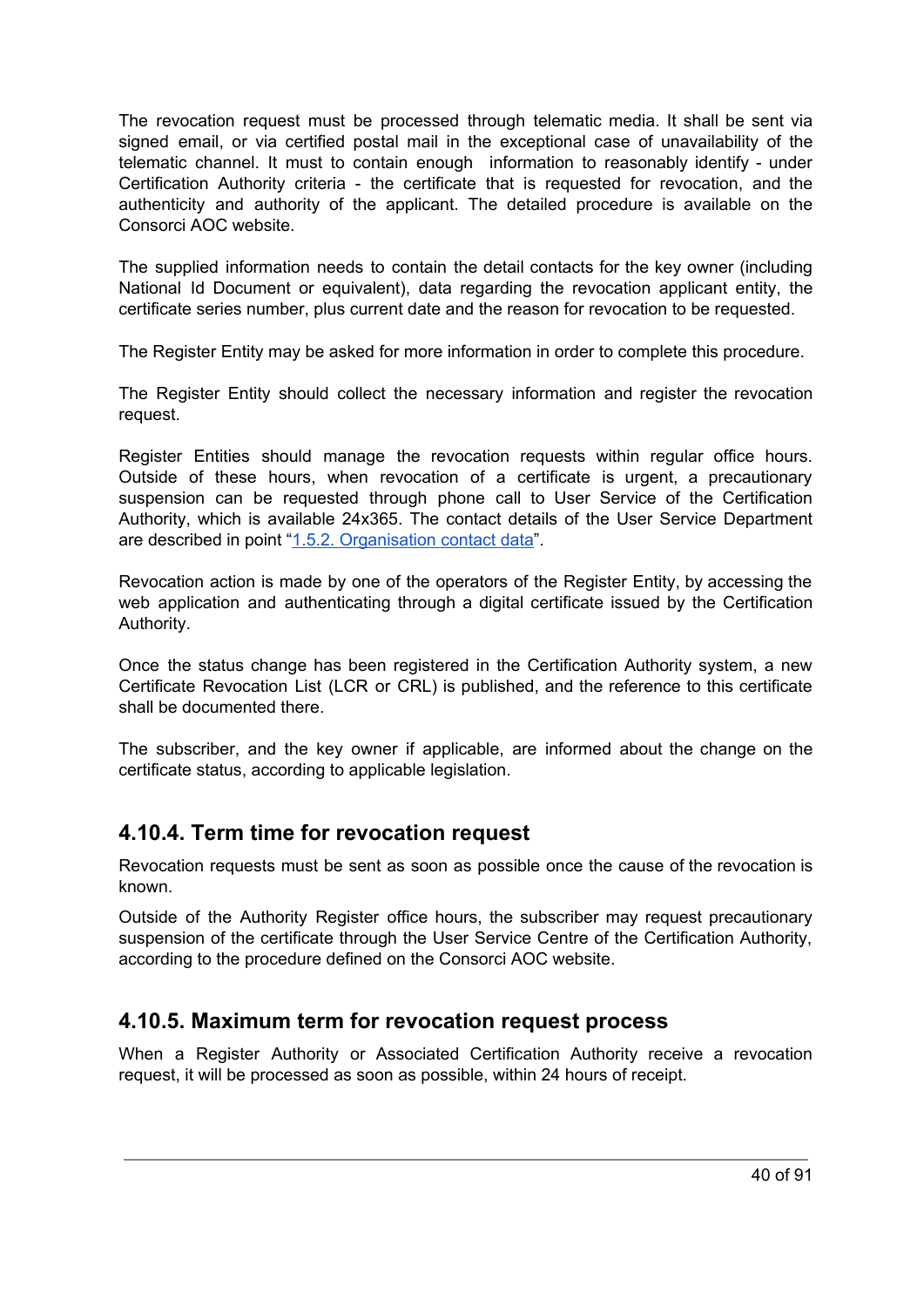Before proceeding to a certificate effective revocation, the request addressee must authenticate it according to the requirements established in the corresponding section of this CPS.

When the revocation request has been sent to a Register Authority, they will be able to authenticate it, revoke the certificate directly or send a request to this effect to the Associated Certification Authority.

Also, the key holder must be notified about status changes of the revocated certificate. In cases of corporate certificates, the subscriber must be notified.

#### **4.10.6. Obligation to consult information related to certificate revocation**

Verifiers check the status of those certificates they want to trust in.

In order to verify the status of certificates it is necessary to consult the certificate revocation list (CRL or LCR) in force by the Certification Authority that issued this certificate, or to consult an online service that gives certificates status (OCSP Service or other certificate validation services) operated by a trusted validation services provider.

Certification Authorities that form the certification hierarchy operated by Consorci AOC publish freely the information about status of certificates issued by them. The URLs where this information is published (CRL lists and OCSP services), are indicated within the content of the certificates they issue.

The Certification Authority provides information to the verifiers about how and when to find the corresponding CRL.

## **4.10.7. Frequency of the Certificate Revocation List (CRL) publication**

The Root Certification Authority will issue a Authority Revocation List (ARL) at least every six months, or extraordinarily, when the revocation of a certificate of authority occurs.

Each subordinate Certification Authority will issue a Certificate Revocation List (CRL) daily, and in an extraordinary manner, each time a certificate is suspended or revoked.

# **4.10.8. Maximum period for CRL publication**

Once they are generated, new versions of CRL are published immediately on Consori AOC website and via the URLs indicated within the content of the issued certificates.

### **4.10.9. Availability of certificate status check services**

Verifiers of digital certificates may consult the online service that provides certificate status (*OCSP responder* service, for online certificate status query, or other certificate validation services) operated by a trusted validation services provider.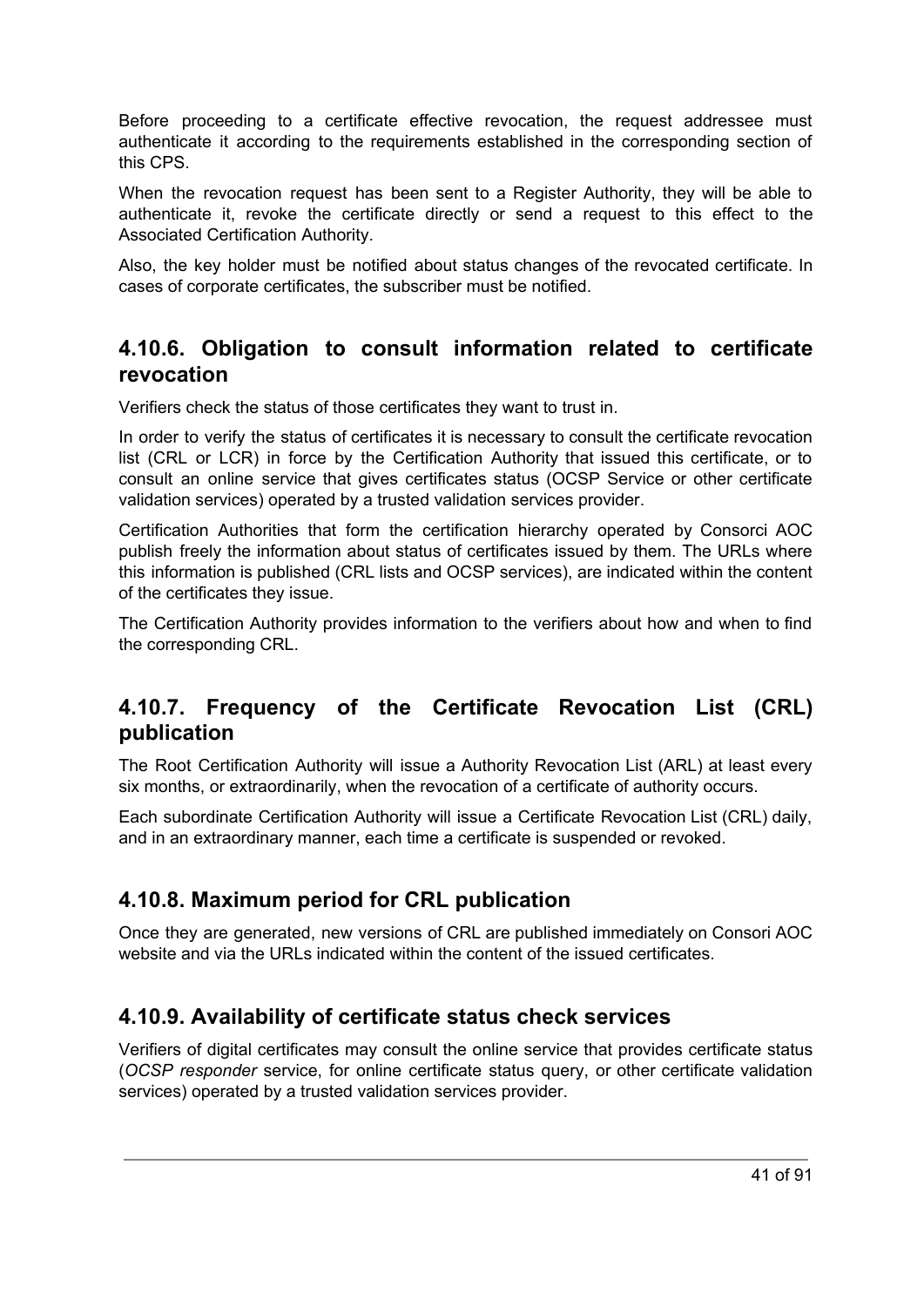Consorci AOC offers a free OCSP responder service to check the status of the certificates issued by the Certification Authorities that form the certification public hierarchy of Cataluña.

The URL of this service is indicated within the content of the issued certificates. This information related to the OCSP profile, and in general to the service function, can be found at [http://www.aoc.cat/catcert/regulacio.](http://www.aoc.cat/catcert/regulacio)

In case of cessation of the activity and / or compromise of the EC keys, a last CRL will be generated that will be kept intact and available for consultation, guaranteeing the availability of the information service on the status of the certificates, for at least 15 years since its publication.

The provision of information on the status of revocation of the Certificates, in the event of cessation of activity of the Consortium AOC as a Trust Services Provider, is guaranteed by transfer, to the supervisory body or to another Provider with which the corresponding one is reached. agreement, of all the information related to the Certificates and, especially, of the data of their revocation status.

### **4.10.10. Obligation to consult information regarding certificate status check services**

Verifiers check the status of those certificates they want to trust in. There is no stipulation related to the mechanism used for the status check.

## **4.10.11. Other forms of certificate revocation information**

No additional stipulation required.

### **4.10.12. Special requirement for private key security breach cases**

The breach of an Associated Certification Authority private key will be communicated, as far as possible, to all participants of the certification public hierarchy of Cataluña, including at least in the corresponding CRL the reference to the digital certificate of this Certification Authority.

### **4.10.13. Causes of certificate suspension**

The Associated Certification Authority will suspend a certificate in the following cases:

- In those cases legally provided by the electronic signature and trusted digital services applicable regulation, and in any case when a legal or administrative resolution orders it.
- When the required documentation for the revocation request is sufficient, but it is not possible to reasonably identify the key holder.
- When the required documentation for the revocation request is not sufficient, even if it is possible to reasonable identify the key holder.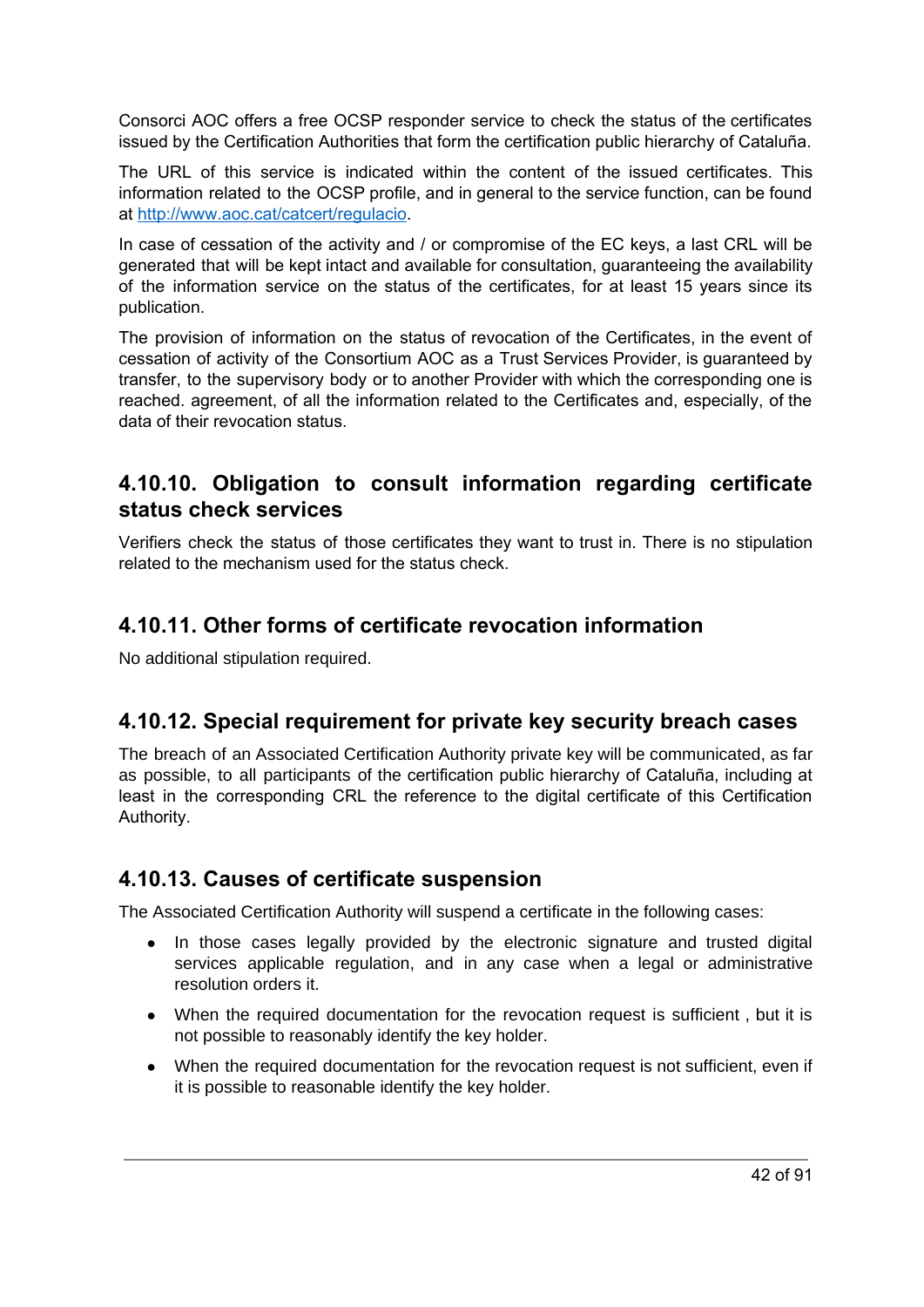- When the required documentation for the revocation request is not sufficient, and it is not possible to reasonably identify the key holder.
- When the certificate is not activated in a period of more than 120 days since its issuance.
- If there is a suspicion of a key breach, and until it is confirmed. In this case, the Associated Certification Authority must make sure that the certificate is not suspended for more time than necessary to confirm the breach.

Suspension is prohibited for the following device certificates, which may only be revoked:

- Secure Socket Certificate (Dispositiu SSL)
- Secure Socket Certificate Extended Validation (Dispositiu SSL EV)
- Electronic Office Certificate (Seu-e nivell mig/substancial)

#### **4.10.14. Effect of certificate suspension**

It will be considered that the actions during a certificate suspension period are not valid, as long as the certificate is eventually revocated. But if the suspension is lifted (activation) and the certificate becomes valid again, the actions during the suspension period will be considered valid.

Suspension is reversible up to a maximum of a 120 day since the date of suspension, while after that time, if the activation has not been requested, it will become automatically revoked.

To perform the activation of a suspended certificate, the key holder must attend in person to the Register Authority that approved the issuance request of this certificate, and present the verifying document of their identity for the Register Authority to confirm.

Certificate status changes (suspension, enabling, etc) must be informed to the key holder, and in cases of personal certificates for public sector, changes must be informed to the subscriber.

### **4.10.15. Who can request a suspension**

Suspension of a certificate may be requested by:

- In cases of individual certificates: the key holder the register authority that requested the certificate issuance, acting their name.
- In cases of corporate certificates: an authorised representative of the subscriber entity, the register authority that requested the certificate issuance, or the key holder.

### **4.10.16. Procedures of suspension request**

The procedure of suspension may be processed as follows:

1. By the key holder, calling the User Support Centre of the Certification Authority.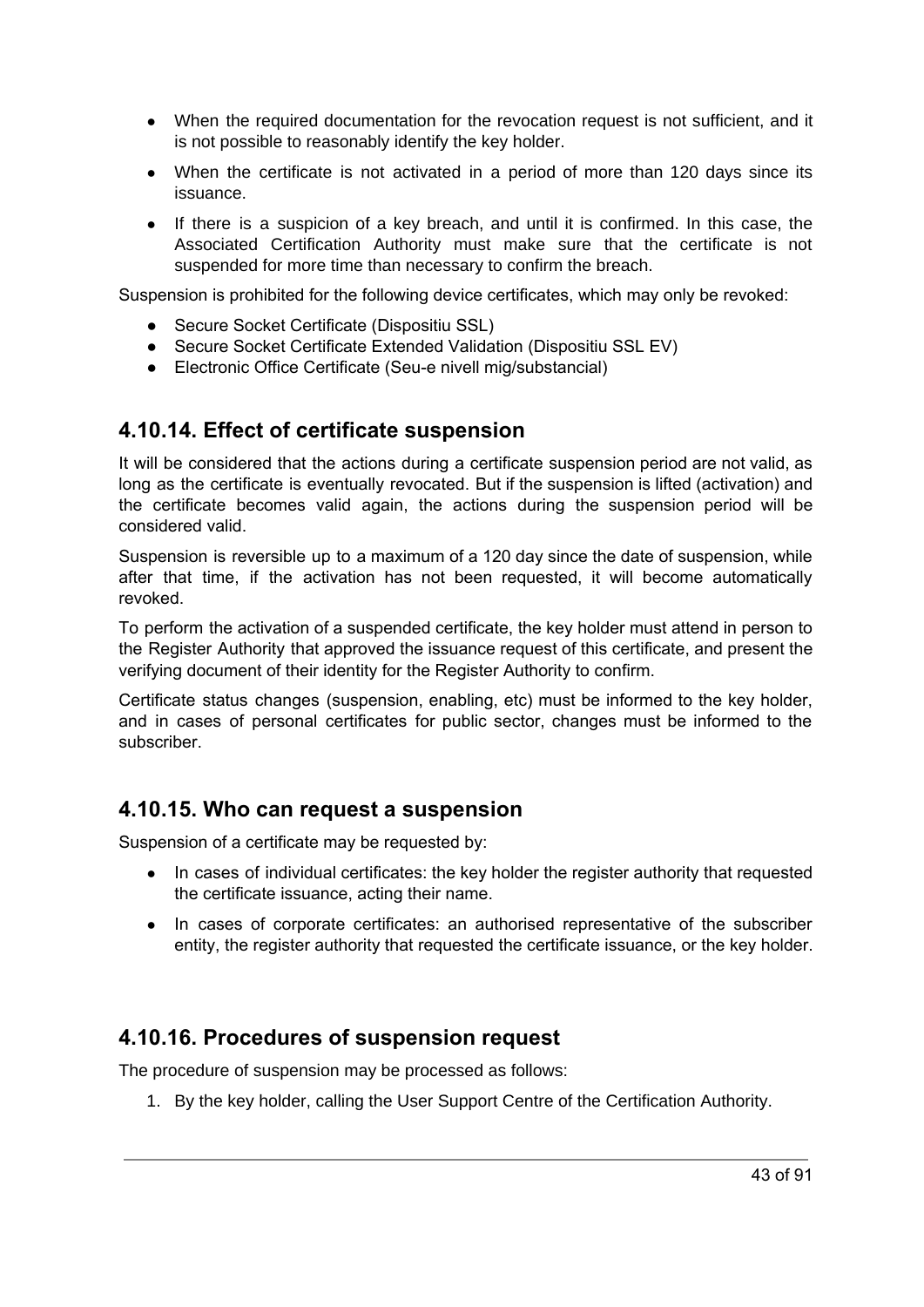- 2. In cases of corporate certificates, by the certificate subscriber entity calling the User Support Centre of the Certification Authority.
- 3. By the Register Authority. In cases when the Register Authority is authorised to do so by the Certification Authority, then the Register Authority will be able to process the suspension. Otherwise the suspension is processed by the Certification Authority.

To initiate a suspension the following information is required:

- Date and time of the suspension request.
- Full name of the key holder whose digital certificate is to be suspended.
- Id Document of the key holder whose digital certificate is to be suspended.
- *SerialNumber* of the certificate to be suspended.
- Detailed reason for suspension request.
- Suspension code associated to the certificate, or by default, secret question and response chosen at the time of activation.
- In cases of corporate certificates:
	- $\circ$  Identity of the subscriber who requests the suspension (in case this is not the same holder).
	- o Contact information of the Institution that requests the suspension.
	- o Body and department to which the key holder is associated to.

Once the validity of a certificate is suspended, the subscriber will be informed, and where appropriate, the key holder, regarding the suspension status and the maximum suspension period of 120 (one hundred twenty) calendar days.

### **4.10.17. Maximum suspension period**

The maximum suspension period will be 120 (one hundred twenty) calendar days.

### **4.10.18. Reactivating a suspended certificate**

To reactivate a suspended certificate, the subscriber must present and identify in front of the Associated Certification Authority, through the Register Authority that approved the certificate request, and sign the corresponding reactivation document request to record the reason that caused the suspension.

# **4.10.19. Validity period of certificates**

Validity period of certificates will be indicated within the certificate itself, up to a maximum of 5 years.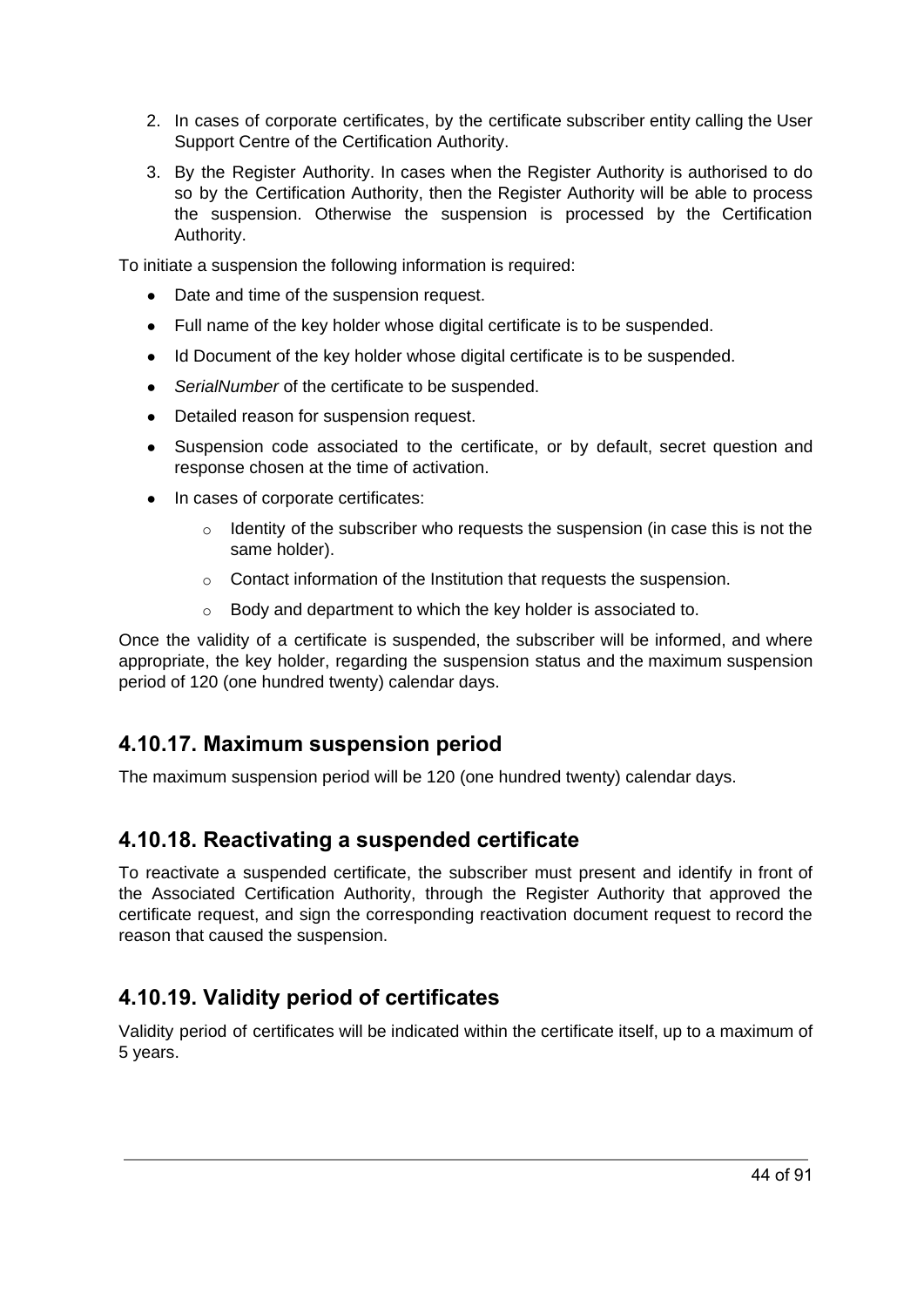# **4.11. Certificate status check services**

# **4.11.1. Operational features of the services**

CRLs are published on the Consorci AOC website, and via the URLs indicated in the issued certificates.

Additionally, the verifiers shall be able to enquire on the published certificates in the directory of the Certification Authority.

# **4.11.2. Availability of the services**

Verifiers of digital certificates may consults an online service that provides certificate status (*OCSP responder* service, for online certificate status query, or other certificate validation services) operated by a trusted validation services provider.

Consorci AOC offers a free *OCSP Responder* service to check the status of the certificates issued by the Certification Authorities that form the certification public hierarchy of Cataluña.

The URL of this service is indicated within the content of the issued certificates. This information related to the OCSP profile, and in general to the service function, can be found at [http://www.aoc.cat/catcert/regulacio.](http://www.aoc.cat/catcert/regulacio)

CRL and status certificate online enquiry systems will be available 24x7.

In case of failure of certificate status checking system due to causes beyond the Certification Authority control, then the Authority will use reasonable efforts to ensure that the service is resumed as soon as possible.

### **4.11.3. Other functions of the services**

No additional stipulation required.

# **4.12. End of the subscription**

The end of the subscription will not imply revocation of certificates that have been issued, they may continue to be used until they expire.

# **4.13. Key deposit and recovery**

### **4.13.1. Policy and practices of key deposits and recovery**

The possibilities for Certification Authority providing key deposit and recovery services to one or more categories of certificates must be contained (in case this option is possible) in the corresponding Certification Policy. Also in this policy the following aspects must be detailed:

a. Who can request deposit and key recovery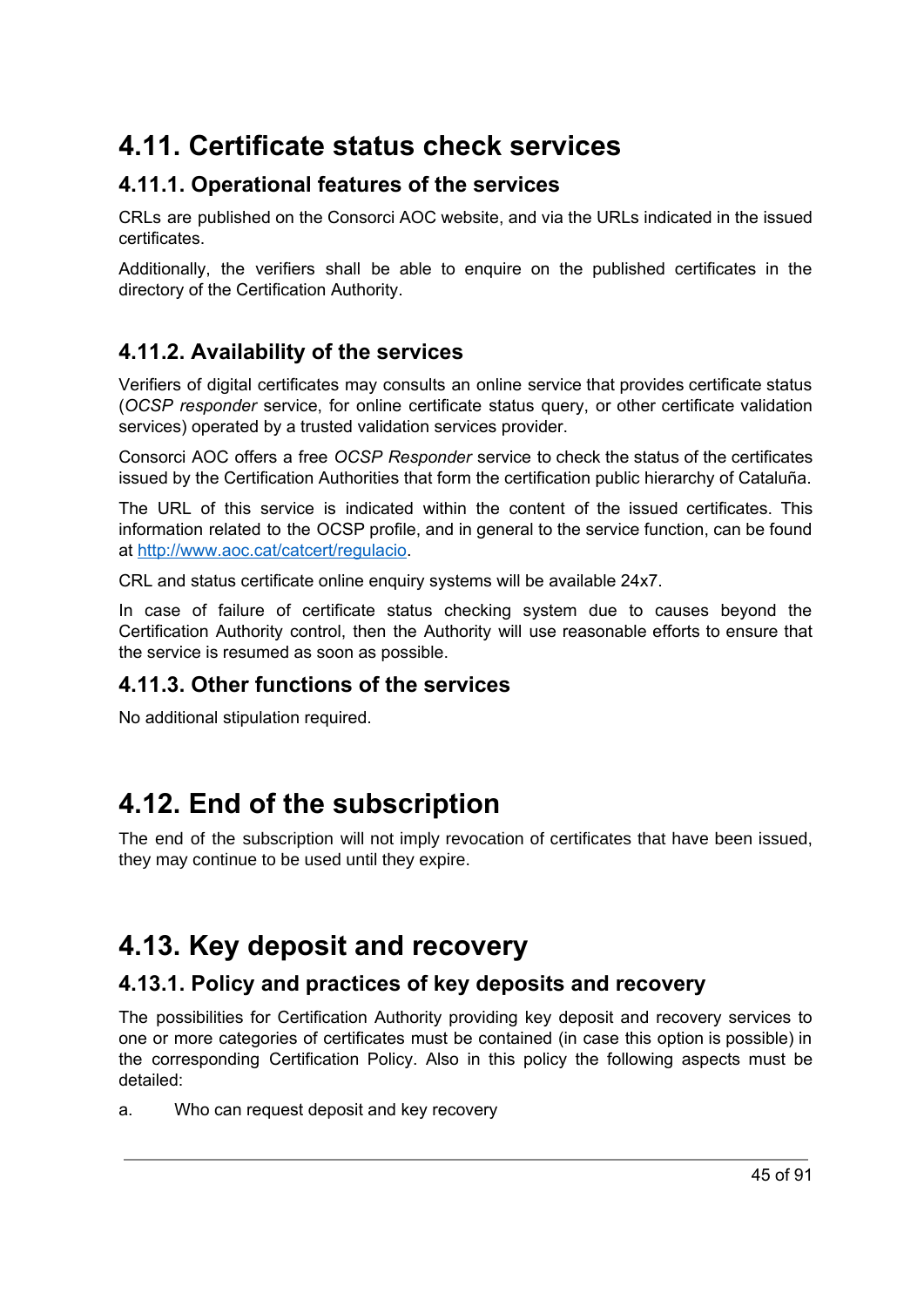- b. How the request should be processed
- c. Requirements of requests confirmation
- d. Mechanisms used to deposit and recover keys

# **4.13.2. Policy and practices of session keys encapsulation and recovery**

No additional stipulation required.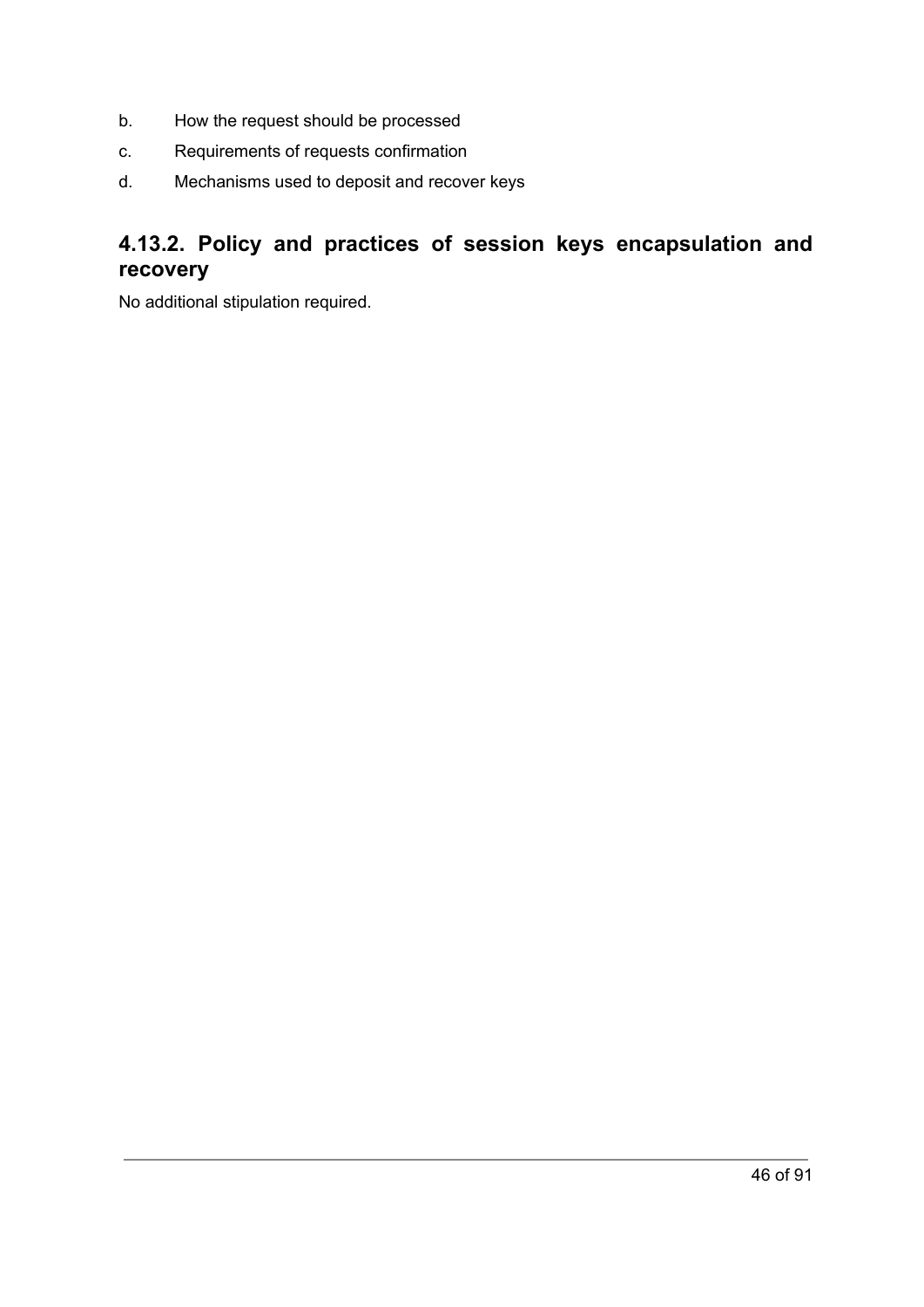# **5. Controls of physical, management and operational security**

The Certification Authority ensure the application of adequate administrative and management procedures according to the recognised standards, in particular:

- a. A risk management analysis is made to evaluate required security measures.
- b. The Certification Authority must be responsible for providing services in a secure way, even if parts are subcontracted. Third parties responsibilities are defined and the required legal controls must be established to guarantee that their obligations are accomplished with an equivalent security level.
- c. The Certification Authority establishes the main rules regarding security via a high-level body that defines the information security policy of the Entity and gives the necessary publicity via action of internal communication.
- d. The Certification Authority maintains the necessary infrastructure to manage the security of operations. Any change that has impact on the security level must be approved by the body referred previously.
- e. The Certification Authority implements and maintains security control and operational procedures of the facility, the systems and the active data on which the provision of the service is based.
- f. In case of total subcontracting of the services, the Certificate Authority guarantees the maintenance of the necessary security level.

# **5.1. Control of physical security**

#### **5.1.1. Secure areas**

The Certification Authority has premises that physically protect the provision of at least the services of certificates and cryptographic devices generation, revocation management, and against breach caused by non authorised access to systems or data.

Physical protection is obtained via creation of security perimeters clearly defined around the services of certificates and cryptographic devices generation and revocation management. Those parts of the facility that are shared with other organisations are outside of these perimeters.

### **5.1.2. Physical security controls**

The Certification Authority establishes physical and environmental security controls to protect the premise resources where systems installations are located, same systems and equipment used for operations. The physical and environmental security policy applicable to services of certificates and cryptographic devices generation and revocation management establishes prescriptions for the following contingencies:

● Physical access control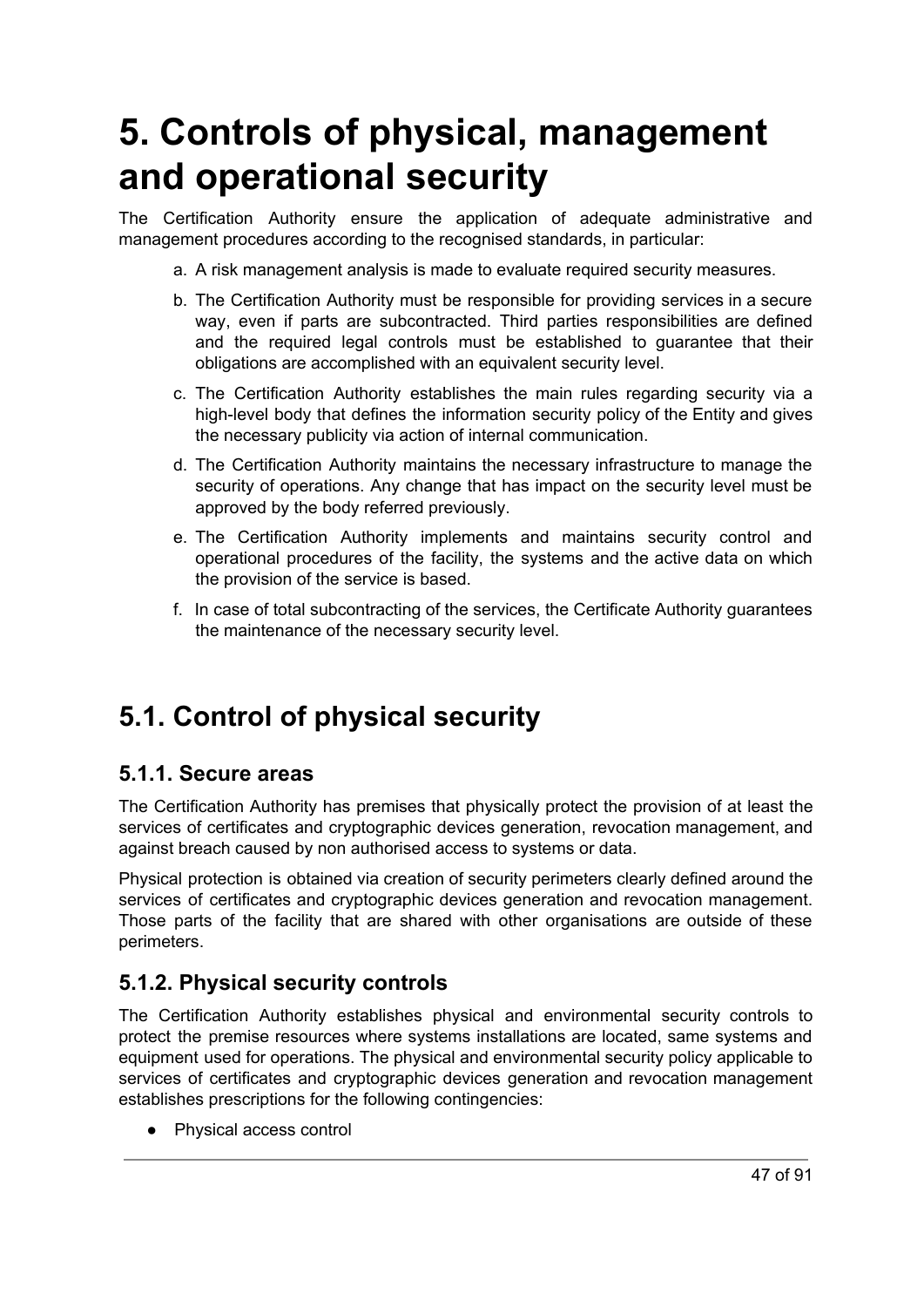- Protection against natural disaster.
- Fire precaution measures.
- Errors in support systems (electrical supply, telecommunications, etc.).
- Building demolition.
- Flooding
- Anti-theft protection.
- Conformity and non authorised access.
- Disaster recovery.
- Non authorised removal of equipment, information, supports and applications related to components utilised for the Certification Authority services.

### **5.1.3. Facilities location and construction**

Facilities location allows the attendance of security forces immediately after the notification of an incident.

Quality and strength of construction materials of the facilities guarantee adequate levels of protection against forced entry.

#### **5.1.4. Physical access**

The Certification Authority establishes security levels with restricted access to the different perimeters and defined physical barriers.

To access the facilities of the Certification Authority where certificate life-cycle processes are managed, previous authorisation and date, time and registration of access are necessary, including close circuit television recording and archiving.

This identification towards the access control system is made via recognition of a biometric parameter of the individual, except in cases of escorted visits.

The management of the cryptographic keys, as well as its storage, is done within the specific facilities and requires access and permanency double controls.

### **5.1.5. Electricity and air conditioning**

The Certification Authority IT equipment are duly protected against electrical power surges or cuts that could damage or interrupt the service.

The facilities rely on electrical supply stabilisation system, as well as on a system that generates sufficient uninterrupted electrical supply for the time required to close the systems in an organised and completed way.

The IT equipment is located in an environment where climate control is guaranteed for the optimal conditions for their operation.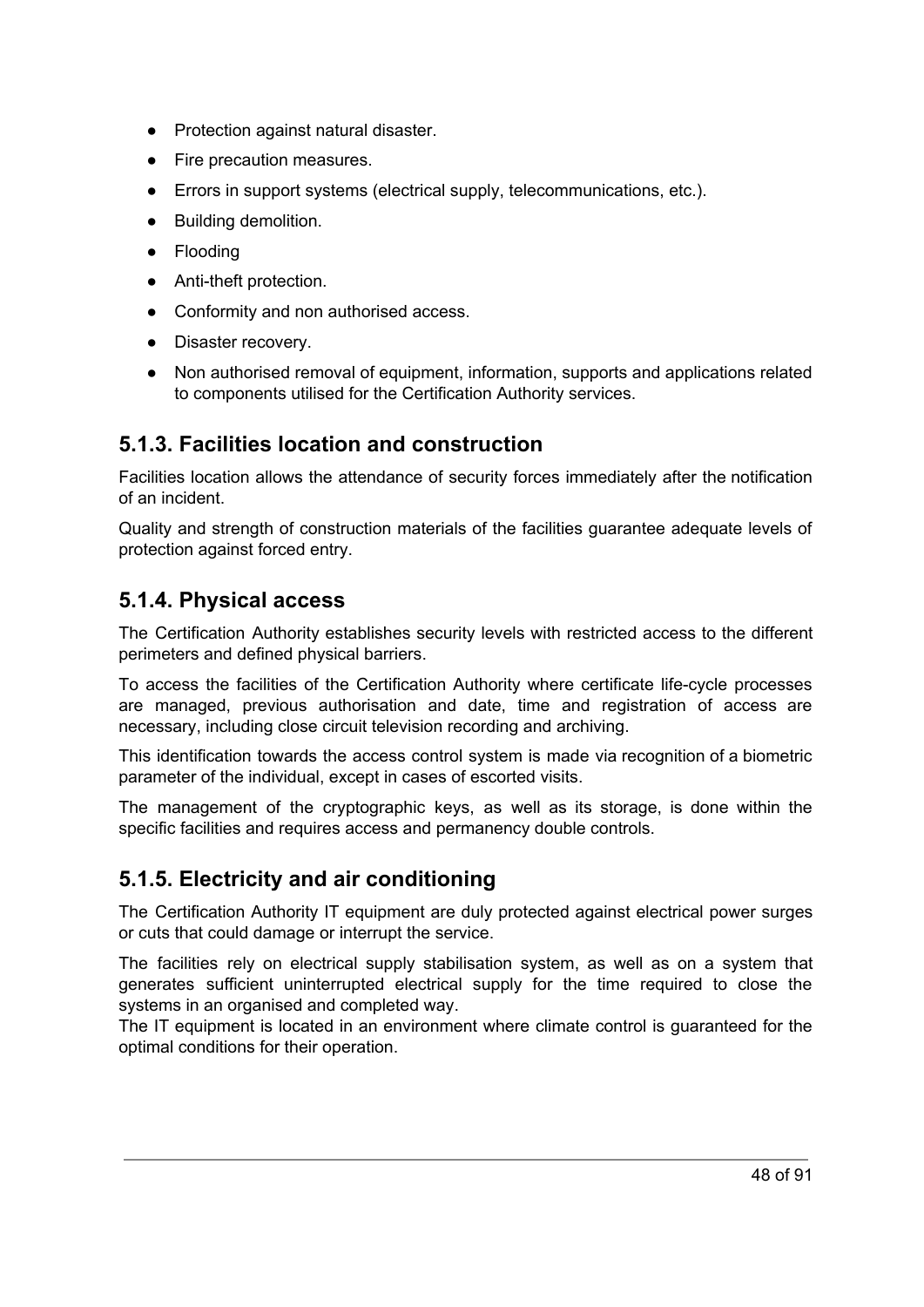### **5.1.6. Water exposure**

The Certification Authority has flood detection systems adequate to protect the equipment and assets, in case of facilities location conditions make this necessary.

### **5.1.7. Fire warning and protection**

All the facilities of the Certification Authority rely on detection and extinction automatic systems.

In particular, cryptographic devices and supports that store keys of the Certification Authorities will also utilise specific and additional fire protection system.

#### **5.1.8. Removable data storage**

Usage of removable storage supports is minimised and restricted uniquely to file movement between systems via USB pendrive devices. To guarantee both integrity and confidentiality, removable storage supports will be stored in a safe in the same room.

#### **5.1.9. Waste management**

Secure elimination, both paper and magnetic waste is managed via mechanisms that guarantee the impossibility of information recovery.

In the case of magnetic media, they are formatted, permanently deleted or physically destroyed.

In the case of paper documentation, it is submitted to a physical destruction treatment.

### **5.1.10. Secure offsite copy**

Secure copies of information systems are held in facilities that are physically separated from where the IT equipment is maintained.

Secure copies are made online within the contingency system, an alternative CPD, through encrypted communications.

# **5.2. Control procedures**

The Certification Authority guarantees that its systems operate in a secure way by establishing and implementing procedures for the related functions that affect service provision.

The Certification Authority personnel execute the administrative and management procedures according to the Certification Authority security policy.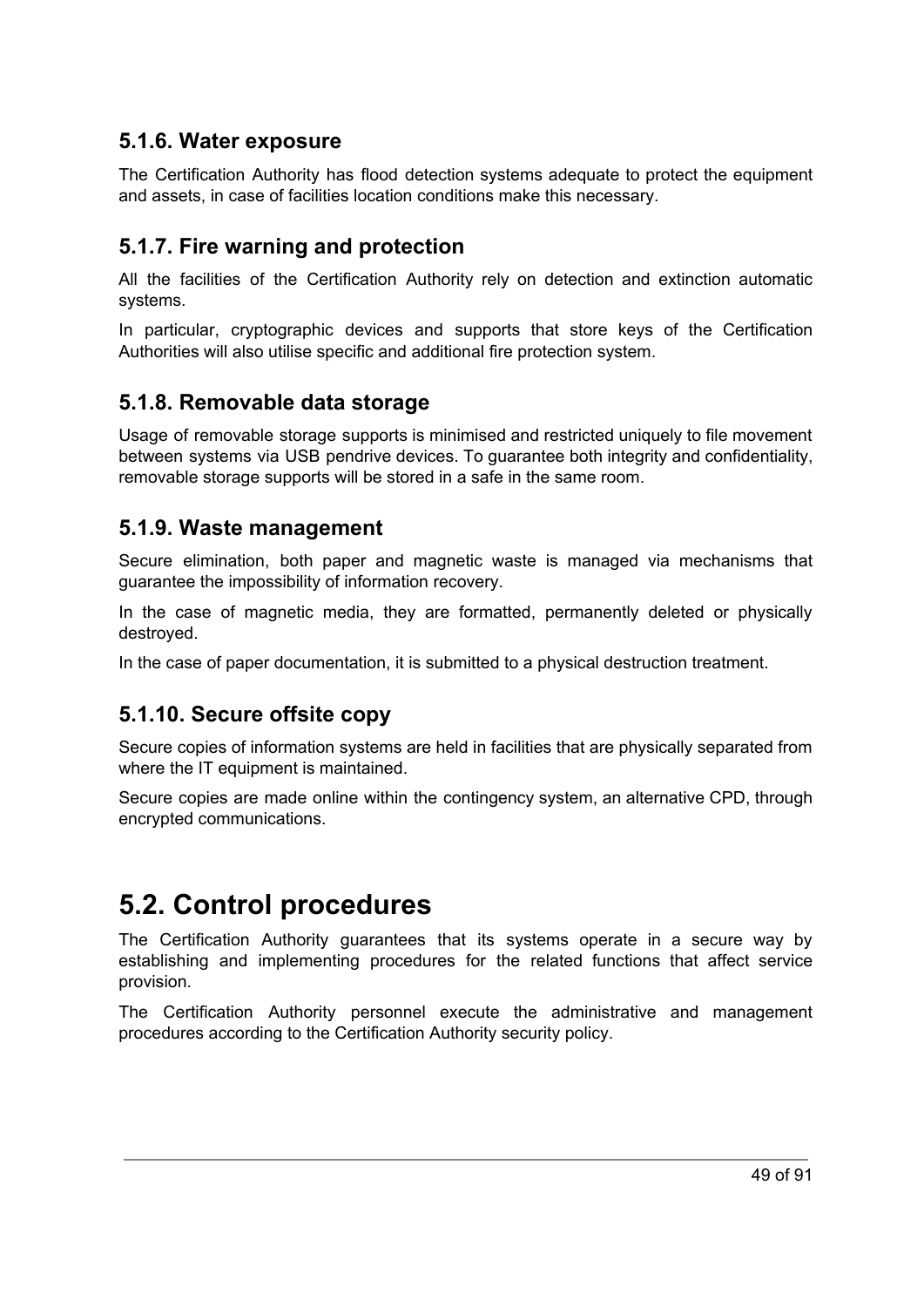## **5.2.1. Reliable functions**

Persons that occupy these positions are formally appointed by the high management of the Certification Authority.

Reliable functions include:

- Personnel responsible of the security
- System administrators
- Systems operators
- Registration operators
- System auditors.
- Any other person with access to personal data.

According to rules ETSI EN 319 401 and CEN/TS 419261, the following roles must be established:

- Security Officer: global responsible for administration and implementation of the security policies and procedures.
- Registration Officer: Responsible to approve, issue, suspend and revoke end-entity certificates, as well as adequate verification on certificates of website authentication.
- Revocation Officers: responsible to implement changes to the certificate status.
- System Administrator: authorised to implement changes within the system configuration, without access to data of the system.
- System Operators: responsible for the system daily management (monitoring, backup, recovery…).
- System Auditors: authorised to access to systems logs and verify the procedures.
- CA Operator Certification Operator: responsible to activate the CA keys in online environment, or the certified signature and CRL processes in the Root Offline environment.

### **5.2.2. Number of persons per task**

The Certification Authority guarantees at least two people to do the tasks that require multi-person control and that are detailed below:

- The generation of the key of the CA'S.
- Recovery and backup of the CA's private key.
- The issuance of CA's certificates.
- Activation of the CA's private key.
- Any activity performed on hardware and software resources that support root CA.

# **5.2.3. Identification and authentication for each function**

The Certification Authority identifies and authenticates personnel prior to their accessing of the corresponding reliable function.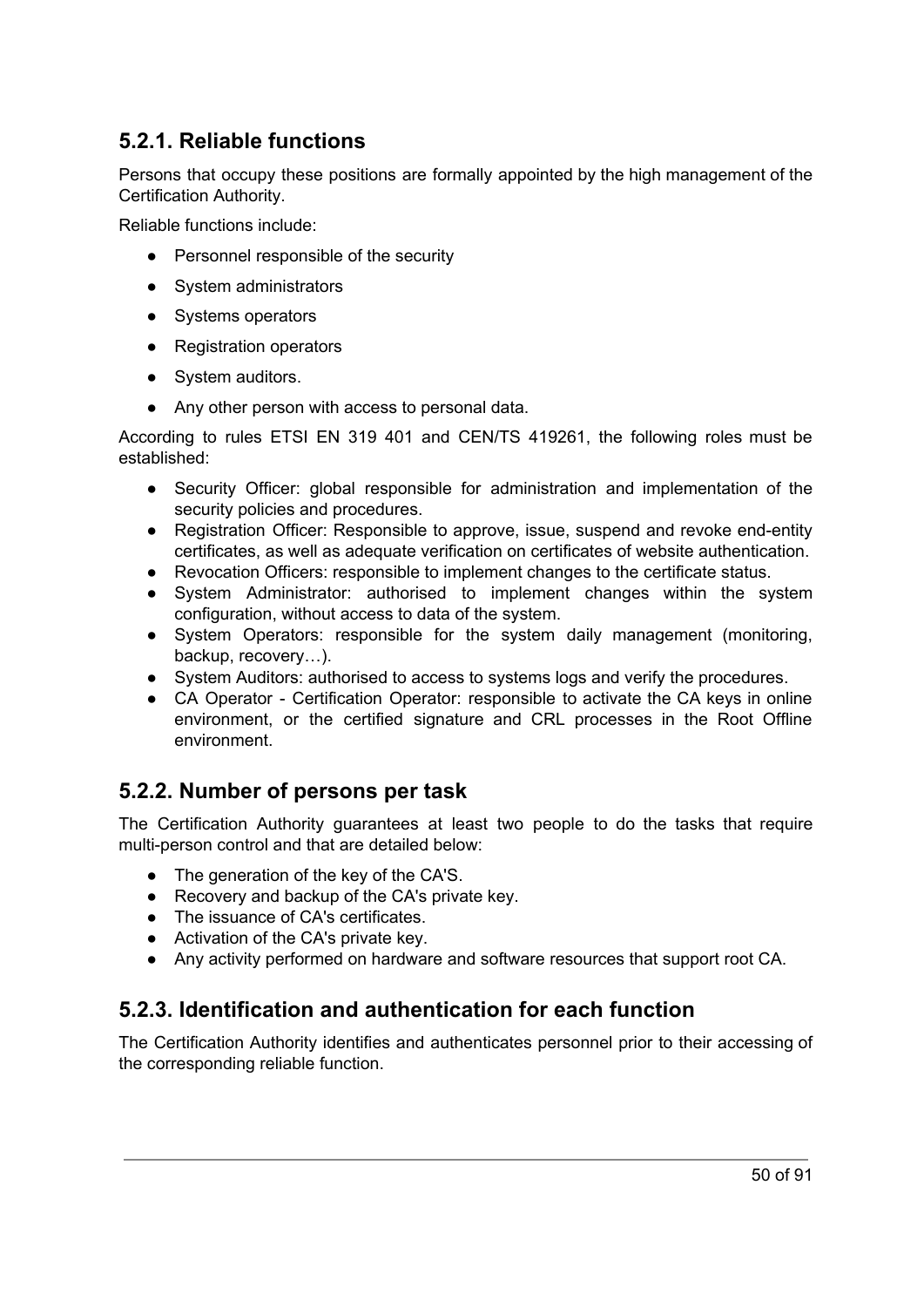## **5.2.4. Roles which require task separation**

The Certification Authority identifies, within its security policy, reliable functions or roles:

Reliable functions include:

- a. Security Officer
- b. Registration Officer
- c. System Administrator
- d. System Operators
- e. System Auditors
- f. Any other person with access to personal data.

The following restrictions apply in all cases:

- 1. Person acting as Security Officer or Register Officer cannot also act as System Auditor.
- 2. Person acting as System Administrator cannot also act as Security Officer or System Auditor.

Role descriptions must be constructed with the understanding that sensitive function separation is required, as well as a minimum privilege concession when possible. To determine the sensitivity of the function, the following elements must be taking into account:

- a. Duties associated with the function
- b. Access level
- c. Monitoring of the function
- d. Training and awareness-raising
- e. Required skills

The referred restrictions are applied the following way:

- Person acting as Security Officer or Register Officer cannot act as System Auditor.
- Person acting as System Administrator may not act as Security Officer or System Auditor.

# **5.3. Personnel controls**

The Certification Authority considers the following aspects:

- Information confidentiality is maintained via available means and by keeping an appropriate attitude for the development of its functions, while outside of the work environment it is maintained by managing all aspects of infrastructures security.
- Being diligent and responsible with the treatment, maintenance and custody of the assets identified in the policy, within security plans or within this document.
- Non-public information shall not be revealed outside of the infrastructure. It is also not allowed to remove information media for sharing with lower security levels.
- Any incident which is considered to affect infrastructure security or to limit the service quality, must be reported to Security Responsible at the earliest opportunity.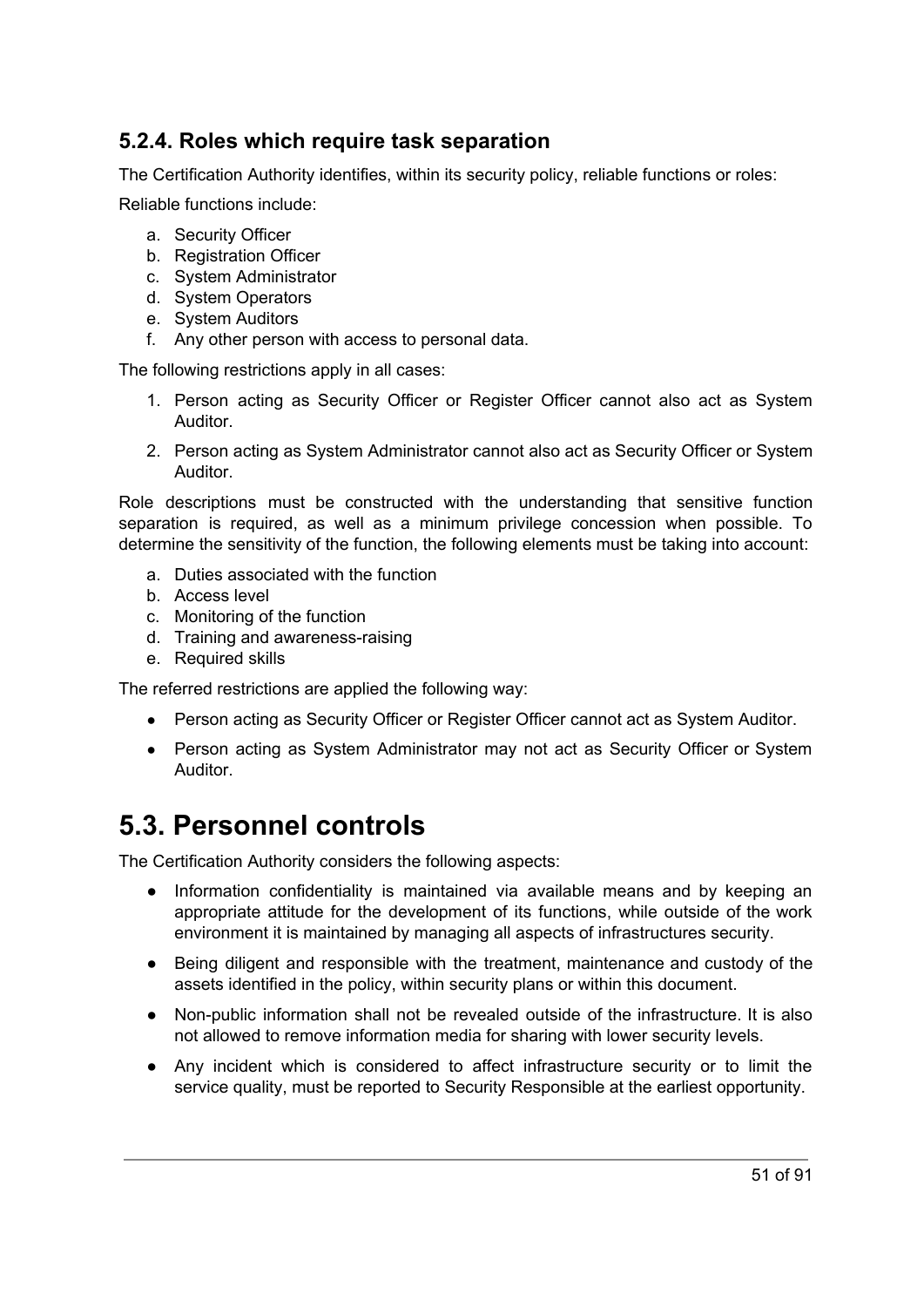- Infrastructure assets shall be used for the purposes for which they have been mandated.
- It is required to have manuals and guidelines for the system users that allow them to develop their functions correctly.
- Written documentation that indicates the functions and security measures to which the user is subjected, is required
- The security responsible ensures that the above referred documentation is supplied, and provides area responsible contacts with all the necessary information.
- No software or hardware that have not been specifically authorised in writing by the IT responsible, shall be installed.
- Intentional access, deletion or modification of information not designated for that person or professional profile, is not permitted.

Personnel bound by these regulations:

- Service Responsible
- The Certification Authority Responsible
- Security Responsible
- Operations Responsible
- Administration, Operation and Exploitation Technical Team
- Network Administrators
- Certification Authority users

In addition, regulation compliance extends to the following personnel:

- those who submit certificate requests
- those who approve and validate certificate requests
- those who submit certificate generation / customisation
- those who guard keys or cryptographic tokens
- those who guard the keys or secure combinations to access the operation room
- those who retain access to classified information
- those who communications and operations personnel
- those who are security personnel (physical and logical) involved in the operation
- those who are the service responsible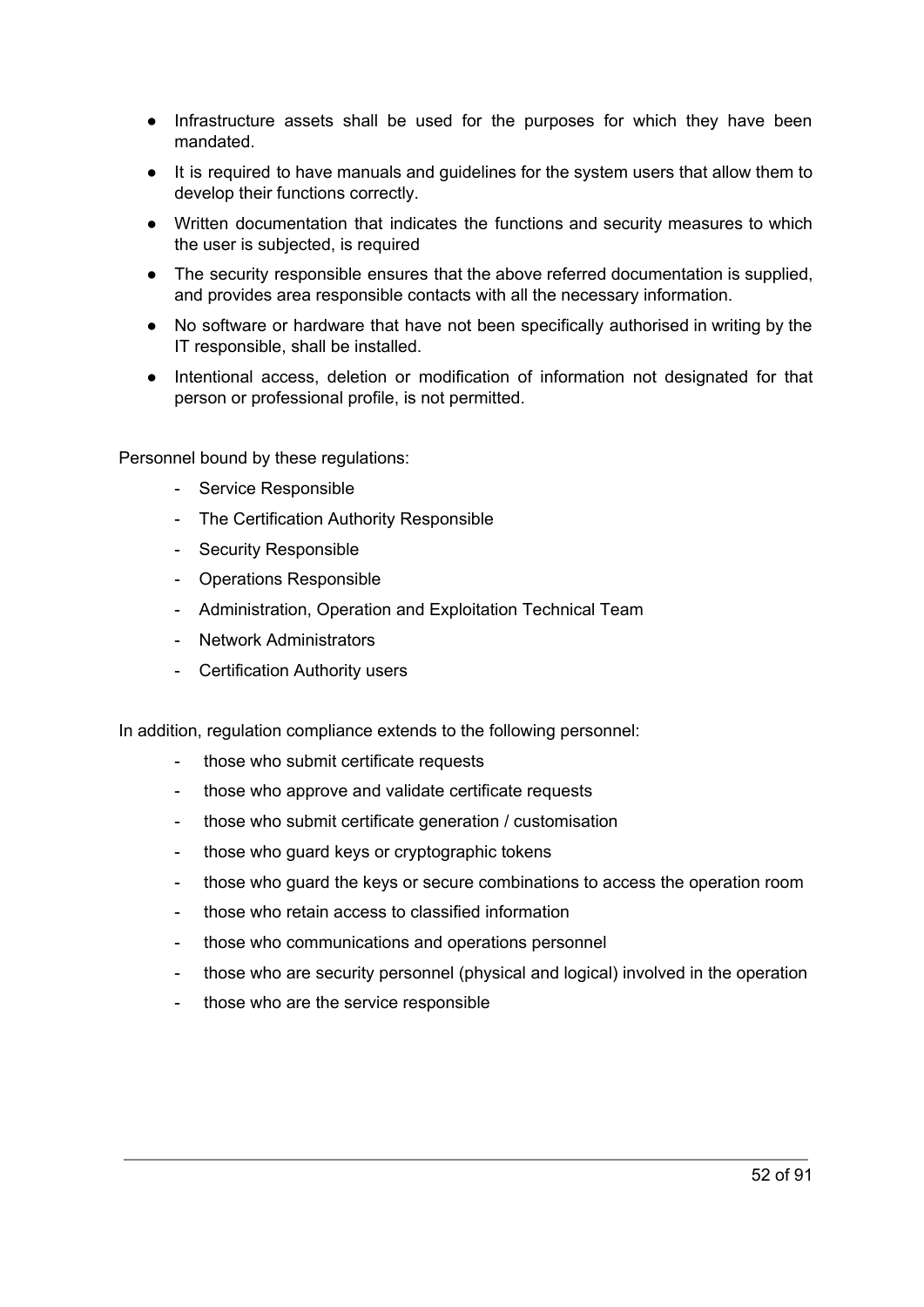### **5.3.1. Record, qualification, experience and authorisation requirements**

The Certification Authority is formed by qualified personnel with the required experience to manage the offered services provision within the electronic signature scope and the appropriate security and management procedures.

This requirement will apply to personnel managing the Certificate Authority, specifically to those who are related to security personnel procedures.

Qualification and experience may be supplied via appropriate training.

Personnel in reliable functions are free of personal interests that could be in conflict with other functions development.

#### **5.3.2. Training requirements**

The Certification Authority trains reliable and management personnel to enable them to obtain the necessary qualification.

Training includes the following contents:

- Security principles and mechanisms of the Catalunya Certification Public Hierarchy, as well as the user environment of the person to be trained.
- Hardware and software versions in use...
- Tasks that personnel need to complete.
- Process management of security breaches and incidents
- Business continuity processes.
- Security management procedure related to personal data handling.

The Certification Authority, moreover, provides appropriate information to all involved personnel in operations as Register Authority, including work and security procedures. A periodic training regarding security, contingency plans and incidents management is also given.

#### **5.3.3. Requirement for and frequency of training update**

All personnel related to Register Authorities require attending to the Register Authority training taught by Consorci AOC.

There will be annual basis updates, except for modifications in the CPS, which will be notified as soon as they are approved.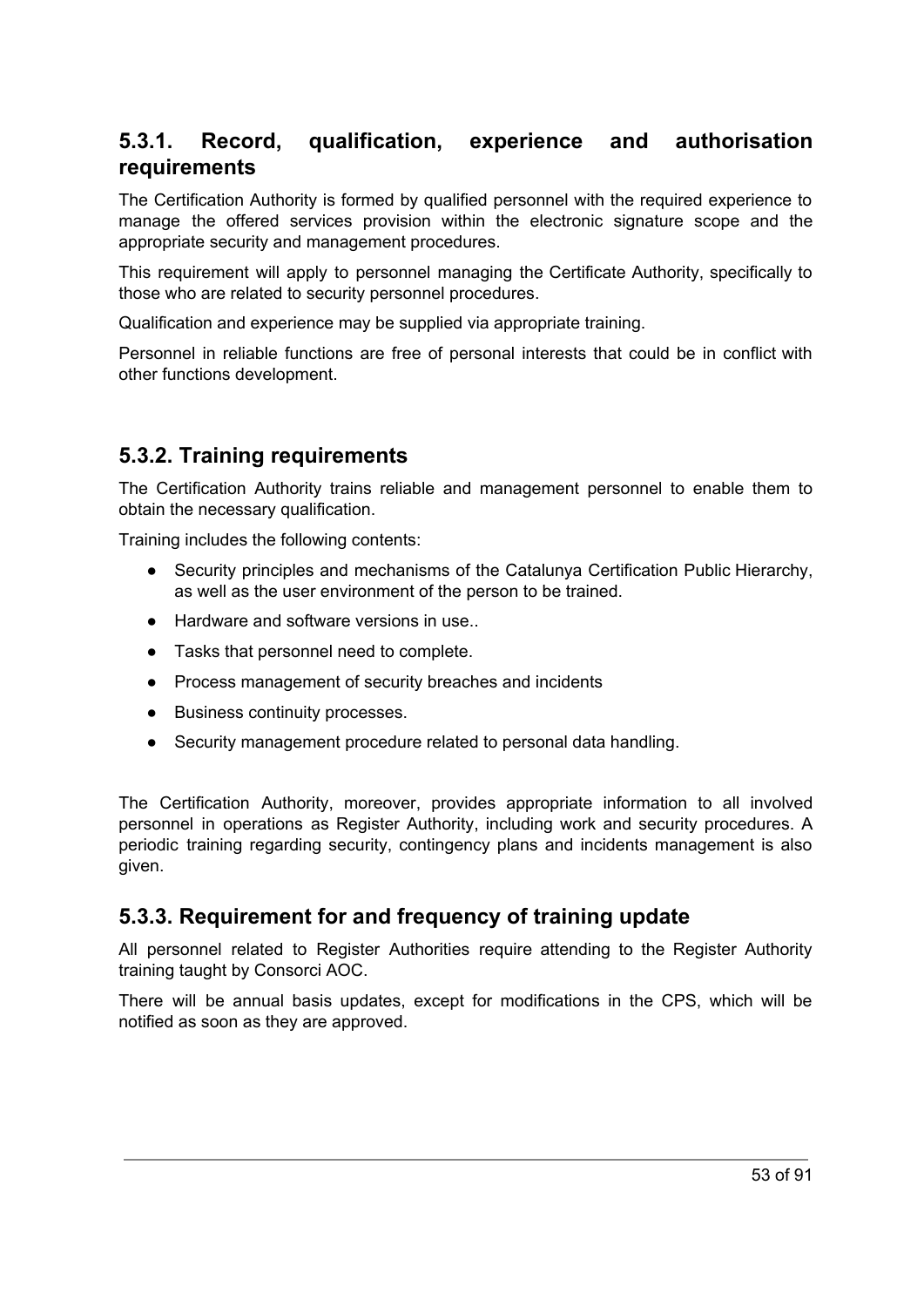# **5.3.4. Penalties for unauthorised actions**

The Certification Authority has a penalty system to determine responsibilities derived from non authorised actions.

Disciplinary actions include suspension and termination of the person responsible for the actions in question.

## **5.3.5. Requirements for hiring personnel**

The Certification Authority hires professionals for all functions, including reliable functions. In this case, they subject to the same controls than other employees.

Given the case that a person does not need to subject to these controls, they are constantly accompanied by a reliable employee.

In the case that all or parts of certification services are operated by a third party, controls and precautions described in this section 5, or in other parts of the certificate policy or this CPS, are applied and completed by the third party that conducts the operational functions of the certification service. Consorci AOC is responsible, in all cases, for the effective execution.

These aspects remain under the legal instrument used to control the agreement for the services provision by a third party distinct from the Certification Authority.

### **5.3.6. Provision of documentation to personnel**

The Certification Authority provides strictly necessary documentation to personnel as required in order to competently develop its functions

# **5.4. Procedures for security audit**

### **5.4.1. Types of registered events**

The Certification Authority keeps a register, as a minimum, of the following events related to the entity security:

- System start-up and shutdown.
- Start and stop of the application used for certification Authority (technical).
- Attempts to create, delete, change passwords or permissions of users within the system.
- Changes to the certificate Authority (technical) keys.
- Changes to certificate issuance policies.
- Attempts to enter and leave the system.
- Non authorised attempts to enter the Certification Authority network.
- Non authorised attempts to access system files.
- Certification Authority keys generation.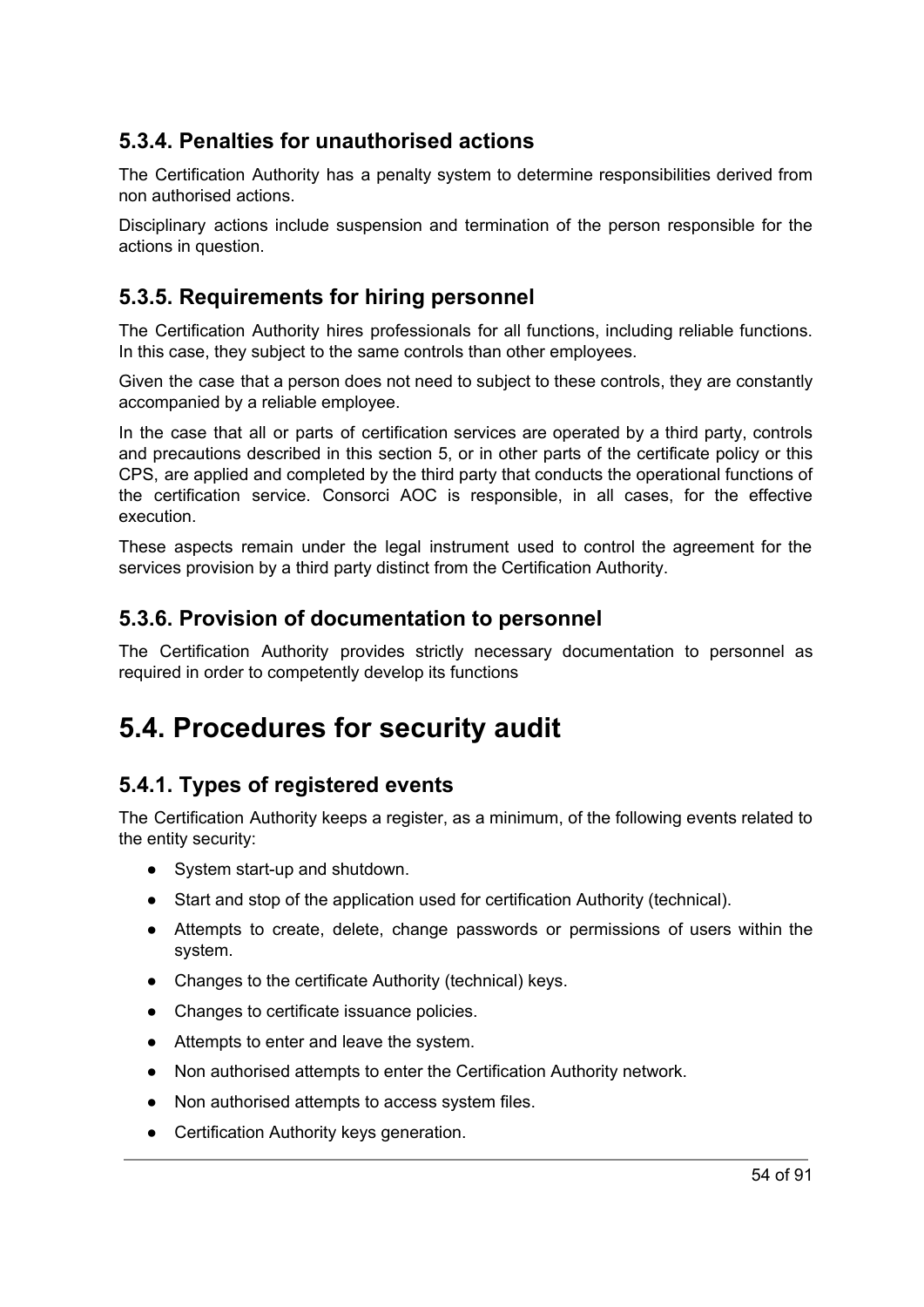- Invalid attempts at reading and writing in a certificate and in a directory.
- Events related to certificate life-cycle, such as request, issuance, revocation, and renewal.
- Events related to cryptographic module life-cycle, such as reception, use and deinstallation.

The Certification Authority also keeps ,either manually or electronically, the following information:

- Key generation and database management ceremony.
- Physical access registers.
- Maintenance and changes to system configuration.
- Personnel changes.
- Discrepancy and error reporting
- Register of material destruction containing information regarding keys, activation dates or subscriber personal information.
- Activation data possession for operations with the Certification Authority private key.
- Reporting on attempts of physical intrusion into the facilities that support certificates issuance and management.

## **5.4.2. Treatment frequency of audit registers**

Audit registers are examined at least once a week for searching suspicious or non habitual activity.

Processing of these registers processing consists of revisions that include verification that the registers themselves have not been manipulated, a brief inspection of all register entries and a deeper investigation of any alert or irregularity within the registers. Actions taken resulting from the audit are also documented.

### **5.4.3. Preservation period of audit registers**

Audit registers are retained during at least 2 (two) months after processing and then archived according to section 5.5 of this CPS.

### **5.4.4. Protection of audit registers**

Register files, either manual or electronic, are protected from reading, modifications, deleting or any other type of unauthorised manipulations via both logical and physical controls.

### **5.4.5. Procedures for maintaining secure copies**

Incremental support copies of audit register are generated daily and complete copies on a weekly basis.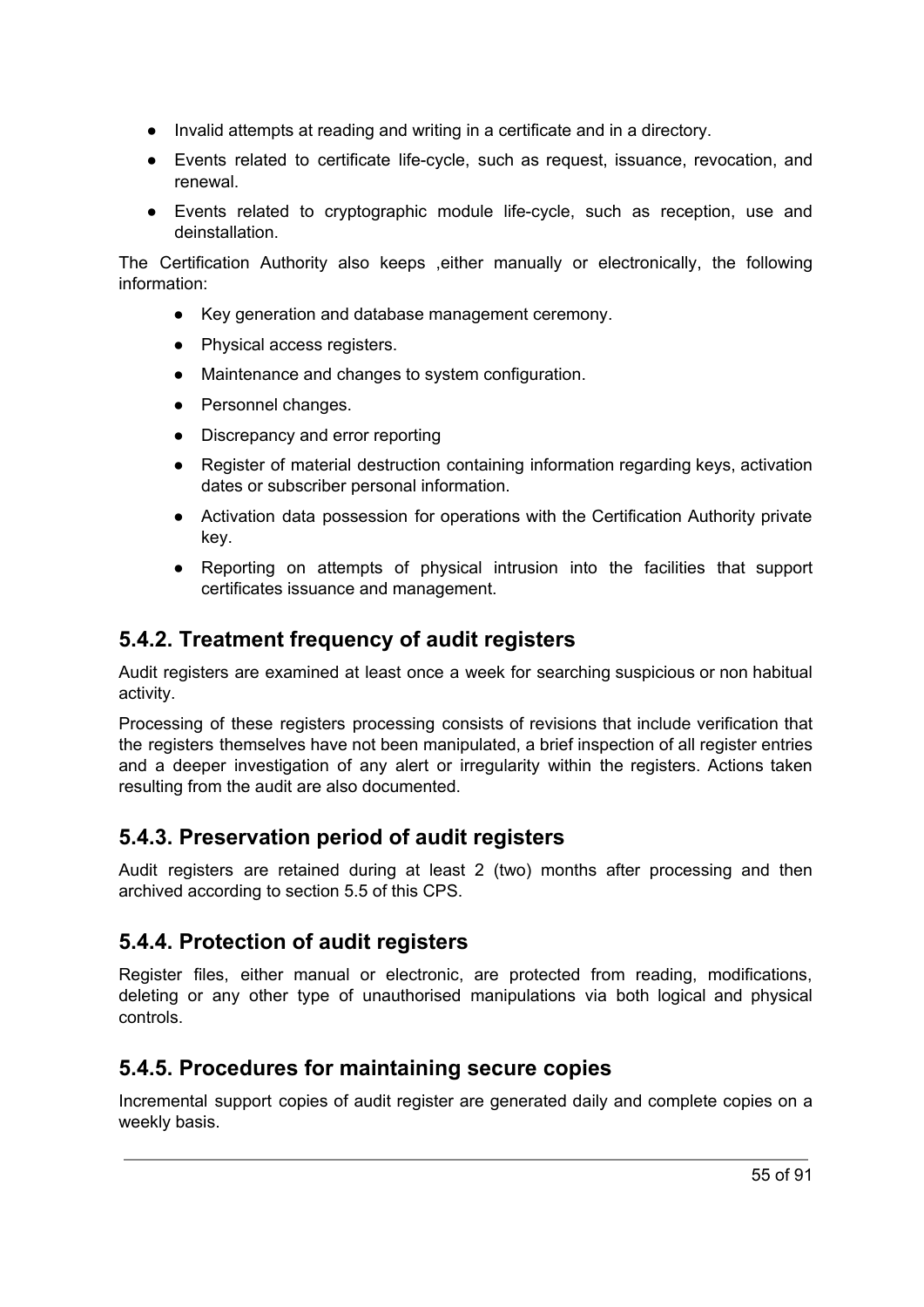The following points have been instituted in order to correctly preserve secure copies:

- Materials are kept in fire-resistant cabinets
- Only authorised personnel can access to secure copies
- The copies are identified

● If a material that has already contained a secure copy (USB, DVD's...) needs to be reused, it is necessary to make sure that the data is completely deleted and impossible to recover.

● Secure copies removal outside Register Entity need to be specifically authorised, via submission of an appropriate request form and noting the details in the register book.

● It is intended that secure copies are deposited periodically outside of the Register Entity.

### **5.4.6. Location of accumulation systems of audit registers**

Accumulation system of audit registers is an internal system of the Certification Authority formed by the application registers, the networking registers, the operating system registers, and manually generated data, that authorised personnel store.

### **5.4.7. Notification of audit events to the event originator**

When the accumulation system of audit register records an event, it is not necessary to send a notification to the individual, organisation, device or application that caused the event.

It is communicated whether the result has been successful, but not that the action has been audited.

### **5.4.8. Analysis of secure vulnerabilities**

Events arising from the audit process are stored, among other reasons, for monitoring system vulnerabilities.

Analysis of internal vulnerabilities are conducted at least quarterly while external reviews are conducted annually.

# **5.5. Archive of information**

The Certification Authority guarantees that all information related to certificates is stored during an appropriate period according to section 5.5.2 of this CPS.

### **5.5.1. Types of registered events**

The Certification Authority maintains a register of all the events that occur during a certificate life cycle, including its renewal.

The Certification Authority registers the following: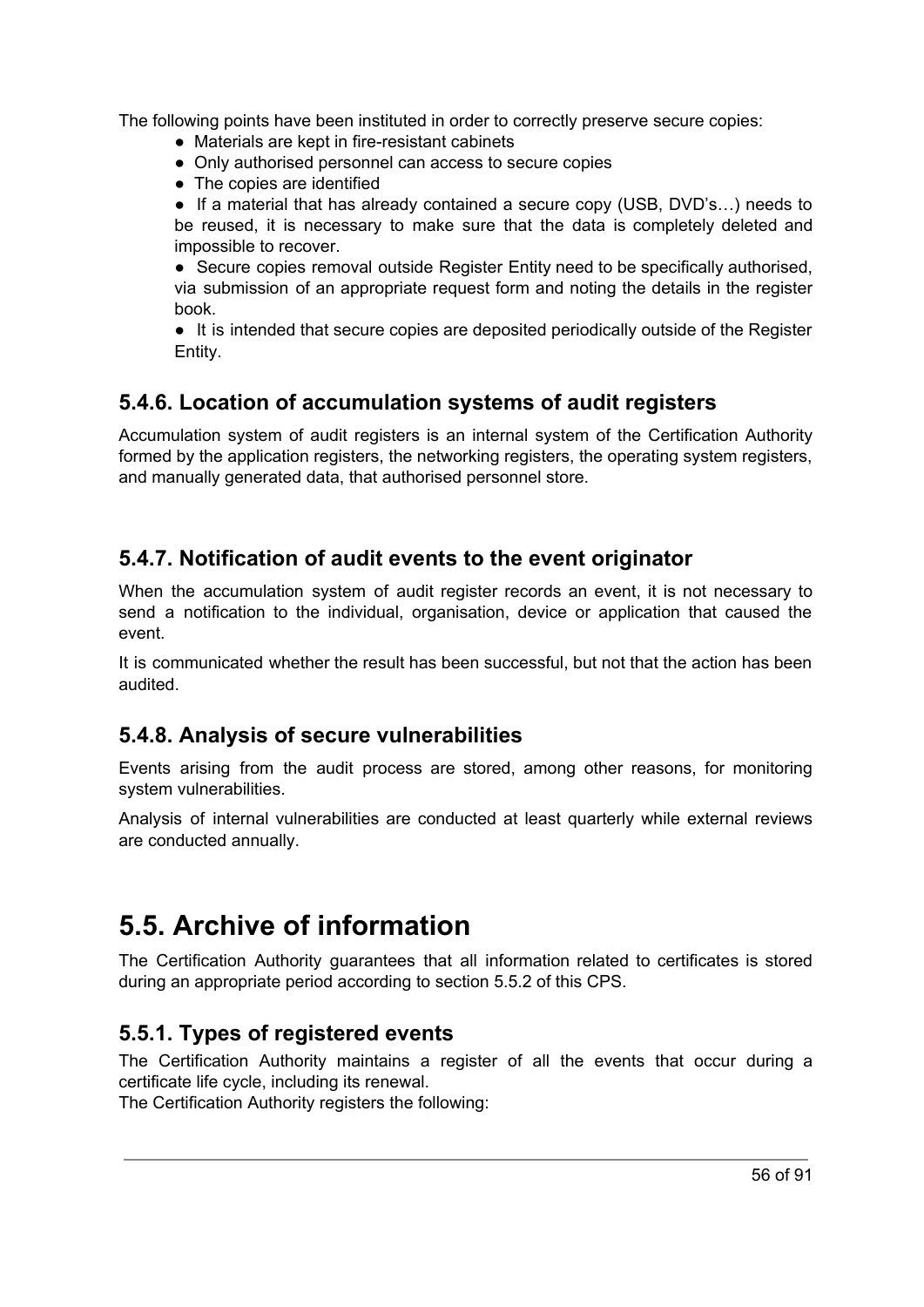- Type of document provided in the certificate request
- Unique identification number provided by the aforementioned document
- Identity of the Register Authority that accepts the certificate request
- Location of certificate request copies and agreement signed by the subscriber, in case of individual certificates.

The Certification Authority must also preserve the following original documents:

- Certificate request form
- Data certificate
- Delivery form of the certificate subscriber

# **5.5.2. Register preservation period**

The Certification Authority maintains the registers specified in section 5.5.1 during a 15 (quince) year retention period, initiated from the time of certificate issuance.

All information related to Infrastructure Certificates is permanently stored.

# **5.5.3. Archive protection**

The Certification Authority assures correct protection of archives via assignment of qualified personnel towards handling, storage in fire-resistant boxes and external installations in required cases. The Certification Authority will use the necessary means to guarantee the confidentiality of digital signature private key against third parties during the generation.

# **5.5.4. Support copy procedures**

A communication technical worker from the Certification Authority is responsible for making secure copies of logic access logs to Registration Authority operating system.

Secure copies are created on a monthly basis and stored as CD copies. These CDs are kept in a safety deposit box in the same room.

Also, secure copies of KeyOne application customised for the Certification Authority are created. These copies are stored by the Certification Authority within its facilities.

# **5.5.5. Requirement for date and hour seal**

The Certification Authority issues certificates and CRLs with date and hour information.

# **5.5.6. Location of archive system**

The Certification Authority has a storage system for archive data outside of its own facilities.

# **5.5.7. Procedures for obtaining and verifying archive information**

Only personnel authorised by the Certification Authority have access to archive data, whether stored within their own facilities or to the records of the Registration Authorities.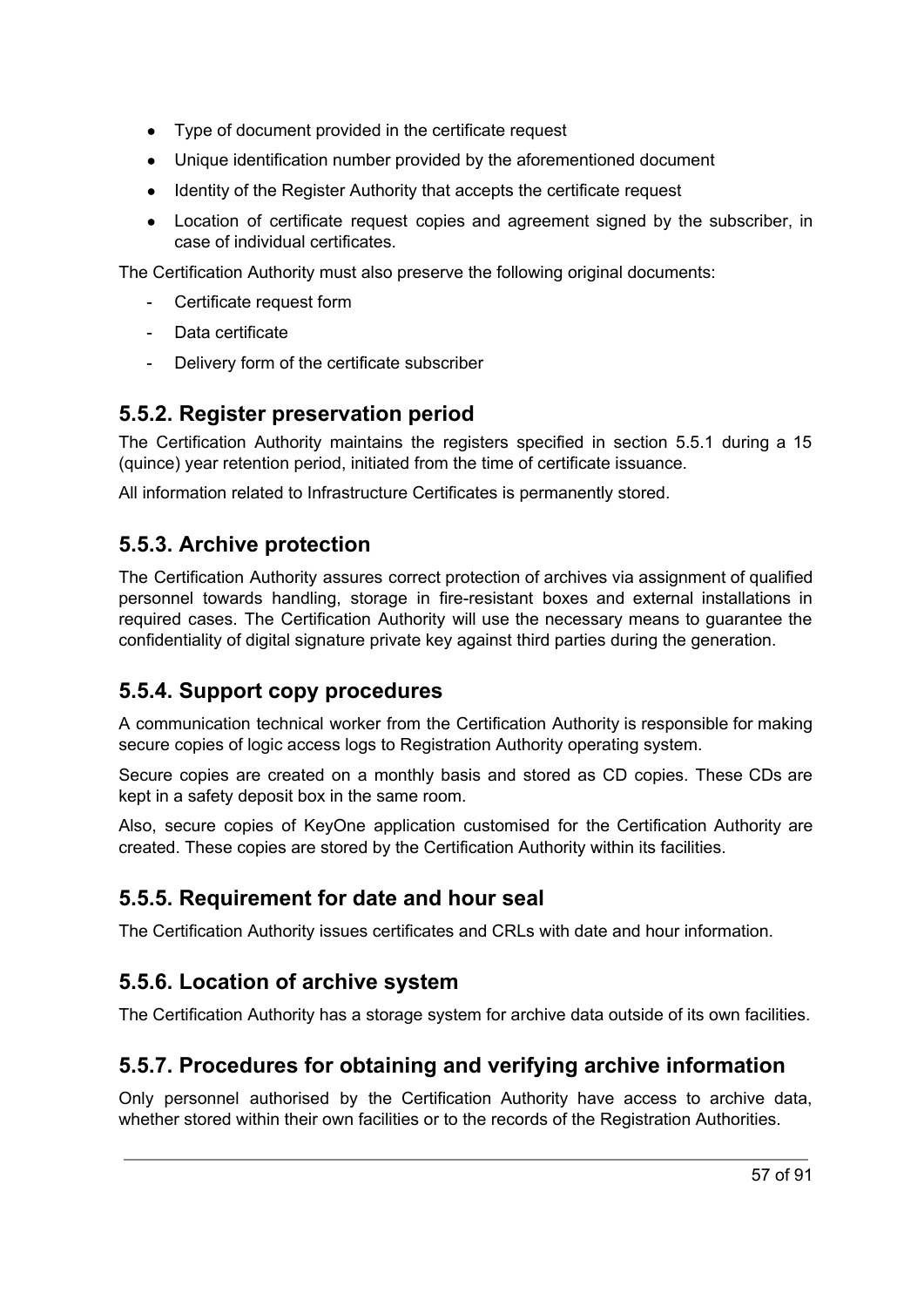# **5.6. Key renewal**

The Certification Authority renewed certificates are communicated to end users through their publication in Consorci AOC directory.

# **5.7. Key security breach and disaster recovery**

#### **5.7.1. Procedures for incident and security breach management**

The Certification Authority establishes the procedures that apply to incident management affecting keys, and specifically, to breaches in the security of these keys.

### **5.7.2. Resources, application or data corruption**

When a resources, application or data corruption event occur, the Certification Authority starts the necessary management according to Security Plan, Emergency Plan and Audit Plan, to bring the system back to normal functioning state.

## **5.7.3. Security breach of the Entity private key**

The Business Continuity plan of the Certification Authority (or disaster recovery plan) considers as a disaster the Certification Authority private key breach or suspicion of breach In case of breach, the Certification Authority, will inform all subscribers and verifiers.

- Will indicate that certificates and revocated status information delivered using the Certification Authority private key are not valid anymore.
- Will revoke, within the period agreed with the national supervisor, the certificates issued by this CA, if appropriate, Cessation Plan or Business Continuity Plan.

### **5.7.4. Disaster on the facilities**

The Certification Authority develops, maintains, tests, and if necessary, executes an emergency plan towards the facilities in case of disaster, either natural or man-made, indicating how to restore information system services. The location of the disaster recovery system has security physical protections described within the Security Plan.

The Certification Authority is able to restore PKI normal operations within 24 hours after the disaster, and may execute, as a minimum, the following actions:

- Certificates revocation
- Revocation information publication

Disaster recovery database used by the Certification Authority is synchronized with production database within time limits described in the Security Plan. Certification Authority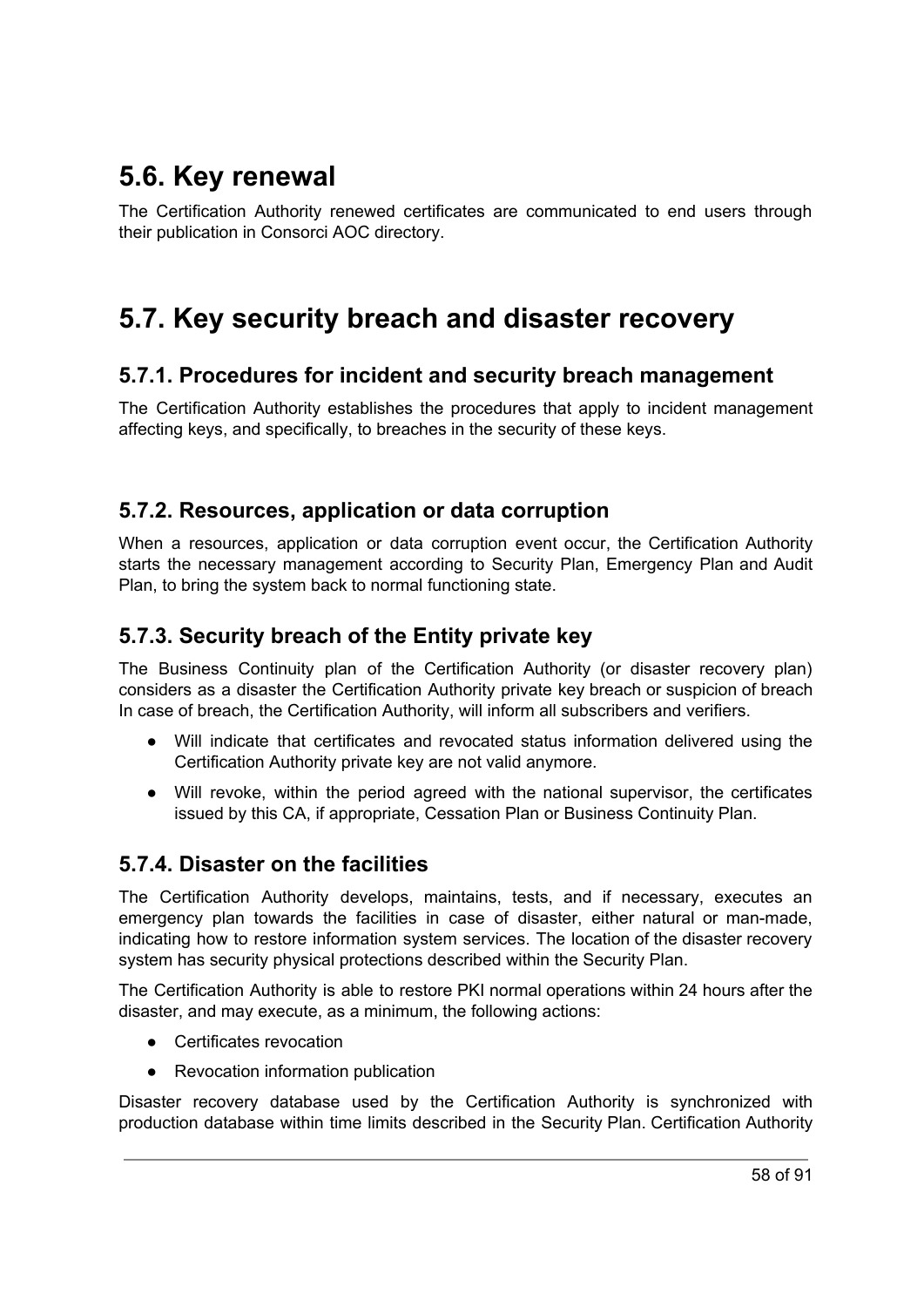disaster recovery equipment has the physical security measures specified in the Security Plan.

# **5.8. Service end**

# **5.8.1. The Certification Authority**

The Certification Authority makes sure that possible interruptions to subscribers and third parties are minimum as Certification Authority service cessation consequence, and particularly, assures a continuous maintenance of the required registers to provide certification evidence in legal processes.

Prior to ceasing services, the Certification Authority execute, as a minimum, the following procedures:

- Informs all subscribers and verifiers (Certification Authority having any prior relationship with third parties is not required).
- Finalise authorisations of subcontracting that acts on behalf of the Certification Authority in the certificates issuance process.
- Executes the necessary tasks to transfer obligations of register information maintenance and event register archive, during indicated respective periods, to the subscriber and verifiers.
- Destroys the Certification Authority private keys or removes their usage.

The Certification Authority declares in its Termination Plan the previsions it needs to adopt in case of service end, including:

- Notification to affected entities with 2 (two) months notice before the effective service end.
- How to treat the revocation status of issued certificates still not expired.

The Certification Authority transfers the certificates according to terms of the electronic signature and trusted digital services applicable legislation.

# **5.8.2. Register Authority**

No additional stipulation required.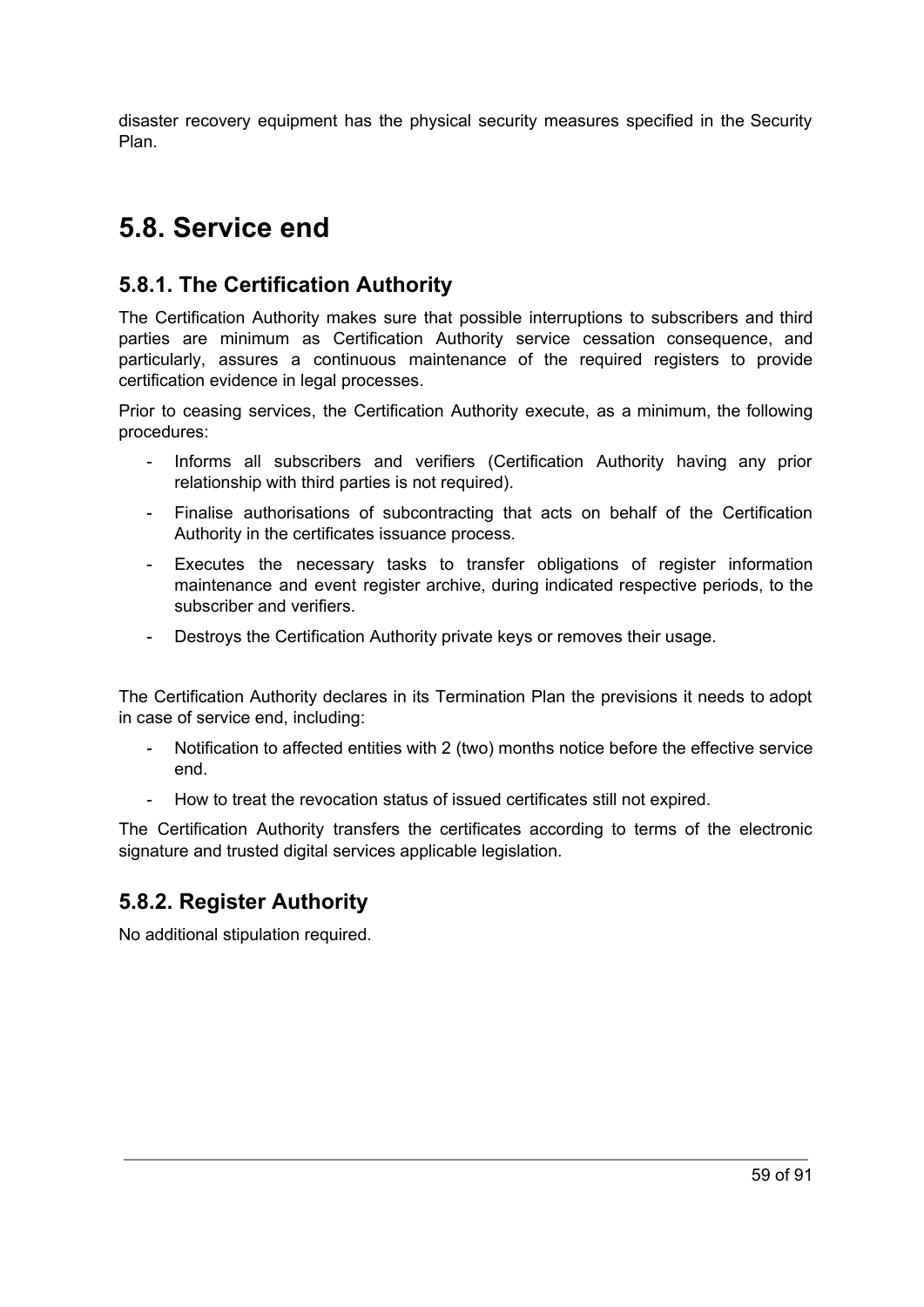# **6. Technical Security Controls**

The Certification Authority uses reliable systems and products that are protected from all alterations and guarantee technical and cryptographic security within the certification processes which they provide support.

# **6.1. Key pair generation and installation**

#### **6.1.1. Key pair generation**

#### **6.1.1.1. Requirements for all certificates**

Public and private key can be generated for the future key holder or the Certification Authority.

## **6.1.2. Delivery to private key to the subscriber**

For qualified signature and high-level certificates, the private key must be delivered to the subscriber duly protected via smartcard.

In cases of qualified signature and high-level certificates, the private key must be delivered to the key holder, duly protected via smartcard which complies with requirements for profile of qualified device of electronic signature creation, or is stored according to section 3.2.1. of this CPS. Additionally, access mechanisms must be delivered to the key holder.

# **6.1.3. Delivery of the public key to the certificate issuer**

The public key delivery method to the Certification Authority used is PKCS #10, or another equivalent proof, or any other method approved by Consorci AOC.

### **6.1.4. Distribution of the Certification Services Provider public key**

The Certification Authority key and the keys of Certification Authorities that are one level below in the certification public hierarchy of Catalonia, are communicated to the verifiers, guaranteeing key integrity and authenticating the origin.

The Certification Authority public key, which is the hierarchy root, is published in the Certification Authority directory in the form of a auto signed certificate, together with a declaration that refers to the fact that the key allows authentication to the Certification Authority.

Additional measures are established to trust the auto signed certificate, such as verification of digital fingerprint in the certificate.

Public key of the Certification Authority is published in the Consorci AOC website: [https://www.aoc.cat/catcert/regulacio.](https://www.aoc.cat/catcert/regulacio)

Users access to the directory to obtain the Certification Authority public key.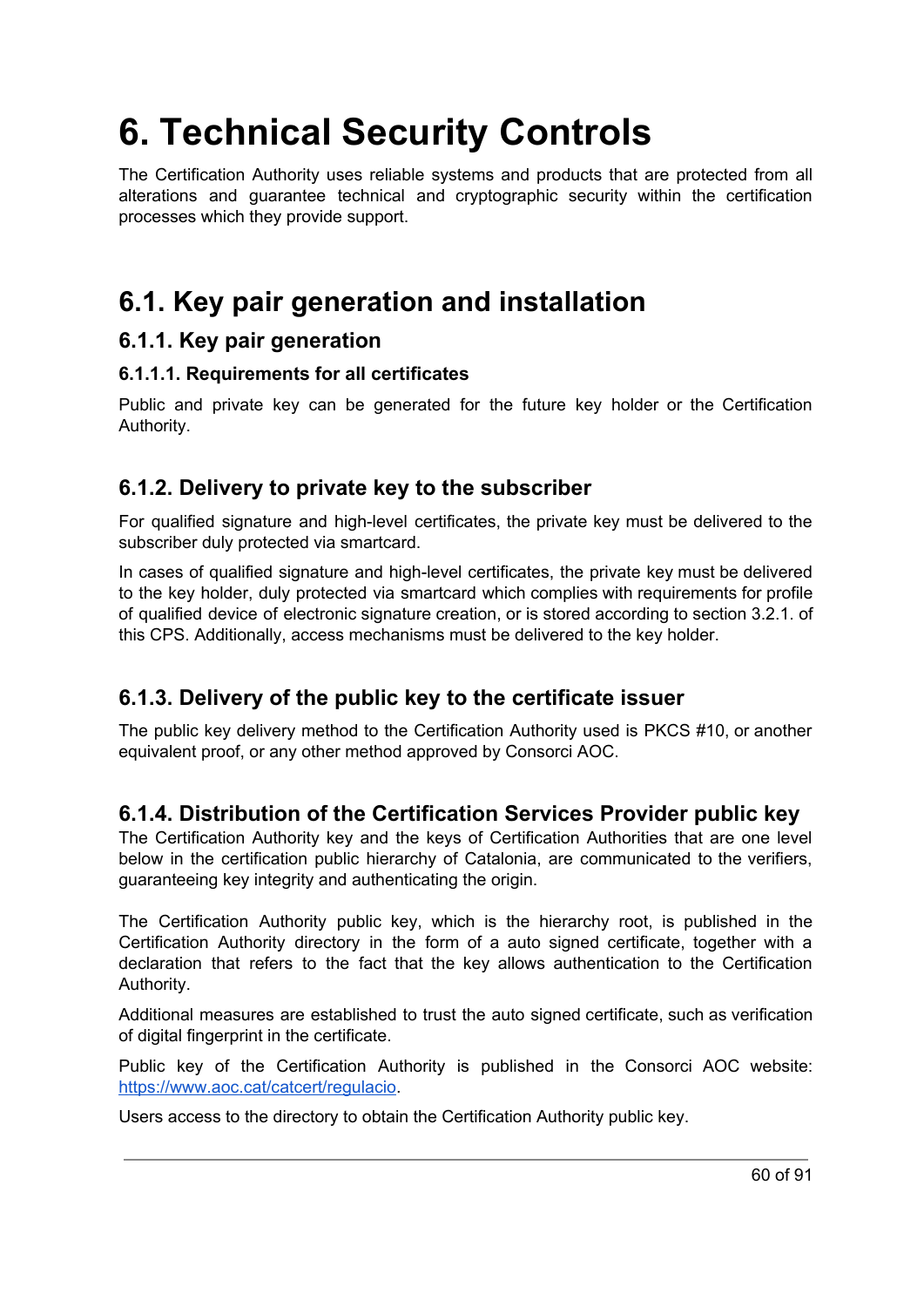### **6.1.5. Key measures**

Certification Authority keys are 2.048 bits.

The keys of all certificates issued by the Certification Authority are 2.048 bits.

# **6.1.6. Generation of public key parameters**

No additional stipulation required.

## **6.1.7. Quality verification of public key parameters**

Conducted in accordance with technical specification ETSI TS 102 176, indicating the quality of the electronic signature algorithms.

## **6.1.8. Generation of keys in IT application or equipment**

The Certification Authority key pairs are generated used cryptographic hardware accomplishing the established requirements by the technical specification CEN CWA 141617 or equivalent anc according to ITSEC, Common Criteria EAL 4+ o FIPS 140-2 Level 3 or higher security level.

Key pairs for qualified signature T-CAT certificates subscribers must be generated in smart cards or cryptographic devices that comply with the requirements established in the technical specifications CEN CWA 14170 or equivalent.

The key pair of signature and high-level certificate subscribers must be generated in smartcard or cryptographic devices according to requirements established within protection profile for qualified device of electronic signature creation.

Key generation for other certificates can be made via IT applications.

### **6.1.9. Key use purposes**

Consorci AOC includes KeyUsage extension in all certificates, indicating the permitted uses of the corresponding private keys.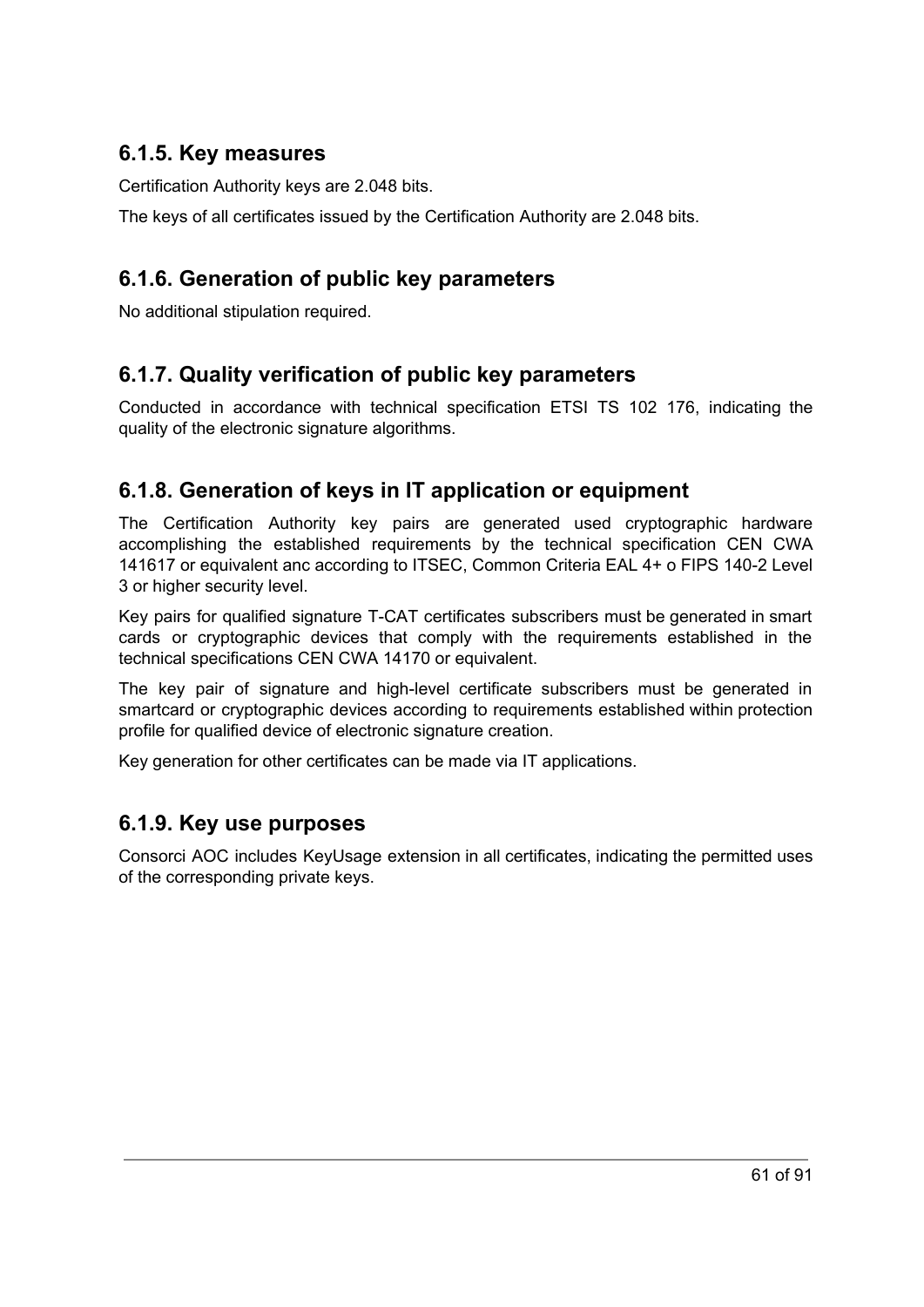# **6.2. Protection of private key**

## **6.2.1. Protection modules of private key**

#### **6.2.1.1. Cryptographic module standards**

Certification Authority private keys must be protected using cryptographic module meeting the requirements established in a protection profile, according to Common Criteria EAL 4+o FIPS 140-2 Level 3 or higher security level.

The key pair of signature and high-level certificate subscribers must be generated in smartcard or cryptographic devices according to requirements established within protection profile for qualified device of electronic signature creation

Private key protection for other certificates can be made via IT applications

#### **6.2.1.2. Life-cycle of cards with integrated circuit**

Cards with integrated circuit (also known as smart cards), are delivered in every new certificate issuance by the (collaborator or internal) Register Authority, or directly by Consorci AOC when acting as Virtual Register Authority.

For every new certificate issuance or renewal a new card is delivered, certificates are not loaded onto pre-used cards.

When Consorci AOC detects card errors or defects, the cards in question may be removed from use. In case of detecting isolated errors or defects, the card will be replaced, once the certificate has been revoked, and a new certificate will be issued within a new card that will be delivered to the subscriber without additional cost.

### **6.2.2. Control for more than one person over private key**

Offline access to the Certification Authority private key must require participation of three (3) cryptographic devices (protected by access key) amongst five (5) devices.

Each one of these devices is the responsibility of a named person, who uniquely knows the assigned access key.

Each device is responsibility of a particular person, who is the only person aware of its access key. Access key is acknowledged uniquely by one person responsible for the device. No person acknowledges more than one access key. Also, a sealed envelope is delivered before a notary containing the activation key that the responsible of each device has written. These envelopes may be removed from the Notary custody by the responsible or authorised person (bringing authorisation signed by the responsible).

Cryptographic devices are stored in the Certification Authority facilities and an additional person for accessing is required.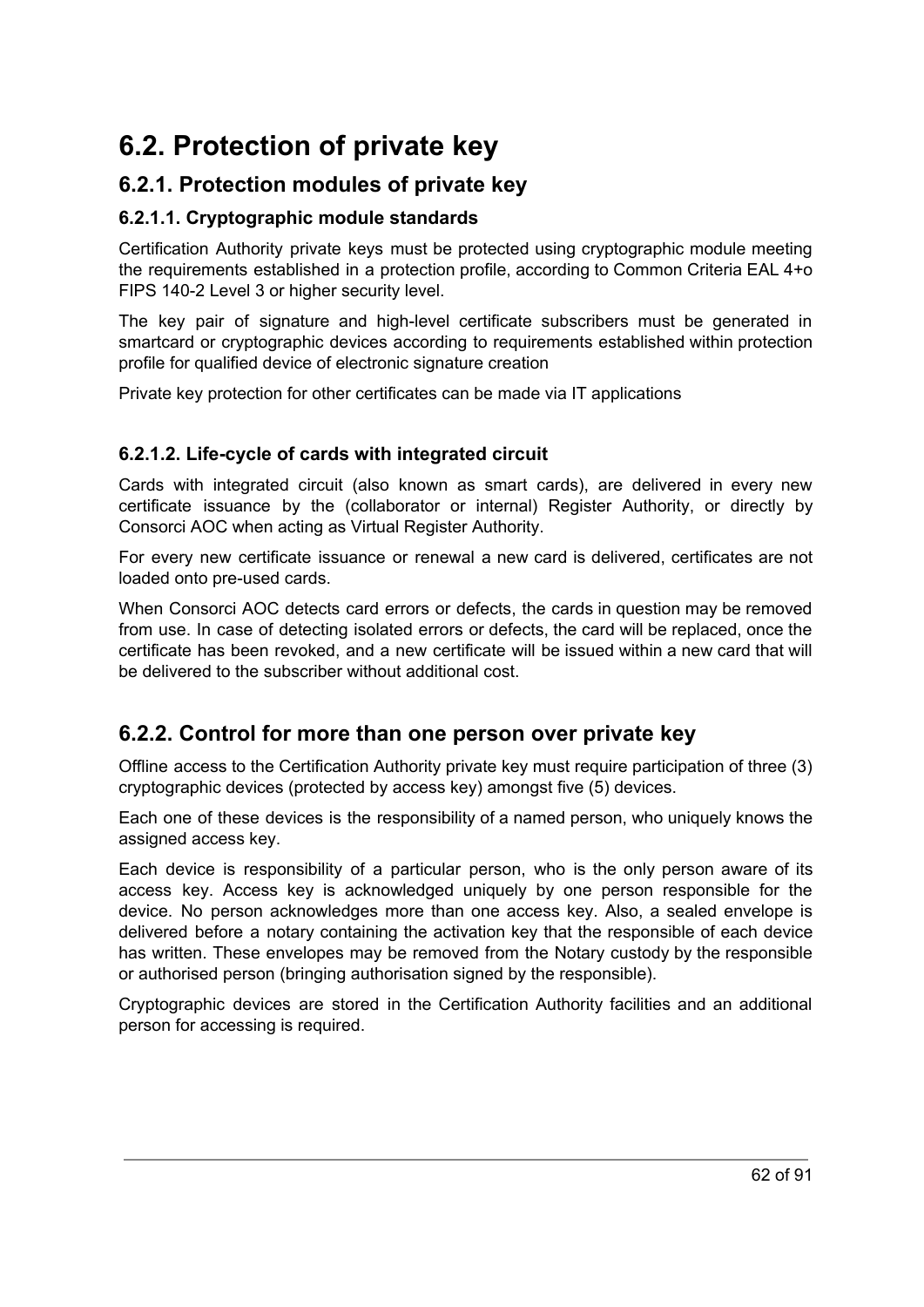### **6.2.3. Private key deposit**

Certification Authority private keys are stored in fire-protected spaces and protected by double physical access controls.

## **6.2.4. Secure copy of private key**

Certification Authority private keys are stored in fire-protected spaces and protected by double physical access controls.

### **6.2.5. Private key archive**

Certification Authority private key must have a secure copy stored and recovered (if required) by personnel subjected to personnel trust policy. This personnel must be specifically authorised for these purposes.

Private keys must be maintained and used protected by a cryptographic device that accomplishes requirements established in a protection profile according to Common Criteria EAL 4+, o FIPS 140-2 Level 3 or higher security level.

When the signature private key abandons these devices, it has do be done in a coded way.

Security controls that have to be applied in the Certification Authority support copies will be of the same or higher level than those which apply to keys normally in use.

When keys are stored in a cryptographic module controlled by dedicated process. appropriate controls must be provided in order that the keys will never abandon the device.

Certificate private key copies will not be stored, except for cases where this possibility may exist according to the Certification Policy, when a key will be stored to guarantee data recovery.

# **6.2.6. Insertion of private key into cryptographic module**

Certification Authority private key are stored in files coded with fragmented keys and on smart cards (from which they may not be extracted).

These cards are used to introduce a private key into a cryptographic module.

# **6.2.7. Storage of private key in the cryptographic module**

Private keys are directly generated in the cryptographic module.

### **6.2.8. Activation method of private key**

At least two persons are required to activate the Certification Authority private key.

For T-CAT certificates in smartcard, the subscriber private key is activated via introduction of PIN in the smartcard or cryptographic device.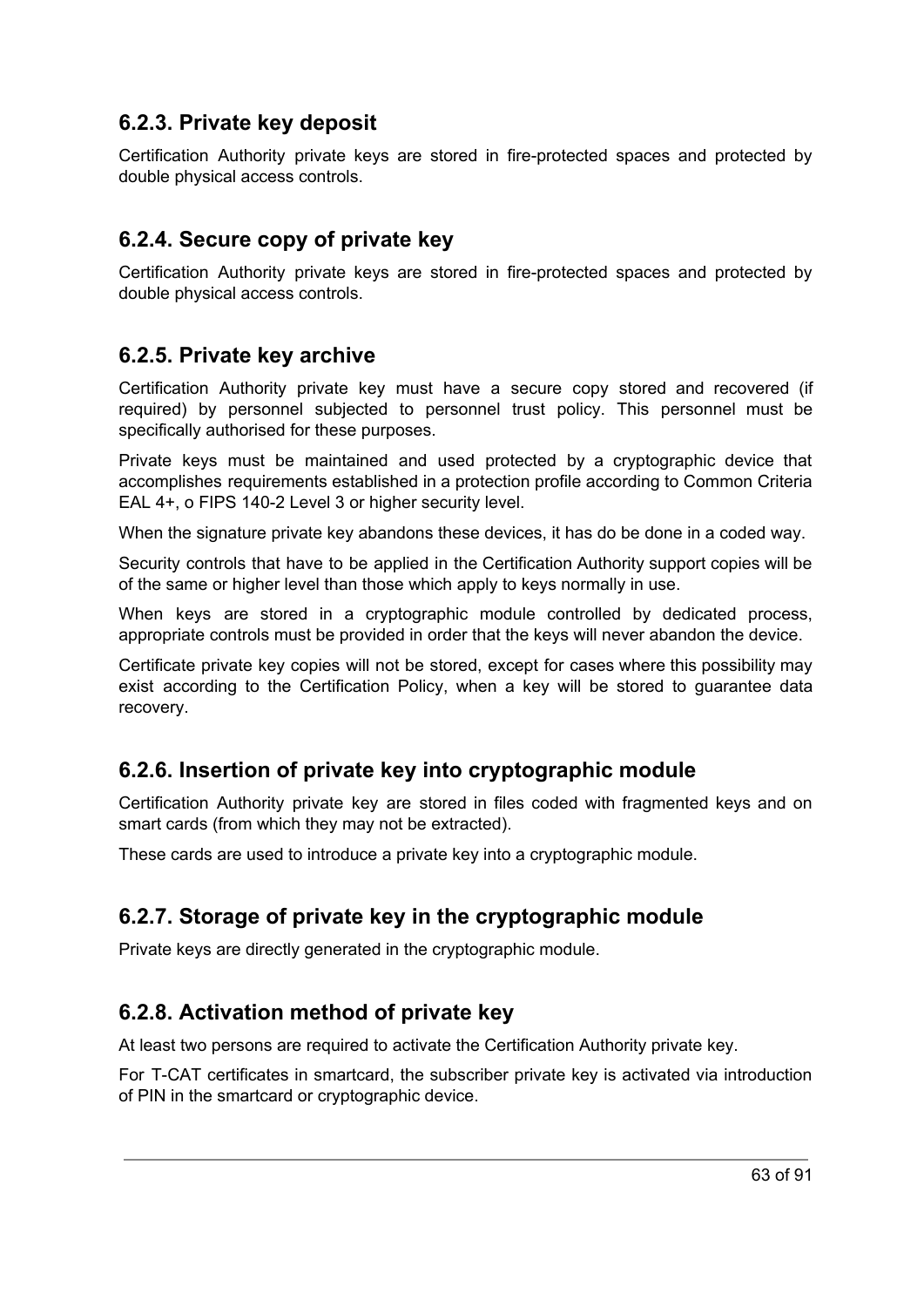For T-CAT certificates in smartcard, when the smartcard or cryptographic device is removed from a device reader, introduction of PIN will be necessary again.

For personal certificates, the subscriber private key is activated via introduction of PIN in the smartcard, or via introduction of activation data required for the cryptographic device or storage system.

# **6.2.9. Private key deactivation method**

For T-CAT certificates in smartcard, when the smartcard or cryptographic device is removed from a device reader, introduction of PIN will be necessary again.

For personal certificates including qualified signature basic policy, when the smartcard is removed from a device reader, or the application using it ends the session, introduction of activation data will be necessary again.

For personal certificates including advanced signature basic policy, when the application using the certificate ends the session, introduction of signature activation data (PIN) will be necessary again.

## **6.2.10. Private key destruction method**

Private keys are destroyed to prevent theft, modification, divulgation or non authorised use.

### **6.2.11. Classification of cryptographic modules**

Certification Authority modules obtain or exceed EAL 4 of Common Criteria (ISO 15408) level with the increases determined in CEN CWA 14167 technical specification.

Associated Certification Authority modules must be certified with the level and increases specified in a protection profile, according to Common Criteria EAL 4+, o FIPS 140-2 Level 3.

Subscriber modules of T-CAT certificates in smartcard obtain or exceed EAL 4 of Common Criteria (ISO 15408) level with the increases determined in CEN CWA 14169 technical specification.

Subscriber modules of qualified electronic signature and high-level certificates must be certified with the level and increases specified in a protection profile for qualified device of electronic signature creation.

# **6.3. Other management aspects of the key pair**

#### **6.3.1. Public key archive**

The Certification Authority archives public keys in accordance with the provisions of section 5.5.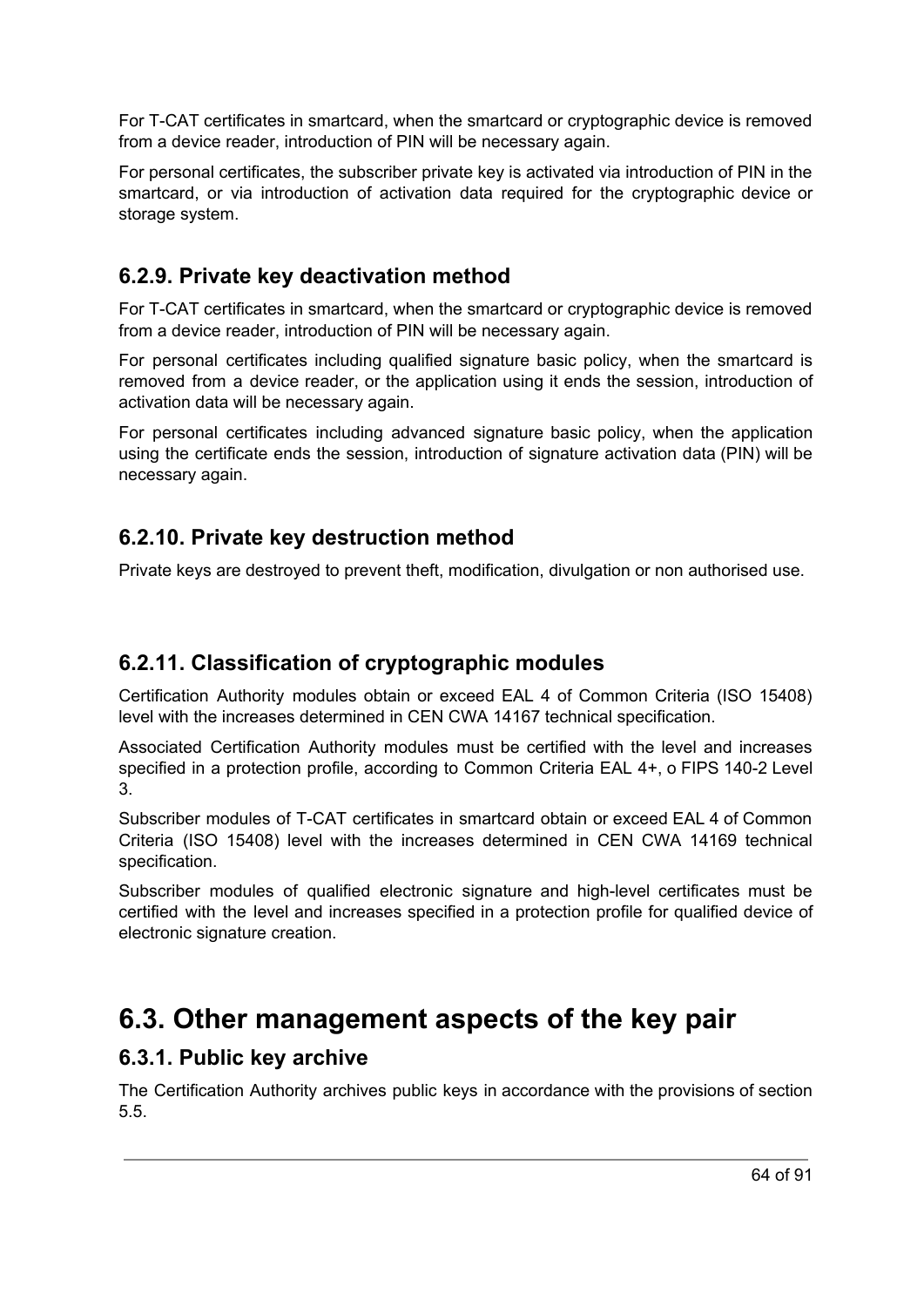# **6.3.2. Use period of public and private keys**

Use periods of keys are determined by the certificate duration, and once passed they may no longer be used.

As an exception, private key used for decoding may continue to be used until after the certificate expiration.

# **6.4. Activation Data**

#### **6.4.1. Generation and installation of activation data**

If the Certification Authority facilitates a qualified device for signature creation to the subscriber, the device activation data must be generated in a secure way by the Certification Authority.

# **6.4.2. Protection of activation data**

In order to give maximum protection to activation data, the Certification Authority distributes the certificate elements in two different channels.

- First, the Responsible of the Register Authority delivers the key holder the following material:
	- o The holder delivery form
	- o A card with the certificates
	- o Necessary software to use the card
	- o Certificates delivery letter
- At the same time, and by email, the following certificate activation data is sent to the holder

In this way secure separation of data distribution is achieved.

# **6.4.3. Other aspects of activation data**

No additional stipulation required.

# **6.5. IT security controls**

# **6.5.1. Specific technical requirements for IT security**

It is guaranteed that access to the systems is limited to individuals who should be authorised for such. In particular: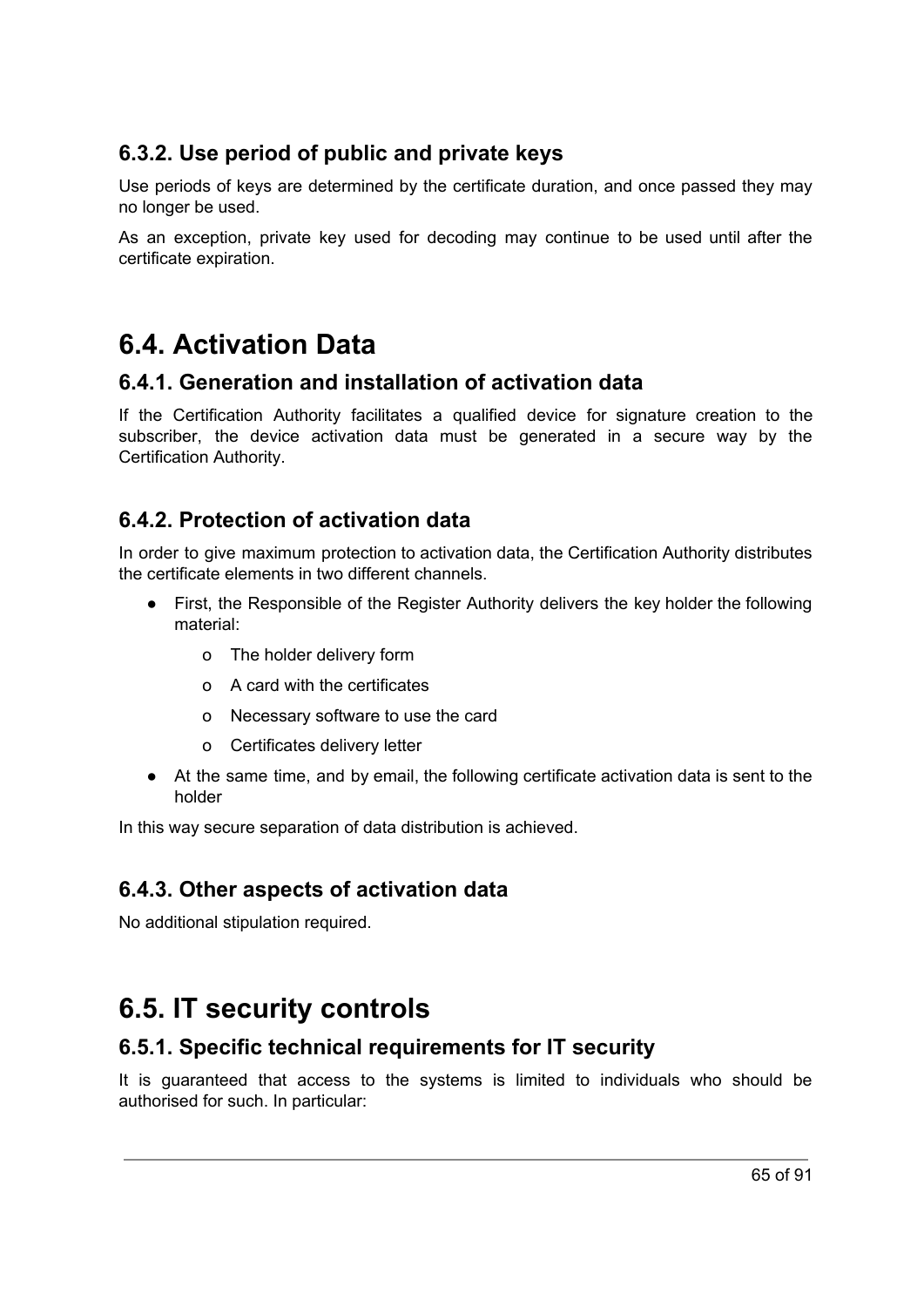- The Certification Authority guarantees an effective administration of user access level (operator, administrator, as well as any user with system direct access), to maintain the system security, including management of user accounts, audit and modification, or opportune access denial.
- The Certification Authority guarantees that access to information systems and applications is restricted in accordance with the access control policy, as well as that systems provide sufficient control security to implement the segregation of functions identified in the Certification Authority practices, including function separation between security systems administration and operators. In particular, the use of system utility programs is restricted and closely controlled.
- Certification Authority personnel identify and recognise themselves prior to using critical applications related to certificate life-cycle..
- Certification Authority personnel are responsible and have to be able to justify their activities, for example, via events archive.
- Possibility of sensitive data revelation must be avoided via reuse of storage media (for example deleted files) that remain available for non authorised users.
- Security and monitoring systems allow fast detection, registration and action against non authorised or irregular access attempts to their resources (for example, via intrusion detection system, monitoring and alarms).
- Access to public information directories of the Certification Authority (for example, certificates or revocation status information) has an access control for modification or data removal.

# **6.5.2. Evaluation of IT security level**

The IT applications of the Certification Authority and the Registration Authority are reliable, in accordance with CEN CWA 14167-1 and EN 319 411-2. technical specifications, and the degree of compliance is evaluated via IT security auditing in accordance with CWA 14172-2 technical specification and an appropriate protection profile, according to ISO 15408 or equivalent.

### **6.5.3. Frequency of revision of the configurations of the trustworthy systems**

The maximum revision interval maximum revision interval between 2 versions of the configurations of the trust systems will be 1 (one) year.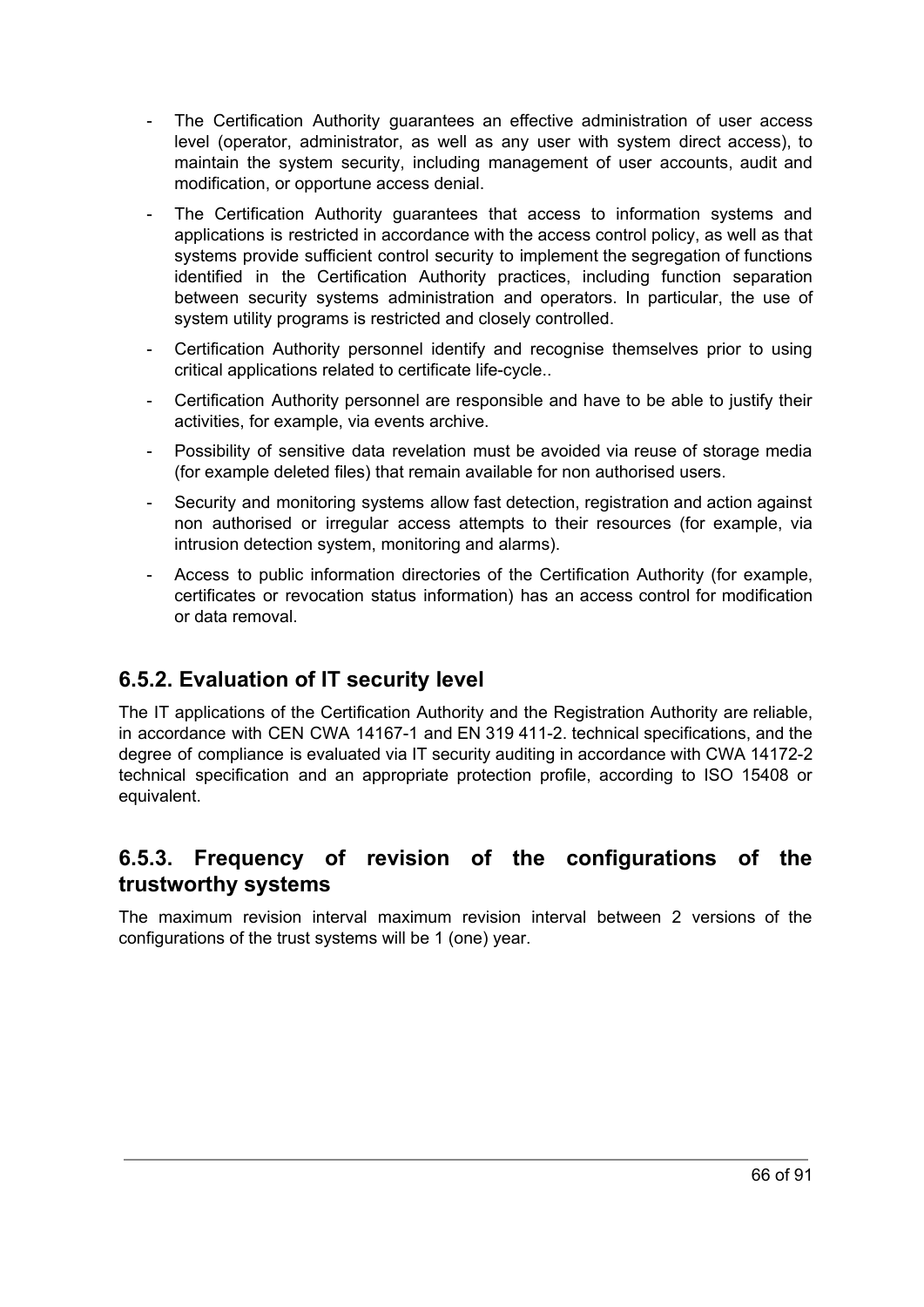# **6.6. Life-cycle technical controls**

#### **6.6.1. System development controls**

An analysis of security requirements during the phases of design is made, and requirements specification of any component used in the (technical) Certification Authority and (technical) Register Authority is also created to guarantee that systems are secure.

Change control procedures are used for new versions, updates and emergency patches..

#### **6.6.2. Security management controls**

The Certification Authority guarantees that its operational management functions of cryptographic modules are sufficiently secure; in particular there are instructions for:

- a. Operating the modules in a correct and safe way
- b. Installing those modules that minimise system failure risk
- c. Protecting those modules against virus and malware in order to guarantee the integrity and validity of the information they process.

The Certification Authority must maintain an inventory of all IT assets and will classify them according to their protection requirements, in line with the risk analysis conducted.

Systems configuration will be audited on a period basis, in accordance with the provisions established in the corresponding section of this policy.

Capacity requirements tracking will be done and procedures will be planned to guarantee sufficient system and storage availability for IT assets.

#### **6.6.3. Evaluation of life-cycle security level**

No additional stipulation required.

# **6.7. Network security controls**

It is guaranteed that the access to the Certification Authority from different networks is restricted to duly authorised individuals. In particular:

- In order to protect the internal network against third parties accessible external domains, some controls are implemented (for example firewalls). Such firewalls are configured to avoid accesses and protocols that are not necessary for the Certification Authority operations.
- Sensitive data (including subscriber register data) are protected when they are exchanged through non-secure networks.
- It is guaranteed that network local components (like routers) are located in secure environments. Periodical audit of such configurations ensure this guarantee.

# **6.8. Time stamp**

No additional stipulation required.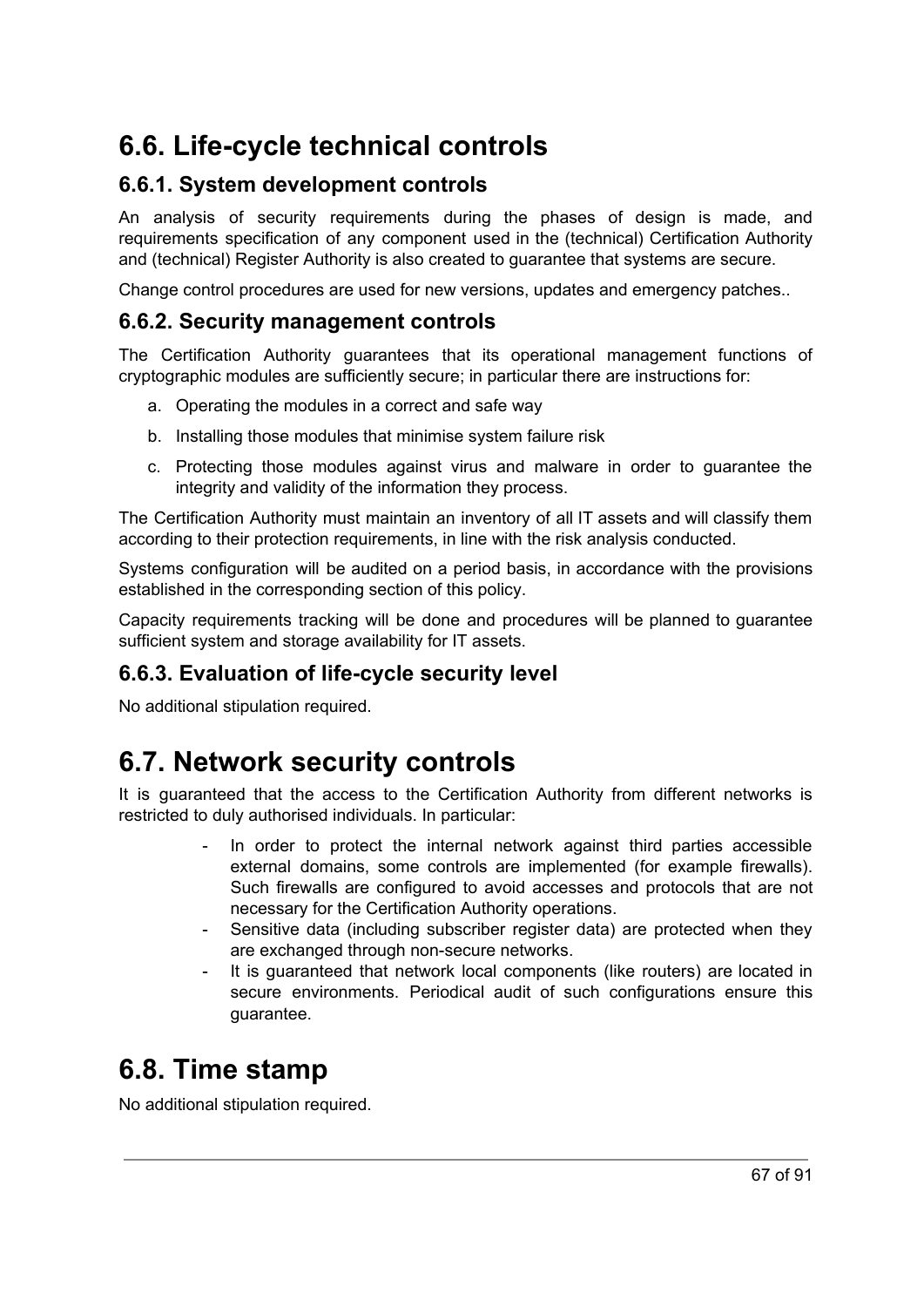# **7. Certificate profiles and certificate revocation lists**

# **7.1. Certificate profile**

The descriptive documents of digital certificate profiles that the Certification Authority issues are published on Consorci AOC website.

Certificates issued by Consorci AOC and Certification Authorities affiliate to Cataluña certification public hierarchy will have the contents and fields described within the corresponding "certificate profile" document that Consorci AOC publishes on its website.

In any case, each certificate profile will include in its structure the following data:

- a. Serial number, that will be a unique code in respect of the issuer distinguished name.
- b. Signature algorithm, some of which are identified in the corresponding section of this policy.
- c. The issuer distinguished name, in accordance with the corresponding section of this policy.
- d. Certificate validity start, in UTC, coded in conformance with RFC 6818
- e. Certificate validity end, in UTC, coded in conformance with RFC 6818
- f. The Individual distinguished name, in accordance with the corresponding section of this policy.
- g. The individual public key, coded in conformance with RFC 6818
- h. Generated and coded signature, in conformance with RFC 6818

Certificates will be in conformance with the following rules:

- 1. RFC 6818: Internet X.509 Public Key Infrastructure Certificate and Certificate Revocation List (CRL) Profile, May 2008
- 2. ITU-T Recommendation X.509 (1997): Information Technology Open Systems Interconnection - The Directory: Authentication Framework, June 1997
- 3. Specification "*Perfiles de Certificados Electrónicos*" produced by *Dirección de Tecnologías de la Información y las Comunicaciones* (DTIC) of *Ministerio de Hacienda y Administraciones Públicas* (MINHAP)

Additionally, qualified signature certificates will be in conformance with the following rules:

- 1. ETSI EN 319 412, sections 1, 2 and 5, of the version in force at the time of the publication of this policy.
- 2. Specification "Perfiles de Certificados Electrónicos" produced by Dirección de Tecnologías de la Información y las Comunicaciones (DTIC) of the Ministerio de Hacienda y Administraciones Públicas (MINHAP)
- 3. RFC 3739: Internet X.509 Public Key Infrastructure Qualified Certificate Profile, 2001 (as long as it does not conflict with the previously referred TS 101 862)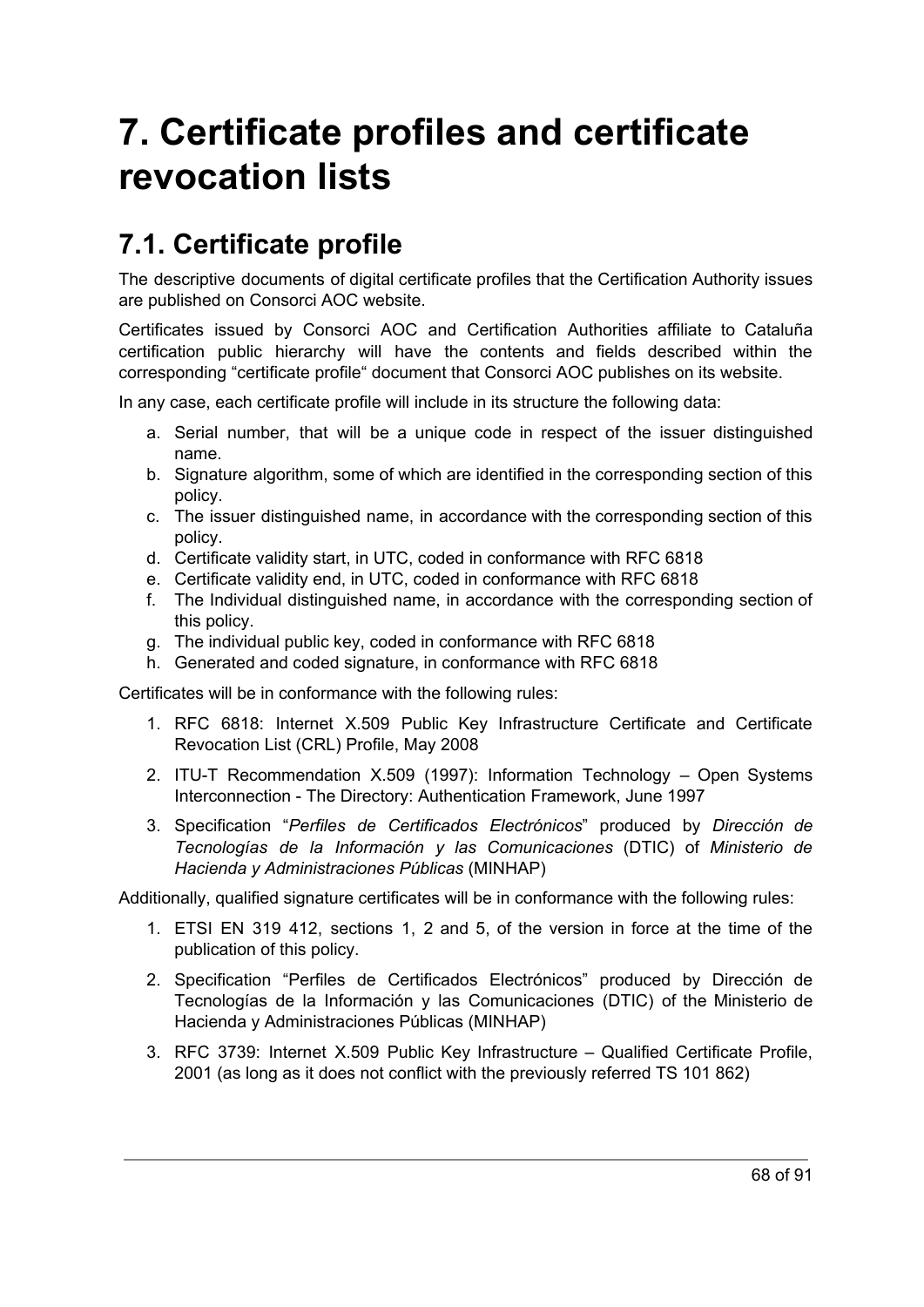Qualified certificates must also contain the following fields:

- a. The indication that they are issued as qualified certificates
- b. Certificate unique identifying code
- c. Certification services provider identification that issues the certificate, indicating name or company name, address, email address and tax identification number.
- d. Advanced electronic signature of the certification services provider that issues the certificate.
- e. The signatory identification (the subscriber for cases of individual certificates, or the hey holder for cases of corporate certificates), via full name or National Id Document, or using a unique pseudonym.
- f. Verification signature data corresponding to signature creation data that are under the signatory control.
- g. Certificate use limitations, in case there are any
- h. Transaction value limits for which the certificate can be used, in case they are established.

### **7.1.1. Version number**

All certificates will contain a field with the version number, indicating that they are version 3 certificates.

### **7.1.2. Certificate extensions**

The extensions for every certificate, as well as its semantic meaning, are described in the corresponding "certificate profiles" document that Consorci AOC publishes on its website.

# **7.1.3. Algorithm object identifier**

The Certification Authority may use the following signature algorithm:

• sha256WithRSAEncryption OID =  ${iso(1)}$  member-body(2) us(840) rsadsi(113549) pkcs(1) pkcs-1(1) 11}

#### **7.1.4. Name formats**

The Certification Authority will complete the name fields with the information established in the corresponding certificate profile, published on the website.

### **7.1.5. Name restrictions**

No additional stipulation required.

# **7.1.6. Certificate policy object identifier**

The Certification Authority will complete the certificate policy extension with object identifiers established in the corresponding section of this policy, when they adhere directly.

In case of creating its own policy, in the cases permitted by this certificates policy, an object identifier specifically defined to this effect will be included.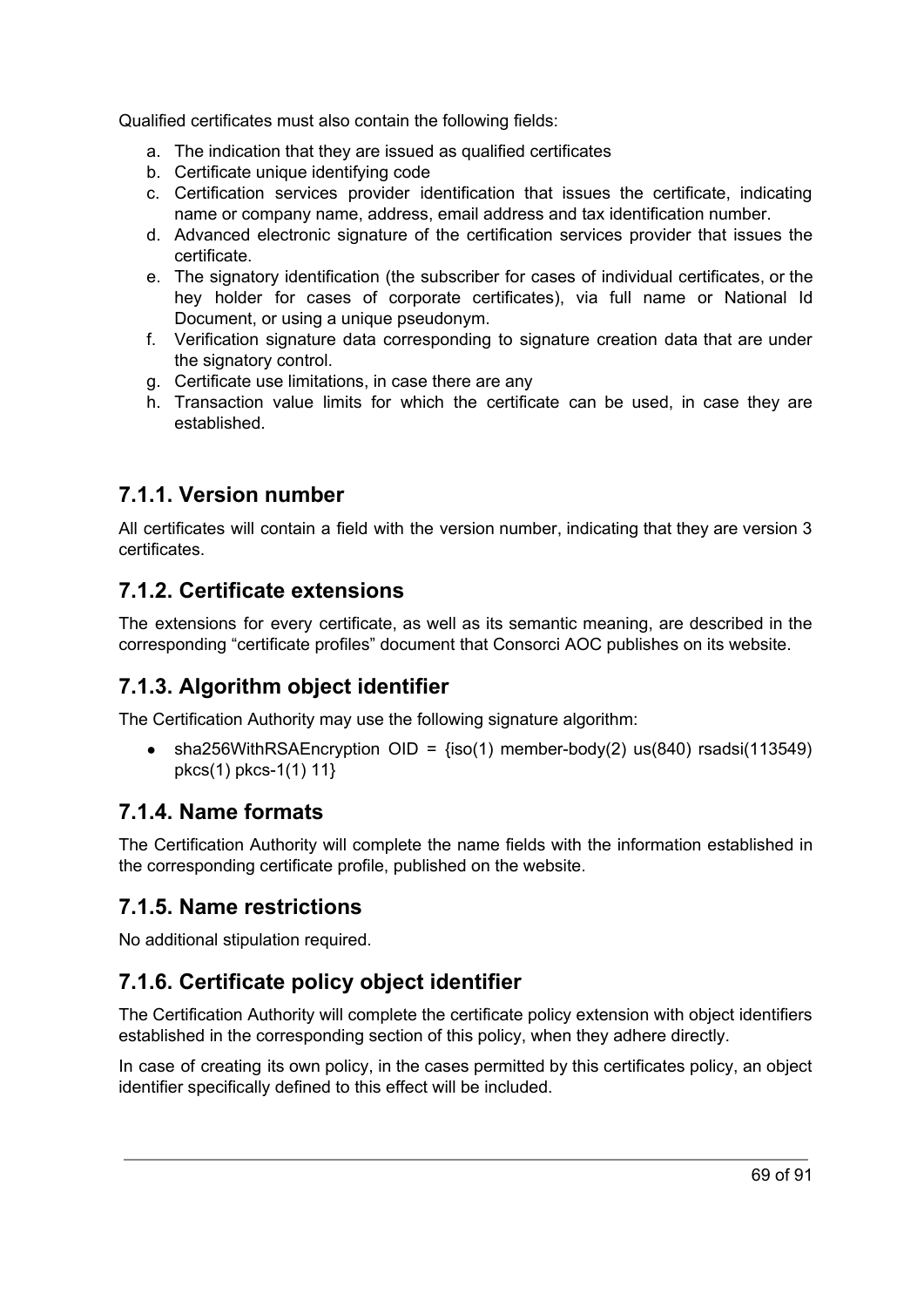# **7.1.7. Policy restrictions extension use**

No additional stipulation required..

# **7.1.8. Syntax and semantics of the policy qualifiers**

The Certification Authority will include a policy qualifier in the certificates, with the following elements:

- CPS Pointer
- Explicit Text

CPS Pointer must include a URI reference in the verification general conditions for certificates issued by the Certification Authority.

Explicit Text must contain a concise declaration concerning certificate.

# **7.1.9. Semantics of process of certificate policy critical extension**

No additional stipulation required.

## **7.1.10. Technical specifications for all Certification Authorities**

The Certification Authorities must respect the technological uses generally accepted and adapt to good practices and to the most advanced technical requirements.

Additionally, renewal of Certification Authorities immediately after this CPS version will respect the following technical specifications:

- The used algorithm must be renewed when a risk of de-encryption has been advised by the community. Certification Authorities will incorporate SHA-256 after this CPS issuance.
- Certificate serial numbers will always be integers and positive.
- UTF-8 coding
- "authorityKeyIdentifier" extension will be simplified
- OIDs generated by Intermediate Certification Authorities will be restricted.

# **7.2. Certificate revocation list profile**

Access to information related to the certificate revocation list is published on the Consorci AOC website <https://www.aoc.cat/catcert/regulacio>.

# **7.3 OCSP Profile**

OCSP services comply with IETF RFC 6960.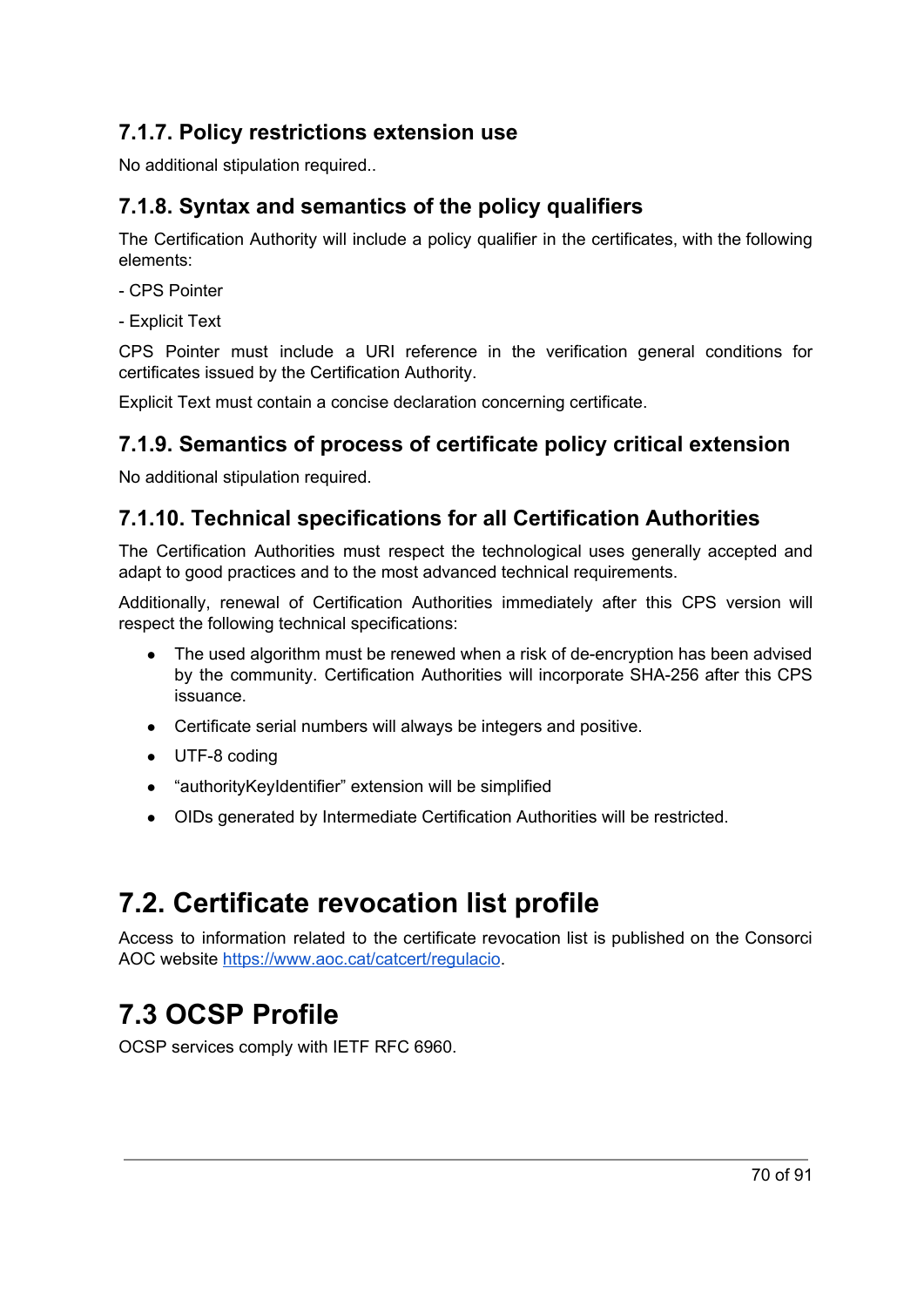# **8. Conformity audit**

The Certification Authority will periodically conduct a conformity audit designed for proving compliance with security and operation requirements for being part of Cataluña certification public hierarchy.

The Certification Authority may delegate the audit execution to a third party contracted by Consorci AOC. In such cases the Certification Authority will cooperate entirely with the third party personnel assigned to conducting the investigation.

The Associated Certification Authority will periodically conduct a conformity audit designed for proving compliance, once it has started to operate, with security and operation requirements for being part of Cataluña certification public hierarchy.

The Associated Certification Authority must be prepared to pass other revisions, not periodically, that demonstrate its confidence:

- Before accepting a new Certification Authority subordinated within the hierarchy, Consorci AOC must conduct a revision of their security documents, CPS and CPs to assure that they are compliant with the security and operational requirements that form part of the Consorci AOC Certification Authorities Hierarchy.
- If at any moment there is a suspicion that the Associated Certification Authority, once in operational effect, does not comply with any of the security requirements, or if a key breach has been detected -whether suspected or proven - or any event that may present danger to security or integrity of the Associated Certification Authority, a internal audit must be conducted .

The Associated Certification Authority may delegate the execution of audits to a third party, and must cooperate entirely with the personnel assigned to conducting the investigation

# **8.1. Frequency of conformity audit**

The Certification Authority must conduct the conformity audit annually, aside from other internal audits that may be conducted under its own criteria anytime, upon a suspicion of any security measures having been breached or key security breach.

# **8.2. Identification and qualification of the auditor**

The Certification Authority will engage with external independent auditors in order to conduct the annual conformity audit. Prospective auditors must demonstrate experience on IT security, Information Systems security, and conformity audits on Certification Authorities and related elements.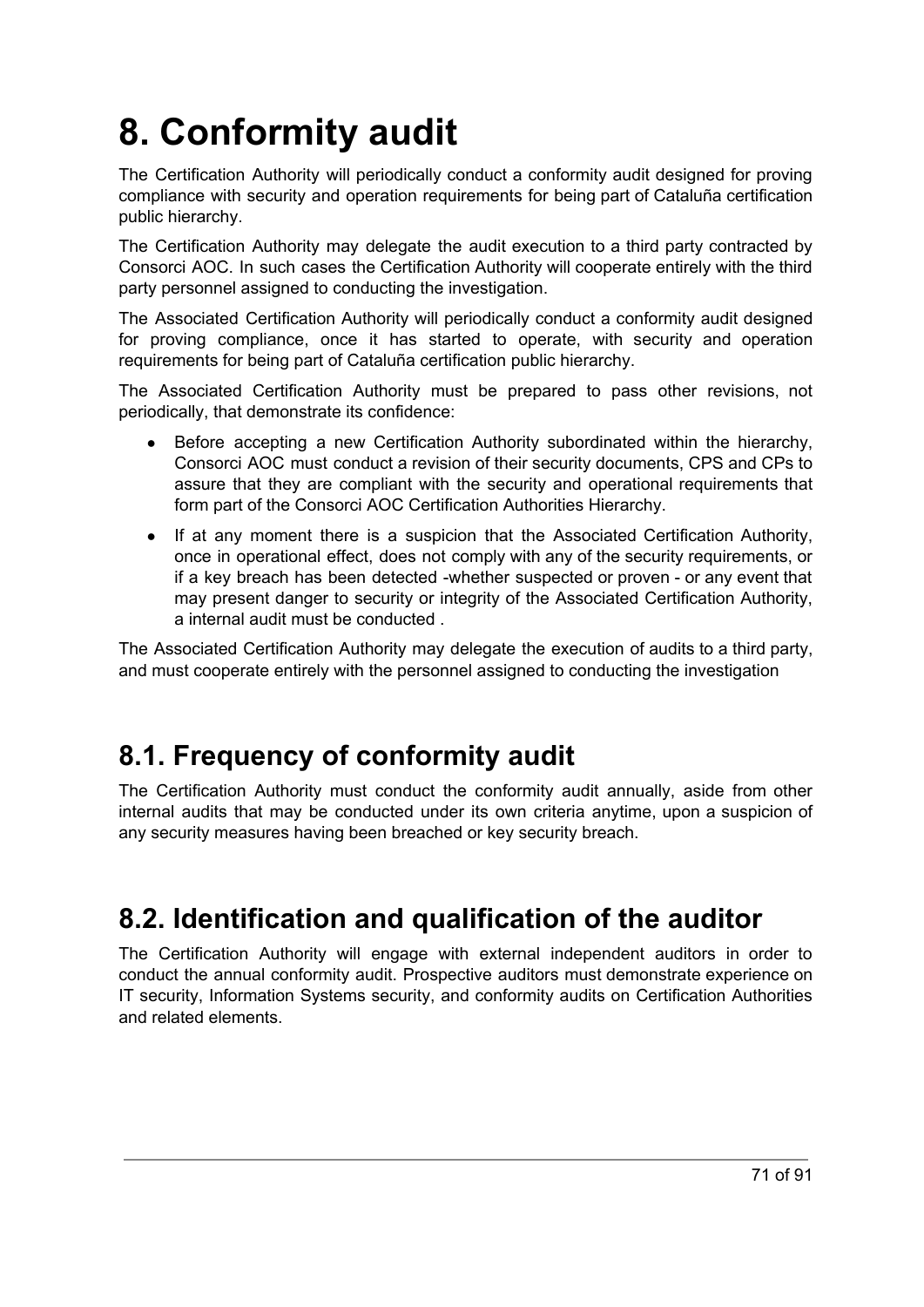# **8.3. Relation between auditor and audited entity**

External conformity audits executed by third parties are conducted by entities that are independent from the Certification Authority.

# **8.4. List of elements to be audited**

The following elements are subjected to audit:

- Certification Authorities processes and related elements
- Information systems
- Protection of the process centre
- Documents

# **8.5. Required actions resulting from lack of conformity**

Once the audit report is received, the Certification Authority discusses, either with the entity that has conducted the audit and Consorci AOC, regarding any findings and develops and executes a a corrective plan to address.

If the Certification Authority, once audited, is not able to develop and/or execute the referred plan, or if the finding may indicate an immediate threat to system security or integrity, one of the following actions must be performed:

- Revoke the Certification Authority key, as described in section 4.9 of this CPS.
- End the Certification Authority service, as described in section 5.8 of this CPS.

# **8.6. Treatment of audit reports**

Audit result reports shall be delivered to Consorci AOC (since it is the Certification Service Provider) within a period of maximum 15 (fifteen) days from the audit execution, for its evaluation and diligent management.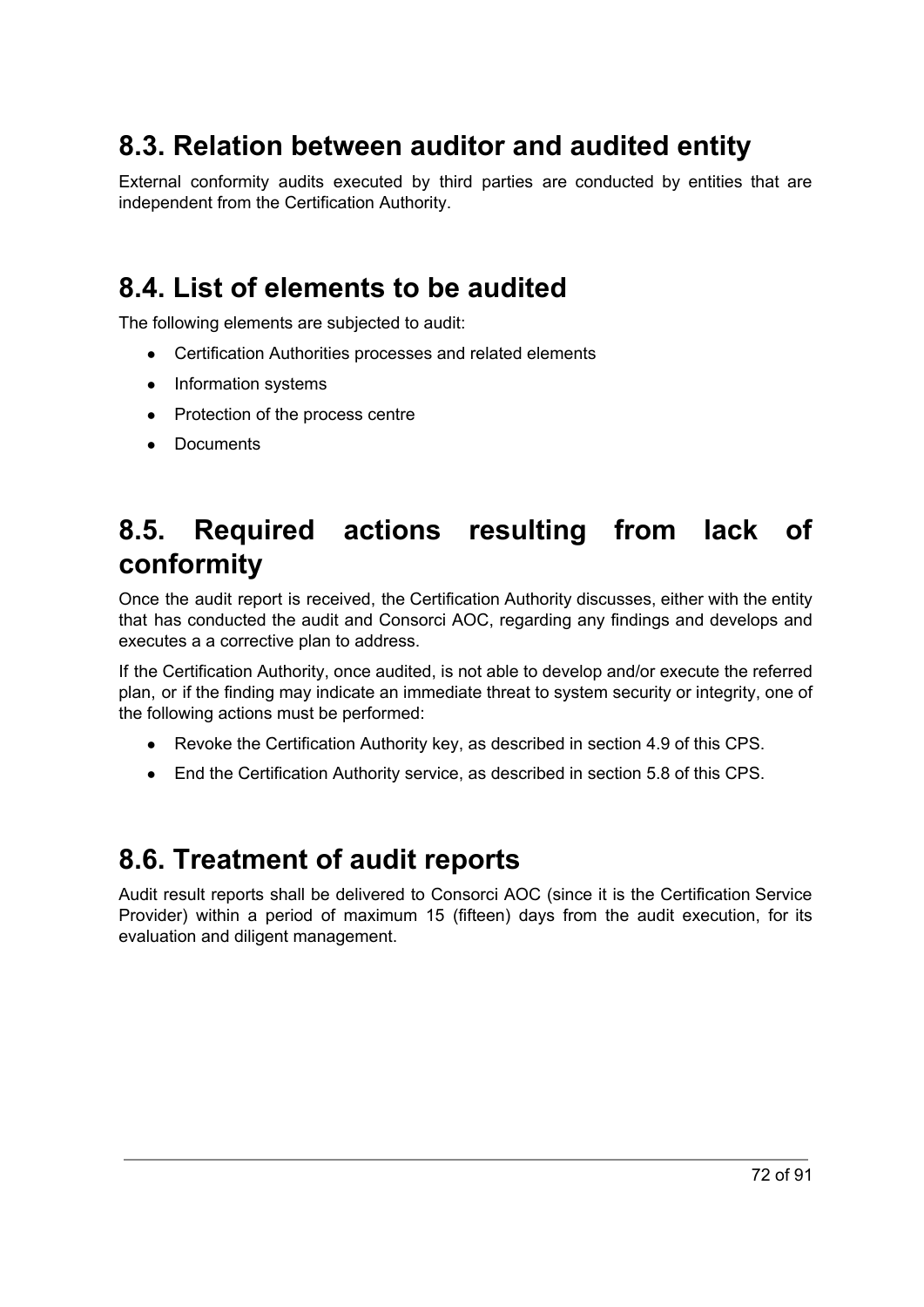# **9. Commercial and legal requirements**

## **9.1. Rates**

## **9.1.1. Certificate issuing and renewal rate**

Consorci AOC establishes the rates that the Certification Authority applies for its service provision. These rates can be consulted on the Consorci AOC website.

## **9.1.2. Certificate access rate**

It is not possible to establish a certificate access rate.

## **9.1.3. Certificate status access information rate**

It is not possibles to establish a certificate status access information rate.

## **9.1.4. Other services rates**

No additional stipulation required.

## **9.1.5. Reimbursement policy**

Consorci AOC shall not make reimbursements. For defective product cases, these shall be replaced by another in good condition.

## **9.2. Financial capacity**

## **9.2.1. Civil liability insurance**

Consorci AOC has a guarantee of coverage sufficient for its civil liability, under the terms provided in the electronic signature and trusted services applicable regulation. This insurance covers the activities of Consorci AOC as a Certification Services Provider.

In case of incorrect or non-authorised use of certificates, Consorci AOC (or the corresponding Associated Certification Authority) will not act as a trustee towards subscribers and third parties, who shall address towards the offender of certificate usage conditions established by Consorci AOC (or the corresponding Associated Certification Authority).

## **9.2.2. Other assets**

No additional stipulation required.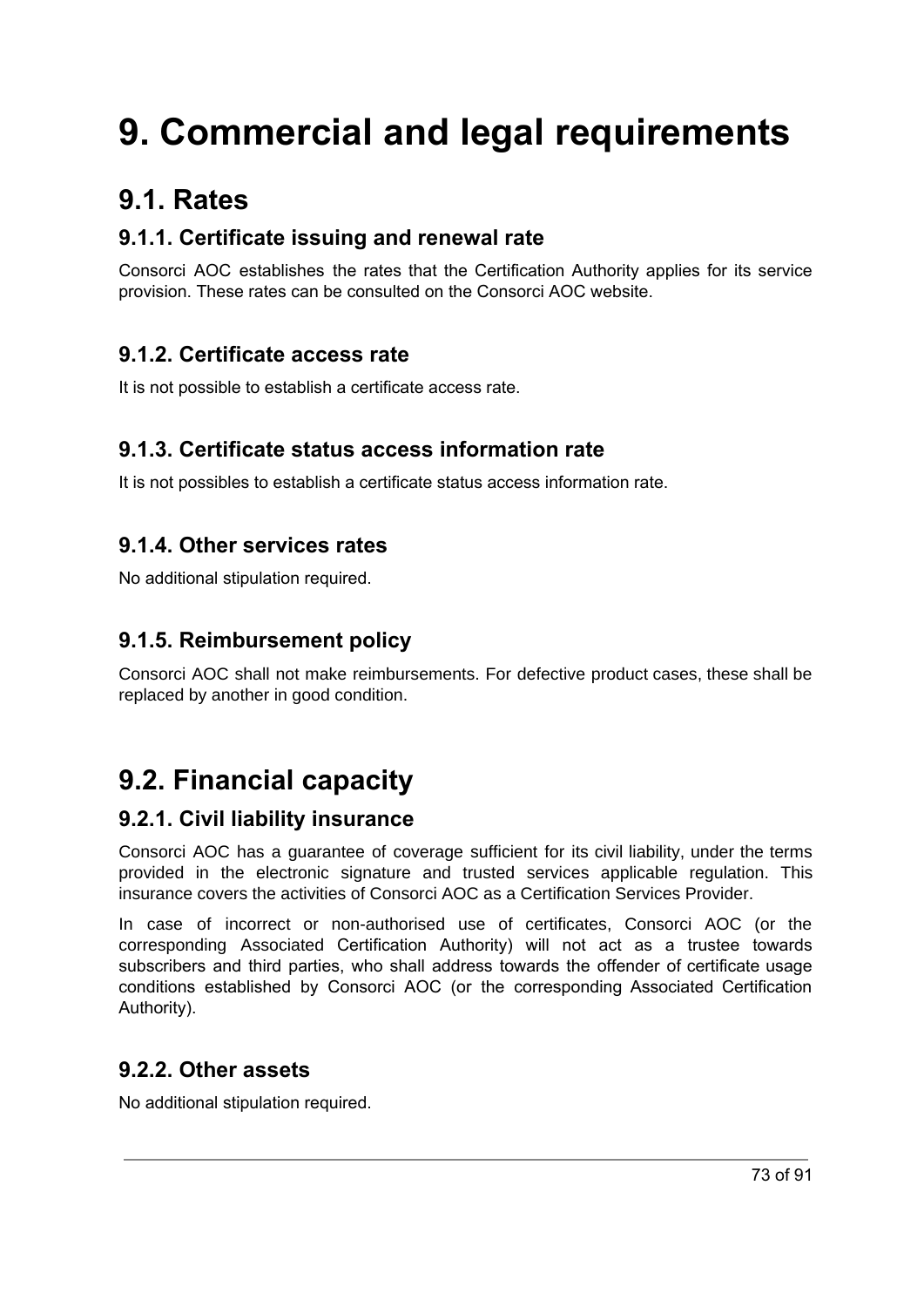## **9.2.3. Insurance cover for subscribers and third parties who trust certificates**

In cases of incorrect or unauthorized use of certificates, the Certification Authority shall not act as a trustee towards subscribers and third parties, who shall address towards the offender of certificate use conditions established by Consorci AOC (or the Certification Authority).

## **9.3. Confidentiality**

## **9.3.1. Confidential information**

The following confidential information is maintained by the Certification Authority:

- a. Business information provided by its suppliers and other people with whom Consorci AOC or the Certification Authority have an obligation of confidentiality, legally or conventionally established.
- b. Transactions registers, including complete registers and transaction audits registers.
- c. Internal and external audit registers, created and/or maintained by the Certification Authority and its auditors.
- d. Business continuity and emergency planning.
- e. Security policies and plans.
- f. Operational documentation such as archive, monitoring and others.
- g. Any other information classified as confidential.

## **9.3.2. Non confidential information**

The following information is not classified as confidential:

- This Certification Practices Statement and the Certification Policies of Consorci AOC.
- Information contained in the certificates.
- Any information whose publicity is imposed by regulation.
- Any other information identified as public.

## **9.3.3. Responsibility for protection of confidential information**

The Certification Authority is responsible for establishing the appropriate protection measures for confidential information.

These measures include confidential information appropriate clauses which all persons involved in the corresponding certification processes will be submitted.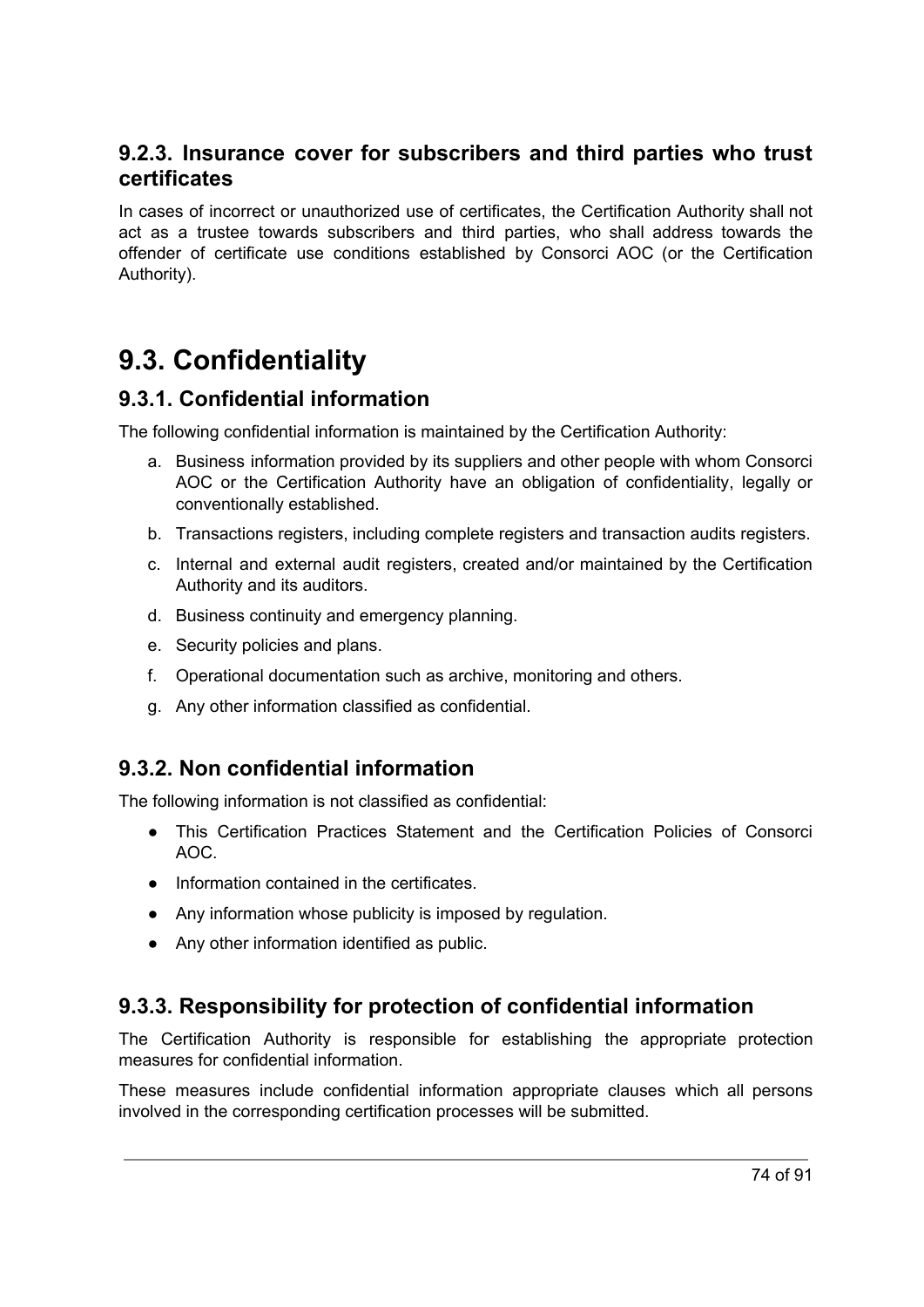## **9.4. Personal data protection**

## **9.4.1. Personal Data Protection Policy**

Consorci AOC develops a personal data protection policy according to the applicable data protection regulation.

In particular, and in compliance with the obligations imposed by the Regulation (EU) No 910/2014 of the European Parliament and of the Council of 23 July 2014 on electronic identification and trust services for electronic transactions in the internal market and repealing Directive 1999/93/EC (hereinafter GDPR), and Organic Law 3/2018, of December 5, on the Protection of Personal Data and guarantee of digital rights (hereinafter, LOPDGDD), has a register of personal data processing activities, in which the following files are collected:

The structure of personal data processing is:

- 1. Certificate subscribers: [https://www.seu-e.cat/documents/31307/0/RAT\\_SubscriptorsColectiusCertificats/f70](https://www.seu-e.cat/documents/31307/0/RAT_SubscriptorsColectiusCertificats/f70ee619-882e-40ab-b926-4e300d160da3) [ee619-882e-40ab-b926-4e300d160da3](https://www.seu-e.cat/documents/31307/0/RAT_SubscriptorsColectiusCertificats/f70ee619-882e-40ab-b926-4e300d160da3)
- 2. Certified physical persons: [https://www.seu-e.cat/documents/31307/0/RAT+-+Persones+f%C3%ADsiques+certi](https://www.seu-e.cat/documents/31307/0/RAT+-+Persones+f%C3%ADsiques+certificades/a943e588-6744-43e5-8ae4-1e87d570591f) [ficades/a943e588-6744-43e5-8ae4-1e87d570591f](https://www.seu-e.cat/documents/31307/0/RAT+-+Persones+f%C3%ADsiques+certificades/a943e588-6744-43e5-8ae4-1e87d570591f)

Consorci AOC develops the procedures indicated in this document, then implements them within its services provision, where in compliance with the requirements established by the certificates policy, the requirements and obligations related to personal data obtention and management are described.

Consorci AOC establishes technical and organisational security measures in order comply with security requirements applicable to files and automated treatments.

## **9.4.2. Personal data not available for third parties**

In accordance with the provisions of Article 4 GDPR, personal information is considered any information related to identified or identifiable natural persons.

Personal information that is not to be included in the certificates and in the indicated mechanism for checking the status of the certificates, is considered personal information of a private nature.

The following data are considered in any case as private information:

- Certificate requests, either approved or denied, and any other personal information obtained for certificates issuance and maintenance.
- Private keys generated and/or stored by the Certification Authority.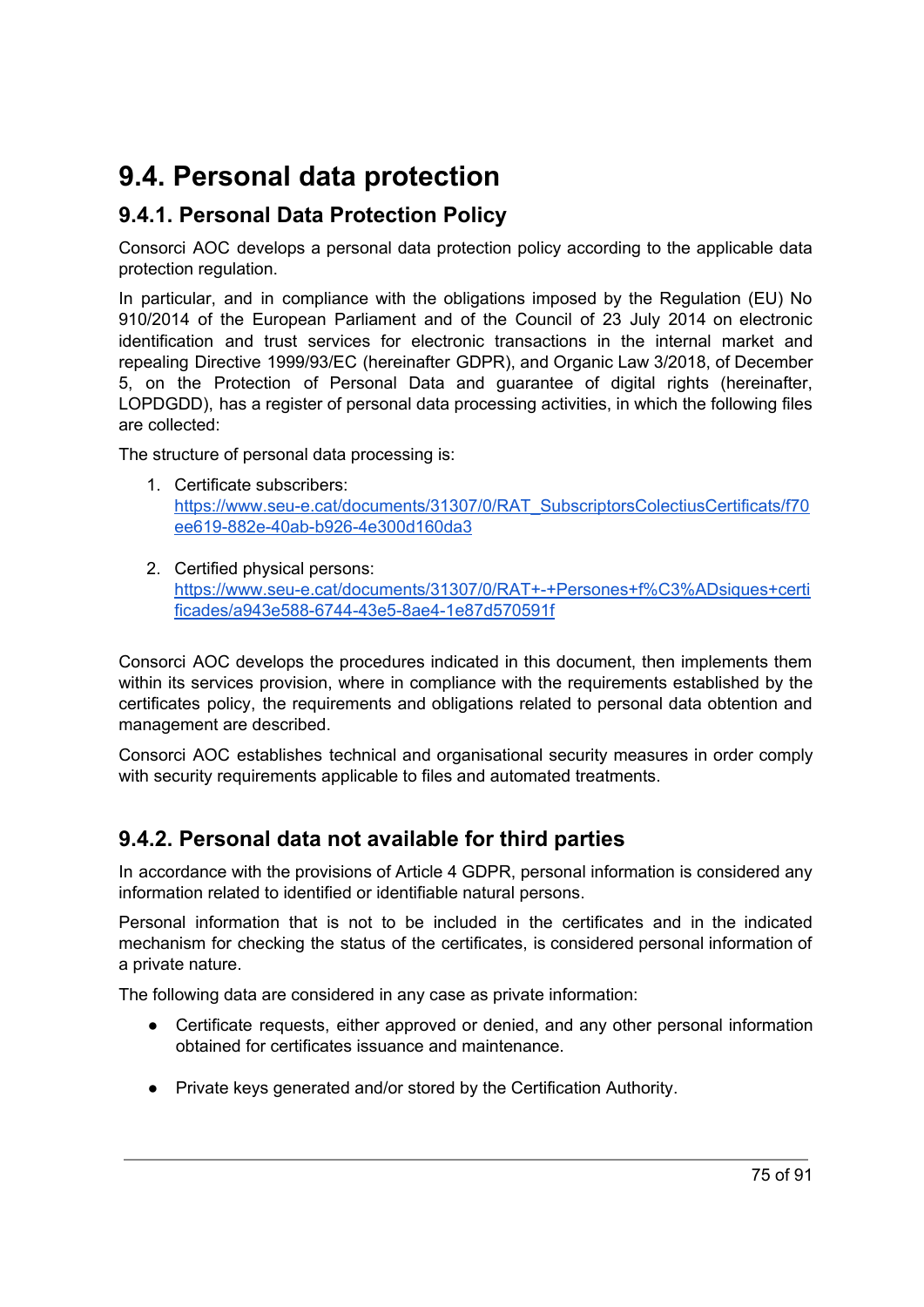● Any other personal data that is not to be searched, stored or accessed by third parties.

## **9.4.3. Personal data available for third parties**

This section refers to personal information included in the certificates and the referred certificates status check mechanisms, according to section 3.1 of this document.

The referred information, provided by the certification request in accordance with terms of the applicable legislation, is included in the certificates and the certificates status check mechanism.

This personal data must be available by third parties due to legal imperative ("public data").

The following information is considered not confidential:

- a. Issued certificates or those under issuance process.
- b. The subscriber connection to a certificate issued by the Certification Authority.
- c. Full name of the certificate subscriber, as well as any other circumstances or personal data of the holder, if they are significant for the certificate purpose, according to this document.
- d. Email address of the certificate subscriber.
- e. Economic uses and limitations described in the certificate.
- f. Certificate validity period, issuance date and expiration date.
- g. Certificate serial number.
- h. Different certificate status and the start date of each, in particular: pending issuance and/or delivery, valid, revoked, suspended or expired and the reason for the change state.
- i. Certificate revocation lists and all information regarding revocation status.
- j. Information contained in the public part of the Certification Authority Register.

## **9.4.4. Responsibility corresponding to personal data protection**

Confidential information is protected, in accordance with the GDPR, from its loss, destruction, damage, falsification and illegal or unauthorized processing.

In the event of any breach of security or loss of integrity that has a significant impact on the trust service provided or the corresponding personal data, the Consorci AOC will notify the national supervisor responsible for information security or the Protection of Information Authority. corresponding data, within 72 hours after having knowledge of the facts.

## **9.4.5. Incident management related to personal data**

Consorci AOC includes in this document the notification, management and response procedures in relation to incidents related to personal data.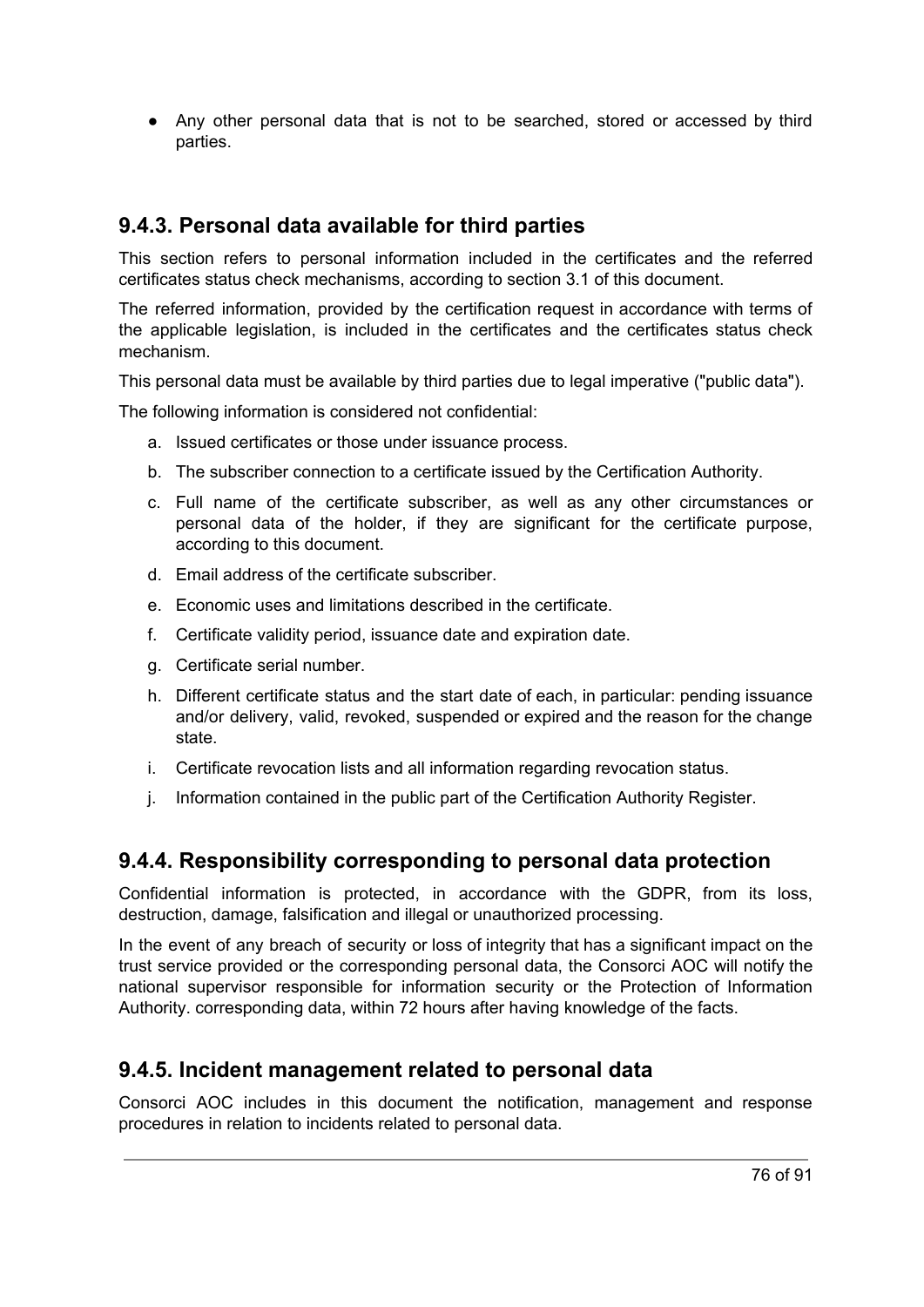This notification procedure is directly initiated when the system administrator of the Certification Authority, within their facilities, communicates by telephone with the Certification Authority Responsible, describing type of incidents and observed effects.

During incident management if software or system configuration modifications are required, or security copies must be restored or other similar interventions, the administrator will wait until receipt of the corresponding digitally signed request (by email) that the Certification Authority Responsible or the technical responsible of the affected project will send (in this case, adding in copy the Certification Authority Responsible).

Once the necessary actions are performed and normal system functions have been resumed, the system administrator sends to the Certification Authority Responsible a descriptive report by email, which in cases of incidents related to files containing personal data, will only contain the form duly completed.

The Certification Authority Responsible keeps a copy of the forms corresponding to incidents registered within the last 12 months related to files containing personal data. Forms are stored in a dedicated directory within the server that users of the Certification Authority share, protected as so only to be accessed by authorised personnel; in this way it is guaranteed that content security copies are made.

The Incident Register form contains the following data:

- Which resource the incident has been recorded against
- Code and description
- Date and time
- Type of incident
- Effects
- Who has reported and who receives the incident
- The response
- Procedures to be conducted
- The person who will conduct them
- Recovery procedure
- The person with authorisation to make the recovery.
- Restored data

### **9.4.6. Personal data processing**

Consorci AOC, for its service provision, is required to collect and store certain information that implies personal data treatment.

Consorci AOC informs the key holders regarding their personal data being obtained.

The personal information collected from registered users is stored in the database owned by the AOC Consortium that assumes technical, organizational and security measures that guarantee the confidentiality and integrity of the information in accordance with the provisions of the RGPD, and Other applicable legislation.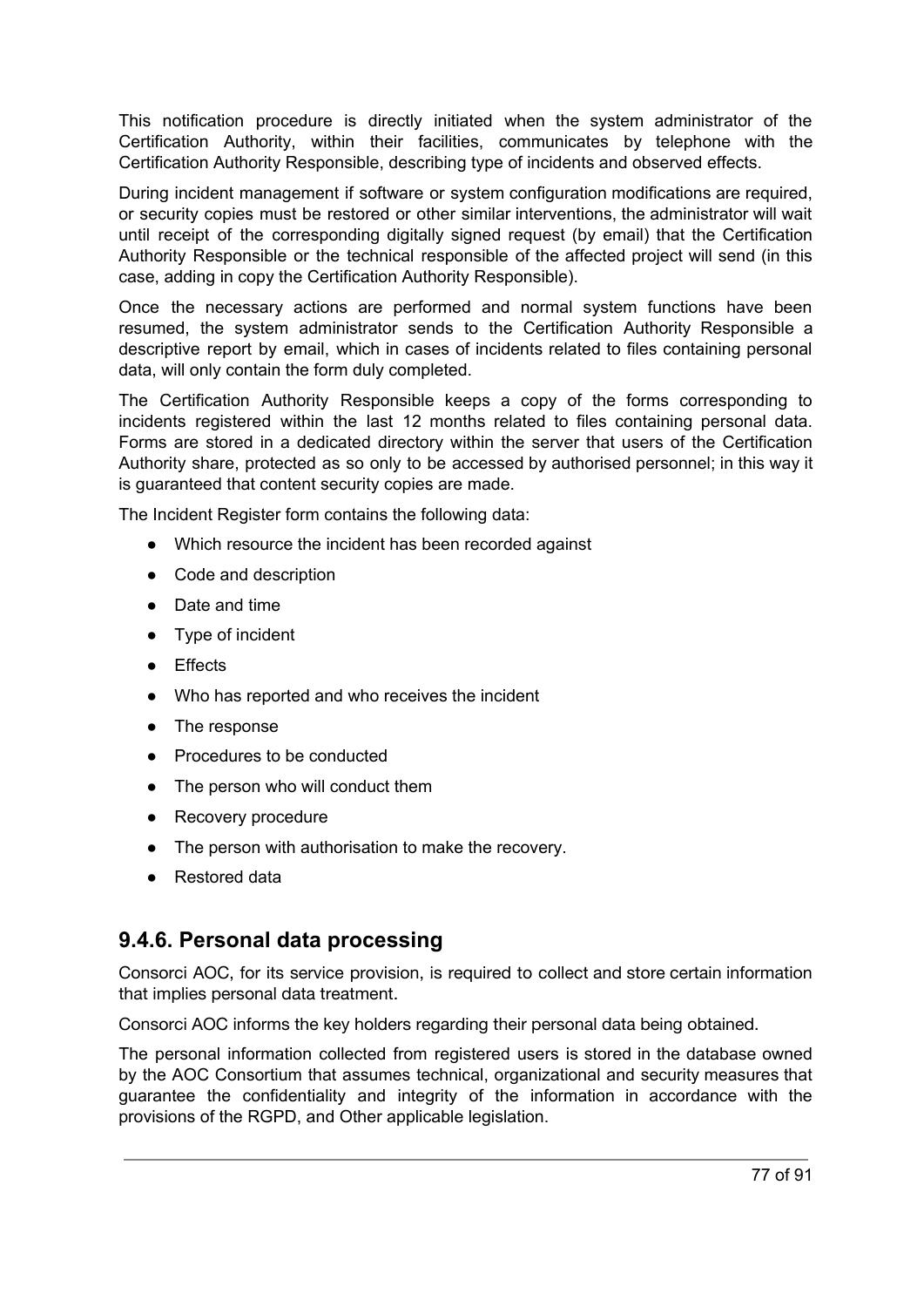The user will be liable, in any case, for the veracity of the data provided, consortium AOC reserving the right to exclude from the registered services any user who has provided false data, without prejudice to the other legal actions.

Any registered user can at any time exercise the right of access, rectification or deletion, opposition, limitation to treatment and portability, by request to the AOC Consortium C / Tangier 98, 22 @ - 08018 Barcelona or by electronic form (https://www.seu-e.cat/web/consorciaoc/govern-obert-i-transparencia/serveis-i-tramits/tramit s/tramits-associats-a-la-lopd-193)

However, if the user considers that his right to the protection of personal data has been violated, he can claim before the Catalan Data Protection Authority.

## **9.4.7. Personal data communication**

Consorci AOC only communicates personal data to third parties in legally established cases.

In particular, Consorci AOC is obliged to reveal the identity of the signatories when judicial bodies require so in the exercising of its functions and other assumptions described in the personal data protection applicable regulation.

Consorci AOC complies to all legal prescriptions in conformance with the GDPR and LOPDGDD.

Exceptionally, in the case of activity cease by the Certification Authority, Consorci AOC will cede the personal data for the assumption of service provision transfer.

## **9.5. Property rights**

## **9.5.1. Certificates and revocation information property**

Consorci AOC in the only entity that retains the property rights to the certificates they issue.

Consorci AOC concedes non exclusive license to reproduce, distribute, verify and use certificates, without any cost, regarding digital signatures and/or encryption systems within the application scope of this CPS, according to the corresponding to the binding instrument between Consorci AOC and the party that reproduces and/or distributes the certificate.

The referred regulations figure in the legal instruments between Consorci AOC and subscribers and verifiers.

Additionally, certificates issued by Consorci AOC contain a legal advice related to certificate property. This regulation is also applied in the use of certificates revocation information.

## **9.5.2. Certification Practice Statement and Certification Policy property**

Consorci AOC is the only entity that retains property rights of the certification policies of the Catalonia certification public hierarchy.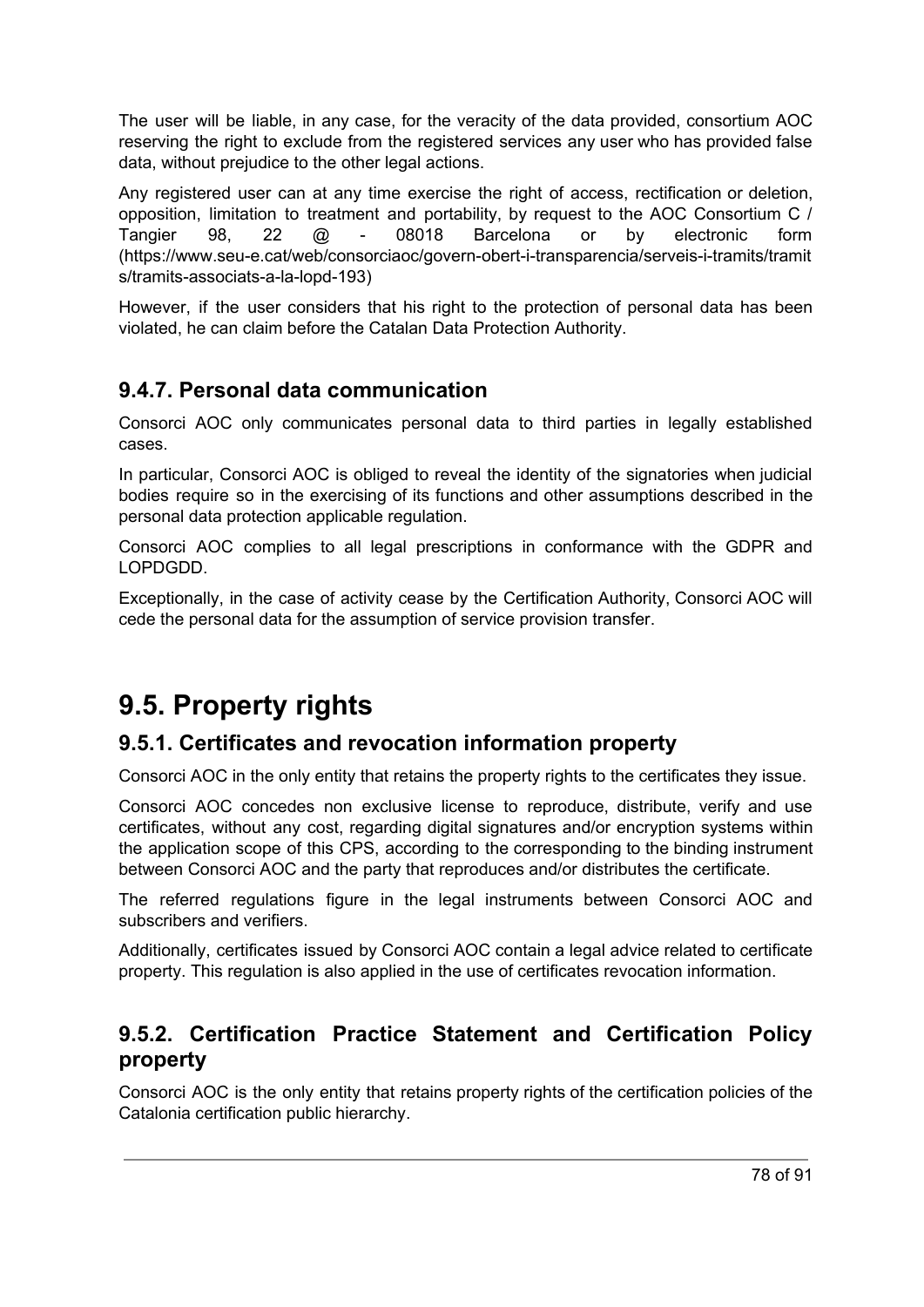Consorci AOC is the owner of this CPS.

## **9.5.3. Property of information related to names**

The subscriber (key holder, as the case may be) preserves rights related to brand, product or commercial name contained in the certificate.

The subscriber (key holder, as the case may be) is the owner of the certificate distinguished name, formed by the information specified in section 3.1. of this CPS.

## **9.5.4. Keys property**

Key pairs become the property of the certificate subscribers.

When a key is divided in parts, all parts of the key become the property of the key holder.

## **9.6. Obligations and civil liability**

## **9.6.1. The Certification Authority**

#### **9.6.1.1. Obligations and other commitments**

The Certification Authority has to comply with the following:

- Determines the subscribers and verifiers community of the Certification Authority.
- Approves certification policies and in given cases, certificate specified policies.
- Approves contractual and regulatory documentation related to certification services in the users community of the Certification Authority, according to the procedure of this CPS.
- Informs Consorci AOC promptly regarding all information related to changes to be performed, service incidents, reclaims, denounces and service inspections.
- Guarantees, within their responsibility, compliance with all requirements established in this CPS.
- Be the singular entity responsible for compliance with the procedures described in this CPS, even where operations are partially or fully subcontracted externally.
- Provide certificates services according to this CPS, where the contents of the applicable legislation are described in section 9.15.
- In accordance with the applicable law, prior to certificate issuance and delivery, the Certification Authority informs of the aspects described in the applicable legislation and others as follows:
	- o Indication of applicable policy, indicating that certificates are not issued to the public and the need of usage of a qualified device for signature creation.
	- o How the patrimonial responsibility of the Certification Authority is guaranteed.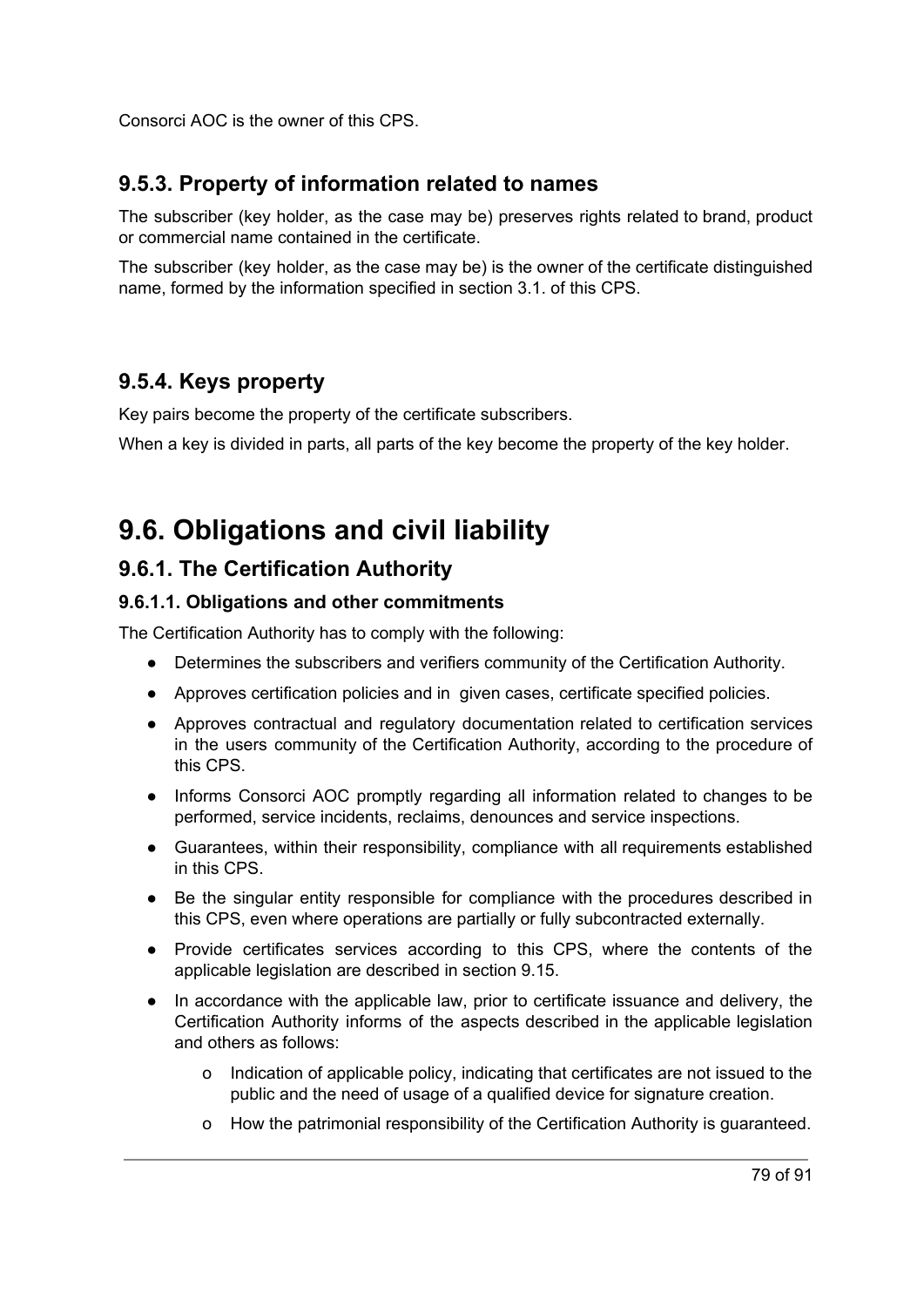o The Certification Authority agrees the certification policy, the Certification Services Provider certification and the certification of the used electronic signature products.

This requirement is accomplished via an applicable "PKI Disclosure Statement (PDS)" electronically transmitted using a long-term communication method and comprehensible language.

- The Certification Authority obliges the subscribers, key holders and verifiers, via appropriate legal instruments transmitted electronically with written and comprehensible language, to consider the following contents:
	- o Prescriptions to comply with this CPS.
	- o Indication of applicable policy, indicating that certificates are not issued to the public and the need of usage of a qualified device for signature creation.
	- o Manifestation that the contained information in the certificate is correct, except where contrary notification from the subscriber is made.
	- o Consent for certificate publication in the directory and access to same by third parties.
	- o Consent for the storage of information used for the subscriber and key holder register, the provision of the signature creation qualified device and the cession of the referred information to third parties, in case of operations end of the Certificate Authority without revocation of valid certificates.
	- o Certificate limitations of use, including the established limitations in section 4.5 of this CPS.
	- o Information about how to validate a certificate, including the requirement of checking the certificate status and conditions in which the certificate may reasonably be trusted (this is applicable when the subscriber acts as verifier).
	- o Applicable responsibility limitations, including uses for which the Certification Authority accepts or excludes its responsibility.
	- o Procedures applicable to disputes resolution. .
	- o Applicable law and competent jurisdiction.

The Certification Authority identifies the key holder according to the legislation applicable in this CPS. Specifically, the Certification Authority verifies autonomously the identity and other personal circumstances of the certificate applicants.

#### **9.6.1.2. Guarantees offered**

#### **9.6.1.2.1. Guarantees offered to subscribers**

The Certification Authority guarantees the subscribers:

a. Compliance with their legal obligations as Certification Services Provider, according to applicable legislation.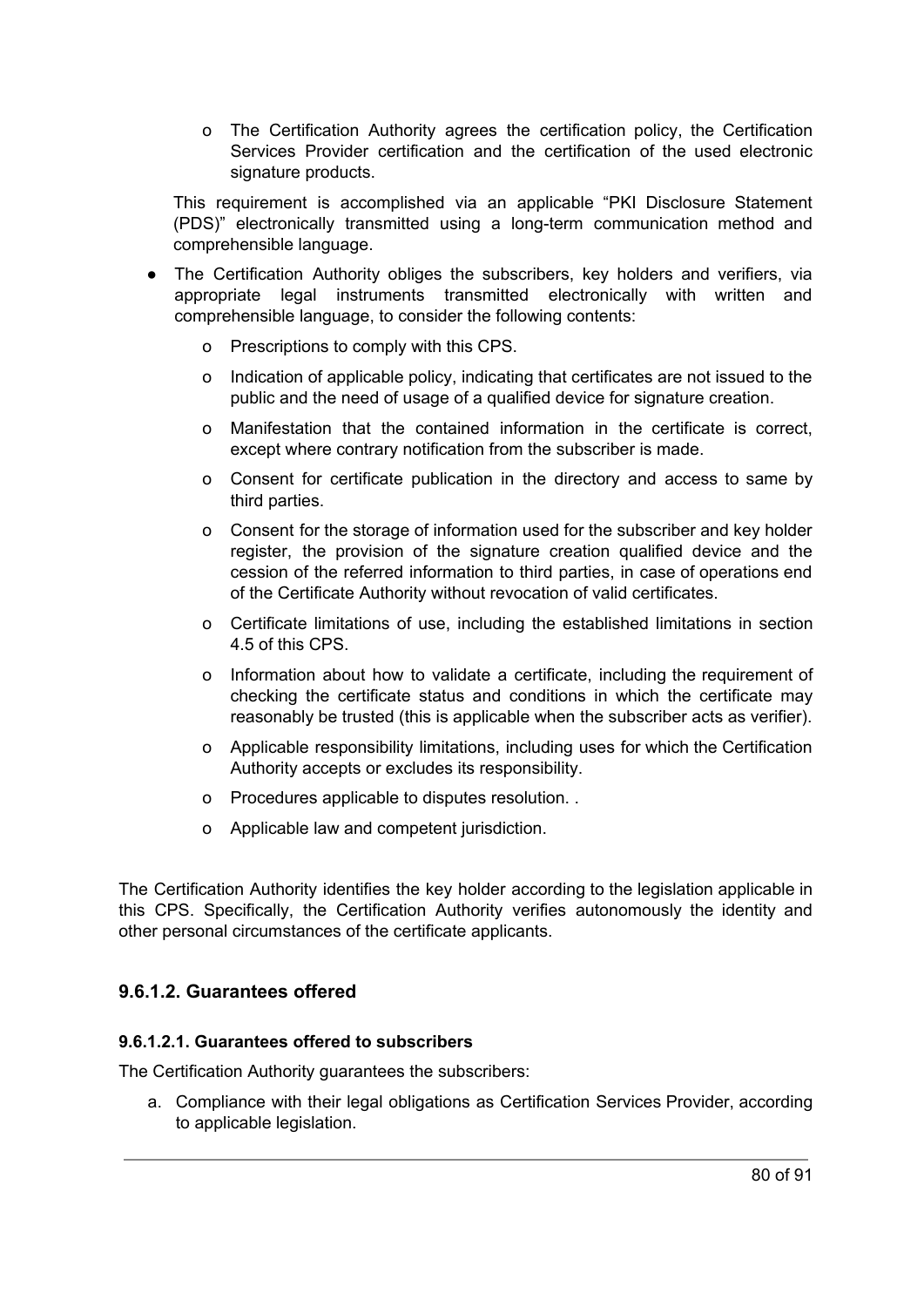- b. There are no errors in the information contained in the certificates, known or performed by the Certification Authority, or due to lack of diligence in the management of the certificate request or creation.
- c. Certificates comply all material requirements established in the CPS.
- d. Revocation services and directory use comply with all material requirements established in the CPS.
- e. In case of the private keys being generated, confidentiality is maintained during the process.
- f. The responsibility of the Certification Authority with the established limitations.

#### **9.6.1.2.2. Guarantees offered to the verifiers**

The Certification Authority guarantees the verifiers>

- a. Compliance with their legal obligations as Certification Services Provider, according to applicable legislation.
- b. The information contained or incorporated by reference in the certificate is correct, except when the opposite is indicated.
- c. In cases of certificates published in the directory, the certificate has been issued to identified subscriber and the certificate has been accepted according to section 4.4 of this CPS.
- d. In the certificate request approval and issuance, that all material requirements established in this CPS have been complied with.
- e. The speed and security in the services provision, in particular revocation and directory services.
- f. Certificates comply all material requirements established in this CPS.
- g. In case of the private keys being generated, confidentiality is maintained during the process.
- h. Revocation services and directory use comply all material requirements established in this CPS.

The responsibility of the Certification Authority with the established limitations .

## **9.6.2. Register Authorities**

#### **9.6.2.1. Obligations and other commitments**

#### **9.6.2.1.1. Obligations of Internal Register Authorities**

The Internal Register Authority will be obliged to:

a. Name as (technical) register authority operators two or more employees (depending on the EC, in general four or more) and communicate these persons data to Consori AOC in order to issue the corresponding operator certificates. When an operator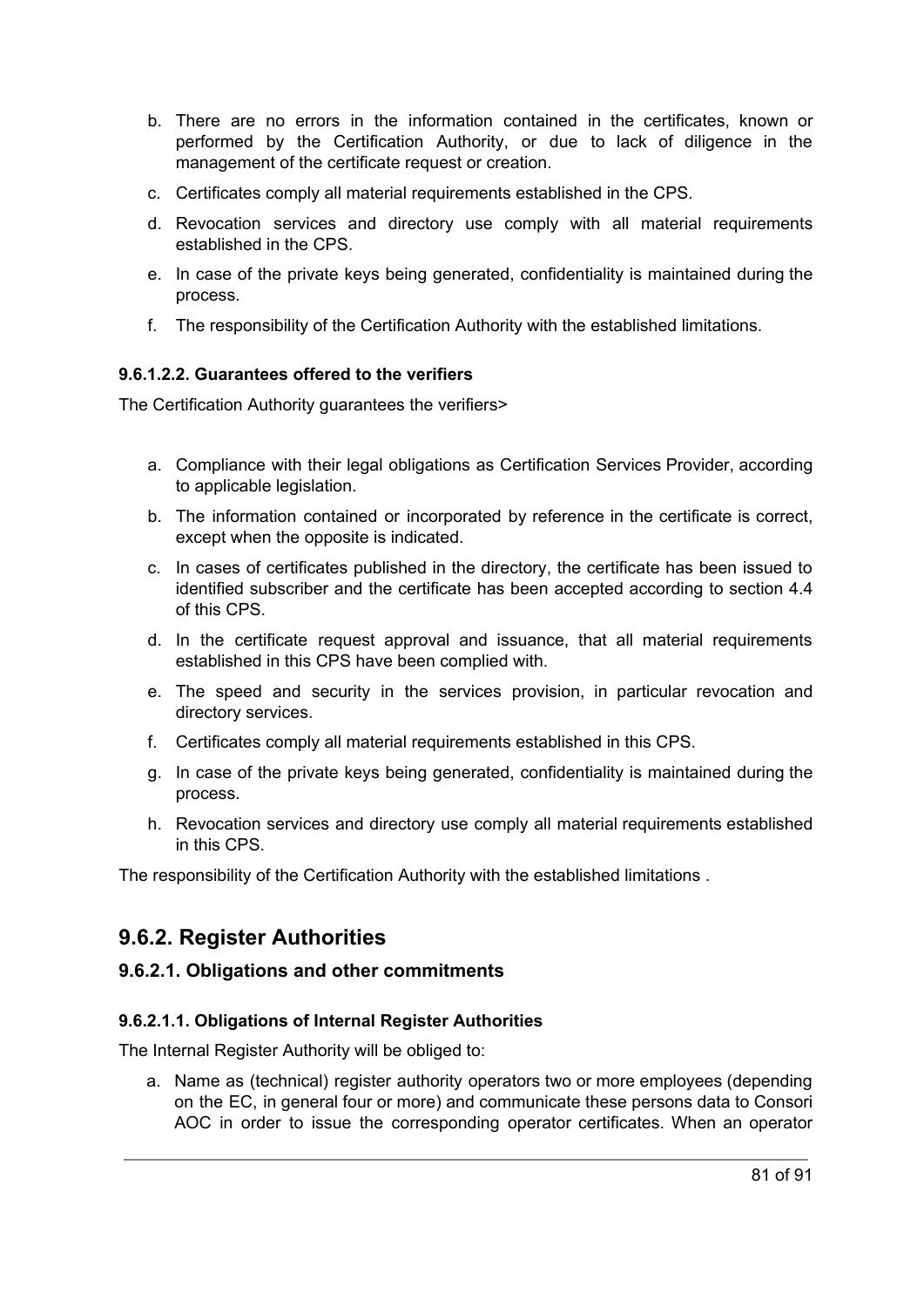leaves their role, the Internal Register Authority has to immediately request this operator certificate revocation to the Associated Certification Authority.

- b. Validate and approve certificate requests and generate certificates for the hey holders, according to technical procedures and instruments established by the Associated Certification Authority, in accordance with the CPS and Associated Certification Authority operational documentation.
- c. If the Register Authority does not have updated information related to the key holder, verify the identity in person or in accordance with the provisions of the applicable law, described in section 9.15 of this CPS, and register a justifying of full name accreditation, date and place of birth, National Id Document and/or any other information that may be used to differentiate between two persons within the Internal Register Authority scope.
- d. Verify, when necessary, any specific attribute of the key holder and register an information accreditation justifyin.
- e. Perform or process certificate suspension, enablement, revocation and renewal requests, according to technical procedures and instruments established by the Associated Certification Authority, in accordance with the CPS and the Associated Certification Authority operational documentation.
- f. Store registers related to certificate contained information, both in paper or electronic, with the appropriate security, authenticity, integrity and preservation measures, for a period of 15 (fifteen) years. These registers must be available for the Associated Certification Authority.
- g. Store certificate delivery form for a period of 15 (fifteen) years. These registers must be available for the Associated Certification Authority.

#### **9.6.2.1.2. Virtual Register Authority**

The Virtual Register Authority is obliged to:

- a. Provide necessary documental justification for user register and certificate issuance by the Associated Certification Authority or the Collaborator Register Authority.
- b. The documental justification must be performed by body unit of the Virtual Register Authority (indicated to Consorci AOC) legally entitled to attest the data to be certified.

#### **9.6.2.1.3. Collaborator Register Authority**

The Certification Authority will be able to delegate some functions to the Collaborator Register Authority, which will be obliged to comply in the same conditions than the Certification Authority.

The Collaborator Register Authorities will support the subscribers of certificates issue to THE INSTITUTIONS with Virtual Register Authority, and all the subscribers of other certificates.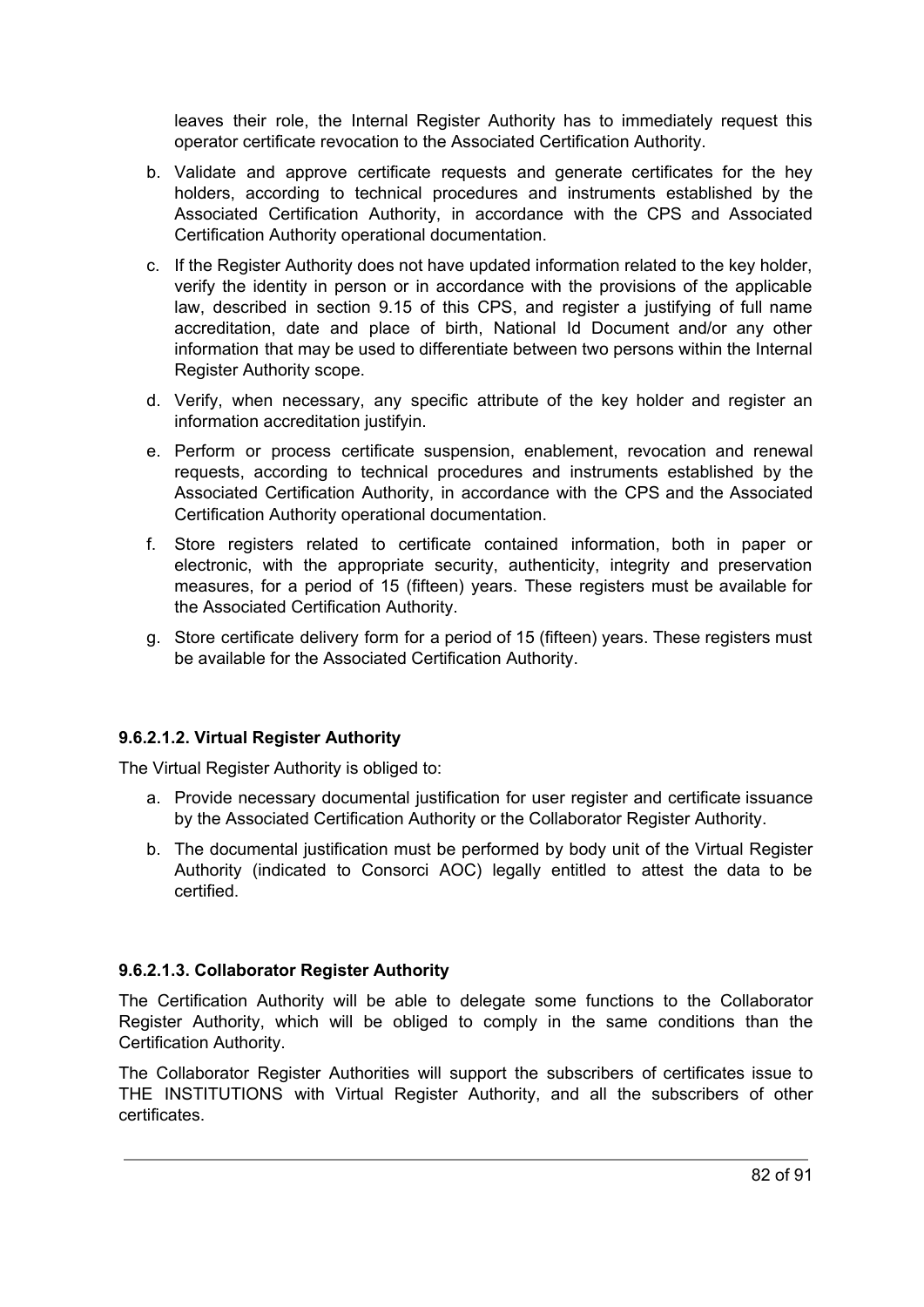The Collaborator Register Authority will act on its own behalf, without prejudice to the responsibility of the Associated Certification Authority.

The Collaborator Register Authority is obliged to register and approve (if correct) the certificate data. Using this register all required checks related to subscriber identity, personal and complementary data will be done, and if needed, to the key holder.

This verifications must include the documental justification provided by the applicant, and in case that the Collaborator Register Authority considers, any other relevant document or information, facilitated by the subscriber, key holder or third parties.

If the Collaborator Register Authority detects errors in the data that must be included in the certificate or in the documents that justify this data, they will be obliged to change what they consider necessary before the issuance, or to stop the issuance process and manage the corresponding incident with the subscriber.

In the case that the Collaborator Register Authority corrects data without the corresponding previous incident management with the subscriber, they will be obliged to notify the subscriber of the data that is eventually certified at the time of the delivery.

The Collaborator Register Authority reserves the right to not approve the certificate issuance request when the documental justification provided by the applicant is not sufficient for correct identification and/or authentication of the subscriber, or if necessary, the key holder.

#### **9.6.2.2. Guarantees offered to subscriber and verifier**

#### **9.6.2.2.1. Consorci AOC guarantee for digital certificate services**

Consorci AOC guarantees that the Certification Authority private key used to issue certificates has not been compromised, except of Consorci AOC communicating the contrary, according to this CPS.

Consorci AOC guarantees that:

- a. Electronic signature certificates contain all the information required by Law 59/2003, the eIDAS Regulation and other applicable regulations, which are described in section 9.15.
- b. The process has not originated or introduced false or wrong statements in any certificate information, and has included the necessary information provided by the subscriber and validated by Consorci AOC or the Collaborator Register Authority, at the time of certificate issuance.
- c. All certificates comply with the formal and content requirements of the Certificate Policy and its corresponding Certification Profile.
- d. Remaining associated to operations, security and archive procedures described in this CPS.

#### **9.6.2.2.2. Guarantee exclusion**

Consorci AOC does not guarantee any software used by the subscriber or any other person to generate, verify or not use any digital signature or certificate issued by Consorci AOC in a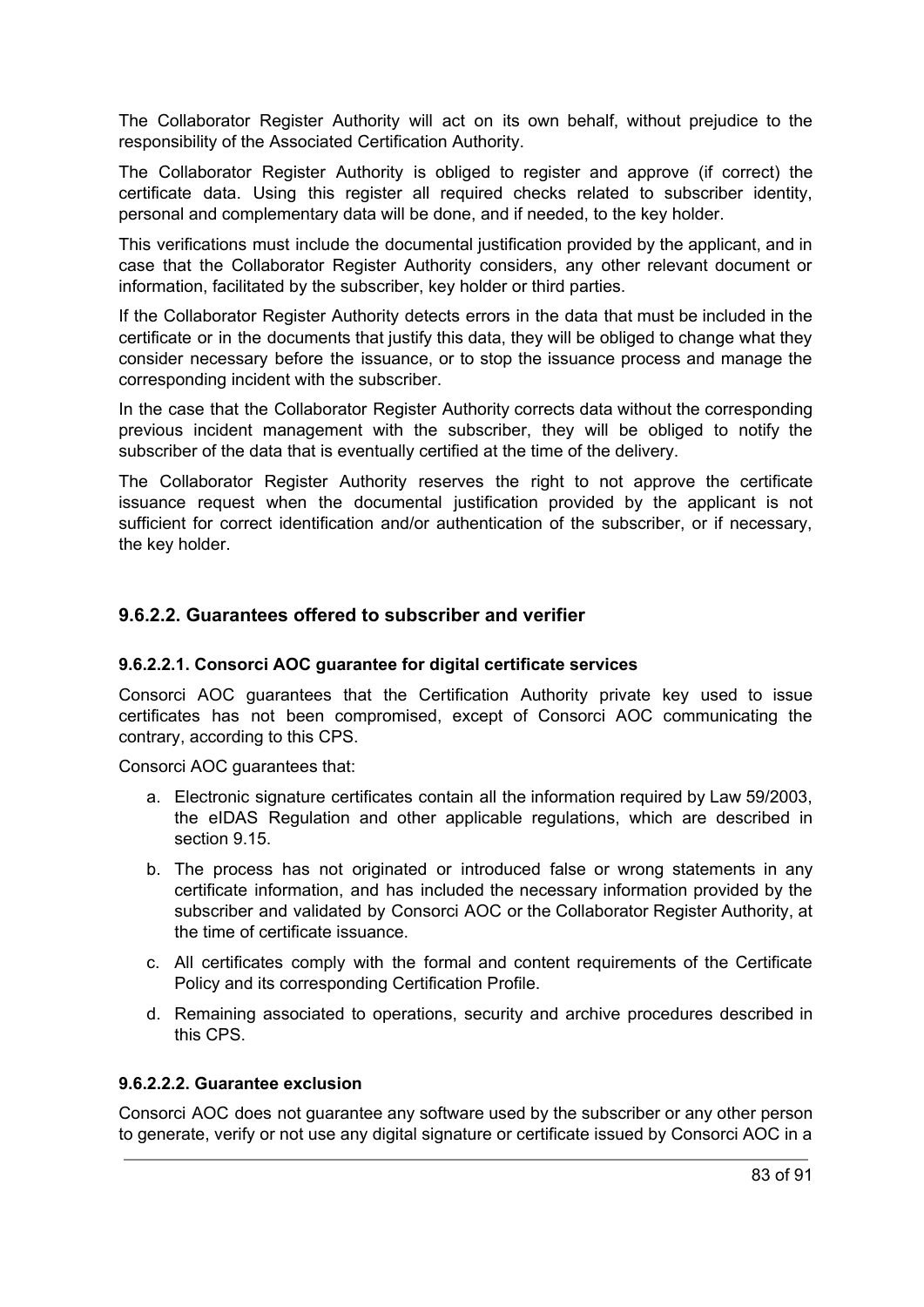different way, except for cases where there is a statement written by Consorci AOC to the contrary.

## **9.6.3. Subscribers**

#### **9.6.3.1. Obligations and other commitments**

#### **9.6.3.1.1. Requirements for all type of certificates**

The Certification Authority obliges the subscriber to:

- a. Facilitate towards the Certification Authority the appropriate and complete information according to the requirements of this CPS, specifically related to the register procedure.
- b. Manifest their consent prior to a certificate issuance and delivery.
- c. Comply with the obligations for subscribers established in this CPS and in the legislations described in section 9.15 in this CPS.
- d. Use the certificate in accordance with the provisions of section 1.4 of this CPS.
- e. Notify the Certification Authority, without unjustifiable delay, of the loss, alteration, non-authorised use, theft or compromise of their signature creation qualified device.
- f. Notify (without unjustified delay) the Certification Authority and any other person who may trust in the certificate:
	- a The loss, theft or potential compromise of private keys.
	- b The loss of control over their private key due to activation data breach (for example, PIN code of the signature creation qualified device) or any other cause.
	- c Inaccuracies or changes in the contents of the certificate that the subscriber may know.
- g. Stop using the private key once the period indicated in the corresponding section is expired.
- h. Transfer to the key holders their specified obligations.
- i. Not to monitor, manipulate or perform reverse engineering of technical implantation of the public certification hierarchy of Catalonia without previous written permission.
- j. Not to intentionally compromise the public certification hierarchy of Catalonia security.

#### **9.6.3.1.2. Specific requirement for qualified electronic signature certificates**

The Associated Certification Authority will obliged the subscriber to:

a. Use the key pair exclusively for electronic signatures and according to any other notified limitation.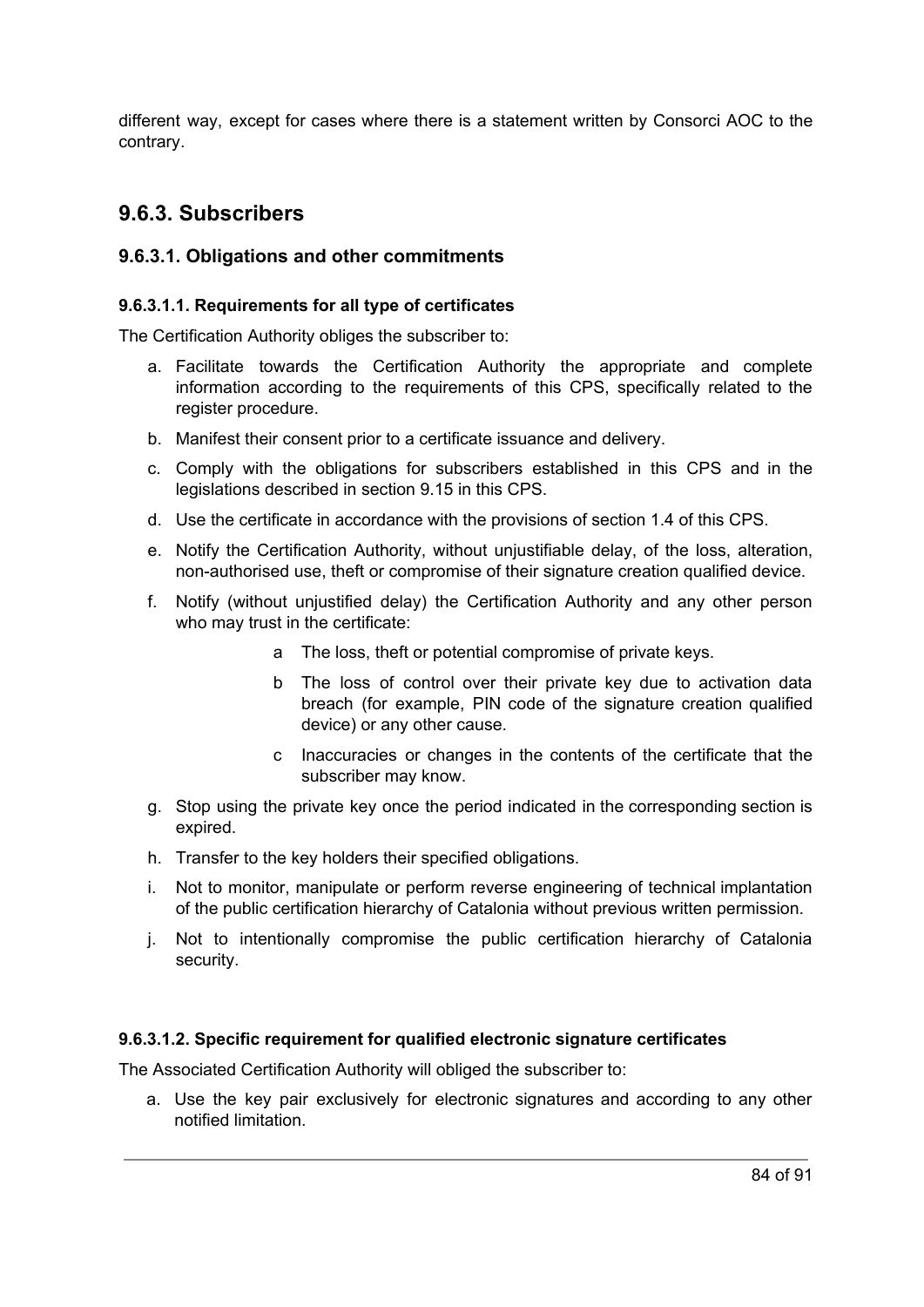- b. Be diligent in the custody of their private key and signature creation qualified device, with the purpose of avoiding non-authorised uses.
- c. If the subscriber generates its own keys, they are obliged to:

1. Generate is subscriber keys using an algorithm recognised as suitable for qualified electronic signature.

2. Create the keys within the signature creation qualified device.

3. Use key lengths and algorithms recognised as suitable for qualified electronic signature.

e. Notify the Certification Authority, without unjustifiable delay, the loss, alteration, non-authorised use, theft or compromise of their signature creation qualified device

#### **9.6.3.2. Guarantees offered by the subscriber**

The Certification Authority obliges the subscriber, via corresponding legal instrument, to guarantee that:

- a. All the manifestations performed in the request are correct.
- b. All the informations provided by the subscriber and contained in the certificate are correct.
- c. A certificate is exclusively used for legal and authorised uses, according to this CPS.
- d. Every digital signature created with the private key corresponding to the public key listed in the certificate, is that of the subscriber, and the certificate has been accepted and it is in operation (nor expired or revoked) at the time of the signature creation.
- e. The subscriber is an end-entity and not a Certification Authority and does not use the private key corresponding to the public key listed in the certificate to sign any certificate (or any other certificate public key format) or CRL.
- f. Non-authorised persons have never had access to the subscriber private key.

#### **9.6.3.3. Private key protection**

The Certification Authority is obliged, via the corresponding legal instrument, to guarantee that they are the unique responsible for any damage caused by the breach of duty of private key protection.

## **9.6.4. Verifiers**

#### **9.6.4.1. Obligations and other commitments**

The Certification Authority obliges the certificate user to:

- a. Accept advice regarding certificate being appropriate for its expected use.
- b. Verify issued certificates validity, suspension or revocation, using status certificate information.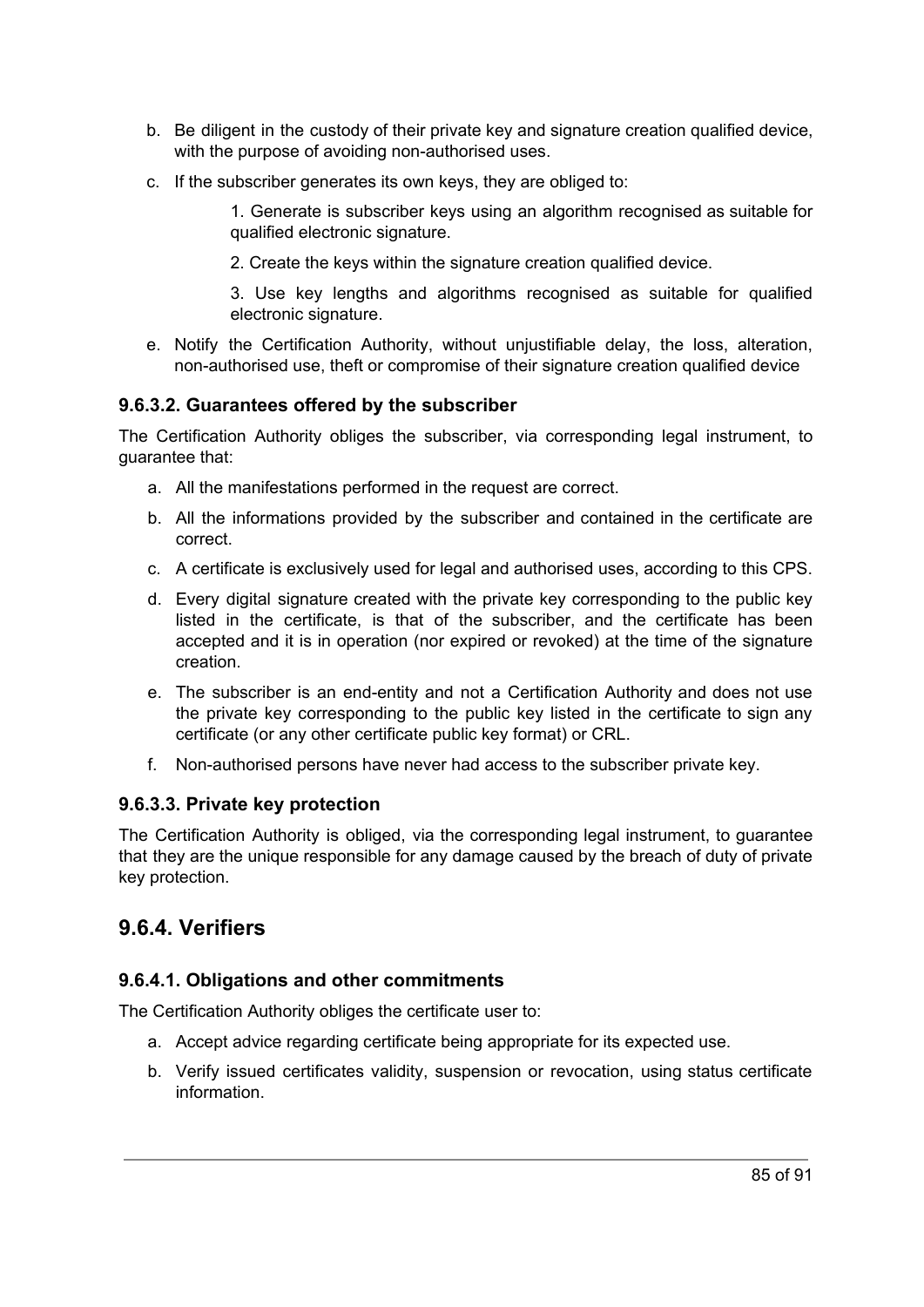- c. Verify all certificates within the certificate hierarchy before trusting on digital signature or any hierarchy certificates.
- d. Acknowledge any certificate use limitations, whether in the certificate or in the verifier contract.
- e. Acknowledge any prevention established within a contract or other instrument, regardless of the legal nature.
- f. Not to monitor, manipulate or perform reverse engineering over the technical implantation of the Cataluña Certification Public Hierarchy, without previous written permission.
- g. Not to intentionally compromise the Cataluña Certification Public Hierarchy security.
- h. Recognise that electronic signatures performed via qualified devices of electronic signature are electronic signatures equivalent to handwritten signatures, according to article 25.2 of Regulation (EU) 910/2014.

#### **9.6.4.2. Guarantees offered by the verifier**

The Certification Authority obliges the verifier, via the corresponding legal instrument, to manifest that:

- a. It has sufficient information to make a decision informed to trust or not to trust in the certificate.
- b. It is the unique responsible for trusting or not trusting in the information contained in the certificate.
- c. Will be the unique responsible for its obligations as verifier.

## **9.6.5. Consorci AOC**

#### **9.6.5.1. Obligations and commitments**

Consorci AOC is obliged to operate the Certification Authorities under its responsibility, including the Root Certification Authority of the Cataluña Certification Public Hierarchy, in a diligent way, in accordance with policies, practices and regulations of the the referred hierarchy.

#### **9.6.5.2. Guarantees offered to subscriber**

Consorci AOC guarantees that the private key of the Certification Authorities under its responsibility has not been compromised, unless indicated via Consorci AOC directory.

Consorci AOC guarantees that:

- a. Certificates contain all the information required by the applicable legislation, described in section 9.15 of this CPS, and that they have not or introduced false or wrong statements in any certificate information, and have included the necessary information provided by Certification Authority and validated by Consorci AOC or the Register Authority, at the time of certificate issuance
- b. All issued certificates comply with the formal and contents requirements.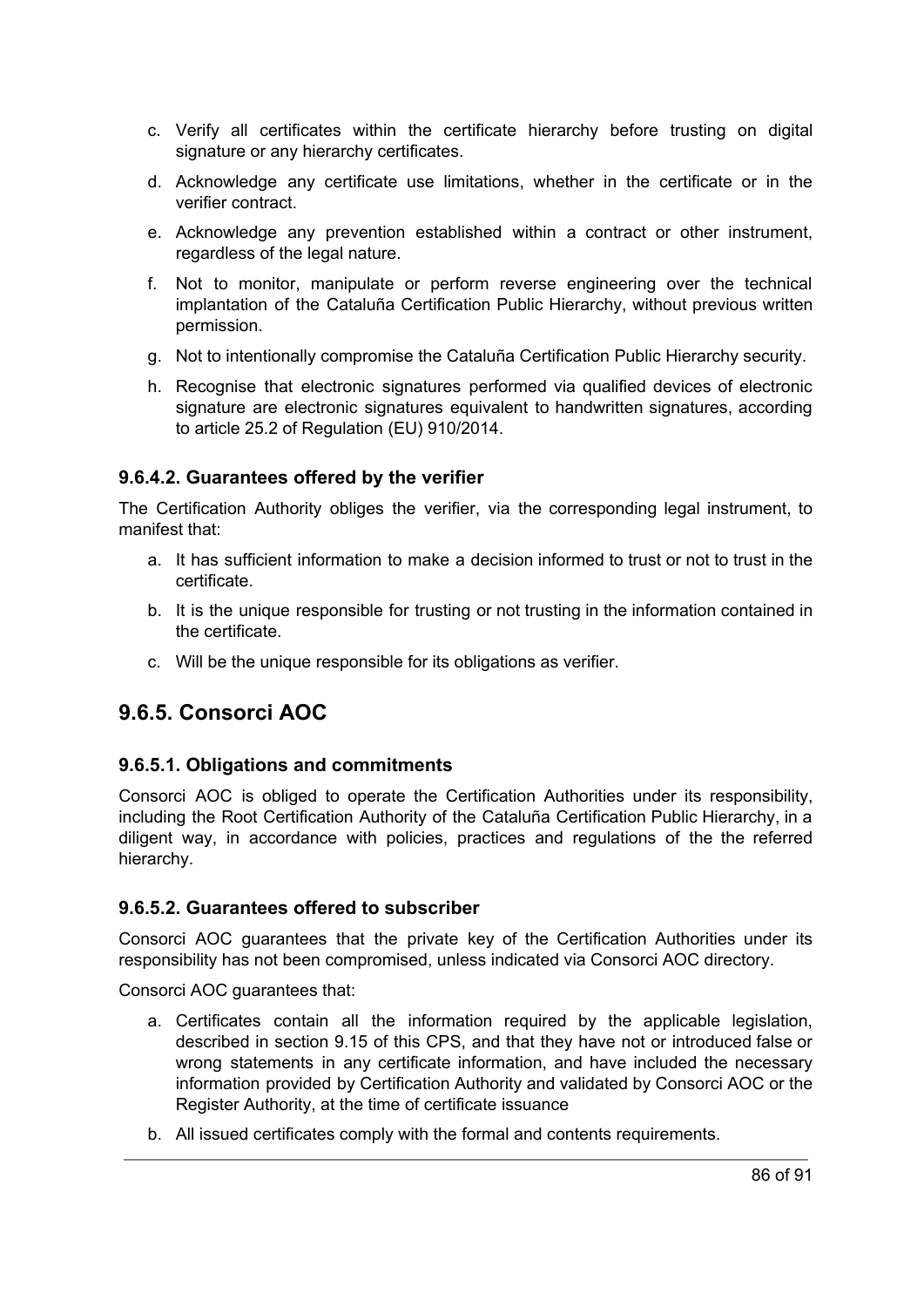Consorci AOC is associated to operational and security procedures described in this CPS.

#### **9.6.5.3. Guarantees offered to the verifiers**

The responsibility of Consorci AOC, that derives from an indirect relationship, is the responsibility provided in the applicable legislation, described in section 9.15 of this CPS.

#### **9.6.5.4. Guarantees exclusion**

Consorci AOC does not guarantee any software used by the subscriber or any other person to generate, verify or not use any digital signature or certificate issued by Consorci AOC in a different way, except for cases where there is a statement written by Consorci AOC to the contrary.

## **9.6.6. Directory**

#### **9.6.6.1. Obligations and commitments**

The Certification Authority may delegate some functions to the directory, which in this case is obliged to its compliance under the same conditions.

#### **9.6.6.2. Guarantees**

The Certification Authority establishes in this CPS the civil liability of the directory when operated by a third party.

## **9.7. Guarantee disclaimer**

## **9.7.1. Rejection of Certification Authority guarantees**

The Certification Authority may reject all service guarantees not linked to established obligations in the applicable legislation, as described in section 9.15 of this CPS, in particular including the guarantee of adaptation for a particular purpose or guarantee for certificate commercial use.

## **9.8. Limitations of responsibility**

## **9.8.1. Certification Authority limitations of responsibility**

The Certification Authority limits its responsibility by restricting the certificate issuance and management service, and where appropriate, the subscriber key pair and cryptographic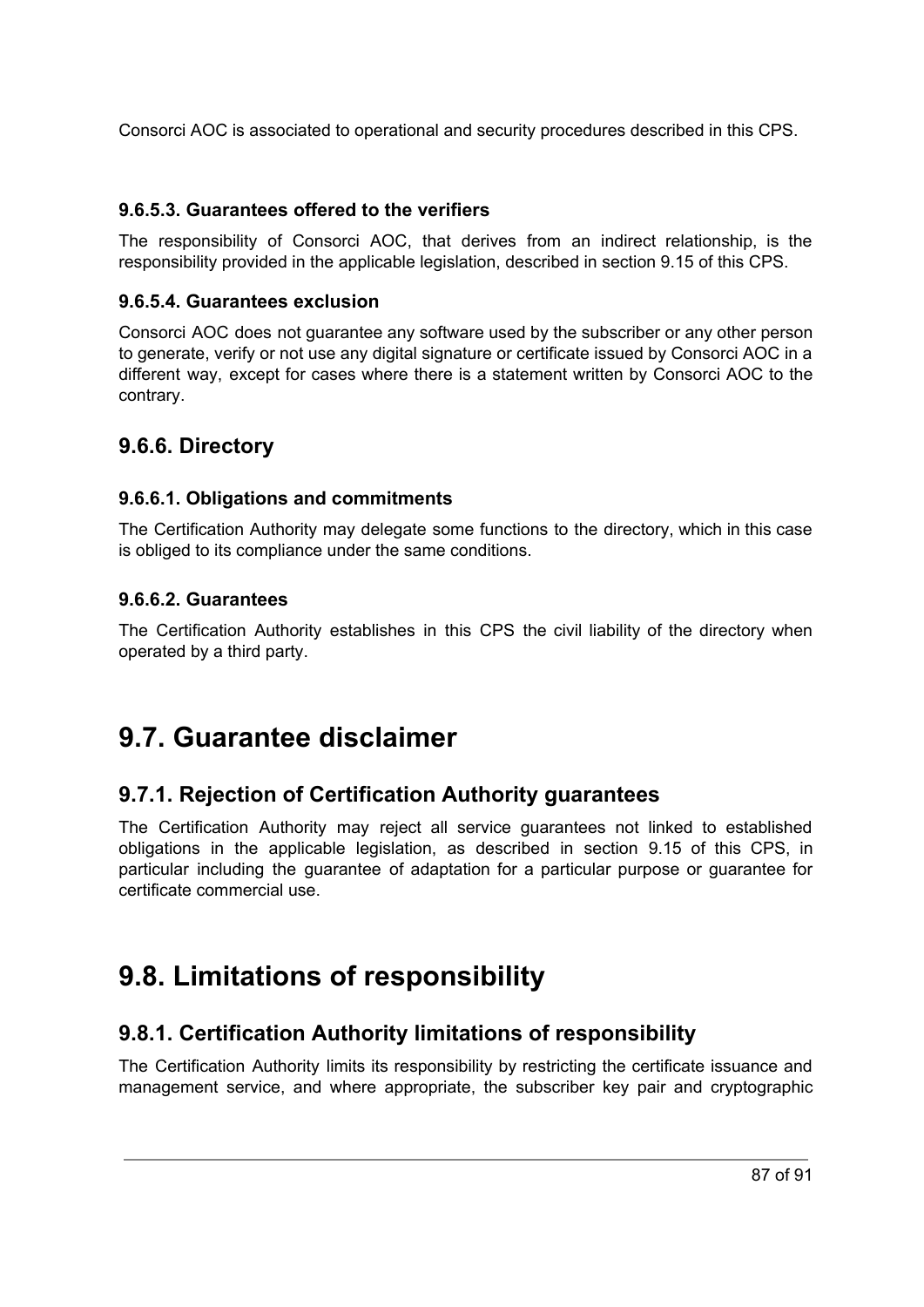deposits (of signature and signature verification as well as encoding and decoding) provided by them.

The Certification Authority may limit its responsibility via including use limits and value limits for transactions that the certificate may be used for

## **9.8.2. Fortuitous event and force majeure**

The Certification Authority includes clauses to limit its responsibility in fortuitous events and force majeure cases, via legal instruments with which the Certification Authority associates subscribers and verifiers.

## **9.9. Compensations**

### **9.9.1. Subscriber indemnity clause**

No subscriber indemnity clause shall be established.

## **9.9.2. Verifier indemnity clause**

No verifier indemnity clause shall be established.

## **9.10. Term and end**

## **9.10.1. Term and end of term**

The Certification Authority establishes, within its legal instruments with subscribers and verifiers, a clause that determines the legal relation validity period, by which the Certification Authority provides certificates to the subscriber.

## **9.10.2. Survival**

The Certification Authority establishes, within its legal instruments with subscribers and verifiers, survival clauses, establishing that certain obligations remain in force after the termination of the legal relationship regulating the service between the parties

To this effect, the Certification Authority ensures that requirements contained in Obligations, Civil Liability, Conformity Audit and Confidentiality sections, will continue in force after the end of the certification policy and the legal instruments that associate the Certification Authority with subscribers and verifiers.

Consorci AOC will determine a Business Termination Plan that will establish the obligations that Consorci AOC assumes in case of activity cease, addressed to maintain in force the issued certificates until their expirations and the use and custody of all information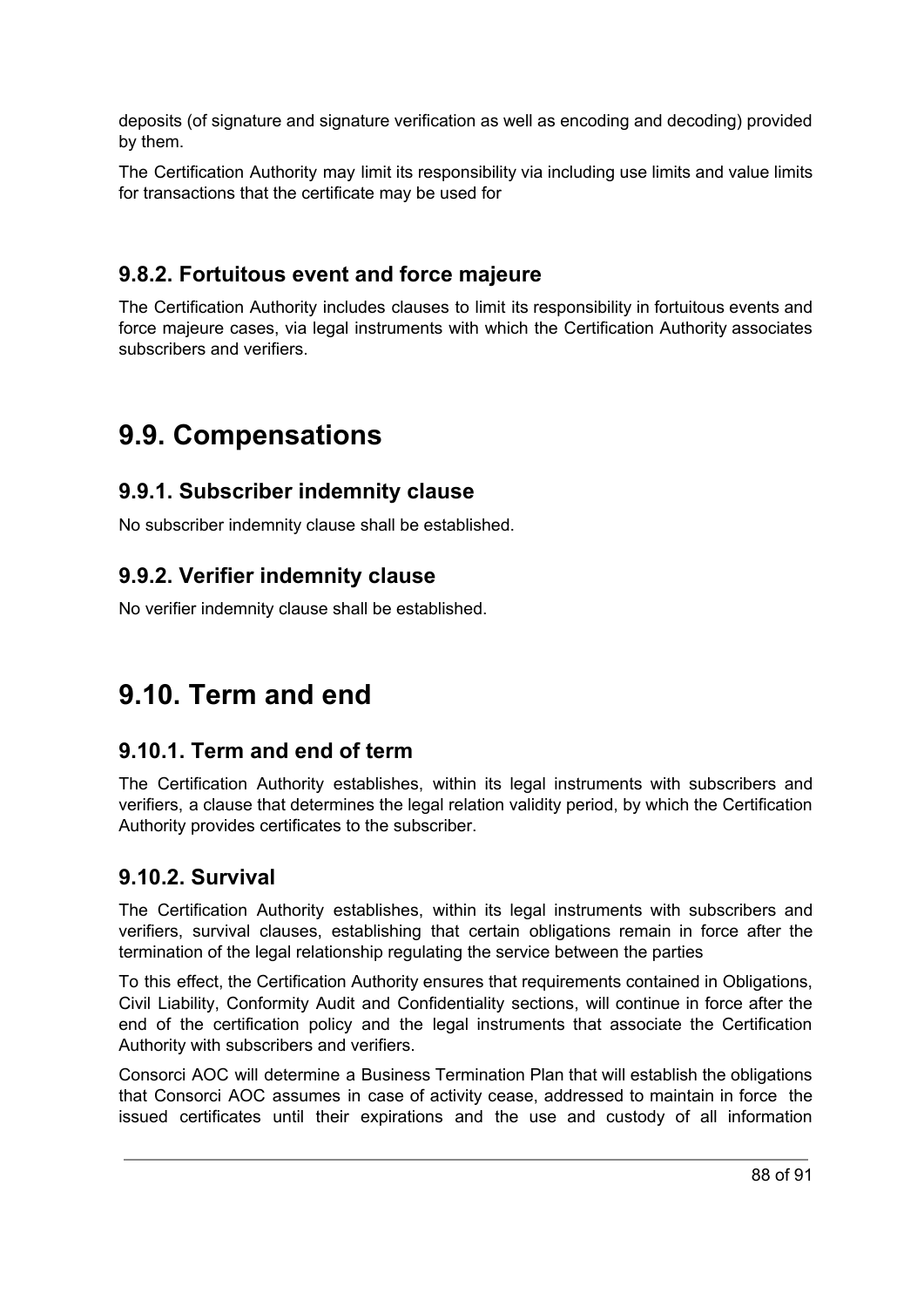generated by Consorci AOC in its activity as Certification Services Provider, for example, secure copies, logs and all types of documents, regardless their support or storage. To this effect, Consorci AOC assures that a secure copy is generated periodically, as a complementary provision of the ordinary activity and of the assurance of the business continuity.

## **9.11. Notifications**

The Certification Authority establishes, within its legal instruments associated to subscribers and verifiers, notification clauses, by which the procedure for the parties notifying facts to each other is established.

## **9.12. Modifications**

## **9.12.1. Modification procedures**

Consorti AOC may modify, unilaterally, the regulatory documentation of the service, as long as is appropriate following this procedure:

- Modification must be justified technically, legally and commercially.
- A modification control is established in order to guarantee, in all cases, that the resulting specifications comply with the requirements to be accomplished and that originated the change.
- Implications that the specifications have on the user are established, and the necessity of notifying the referred modifications to the user is planned.
- Changes must be approved by Consorci AOC.

## **9.12.2. Term and mechanisms for notifications**

Modifications to this CPS shall be notified to Consorci AOC for their approval.

## **9.13. Conflicts resolution**

## **9.13.1. Conflicts extrajudicial resolution**

The Certification Authority establishes, within its legal instruments with subscriber and verifiers, the procedures for mediation and resolution of applicable conflicts, considering the Certification Authority as Public Administration.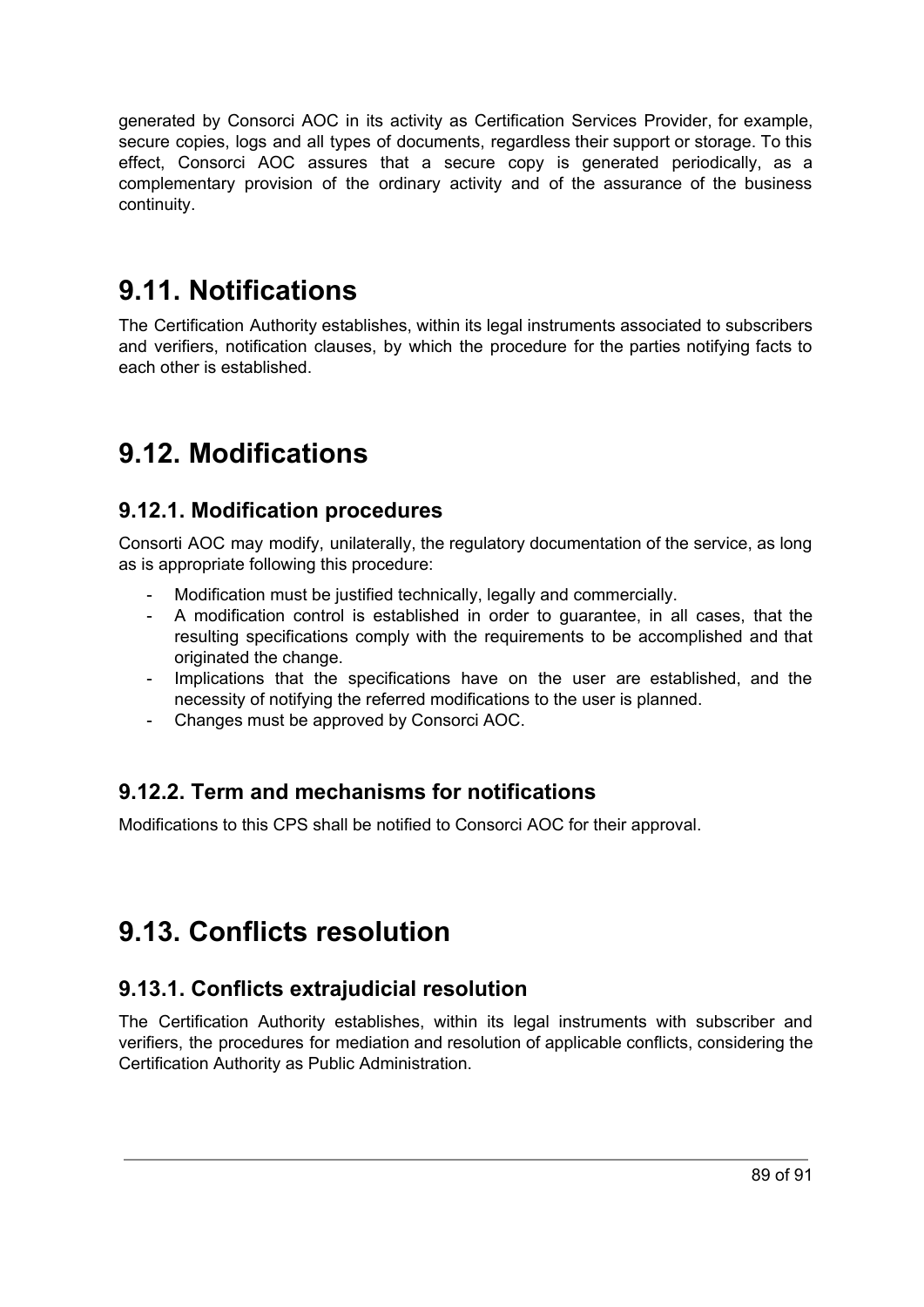Discrepancy situations that derive from the use of certificates issued by the Certification Authority, are resolved by applying the same competence criteria than in cases of hand-written signed documents.

## **9.13.2. Competent jurisdiction**

The Certification Authority establishes, within its legal instruments associated to subscribers and verifiers, a competent jurisdiction clause indicating that the international legal competency corresponds to the spanish judges.

The territorial and functional competency is determined by the applicable international private law regulations and procedural law regulations

Applicable administrative legislation is also considered.

## **9.14. Applicable law**

The Certification Authority establishes, within its legal instruments with subscriber and verifiers, that the law applicable to services provision, including Certification Practices Statement and the Certification Policies, is the following:

- In general, the Spanish law, as long as the Certification Authority continues based in Spain, and/or its certification services are provided via a permanent facility based in Spain.
- Corresponding administrative, state and regional regulation.

## **9.15. Conformity with applicable law**

Consorci AOC will be responsible for damages caused to users or third parties by its services according to the legislation in force and this CPS.

## **9.16. Diverse clauses**

### **9.16.1. Entire agreement**

The Certification Authority establishes, within its legal instruments associated to subscriber and verifiers, entire agreement clauses, by which understands that the legal instrument that regulates the service contains all the good intentions and all agreements between parties.

## **9.16.2. Surrogacy**

Rights and duties associated to Certification Authority condition may not be transferred to any third parties, and no third entity may surrogate in the legal position of a Certification Authority.